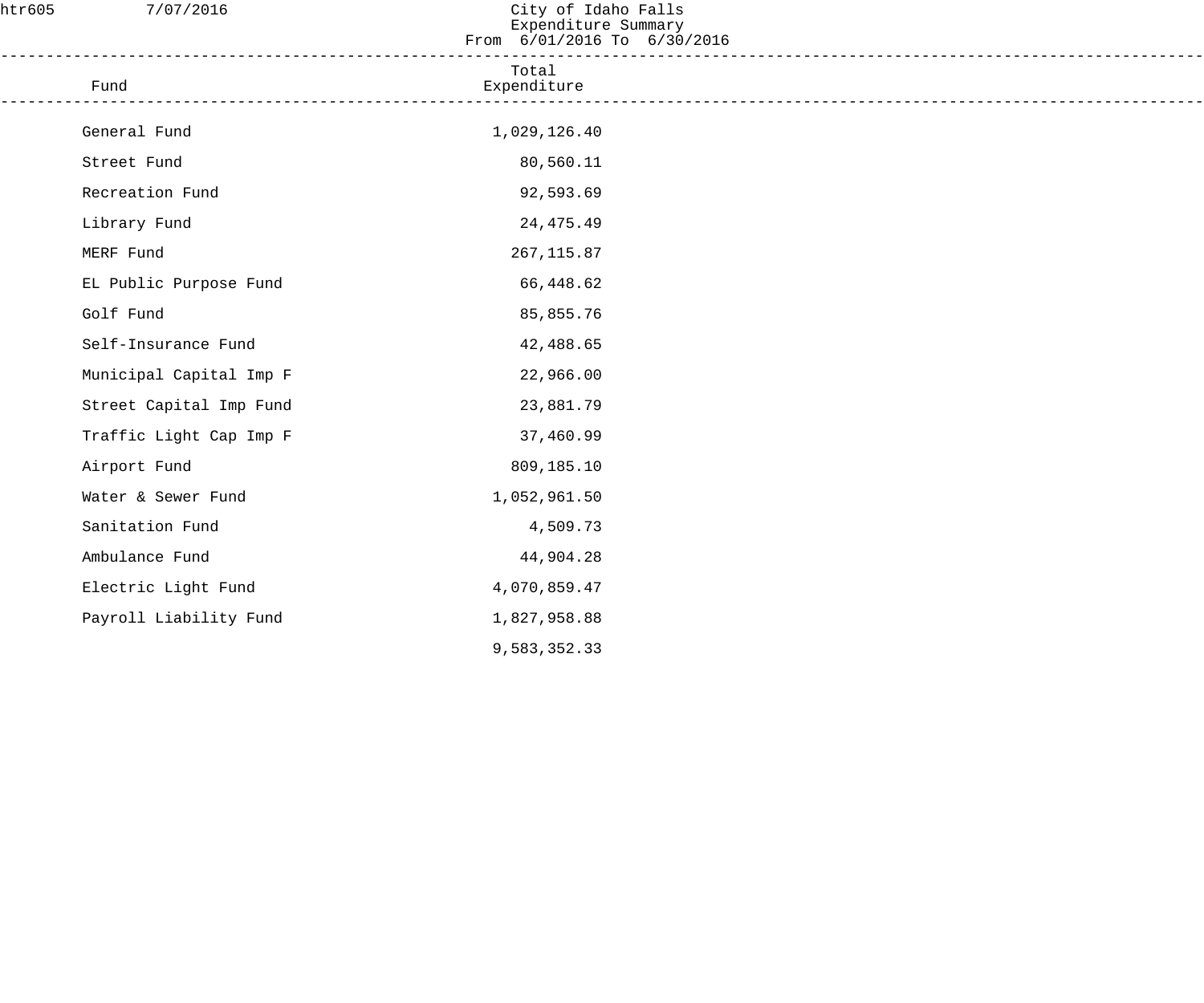# Htr603 7/07/16 City Of Idaho Falls Page 1 OPERATING EXPENSES PAID From 6/01/2016 To 6/30/2016

| Check<br>Number | Vendor<br>Name                   |           | Amount Description             | Fund |  |
|-----------------|----------------------------------|-----------|--------------------------------|------|--|
|                 |                                  |           |                                |      |  |
| 0000056         | UNITED WAY OF IDAHO FALLS        | 79.00     | UNITED WAY CONTR 060316        | 080  |  |
| 0000057         | AMERICAN FUNDS SERVICE COMPANY   | 325.00    | 457 CONTRIBUTIONS 060316       | 080  |  |
| 0000058         | AMERICAN INSURANCE SERVICE       | 2,279.95  | FSA CONT PAYD 060316           | 080  |  |
| 0000058         | AMERICAN INSURANCE SERVICE       | 144.00    | FSA MON FEE<br>060316          | 080  |  |
| 0000059         | DATAPATH FINANCIAL SERVICES, INC | 3,509.61  | HSA EMPLOYEE PAYD 060316       | 080  |  |
| 0000059         | DATAPATH FINANCIAL SERVICES, INC | 1,000.00  | HSA EMPLOYER PAYD 060316       | 080  |  |
| 0000060         | VARIABLE ANNUITY LIFE            | 10,956.15 | 457 CONTR PAYDAY 06032016      | 080  |  |
| 0000060         | VARIABLE ANNUITY LIFE            | 1,060.00  | 457 ROTH PAYDAY 06032016       | 080  |  |
| 0000061         | SCENIC FALLS FEDERAL CREDIT      | 52,397.54 | CREDIT UNION DED 06032016      | 080  |  |
| 0000061         | SCENIC FALLS FEDERAL CREDIT      | 294.00    | MEA DED 06032016               | 080  |  |
| 0000062         | UNITED WAY OF IDAHO FALLS        | 79.00     | UNITED WAY CONTR 06-17-16      | 080  |  |
| 0000063         | AMERICAN FUNDS SERVICE COMPANY   | 325.00    | 457 CONTR. 06-17-16            | 080  |  |
| 0000064         | AMERICAN INSURANCE SERVICE       | 2,279.95  | FSA CONTR. 06-17-16            | 080  |  |
| 0000065         | DATAPATH FINANCIAL SERVICES, INC | 3,509.61  | HSA CONTR. 06-17-16            | 080  |  |
| 0000066         | LINE CONSTRUCTION BENEFIT FUND   | 6,080.00  | IBEW EMPLOYEE HRA JULY'16      | 080  |  |
| 0000067         | VARIABLE ANNUITY LIFE            |           | 10,956.15 457 CONTR. 6-17-2016 | 080  |  |
| 0000067         | VARIABLE ANNUITY LIFE            | 1,060.00  | 457 ROTH 6-17-2016             | 080  |  |
| 0000068         | LINE CONSTRUCTION BENEFIT FUND   | 43,374.72 | ELETRIC HLTH INS JULY'16       | 080  |  |
| 0000069         | SCENIC FALLS FEDERAL CREDIT      | 53,310.54 | CREDIT UNION DED 06-17-16      | 080  |  |
| 0000070         | WNEBCO                           | 2.60      | RLR LIFE INS JULY 2016         | 080  |  |
| 0000071         | IDAHO NCPERS GROUP LIFE INS      | 1,408.00  | PERS LIFE INS DED JULY'16      | 080  |  |
| 0000072         | IDAHO FALLS FOP LODGE #6         | 2,580.00  | POLICE UNION DUES JULY'16      | 080  |  |
| 0000073         | LIFEMAP ASSURANCE COMPANY        | 3,025.45  | SUPPL LIFE INS PRE JULY16      | 080  |  |
| 0000074         | IBEW LOCAL NO. 57                | 3,286.73  | ELCTRIC UNION DUES JULY16      | 080  |  |
| 0000075         | LIFEMAP ASSURANCE COMPANY        | 11,202.08 | EMPLOYEE LIFE INS JULY16       | 080  |  |
| 0000076         | INT'L ASSN OF FIREFIGHTERS       | 7,600.00  | FIREFIGHTERS UNION JULY16      | 080  |  |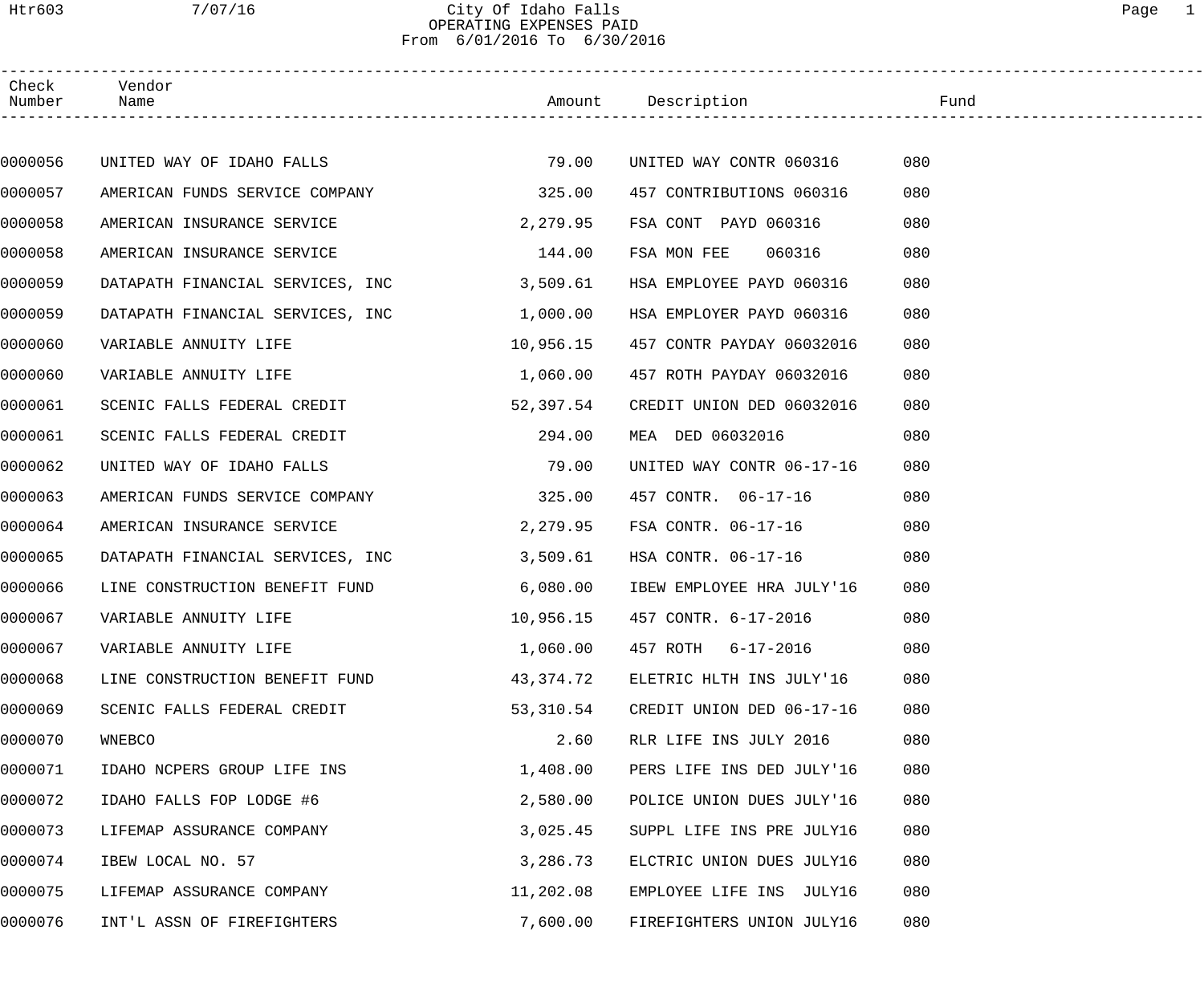## Htr603 7/07/16 City Of Idaho Falls Page 2 OPERATING EXPENSES PAID From 6/01/2016 To 6/30/2016

| Check<br>Number | Vendor<br>Name             |            | Amount Description                  | Fund      |
|-----------------|----------------------------|------------|-------------------------------------|-----------|
|                 |                            |            |                                     |           |
| 0000077         | AFLAC                      |            | 11,461.82 SECT 125 DEDUCTIBLE JUN16 | 080       |
| 0000077         | AFLAC                      | 1,579.42   | SHORT TERM DISAB JUNE'16            | 080       |
| 0010017         | IDAHO STATE TAX COMMISSION | 57,719.00  | 060316<br>STATE TAX W/H             | 080       |
| 0010018         | IDAHO FALLS CITY-PAYROLL   | 126,826.22 | FED W/W PAYDAY 060316               | 080       |
| 0010018         | IDAHO FALLS CITY-PAYROLL   | 75,759.01  | FICA W/H PAYDAY 060316              | 080       |
| 0010018         | IDAHO FALLS CITY-PAYROLL   | 75,759.01  | FICA CITYPAYDAY 060316              | 080       |
| 0010018         | IDAHO FALLS CITY-PAYROLL   | 21,907.12  | MED W/H PAYDAY 060316               | 080       |
| 0010018         | IDAHO FALLS CITY-PAYROLL   | 21,907.12  | MED CITY PAYDAY 060316              | 080       |
| 0010019         | IDAHO FALLS CITY-PAYROLL   | 45,927.49  | WORKERS COMP FOR 06032016           | 080       |
| 0010020         | IDAHO FALLS CITY-PAYROLL   | 2,759.32   | POLICE VEHICLE FOR 060316           | 080       |
| 0010021         | IDAHO FALLS CITY-PAYROLL   | 109,498.70 | PERS EMPLOYEE FOR 6-3-16            | 080       |
| 0010021         | IDAHO FALLS CITY-PAYROLL   | 185,461.02 | PERS CITY FOR 6-3-16                | 080       |
| 0010021         | IDAHO FALLS CITY-PAYROLL   | 58,906.71  | 401K/FIRE DFFRD 6-3-16              | 080       |
| 0010021         | IDAHO FALLS CITY-PAYROLL   | 3,620.71   | PERSI LOAN 6-3-16                   | 080       |
| 0010022         | IDAHO STATE TAX COMMISSION | 60,373.00  | STATE TAX W/H 6-17-16               | 080       |
| 0010023         | IDAHO FALLS CITY-PAYROLL   | 134,867.07 | FED. TAX $W/H$ 6-17-16              | 080       |
| 0010023         | IDAHO FALLS CITY-PAYROLL   | 78,812.44  | FICA TAX $W/H$ 6-17-16              | 080       |
| 0010023         | IDAHO FALLS CITY-PAYROLL   | 78,812.44  | FICA-CITY W/H 6-17-16               | 080       |
| 0010023         | IDAHO FALLS CITY-PAYROLL   | 22,615.26  | $MED$ $W/H$ 6-17-16                 | 080       |
| 0010023         | IDAHO FALLS CITY-PAYROLL   | 22,615.26  | MED CITY W/H $6-17-16$              | 080       |
| 0010024         | IDAHO FALLS CITY-PAYROLL   | 46,822.18  | WORKER'S COMP 6-17-16               | 080       |
| 0010025         | IDAHO FALLS CITY-PAYROLL   | 110,939.66 | PERS EMPLOYEE PYDY 061716           | 080       |
| 0010025         | IDAHO FALLS CITY-PAYROLL   | 187,749.37 | PYDY 061716<br>PERS--CITY           | 080       |
| 0010025         | IDAHO FALLS CITY-PAYROLL   | 59,734.11  | 401K/FIRE DFFRD 401K                | 080       |
| 0010025         | IDAHO FALLS CITY-PAYROLL   | 3,400.34   | PERSI LOAN PYDY 06-17-16            | 080       |
| 0040118         | U.S. POSTAL SERVICE        | 645.00     | 100 STAMPS WEED CONTROL             | 001 Parks |
|                 |                            |            |                                     |           |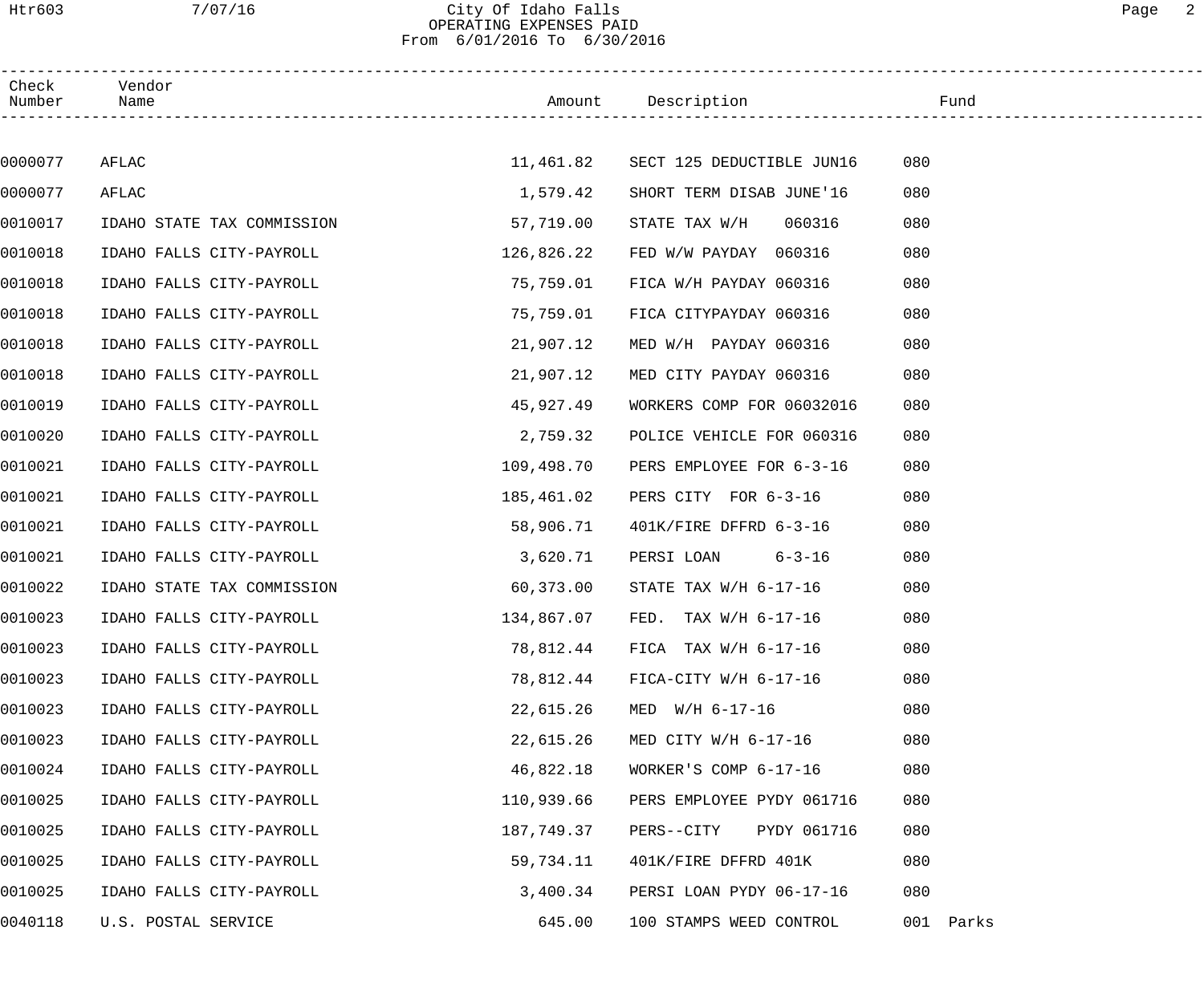## Htr603 7/07/16 City Of Idaho Falls Page 3 OPERATING EXPENSES PAID From 6/01/2016 To 6/30/2016

| Check<br>Number | Vendor<br>Name                 |           | Amount Description            | Fund                 |  |
|-----------------|--------------------------------|-----------|-------------------------------|----------------------|--|
|                 |                                |           |                               |                      |  |
| 0040119         | IDAHO FALLS CITY/PETTY CASH    | 1,344.82  | REIMBURSE PETTY CASH          | 001                  |  |
| 0040120         | CHRIS FREDERICKSEN             | 426.00    | TA#PW-156 TRAVEL ADVANCE      | 001                  |  |
| 0040121         | ED STANGER                     | 682.00    | TA#IFP-748 TRAVEL ADVANCE     | 001                  |  |
| 0040122         | INT'L ASSOC OF FIRE CHIEFS     | 1,875.00  | TA#FD-230 REGISTRATION        | 001                  |  |
| 0040123         | BRIAN JONES + 3                | 12.11     | TA#PW-149 TRVL RMBRSMNT       | 001                  |  |
| 0040124         | <b>JESSICA MARLEY</b>          | 62.21     | TA#PD-150 TRVL RMBRSMNT       | 001                  |  |
| 0040125         | JED LEWIS                      | 151.81    | TA#PD-535 TRVL RMBRSMNT       | 001                  |  |
| 0040126         | EILENE HORNE                   | 225.24    | TA#HR-27 TRVL RMBRSMNT        | 001                  |  |
| 0040127         | JOHN RADFORD                   | 288.46    | TA#CC-92 TRVL RMBRSMNT        | 001                  |  |
| 0040128         | JACKIE FLOWERS                 | 426.81    | TA#IFP-758 TRVL RMBRSMNT      | 001                  |  |
| 0040129         | IDAHO STATE TAX COMMISSION     | 28,065.71 | IDAHO SALES & USE TAX MAY     | 001                  |  |
| 0040130         | EICAP/EASTERN IDAHO COMMUNITY  | 764.41    | UTILITY DONATIONS 04'2016     | 001                  |  |
| 0040131         | IDAHO FALLS (UTILITY), CITY OF | 46,110.82 | BOOK 97 FOR MAY 2016          | 001 Non Departmental |  |
| 0040131         | IDAHO FALLS (UTILITY), CITY OF | 37.21     | BOOK 97 FOR MAY 2016          | 001 Parks            |  |
| 0040131         | IDAHO FALLS (UTILITY), CITY OF | 477.03    | BOOK 97 FOR MAY 2016          | 001 Cemeteries       |  |
| 0040131         | IDAHO FALLS (UTILITY), CITY OF |           | 3,614.37 BOOK 97 FOR MAY 2016 | 010 Streets          |  |
| 0040131         | IDAHO FALLS (UTILITY), CITY OF | 6,302.98  | BOOK 97 FOR MAY 2016          | 060 Airport          |  |
| 0040131         | IDAHO FALLS (UTILITY), CITY OF | 646.51    | BOOK 97 FOR MAY 2016          | 061 Water            |  |
| 0040131         | IDAHO FALLS (UTILITY), CITY OF | 99,270.60 | BOOK 97 FOR MAY 2016          | 061 Water            |  |
| 0040131         | IDAHO FALLS (UTILITY), CITY OF | 347.99    | BOOK 97 FOR MAY 2016          | 061 Sewer            |  |
| 0040131         | IDAHO FALLS (UTILITY), CITY OF | 16,485.47 | BOOK 97 FOR MAY 2016          | 061 Sewer            |  |
| 0040131         | IDAHO FALLS (UTILITY), CITY OF | 3,330.63  | BOOK 97 FOR MAY 2016          | 061<br>Sewer         |  |
| 0040131         | IDAHO FALLS (UTILITY), CITY OF | 7,154.46  | BOOK 97 FOR MAY 2016          | Sewer<br>061         |  |
| 0040131         | IDAHO FALLS (UTILITY), CITY OF | 1,174.78  | BOOK 97 FOR MAY 2016          | 064 Electric         |  |
| 0040131         | IDAHO FALLS (UTILITY), CITY OF | 2,521.19  | BOOK 97 FOR MAY 2016          | 064 Electric         |  |
| 0040131         | IDAHO FALLS (UTILITY), CITY OF | 629.49    | BOOK 97 FOR MAY 2016          | 062 Sanitation       |  |
|                 |                                |           |                               |                      |  |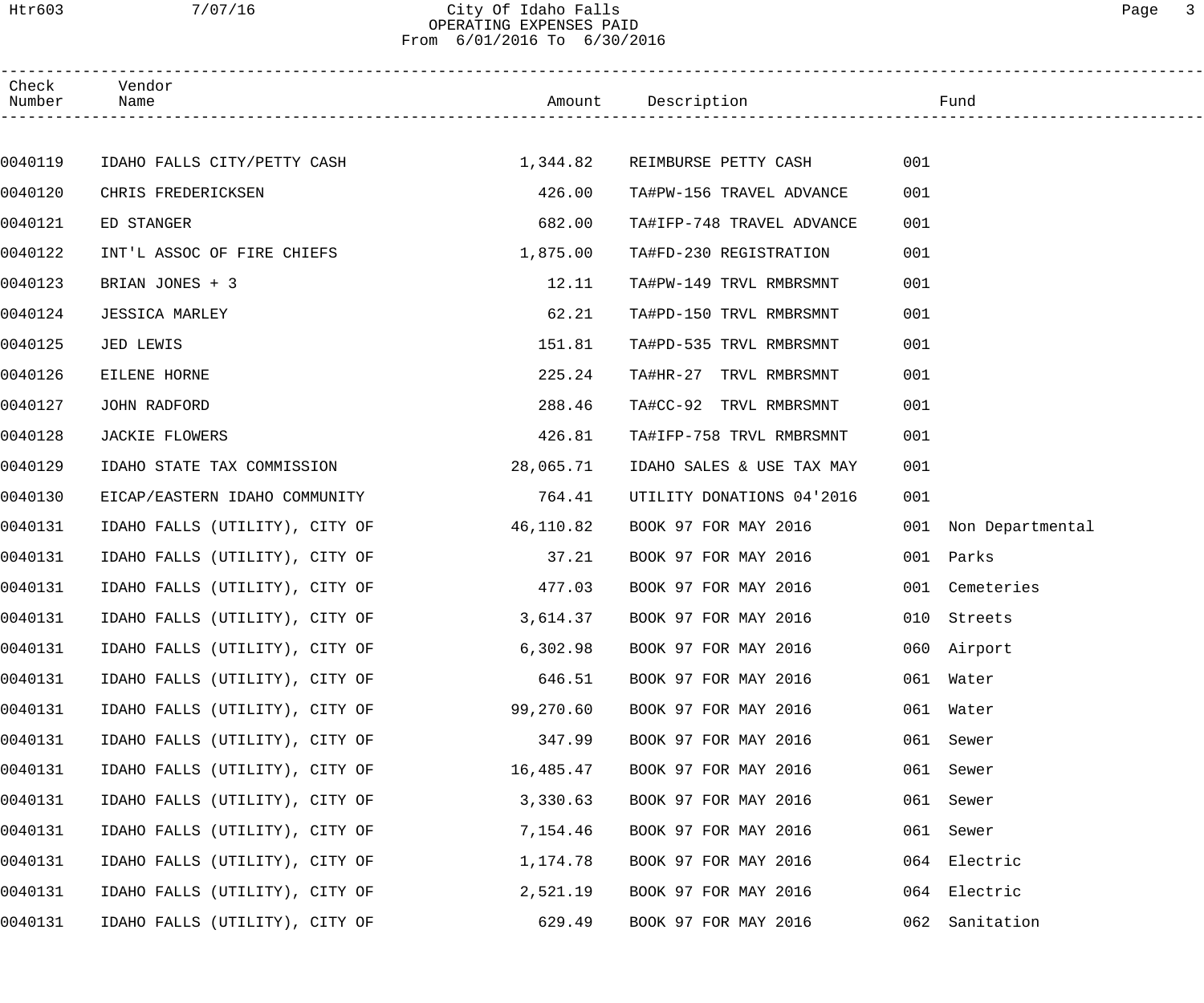# Htr603 7/07/16 City Of Idaho Falls Page 4 OPERATING EXPENSES PAID From 6/01/2016 To 6/30/2016

| Check<br>Number | Vendor<br>Name                 |          | Amount Description                  |     | Fund                         |
|-----------------|--------------------------------|----------|-------------------------------------|-----|------------------------------|
|                 |                                |          |                                     |     |                              |
| 0040131         | IDAHO FALLS (UTILITY), CITY OF | 5,893.36 | BOOK 97 FOR MAY 2016 011 Recreation |     |                              |
| 0040131         | IDAHO FALLS (UTILITY), CITY OF | 3,043.46 | BOOK 97 FOR MAY 2016                |     | 012 Library                  |
| 0040131         | IDAHO FALLS (UTILITY), CITY OF | 329.42   | BOOK 97 FOR MAY 2016                | 018 | Golf Courses                 |
| 0040131         | IDAHO FALLS (UTILITY), CITY OF | 1,350.77 | BOOK 97 FOR MAY 2016                | 018 | Golf Courses                 |
| 0040131         | IDAHO FALLS (UTILITY), CITY OF | 2,007.04 | BOOK 97 FOR MAY 2016                | 018 | Golf Courses                 |
| 0040131         | IDAHO FALLS (UTILITY), CITY OF | 472.18   | BOOK 97 FOR MAY 2016                | 018 | Golf Courses                 |
| 0040131         | IDAHO FALLS (UTILITY), CITY OF | 2,635.87 | BOOK 97 FOR MAY 2016                | 018 | Golf Courses                 |
| 0040132         | SIGN WISE, LLC                 | 750.64   | SIGNS                               | 001 |                              |
| 0040132         | SIGN WISE, LLC                 | 18.60    | SIGNS                               |     | 001 Public Works Engineering |
| 0040133         | JOHN COWLEY                    | 9.28     | TA#PD-529--TRVL RMBRSMNT            | 001 |                              |
| 0040134         | JEFF JOHNSON                   | 60.72    | REFERENCE CASE#201312487            | 001 |                              |
| 0040135         | KELLY ROMINE                   | 70.00    | REFCASE#201312487 1123779           | 001 |                              |
| 0040136         | NORTHWEST PUBLIC POWER ASSOC.  | 1,070.00 | TA#IFP-706-REGISTRATION             | 001 |                              |
| 0040137         | IDAHO FALLS CITY/PETTY CASH    | 1,200.86 | REIMBURSE PETTY CASH                | 001 |                              |
| 0040138         | U.S. POSTAL SERVICE            | 1,518.00 | PAYMENT OF ANNUAL BOX FEE           |     | 001 Treasurer                |
| 0040139         | WELDON INC.                    | 24.52    | FREIGHT                             |     | 001 General Services         |
| 0040139         | WELDON INC.                    | 555.00   | GARAGE SHOP SUPPLIES                |     | 001 General Services         |
| 0040140         | MARK MCBRIDE                   | 110.00   | TA#PD-541-TRAVEL ADVANCE            | 001 |                              |
| 0040141         | CHRIS FREDERICKSEN             | 125.00   | TA#PW-157-TRAVEL ADVANCE            | 001 |                              |
| 0040142         | ICUA                           | 200.00   | TA#IFP-769 REGISTRATION             | 001 |                              |
| 0040143         | KATHY HAMPTON                  | 221.24   | TA#MS-173 TRVL ADVANCE              | 001 |                              |
| 0040144         | BRAD CRAMER                    | 233.24   | TA#CDS-7 TRVL ADVANCE               | 001 |                              |
| 0040145         | DANA BRIGGS                    | 448.00   | TA#MO-144 TRVL ADVANCE              | 001 |                              |
| 0040146         | TRENT GAIBRAITH                | 714.00   | TA#IFP-767 TRVL ADVANCE             | 001 |                              |
| 0040147         | GAYLEN HUMPHRIES               | 714.00   | TA#IFP-768 TRVL ADVANCE             | 001 |                              |
| 0040148         | DAVE NELSON                    | 1,372.00 | TA#MS-170 TRVL ADVANCE              | 001 |                              |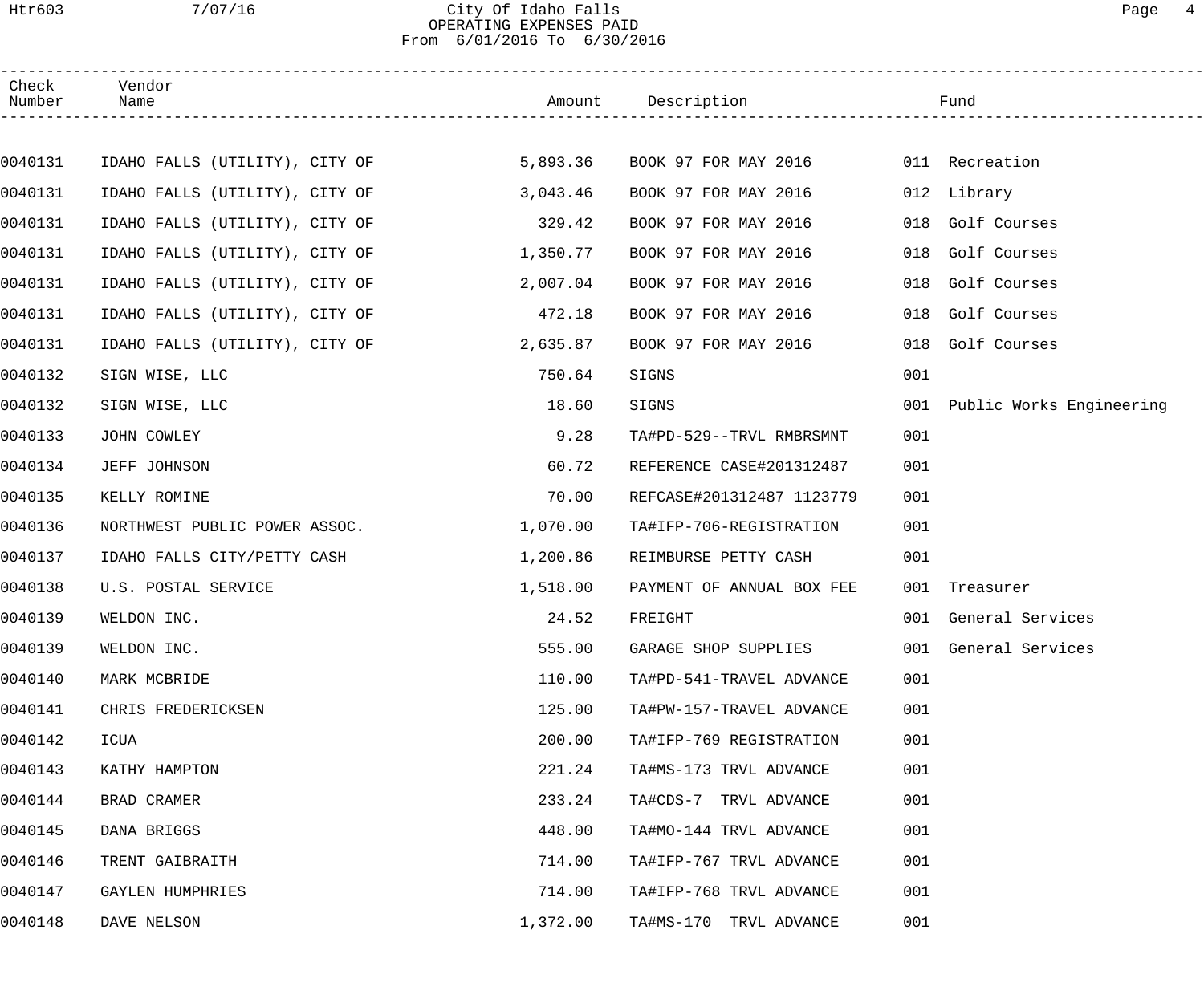## Htr603 7/07/16 City Of Idaho Falls Page 5 OPERATING EXPENSES PAID From 6/01/2016 To 6/30/2016

| Check<br>Number | Vendor<br>Name                      |           | Amount Description        | Fund                         |
|-----------------|-------------------------------------|-----------|---------------------------|------------------------------|
|                 |                                     |           |                           |                              |
| 0040149         | CHANDRA WITT                        | 1,372.00  | TA#MS-171 TRVL ADVANCE    | 001                          |
| 0040150         | MATTHEW WHITELOCK                   | 1,636.00  | TA#AP-38<br>TRVL ADVANCE  | 001                          |
| 0040151         | PAUL RADFORD                        | 3,284.00  | TA#FD-229 TRVL ADVANCE    | 001                          |
| 0040152         | IDAHO TRANSPORTATION DEPARTMNT      | 7,000.00  | CONSTRUCTION JOB/CONTRACT | Traffic Light Cap Imp<br>046 |
| 0040153         | RANDY WESTERGARD                    | 53.00     | TA#IFP-759 TRVL RMBRSMNT  | 001                          |
| 0040154         | REBECCA CASPER                      | 1,003.20  | TA#MO-141 TRVL RMBRSMNT   | 001                          |
| 0040155         | NATIONAL ANIMAL CARE & CONTROL ASSC | 450.00    | TA#PD-543 REGISTRATION    | 001                          |
| 0040156         | INT'L MUNICIPAL LAWYERS ASSOC       | 650.00    | TA#LE-25 REGISTRATION     | 001                          |
| 0040157         | CENTURYLINK                         | 872.69    | MAY 19, 2016 CHARGES      | 001                          |
| 0040158         | IDAHO FALLS CITY/PETTY CASH         | 1,682.48  | REIMBURSE PETTY CASH      | 001                          |
| 0040159         | GABE MADRID                         | 87.02     | TA#CDS-8 TRAVEL RMBRSMNT  | 001                          |
| 0040160         | CENTURYLINK                         | 1,284.55  | 3 T1 LINES JUNE 2016      | 001                          |
| 0040161         | DEBRA PEREZ OR FAUSTINO ANAYA       | 74.00     | CASE#201507609 BC 1127169 | 001                          |
| 0040162         | CHARITY FOURNIER--1128141 BARCODE   | 451.00    | CASE#201511628 BC1128184  | 001                          |
| 0040163         | BRIGGS ROOFING COMPANY              | 18,940.00 | BUILDING SUP/REPR/MAINT.  | 061 Water                    |
| 0040163         | BRIGGS ROOFING COMPANY              | 760.00    | CONSTRUCTION JOB/CONTRACT | 061 Water                    |
| 0040164         | SHANE KAISER + 2                    | 45.00     | TA#PD-539 TRAVEL ADVANCE  | 001                          |
| 0040165         | DAVE HANNEMAN                       | 45.11     | TA#FD-206 TRAVEL RMBRSMNT | 001                          |
| 0040166         | JOEL TISDALE                        | 60.00     | TA#PD-537 TRAVEL RMBRSMNT | 001                          |
| 0040167         | CHET PUGMIRE                        | 187.00    | TA#FD-232 TRAVEL ADVANCE  | 001                          |
| 0040168         | KENNETH MCOMBER                     | 501.22    | TA#MS-160 TRAVEL RMBRSMNT | 001                          |
| 0040169         | DARRELL WEST                        | 637.00    | TA#CDS-6 TRAVEL ADVANCE   | 001                          |
| 0040170         | PATTI REINES                        | 1,138.00  | TA#CDS-5 TRAVEL ADVANCE   | 001                          |
| 0040171         | IDAHO FALLS CITY/PETTY CASH         | 1,784.65  | REIMBURSE PETTY CASH      | 001                          |
| 0040172         | BONNEVILLE COUNTY DISTRICT CRT      | 12,630.00 | CASE NO CV-2016-2587      | 042 Street Capital Imp       |
| 0040173         | U.S. POSTAL SERVICE                 | 50,000.00 | POSTAGE METER ACCOUNT     | 001 Treasurer                |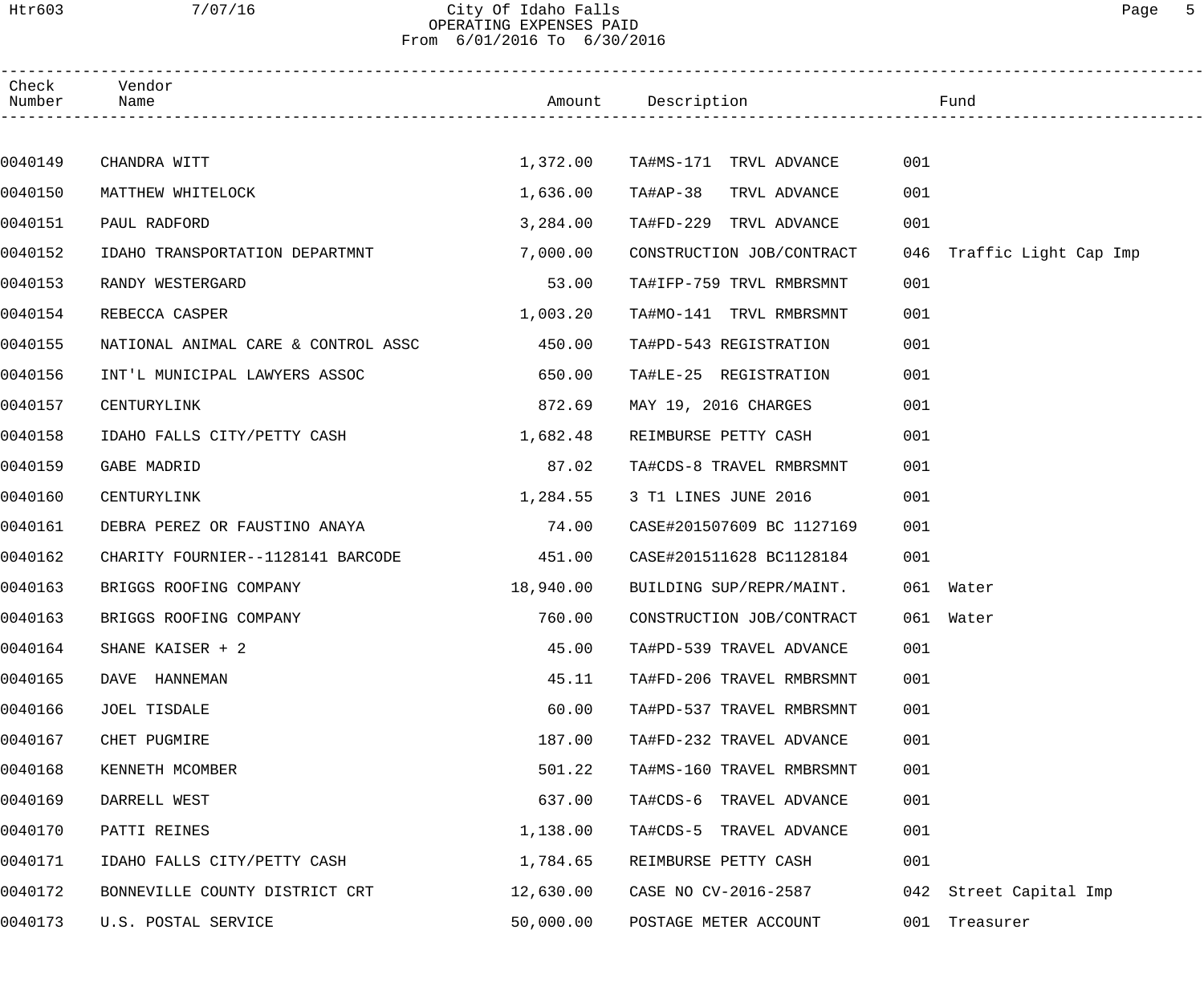# Htr603 7/07/16 City Of Idaho Falls Page 6 OPERATING EXPENSES PAID From 6/01/2016 To 6/30/2016

| Check<br>Number | Vendor<br>Name                                                 |              | Amount Description        | Fund                    |  |
|-----------------|----------------------------------------------------------------|--------------|---------------------------|-------------------------|--|
|                 |                                                                |              |                           |                         |  |
| 0040174         | BONNEVILLE POWER ADMIN.-IF 168,658.00 BPA TRANSM BILL MAY 2016 |              |                           | 064                     |  |
| 0040175         | BONNEVILLE POWER ADMIN.-IF                                     | 1,849,471.00 | BPA POWER BILL MAY 2016   | 064                     |  |
| 0040176         | TRAVIS PRAIRIE                                                 | 1,050.15     | TA#IFP-755 TRVL RMBRSMNT  | 001                     |  |
| 0040177         | ERIC DAY                                                       | 1,056.00     | TA#FD-225 TRAVEL ADVANCE  | 001                     |  |
| 0040178         | IDAHO FALLS CITY/PETTY CASH                                    | 1,726.23     | REIMBURSE PETTY CASH      | 001                     |  |
| 0040179         | WELLS FARGO BANK                                               | 17,472.30    | WELLS FARGO CC PMT MAY'16 | 001                     |  |
| 0040179         | WELLS FARGO BANK                                               | 1,448.93     | WELLS FARGO CC PMT MAY'16 | 001                     |  |
| 0040179         | WELLS FARGO BANK                                               | 62.47        | WELLS FARGO CC PMT MAY'16 | 001 Mayor               |  |
| 0040179         | WELLS FARGO BANK                                               | 30.00        | WELLS FARGO CC PMT MAY'16 | 001 Mayor               |  |
| 0040179         | WELLS FARGO BANK                                               | 35.00        | WELLS FARGO CC PMT MAY'16 | 001 Council             |  |
| 0040179         | WELLS FARGO BANK                                               | 35.00        | WELLS FARGO CC PMT MAY'16 | 001 City Clerk          |  |
| 0040179         | WELLS FARGO BANK                                               | 550.00       | WELLS FARGO CC PMT MAY'16 | 001 Data Processing     |  |
| 0040179         | WELLS FARGO BANK                                               | 61.32        | WELLS FARGO CC PMT MAY'16 | 001 Non Departmental    |  |
| 0040179         | WELLS FARGO BANK                                               | 17.12        | WELLS FARGO CC PMT MAY'16 | 001<br>Non Departmental |  |
| 0040179         | WELLS FARGO BANK                                               | 200.00       | WELLS FARGO CC PMT MAY'16 | 001 Parks               |  |
| 0040179         | WELLS FARGO BANK                                               | 4,298.80     | WELLS FARGO CC PMT MAY'16 | 060 Airport             |  |
| 0040179         | WELLS FARGO BANK                                               | 554.95       | WELLS FARGO CC PMT MAY'16 | 061                     |  |
| 0040179         | WELLS FARGO BANK                                               | 32.00        | WELLS FARGO CC PMT MAY'16 | 064                     |  |
| 0040179         | WELLS FARGO BANK                                               | 427.31       | WELLS FARGO CC PMT MAY'16 | 011                     |  |
| 0040179         | WELLS FARGO BANK                                               | 204.37       | WELLS FARGO CC PMT MAY'16 | 012                     |  |
| 0040179         | WELLS FARGO BANK                                               | 107.68       | WELLS FARGO CC PMT MAY'16 | 012 Library             |  |
| 0040179         | WELLS FARGO BANK                                               | 2,045.90     | WELLS FARGO CC PMT MAY'16 | 012 Library             |  |
| 0040179         | WELLS FARGO BANK                                               | 656.21       | WELLS FARGO CC PMT MAY'16 | 012 Library             |  |
| 0040179         | WELLS FARGO BANK                                               | 64.99        | WELLS FARGO CC PMT MAY'16 | 012 Library             |  |
| 0040180         | JOSH ROOS                                                      | 299.50       | TA#IFP-762 RGSTRTN RMBRSE | 001                     |  |
| 0040181         | VERIZON WIRELESS                                               | 200.05       | BILLING 5-2-16 TO 6-1-16  | Ambulance<br>063        |  |
|                 |                                                                |              |                           |                         |  |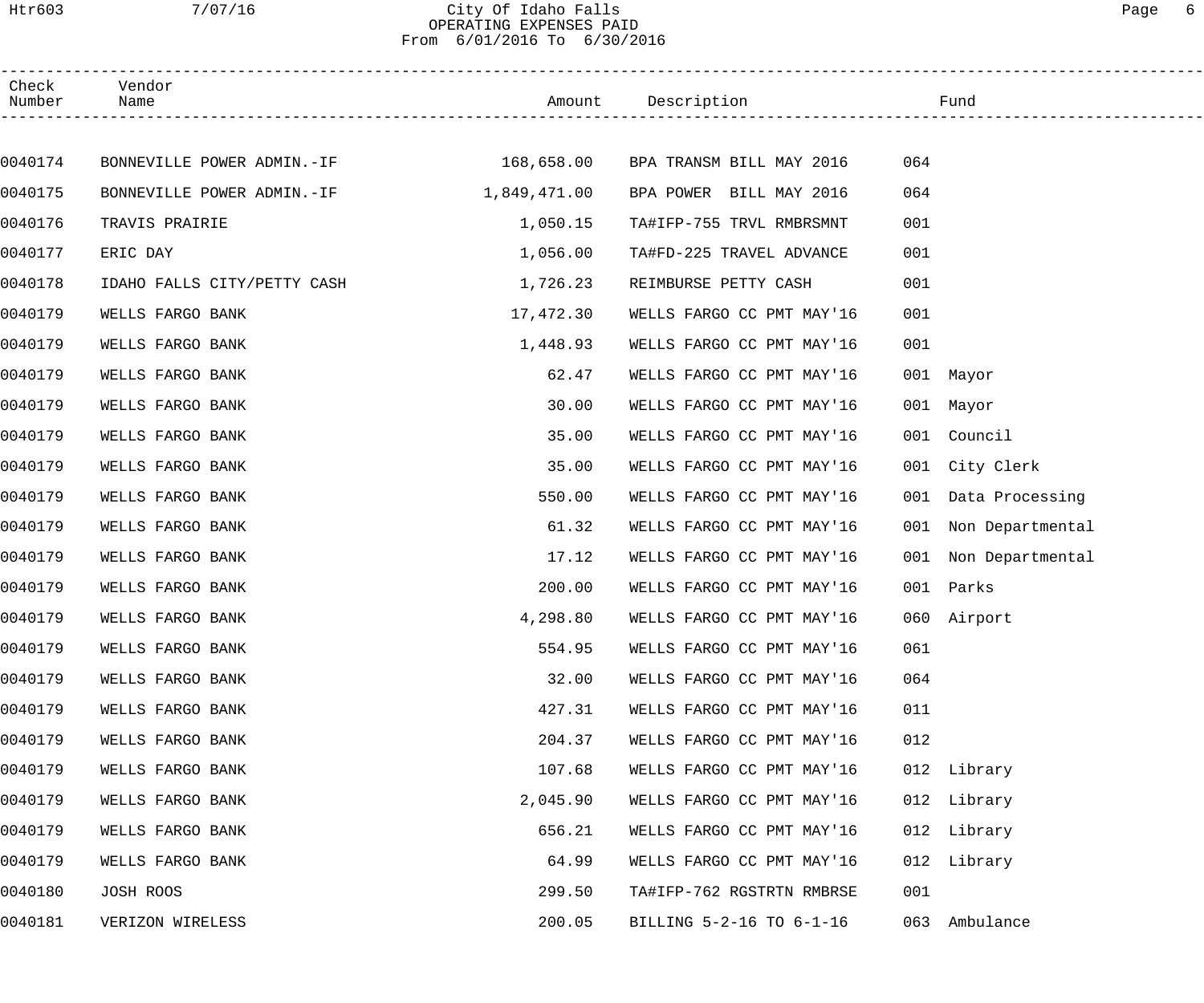## Htr603 7/07/16 City Of Idaho Falls Page 7 OPERATING EXPENSES PAID From 6/01/2016 To 6/30/2016

| Check<br>Number | Vendor<br>Name                 |          | Amount Description Fund   |                |
|-----------------|--------------------------------|----------|---------------------------|----------------|
|                 |                                |          |                           |                |
| 0040182         | CENTURYLINK                    | 254.13   | DID CHRGS JUNE 10,2016    | 001            |
| 0040183         | CINDY CAMPBELL                 | 42.91    | TA#LE-22 TRVL RMBRSMNT    | 001            |
| 0040184         | IDAHO CONSUMER-OWNED UTILITIES | 200.00   | TA#IFP-772 REGISTRATION   | 001            |
| 0040185         | JORDAN RECHENMACHER            | 100.00   | RMBRSMNT FOR RETIREE      | 062 Sanitation |
| 0040186         | EICAP/EASTERN IDAHO COMMUNITY  | 1,002.56 | UTILITY DONATIONS MAY2016 | 001            |
| 0040187         | RANDY FIFE                     | 210.24   | TA#LE-24 TRVL RMBRSMENT   | 001            |
| 0040188         | DARRELL WEST                   | 211.00   | TA#CDS-11 TRVL RMBRSMNT   | 001            |
| 0040189         | JOSH ROOS                      | 250.00   | TA#IFP-752 TRVL ADVANCE   | 001            |
| 0040190         | ED MAROHN                      | 289.24   | TA#CC-95 TRVL RMBRSMNT    | 001            |
| 0040191         | TOM HALLY                      | 289.24   | TA#CC-94 TRVL RMBRSMNT    | 001            |
| 0040192         | JOHN RADFORD                   | 327.46   | TA#CC-96 TRVL RMBRSMNT    | 001            |
| 0040193         | JACKIE FLOWERS                 | 475.38   | TA#IFP-739 TRVL RMBRSMNT  | 001            |
| 0040194         | DANYELLE HARKER                | 689.00   | TA#PD-544 TRVL ADVANCE    | 001            |
| 0040195         | WID RITCHIE                    | 1,176.00 | TA#IFP-746 TRVL RMBRSMNT  | 001            |
| 0040196         | TIFFANY ECKLEY                 | 5.12     | REFCASE#201504323 1126440 | 001            |
| 0040197         | IDAHO FALLS CITY/PETTY CASH    | 1,842.63 | REIMBURSE PETTY CASH      | 001            |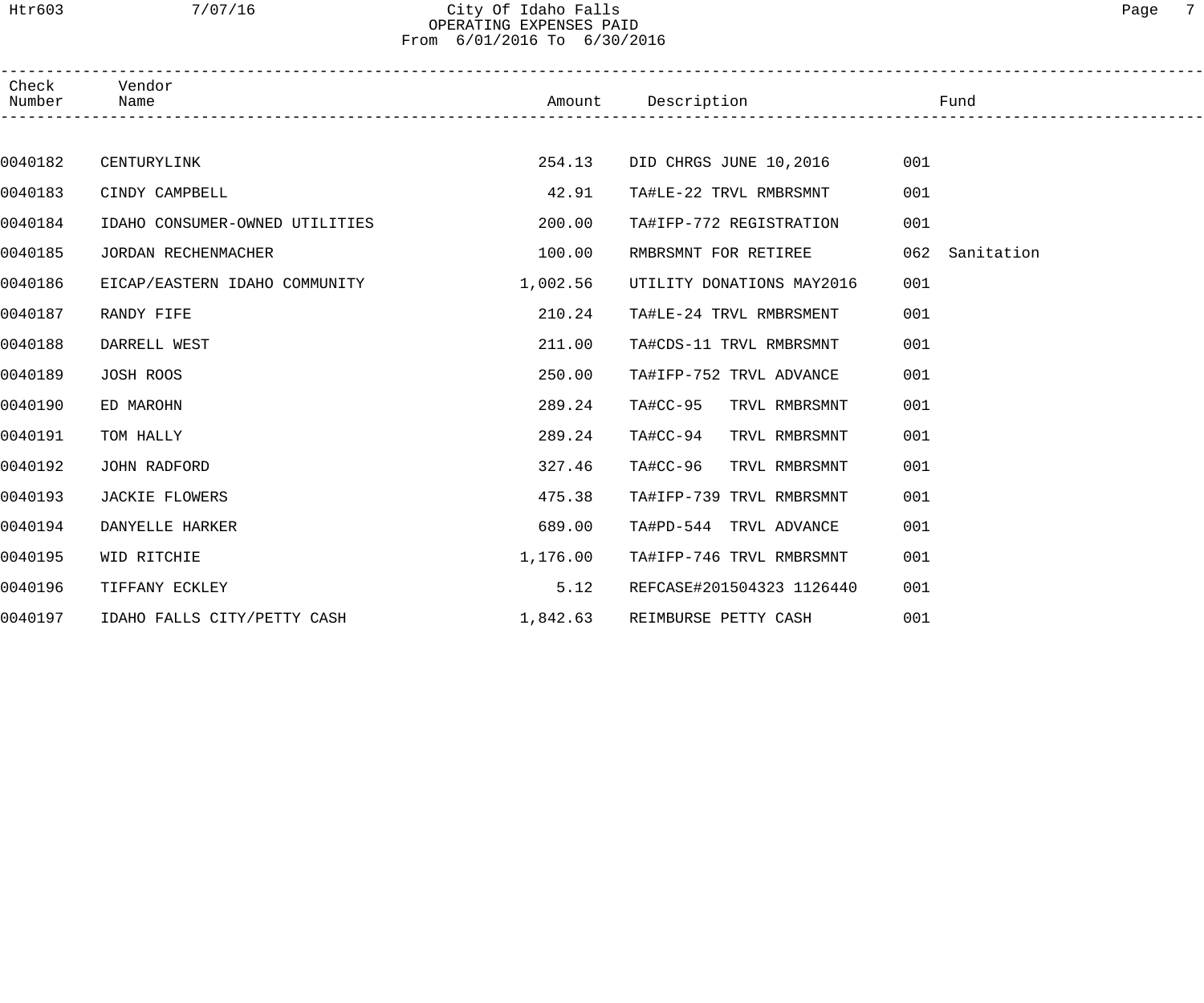# City Of Idaho Falls Summary of Operating Expenses By Fund From 6/01/2016 To 6/30/2016

------------------------------------------------------------------------------------------------------------------------------------

| $\mathbf 1$ | General Fund            | 189,616.59   |
|-------------|-------------------------|--------------|
| 10          | Street Fund             | 3,614.37     |
| 11          | Recreation Fund         | 6,320.67     |
| 12          | Library Fund            | 6,122.61     |
| 18          | Golf Fund               | 6,795.28     |
| 42          | Street Capital Imp Fund | 12,630.00    |
| 46          | Traffic Light Cap Imp F | 7,000.00     |
| 60          | Airport Fund            | 10,601.78    |
| 61          | Water & Sewer Fund      | 147,490.61   |
| 62          | Sanitation Fund         | 729.49       |
| 63          | Ambulance Fund          | 200.05       |
| 64          | Electric Light Fund     | 2,021,856.97 |
| 80          | Payroll Liability Fund  | 1,827,958.88 |
|             |                         | 4,240,937.30 |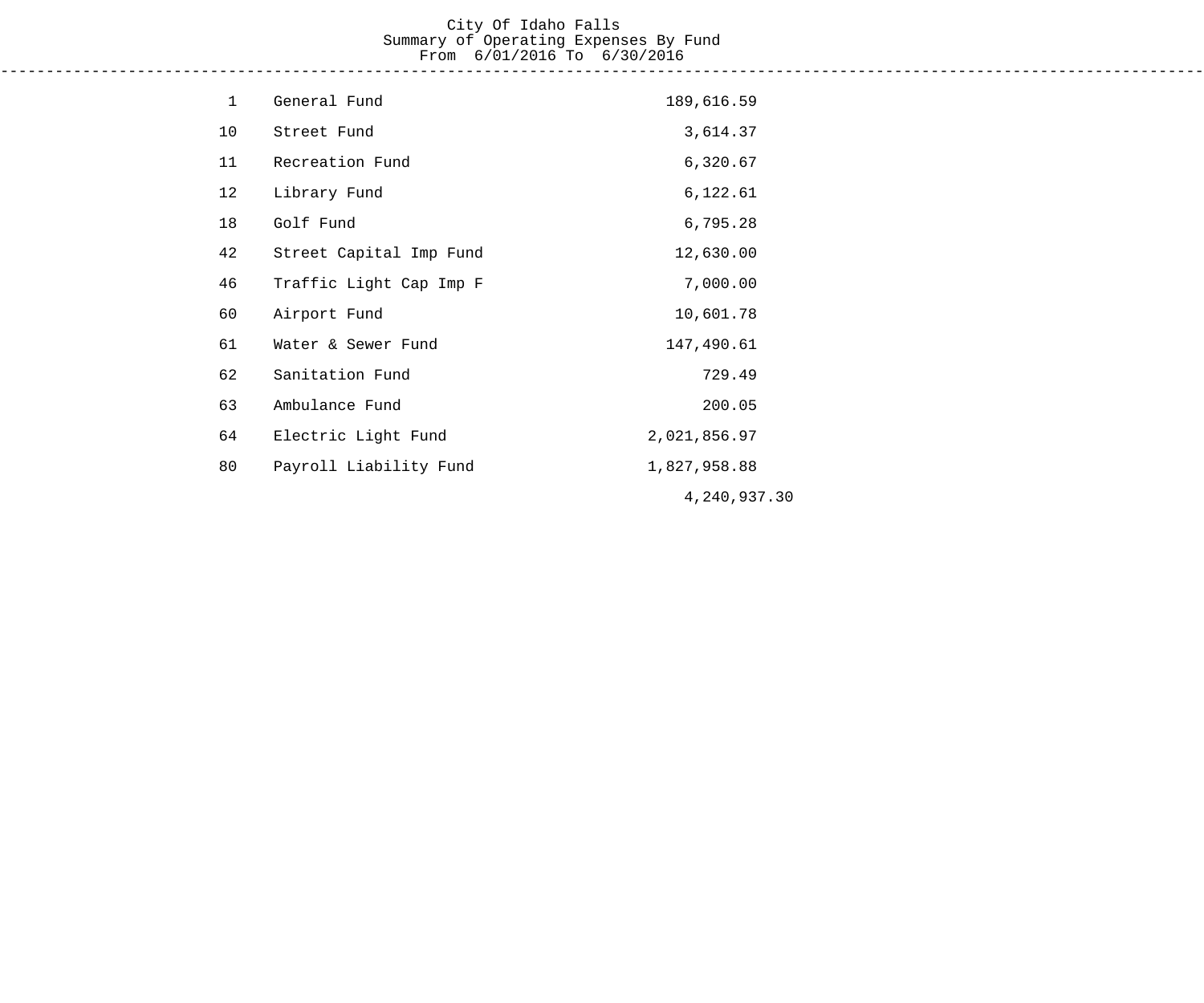## Htr606 7/07/16 City Of Idaho Falls Page 1 ELECTRONIC FUND TRANSFERS From 6/01/2016 To 6/30/2016

| Check<br>Number | Vendor<br>Name                 |           | Amount Description         |     | Fund                         |
|-----------------|--------------------------------|-----------|----------------------------|-----|------------------------------|
|                 |                                |           |                            |     |                              |
| 0014172         | BONNEVILLE BLUEPRINT SUPPLY    | 32.34     | 3 BOXES OF NAIL TACKS (\$1 |     | 001 Public Works Engineering |
| 0014172         | BONNEVILLE BLUEPRINT SUPPLY    | 17.80     | 2 BOXES OF MAG NAILS (\$8. |     | 001 Public Works Engineering |
| 0014172         | BONNEVILLE BLUEPRINT SUPPLY    | 34.60     | 2 BOXES OF MAG NAILS (\$17 |     | 001 Public Works Engineering |
| 0014173         | CDW GOVERNMENT, INC.           | 144.75    | COMPUTERS, DP/WORD PROC.   |     | 001 Data Processing          |
| 0014174         | ELECTRICAL WHOLESALE SUPPLY CO | 76.04     | ELECTRICAL EQUIP/SUPPLIES  |     | 001 General Services         |
| 0014174         | ELECTRICAL WHOLESALE SUPPLY CO | 117.43    | ELECTRICAL EQUIP/SUPPLIES  |     | 001 General Services         |
| 0014174         | ELECTRICAL WHOLESALE SUPPLY CO | 68.69     | ELECTRICAL EQUIP/SUPPLIES  |     | 001 General Services         |
| 0014174         | ELECTRICAL WHOLESALE SUPPLY CO | 138.24    | ELECTRICAL EQUIP/SUPPLIES  |     | 001 General Services         |
| 0014174         | ELECTRICAL WHOLESALE SUPPLY CO | 220.88    | ELECTRICAL EQUIP/SUPPLIES  |     | 001 General Services         |
| 0014174         | ELECTRICAL WHOLESALE SUPPLY CO | 30.39     | ELECTRICAL EQUIP/SUPPLIES  |     | 001 General Services         |
| 0014174         | ELECTRICAL WHOLESALE SUPPLY CO | 533.28    | ELECTRICAL EQUIP/SUPPLIES  |     | 001 General Services         |
| 0014174         | ELECTRICAL WHOLESALE SUPPLY CO | 15.72     | ELECTRICAL EQUIP/SUPPLIES  |     | 001 General Services         |
| 0014174         | ELECTRICAL WHOLESALE SUPPLY CO | 78.32     | ELECTRICAL EQUIP/SUPPLIES  |     | 001 General Services         |
| 0014174         | ELECTRICAL WHOLESALE SUPPLY CO | 14.39     | ELECTRICAL EQUIP/SUPPLIES  |     | 001 General Services         |
| 0014174         | ELECTRICAL WHOLESALE SUPPLY CO | 121.48    | ELECTRICAL EQUIP/SUPPLIES  |     | 001 General Services         |
| 0014174         | ELECTRICAL WHOLESALE SUPPLY CO | 5.36      | ELECTRICAL EQUIP/SUPPLIES  |     | 001 General Services         |
| 0014174         | ELECTRICAL WHOLESALE SUPPLY CO | 37.14     | ELECTRICAL EQUIP/SUPPLIES  |     | 001 General Services         |
| 0014174         | ELECTRICAL WHOLESALE SUPPLY CO | 51.40     | ELECTRICAL EQUIP/SUPPLIES  |     | 001 General Services         |
| 0014175         | ELSTER SOLUTIONS, LLC          | 49,490.00 | METERS                     | 064 |                              |
| 0014176         | FILEONO, INC.                  | 3,831.50  | MAINTENANCE CONTRACT-EQ    |     | 001 Police                   |
| 0014177         | H-K CONTRACTORS, INC.          | 119.88    | ROAD/HWY MATERIAL ASPHALT  | 010 | Streets                      |
| 0014177         | H-K CONTRACTORS, INC.          | 947.55    | ROAD/HWY MATERIAL ASPHALT  | 010 | Streets                      |
| 0014177         | H-K CONTRACTORS, INC.          | 332.98    | SEED, SOD, SOIL, ETC.      | 001 | Parks                        |
| 0014177         | H-K CONTRACTORS, INC.          | 133.19    | SEED, SOD, SOIL, ETC.      | 001 | Parks                        |
| 0014177         | H-K CONTRACTORS, INC.          | 199.79    | SEED, SOD, SOIL, ETC.      |     | 001 Cemeteries               |
| 0014177         | H-K CONTRACTORS, INC.          | 1,392.62  | SEED, SOD, SOIL, ETC.      |     | 001 Parks                    |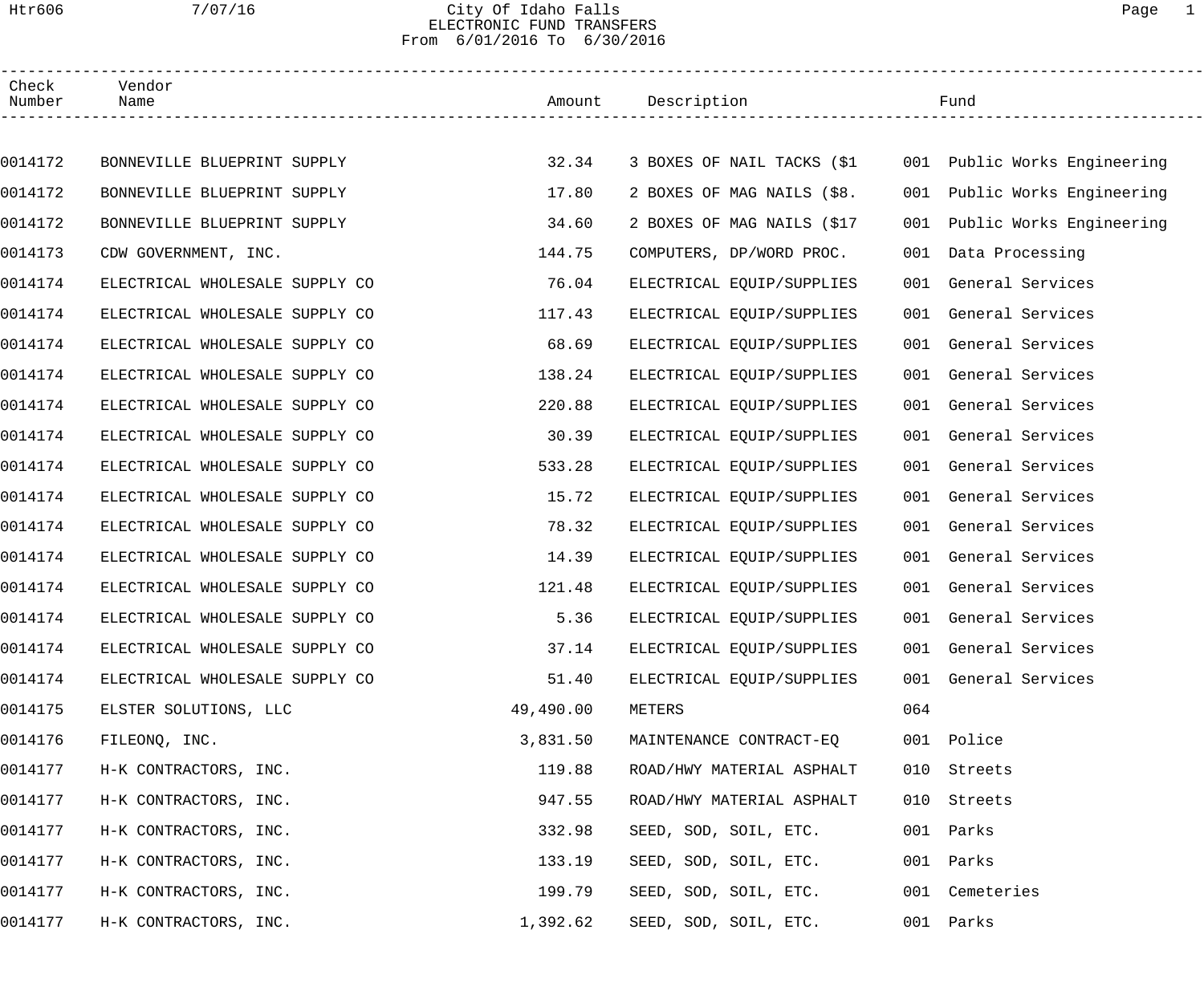# Htr606 7/07/16 City Of Idaho Falls Page 2 ELECTRONIC FUND TRANSFERS From 6/01/2016 To 6/30/2016

| Check<br>Number | Vendor<br>Name                  |            | Amount Description        |     | Fund                 |  |
|-----------------|---------------------------------|------------|---------------------------|-----|----------------------|--|
|                 |                                 |            |                           |     |                      |  |
| 0014177         | H-K CONTRACTORS, INC.           | 557.06     | SEED, SOD, SOIL, ETC.     |     | 001 Parks            |  |
| 0014177         | H-K CONTRACTORS, INC.           | 835.58     | SEED, SOD, SOIL, ETC.     |     | 001 Cemeteries       |  |
| 0014177         | H-K CONTRACTORS, INC.           | 152.51     | SEED, SOD, SOIL, ETC.     |     | 001 Parks            |  |
| 0014177         | H-K CONTRACTORS, INC.           | 61.00      | SEED, SOD, SOIL, ETC.     |     | 001 Parks            |  |
| 0014177         | H-K CONTRACTORS, INC.           | 91.50      | SEED, SOD, SOIL, ETC.     |     | 001 Cemeteries       |  |
| 0014177         | H-K CONTRACTORS, INC.           | 133,708.08 | CONSTRUCTION JOB/CONTRACT |     | 060 Airport          |  |
| 0014177         | H-K CONTRACTORS, INC.           | 455.55     | ROAD/HWY MATERIAL ASPHALT | 010 | Streets              |  |
| 0014178         | JACK'S TIRE & OIL, INC.         | 43.00      | VEHICLE AND EQUIP. MAINT. |     | 001 General Services |  |
| 0014178         | JACK'S TIRE & OIL, INC.         | 125.00     | VEHICLE AND EQUIP. MAINT. |     | 001 General Services |  |
| 0014178         | JACK'S TIRE & OIL, INC.         | 59.95      | VEHICLE AND EQUIP. MAINT. |     | 001 General Services |  |
| 0014178         | JACK'S TIRE & OIL, INC.         | 40.00      | VEHICLE AND EQUIP. MAINT. |     | 001 General Services |  |
| 0014178         | JACK'S TIRE & OIL, INC.         | 95.00      | VEHICLE AND EQUIP. MAINT. |     | 001 General Services |  |
| 0014178         | JACK'S TIRE & OIL, INC.         | 92.50      | VEHICLE AND EQUIP. MAINT. |     | 001 General Services |  |
| 0014178         | JACK'S TIRE & OIL, INC.         | 54.95      | VEHICLE AND EQUIP. MAINT. |     | 001 General Services |  |
| 0014178         | JACK'S TIRE & OIL, INC.         | 10.00      | VEHICLE AND EQUIP. MAINT. |     | 001 General Services |  |
| 0014178         | JACK'S TIRE & OIL, INC.         | 214.95     | VEHICLE AND EQUIP. MAINT. |     | 001 General Services |  |
| 0014178         | JACK'S TIRE & OIL, INC.         | 10.00      | VEHICLE AND EQUIP. MAINT. |     | 001 General Services |  |
| 0014178         | JACK'S TIRE & OIL, INC.         | 30.00      | VEHICLE AND EQUIP. MAINT. |     | 001 General Services |  |
| 0014178         | JACK'S TIRE & OIL, INC.         | 42.00      | VEHICLE AND EQUIP. MAINT. |     | 001 General Services |  |
| 0014178         | JACK'S TIRE & OIL, INC.         | 10.00      | VEHICLE AND EQUIP. MAINT. |     | 001 General Services |  |
| 0014178         | JACK'S TIRE & OIL, INC.         | 3,836.24   | EQ REPAIR AND MAINT       |     | 001 General Services |  |
| 0014179         | MCLAUGHLIN YOUNG EMPLOYEE SRVCS | 1,108.01   | PROFESSIONAL/PERSONAL SRV |     | 001 Non Departmental |  |
| 0014180         | MIDWEST TAPE, LLC               | 496.96     | AUDIOVISUAL/PUBLICATION   |     | 012 Library          |  |
| 0014180         | MIDWEST TAPE, LLC               | 607.84     | AUDIOVISUAL/PUBLICATION   |     | 012 Library          |  |
| 0014180         | MIDWEST TAPE, LLC               | 1,445.64   | AUDIOVISUAL/PUBLICATION   |     | 012 Library          |  |
| 0014180         | MIDWEST TAPE, LLC               | 237.93     | AUDIOVISUAL/PUBLICATION   |     | 012 Library          |  |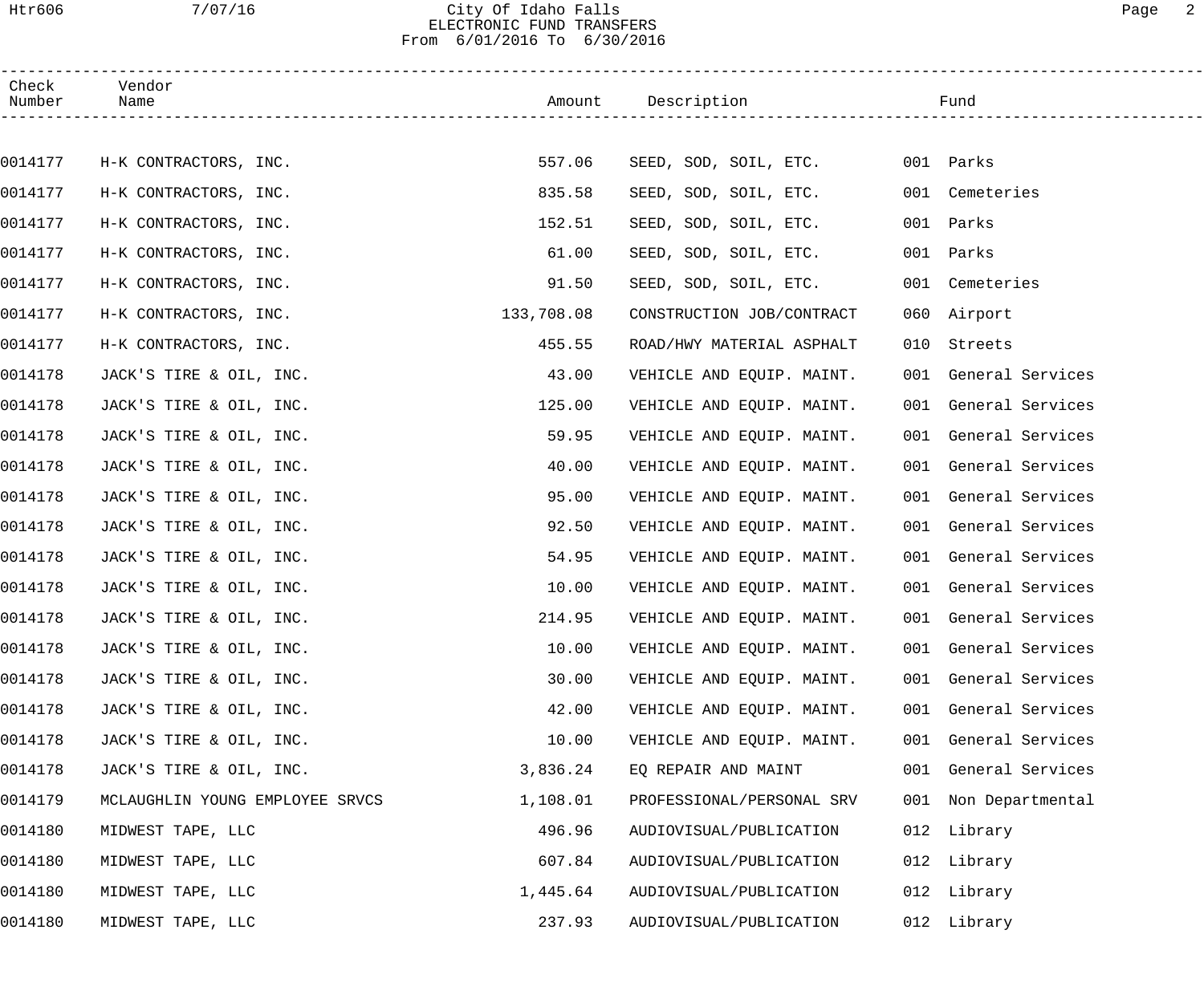## Htr606 7/07/16 City Of Idaho Falls Page 3 ELECTRONIC FUND TRANSFERS From 6/01/2016 To 6/30/2016

| Check<br>Number | Vendor<br>Name                         |            | Amount Description         |     | Fund                      |  |
|-----------------|----------------------------------------|------------|----------------------------|-----|---------------------------|--|
|                 |                                        |            |                            |     |                           |  |
| 0014180         | MIDWEST TAPE, LLC                      | 231.45     | AUDIOVISUAL/PUBLICATION    |     | 012 Library               |  |
| 0014180         | MIDWEST TAPE, LLC                      | 339.89     | AUDIOVISUAL/PUBLICATION    |     | 012 Library               |  |
| 0014180         | MIDWEST TAPE, LLC                      | 27.98      | AUDIOVISUAL/PUBLICATION    |     | 012 Library               |  |
| 0014180         | MIDWEST TAPE, LLC                      | 315.02     | AUDIOVISUAL/PUBLICATION    |     | 012 Library               |  |
| 0014181         | MORGAN CONSTRUCTION, INC.              | 245,791.43 | CONSTRUCTION JOB/CONTRACT  |     | 001 Fire                  |  |
| 0014182         | MOUNTAIN WEST ELECTRIC, INC. 76,494.00 |            | WATER DEPARTMENT           |     | 061 Water                 |  |
| 0014183         | PORTER'S OFFICE PRODUCTS               | 67.02      | OFFICE SUPPLIES, GENERAL   |     | 001 Treasurer             |  |
| 0014183         | PORTER'S OFFICE PRODUCTS               | 45.87      | OFFICE SUPPLIES, GENERAL   |     | 001 Treasurer             |  |
| 0014183         | PORTER'S OFFICE PRODUCTS               | 87.65      | PARKS & RECREATION MISC.   |     | 001 Parks                 |  |
| 0014183         | PORTER'S OFFICE PRODUCTS               | 96.47      | OFFICE SUPPLIES            |     | 001 Parks                 |  |
| 0014183         | PORTER'S OFFICE PRODUCTS               | 64.80      | MARKING PINS               |     | 001 Parks                 |  |
| 0014183         | PORTER'S OFFICE PRODUCTS               | 18.50      | PAPER, BINDERS             |     | 001 Parks                 |  |
| 0014183         | PORTER'S OFFICE PRODUCTS               | 35.25      | MEMO BOOKS                 |     | 001 Parks                 |  |
| 0014183         | PORTER'S OFFICE PRODUCTS               | 12.50      | OFFICE SUPPLIES            |     | 001 Parks                 |  |
| 0014183         | PORTER'S OFFICE PRODUCTS               | 208.78     | ITEM#86802 LLR CHAIR, MIDB |     | 001 Finance               |  |
| 0014183         | PORTER'S OFFICE PRODUCTS               | 36.00      | ITEM#54122 ACC BINDER 11X  |     | 001 Finance               |  |
| 0014183         | PORTER'S OFFICE PRODUCTS               | 5.92       | ITEM#27075 SAN HIGHLIGHTE  |     | 001 Finance               |  |
| 0014183         | PORTER'S OFFICE PRODUCTS               | 23.55      | STAND, MONITOR, MESH       |     | 001 City Attorney         |  |
| 0014183         | PORTER'S OFFICE PRODUCTS               | 90.05      | RECORDER, 2 MIC, STEREO,   | 001 | City Prosecuting Attorney |  |
| 0014183         | PORTER'S OFFICE PRODUCTS               | 14.19      | HIGHLIGHTER, ACCNT, LIQ,   | 001 | City Attorney             |  |
| 0014183         | PORTER'S OFFICE PRODUCTS               | 36.44      | PEN, GEL, G2, BLD, BLU     |     | 001 City Attorney         |  |
| 0014183         | PORTER'S OFFICE PRODUCTS               | 20.08      | PAPER, NOTE, POP-UP, 3X3,  |     | 001 City Attorney         |  |
| 0014183         | PORTER'S OFFICE PRODUCTS               | 19.44      | MAILER, CD, JIFFYLITE      | 001 | City Prosecuting Attorney |  |
| 0014183         | PORTER'S OFFICE PRODUCTS               | 5.65       | HOLDER, LIT, 4-1/8X1.75, C | 001 | City Prosecuting Attorney |  |
| 0014184         | ROBERTSON SUPPLY, INC.                 | 3.18       | PLUMBING EQUIP/SUPPLIES    | 001 | General Services          |  |
| 0014184         | ROBERTSON SUPPLY, INC.                 | 12.33      | PLUMBING EQUIP/SUPPLIES    | 001 | General Services          |  |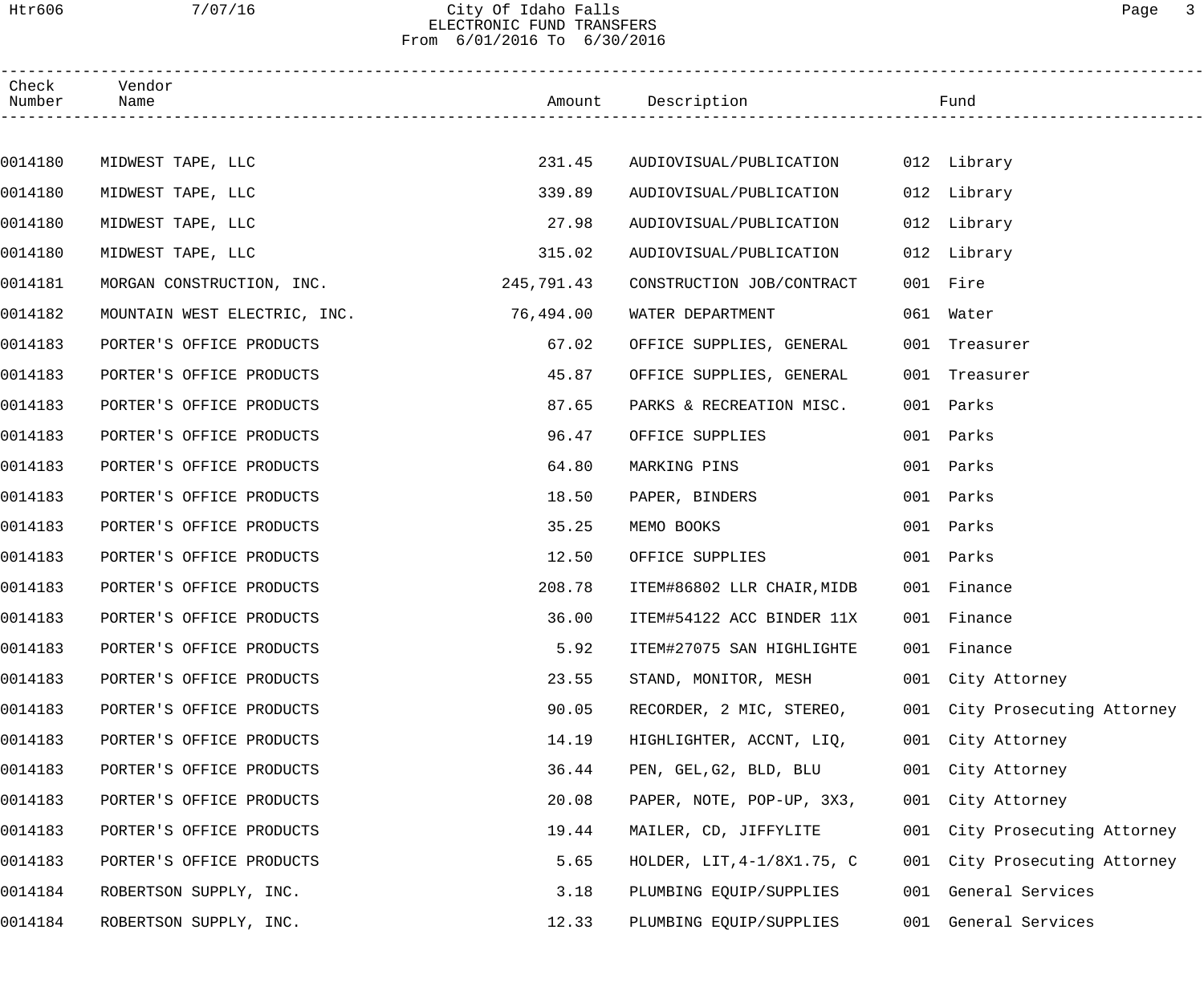## Htr606 7/07/16 City Of Idaho Falls Page 4 ELECTRONIC FUND TRANSFERS From 6/01/2016 To 6/30/2016

| Check<br>Number | Vendor<br>Name              |           | Amount Description        |     | Fund                 |
|-----------------|-----------------------------|-----------|---------------------------|-----|----------------------|
|                 |                             |           |                           |     |                      |
| 0014185         | ROCKY MOUNTAIN TURF & IND.  | 899.02    | EQ REPAIR AND MAINT       |     | 001 General Services |
| 0014185         | ROCKY MOUNTAIN TURF & IND.  | 16.46     | FREIGHT                   |     | 001 General Services |
| 0014185         | ROCKY MOUNTAIN TURF & IND.  | 21.31     | EQ REPAIR AND MAINT       |     | 001 General Services |
| 0014185         | ROCKY MOUNTAIN TURF & IND.  | 12.50     | FREIGHT                   |     | 001 General Services |
| 0014185         | ROCKY MOUNTAIN TURF & IND.  | 72.47     | EQ REPAIR AND MAINT       |     | 001 General Services |
| 0014185         | ROCKY MOUNTAIN TURF & IND.  | 16.21     | FREIGHT                   |     | 001 General Services |
| 0014185         | ROCKY MOUNTAIN TURF & IND.  | 43.17     | EQ REPAIR AND MAINT       |     | 001 General Services |
| 0014185         | ROCKY MOUNTAIN TURF & IND.  | 115.83    | EQ REPAIR AND MAINT       |     | 001 General Services |
| 0014185         | ROCKY MOUNTAIN TURF & IND.  | 13.70     | FREIGHT                   |     | 001 General Services |
| 0014186         | SHOPKO, LLC                 | 474.11    | OPTICAL EQUIP & SUPPLIES  |     | 001 General Services |
| 0014186         | SHOPKO, LLC                 | 218.13    | OPTICAL EQUIP & SUPPLIES  | 062 | Sanitation           |
| 0014186         | SHOPKO, LLC                 | 472.11    | BUILDING SUP/REPR/MAINT.  |     | 001 Police           |
| 0014187         | TACOMA SCREW PRODUCTS, INC. | 109.89    | CATALYST, AEROSOL, THREAD |     | 018 Golf Courses     |
| 0014187         | TACOMA SCREW PRODUCTS, INC. | 26.08     | SS HEX CAP SCREW 18-8     |     | 061 Water            |
| 0014187         | TACOMA SCREW PRODUCTS, INC. | 6.69      | SS HEX FULL NUT 18-8      |     | 061 Water            |
| 0014188         | THATCHER COMPANY            | 2,664.00  | GASES / TREATMENTS        |     | 061 Water            |
| 0014189         | TOP HAT, INC.               | 2,470.55  | ACCIDENT REPAIRS, FLEET   |     | 001 General Services |
| 0014190         | WHEELER ELECTRIC, INC.      | 9,694.00  | FIRE PROTECT EQ/SUP/MAINT |     | 064 Electric         |
| 0014191         | BATTERIES PLUS              | 588.04    | EQ REPAIR AND MAINT       | 001 |                      |
| 0014191         | BATTERIES PLUS              | 89.95     | LAPTOP BATTERY            |     | 001 Police           |
| 0014191         | BATTERIES PLUS              | 62.95     | LAPTOP BATTERY            |     | 001 Police           |
| 0014191         | BATTERIES PLUS              | 53.99     | LAPTOP BATTERY PICK UP IN | 001 | Police               |
| 0014192         | CAP, LLC                    | 17,985.80 | CONCRETE                  | 010 | Streets              |
| 0014192         | CAP, LLC                    | 1,782.60  | CONCRETE                  | 010 | Streets              |
| 0014192         | CAP, LLC                    | 2,305.00  | CONCRETE                  | 010 | Streets              |
| 0014192         | CAP, LLC                    | 945.00    | CONCRETE                  |     | 010 Streets          |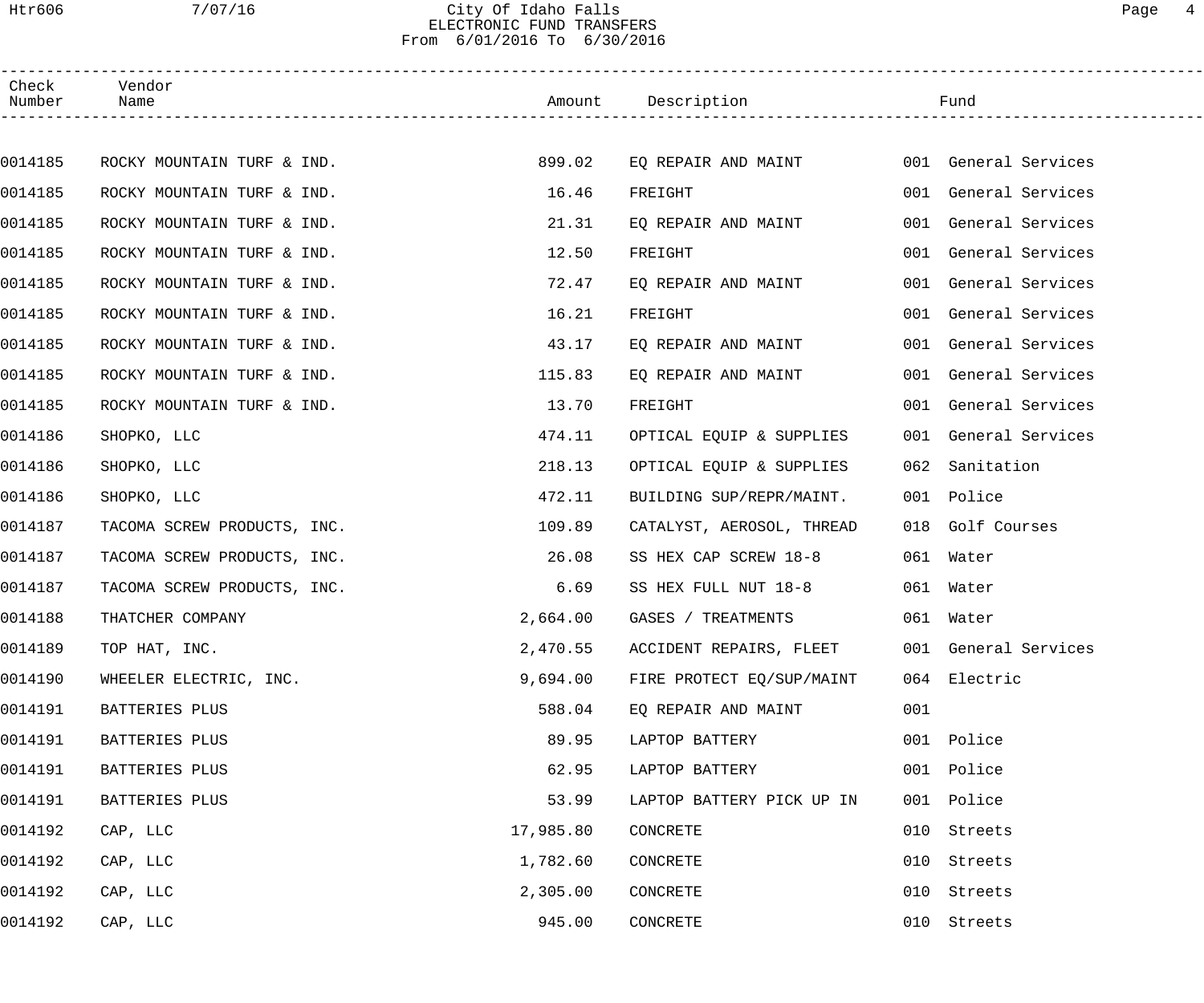# Htr606 7/07/16 City Of Idaho Falls Page 5 ELECTRONIC FUND TRANSFERS From 6/01/2016 To 6/30/2016

| Check<br>Number | Vendor<br>Name                 |           | Amount Description        |     | Fund                 |  |
|-----------------|--------------------------------|-----------|---------------------------|-----|----------------------|--|
|                 |                                |           |                           |     |                      |  |
| 0014193         | CLEARS, INC.                   | 10.00     | SERVICES/MISCELLANEOUS    |     | 001 Police           |  |
| 0014194         | CONRAD & BISCHOFF, INC.        | 3,246.93  | FUEL AND ADDITIVES        | 001 |                      |  |
| 0014194         | CONRAD & BISCHOFF, INC.        | 1,460.25  | FUEL AND ADDITIVES        | 001 |                      |  |
| 0014194         | CONRAD & BISCHOFF, INC.        | 15,304.77 | FUEL AND ADDITIVES        | 001 |                      |  |
| 0014194         | CONRAD & BISCHOFF, INC.        | 11,872.45 | FUEL AND ADDITIVES        | 001 |                      |  |
| 0014194         | CONRAD & BISCHOFF, INC.        | 134.83    | FUEL AND ADDITIVES        |     | 001 General Services |  |
| 0014195         | D & S ELECTRICAL SUPPLY CO     | 22.23     | ELECTRICAL EQUIP/SUPPLIES |     | 001 General Services |  |
| 0014195         | D & S ELECTRICAL SUPPLY CO     | 19.87     | ELECTRICAL EQUIP/SUPPLIES |     | 001 General Services |  |
| 0014195         | D & S ELECTRICAL SUPPLY CO     | 20.94     | ELECTRICAL EQUIP/SUPPLIES |     | 001 General Services |  |
| 0014195         | D & S ELECTRICAL SUPPLY CO     | 10.32     | ELECTRICAL EQUIP/SUPPLIES |     | 001 General Services |  |
| 0014196         | ELECTRICAL WHOLESALE SUPPLY CO | 20.31     | ELECTRICAL EQUIP/SUPPLIES |     | 001 General Services |  |
| 0014196         | ELECTRICAL WHOLESALE SUPPLY CO | 293.64    | ELECTRICAL EQUIP/SUPPLIES |     | 001 General Services |  |
| 0014196         | ELECTRICAL WHOLESALE SUPPLY CO | 393.33    | ELECTRICAL EQUIP/SUPPLIES |     | 001 General Services |  |
| 0014196         | ELECTRICAL WHOLESALE SUPPLY CO | 226.25    | ELECTRICAL EQUIP/SUPPLIES |     | 001 General Services |  |
| 0014196         | ELECTRICAL WHOLESALE SUPPLY CO | 146.38    | ELECTRICAL EQUIP/SUPPLIES |     | 001 General Services |  |
| 0014196         | ELECTRICAL WHOLESALE SUPPLY CO | 6.64      | ELECTRICAL EQUIP/SUPPLIES |     | 001 General Services |  |
| 0014196         | ELECTRICAL WHOLESALE SUPPLY CO | 27.35     | ELECTRICAL EQUIP/SUPPLIES |     | 001 General Services |  |
| 0014196         | ELECTRICAL WHOLESALE SUPPLY CO | 16.90     | ELECTRICAL EQUIP/SUPPLIES |     | 001 General Services |  |
| 0014196         | ELECTRICAL WHOLESALE SUPPLY CO | 175.03    | ELECTRICAL EQUIP/SUPPLIES |     | 001 General Services |  |
| 0014197         | ELSTER SOLUTIONS, LLC          | 2,250.00  | METERS                    | 064 |                      |  |
| 0014198         | FIRE SERVICES OF IDAHO, INC.   | 106.00    | FIRE PROTECT EQ/SUP/MAINT |     | 001 General Services |  |
| 0014198         | FIRE SERVICES OF IDAHO, INC.   | 318.60    | FIRE PROTECT EQ/SUP/MAINT |     | 001 General Services |  |
| 0014198         | FIRE SERVICES OF IDAHO, INC.   | 2,193.18  | FIRE PROTECT EQ/SUP/MAINT |     | 001 General Services |  |
| 0014199         | INTERMOUNTAIN CLAIMS, INC.     | 22,088.16 | ACCT REIMBURSEMENT        | 019 | Self-Insurance       |  |
| 0014200         | JACK'S TIRE & OIL, INC.        | 75.00     | VEHICLE AND EQUIP. MAINT. |     | 001 General Services |  |
| 0014200         | JACK'S TIRE & OIL, INC.        | 120.00    | VEHICLE AND EQUIP. MAINT. |     | 001 General Services |  |
|                 |                                |           |                           |     |                      |  |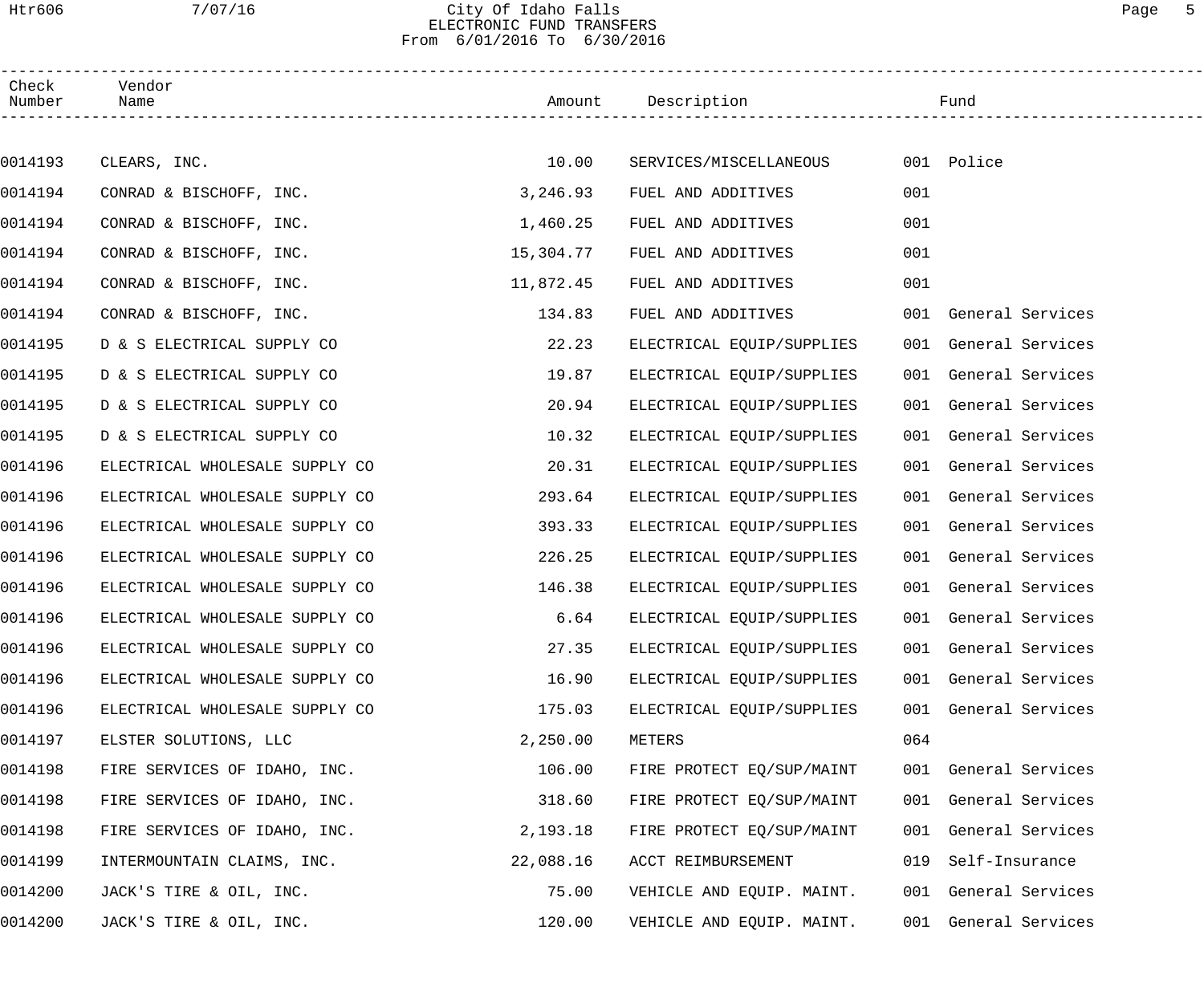# Htr606 7/07/16 City Of Idaho Falls Page 6 ELECTRONIC FUND TRANSFERS From 6/01/2016 To 6/30/2016

| Check<br>Number | Vendor<br>Name               |            | Amount Description                             |     | Fund                         |
|-----------------|------------------------------|------------|------------------------------------------------|-----|------------------------------|
|                 |                              |            |                                                |     |                              |
| 0014200         | JACK'S TIRE & OIL, INC.      | 115.86     | VEHICLE AND EQUIP. MAINT. 001 General Services |     |                              |
| 0014200         | JACK'S TIRE & OIL, INC.      | 140.00     | GARAGE SHOP SUPPLIES                           |     | 001 General Services         |
| 0014200         | JACK'S TIRE & OIL, INC.      | 10.00      | VEHICLE AND EQUIP. MAINT.                      |     | 001 General Services         |
| 0014200         | JACK'S TIRE & OIL, INC.      | 20.00      | VEHICLE AND EQUIP. MAINT.                      |     | 001 General Services         |
| 0014201         | LASER XPRESS                 | 80.00      | TONER CARTRIDGE HP CM2320                      |     | 001 Fire                     |
| 0014202         | PORTER'S OFFICE PRODUCTS     | 206.94     | OFFICE SUPPLIES, GENERAL                       |     | 001 Fire                     |
| 0014202         | PORTER'S OFFICE PRODUCTS     | 68.98      | OFFICE SUPPLIES, GENERAL                       |     | 001 Fire                     |
| 0014202         | PORTER'S OFFICE PRODUCTS     | 128.72     | OFFICE SUPPLIES, GENERAL                       |     | 001 Fire                     |
| 0014202         | PORTER'S OFFICE PRODUCTS     | $275.92-$  | OFFICE SUPPLIES, GENERAL                       |     | 001 Fire                     |
| 0014202         | PORTER'S OFFICE PRODUCTS     | 2,964.25   | FURNITURE                                      |     | 064 Electric                 |
| 0014202         | PORTER'S OFFICE PRODUCTS     | 180.00     | FURNITURE                                      |     | 064 Electric                 |
| 0014202         | PORTER'S OFFICE PRODUCTS     | 48.60      | <b>BINDERS</b>                                 |     | 001 Parks                    |
| 0014202         | PORTER'S OFFICE PRODUCTS     | 241.49     | SIT STAND DESKTOP RISER                        |     | 001 Parks                    |
| 0014203         | R & R PRODUCTS, INC.         | 355.50     | EQ REPAIR AND MAINT                            | 001 |                              |
| 0014203         | R & R PRODUCTS, INC.         | 347.90     | EQ REPAIR AND MAINT                            |     | 001 General Services         |
| 0014203         | R & R PRODUCTS, INC.         | 27.48      | FREIGHT                                        |     | 001 General Services         |
| 0014204         | ROCKY MOUNTAIN TURF & IND.   | 33,180.00  | EQUIPMENT-LRG & TURF                           |     | 014 Merf                     |
| 0014204         | ROCKY MOUNTAIN TURF & IND.   | $750.00 -$ | TRADE-IN EQUIP/SURPLUS                         |     | 014 Merf                     |
| 0014204         | ROCKY MOUNTAIN TURF & IND.   | 13,750.00  | EQUIPMENT-LRG & TURF                           |     | 014 Merf                     |
| 0014204         | ROCKY MOUNTAIN TURF & IND.   | $500.00 -$ | TRADE-IN EQUIP/SURPLUS                         |     | 014 Merf                     |
| 0014205         | SHOPKO, LLC                  | 171.11     | OPTICAL EQUIP & SUPPLIES                       |     | 061 Sewer                    |
| 0014205         | SHOPKO, LLC                  | 529.11     | OPTICAL EQUIP & SUPPLIES                       |     | 001 Public Works Engineering |
| 0014206         | SIXEL CONSULTING GROUP, INC. | 4,167.00   | PROFESSIONAL/PERSONAL SRV                      |     | 060 Airport                  |
| 0014207         | SNAKE RIVER AUTO GLASS       | 190.00     | VEHICLE AND EQUIP. MAINT.                      |     | 001 General Services         |
| 0014208         | TACOMA SCREW PRODUCTS, INC.  | 1.62       | EQ REPAIR AND MAINT                            |     | 001 General Services         |
| 0014208         | TACOMA SCREW PRODUCTS, INC.  | 1.14       | EQ REPAIR AND MAINT                            |     | 001 General Services         |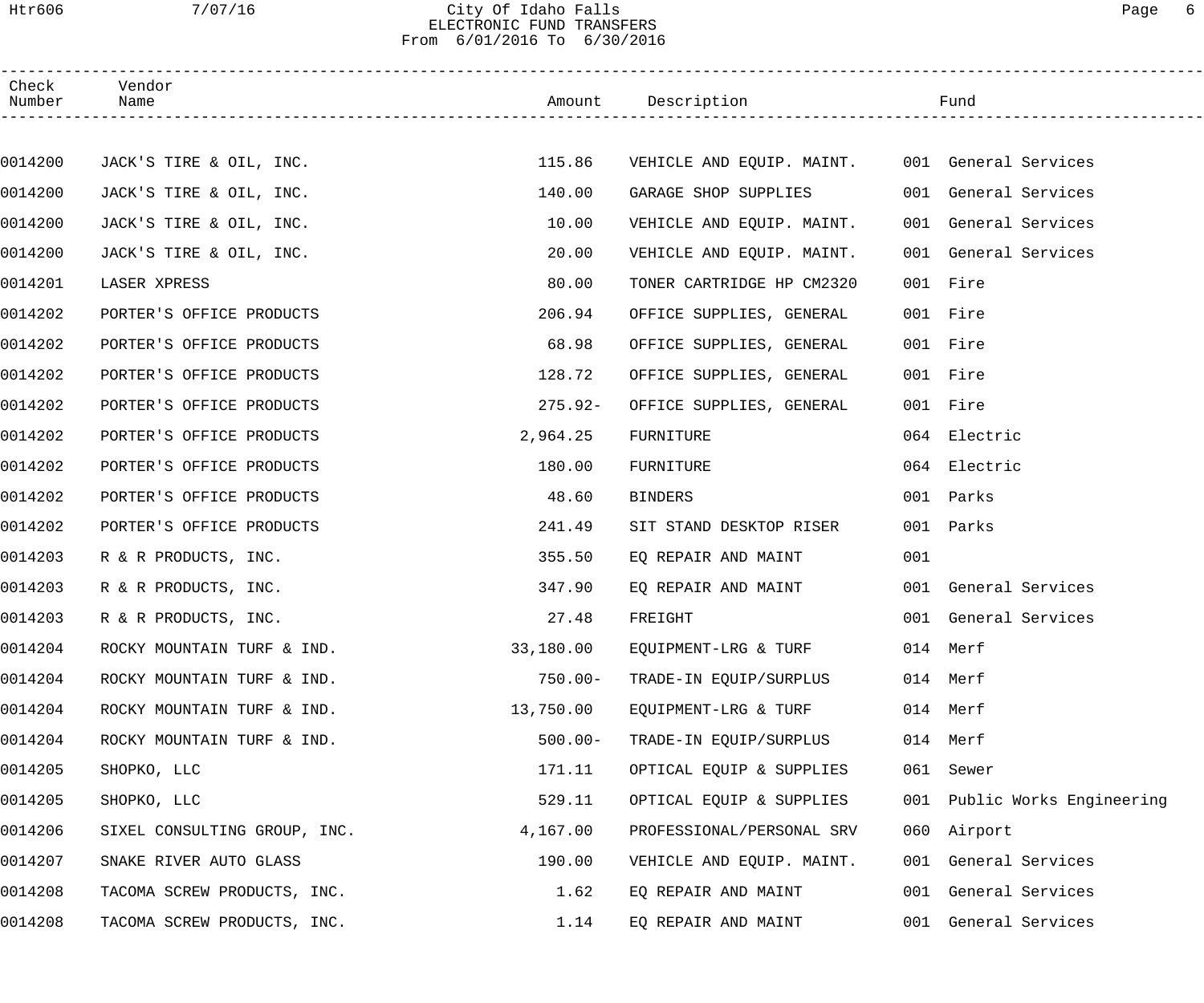## Htr606 7/07/16 City Of Idaho Falls Page 7 ELECTRONIC FUND TRANSFERS From 6/01/2016 To 6/30/2016

| Check<br>Number | Vendor<br>Name               |           | Amount Description        |     | Fund                 |
|-----------------|------------------------------|-----------|---------------------------|-----|----------------------|
|                 |                              |           |                           |     |                      |
| 0014208         | TACOMA SCREW PRODUCTS, INC.  | 2.14      | EQ REPAIR AND MAINT       |     | 001 General Services |
| 0014208         | TACOMA SCREW PRODUCTS, INC.  | .79       | EQ REPAIR AND MAINT       |     | 001 General Services |
| 0014208         | TACOMA SCREW PRODUCTS, INC.  | 2.77      | EQ REPAIR AND MAINT       |     | 001 General Services |
| 0014208         | TACOMA SCREW PRODUCTS, INC.  | .55       | EQ REPAIR AND MAINT       |     | 001 General Services |
| 0014208         | TACOMA SCREW PRODUCTS, INC.  | 11.87     | GARAGE SHOP SUPPLIES      |     | 001 General Services |
| 0014208         | TACOMA SCREW PRODUCTS, INC.  | 7.26      | EQ REPAIR AND MAINT       |     | 001 General Services |
| 0014208         | TACOMA SCREW PRODUCTS, INC.  | $19.69-$  | GARAGE SHOP SUPPLIES      |     | 001 General Services |
| 0014208         | TACOMA SCREW PRODUCTS, INC.  | 8.13      | SS FULL NYLOC NUT         |     | 061 Water            |
| 0014208         | TACOMA SCREW PRODUCTS, INC.  | 18.40     | SS HEX CAP SCREW 1/2" -13 |     | 061 Water            |
| 0014208         | TACOMA SCREW PRODUCTS, INC.  | 3.35      | STEEL EX FULL NUT GR8     |     | 061 Water            |
| 0014208         | TACOMA SCREW PRODUCTS, INC.  | 66.51     | GLOVES, HAND TRUCK WHEELS |     | 018 Golf Courses     |
| 0014209         | TETON COMMUNICATIONS, INC.   | 177.65    | POLICE EQUIP & SUPPLIES   |     | 001 Police           |
| 0014209         | TETON COMMUNICATIONS, INC.   | 202.00    | POLICE EQUIP & SUPPLIES   |     | 001 Police           |
| 0014210         | TYNDALE COMPANY, INC.        | 71.60     | CLOTHING & APPAREL        |     | 064 Electric         |
| 0014210         | TYNDALE COMPANY, INC.        | 76.60     | CLOTHING & APPAREL        |     | 064 Electric         |
| 0014211         | XCELL ENGINEERING, LC        | 340.00    | PROFESSIONAL/PERSONAL SRV |     | 064 Electric         |
| 0014212         | 3H CONSTRUCTION, LLC         | 23,800.00 | SEWER DEPARTMENT          |     | 061 Sewer            |
| 0014213         | BATTERIES PLUS               | 504.71    | WASTE WATER TREATMENT     |     | 061 Sewer            |
| 0014213         | BATTERIES PLUS               | 183.30    | <b>BATTERIES</b>          |     | 001 General Services |
| 0014214         | BUG COMPANY, THE             | 22.75     | FEED/BEDDING (ANIMALS)    |     | 001 Parks            |
| 0014214         | BUG COMPANY, THE             | 31.37     | FREIGHT                   |     | 001 Parks            |
| 0014214         | BUG COMPANY, THE             | 22.75     | FEED/BEDDING (ANIMALS)    |     | 001 Parks            |
| 0014214         | BUG COMPANY, THE             | 31.37     | FREIGHT                   |     | 001 Parks            |
| 0014215         | CONRAD & BISCHOFF, INC.      | 13,996.20 | FUEL AND ADDITIVES        | 001 |                      |
| 0014215         | CONRAD & BISCHOFF, INC.      | 15,372.48 | FUEL AND ADDITIVES        | 001 |                      |
| 0014216         | CONTAINER & PACKAGING SUPPLY | 74.64     | FREIGHT                   |     | 061 Sewer            |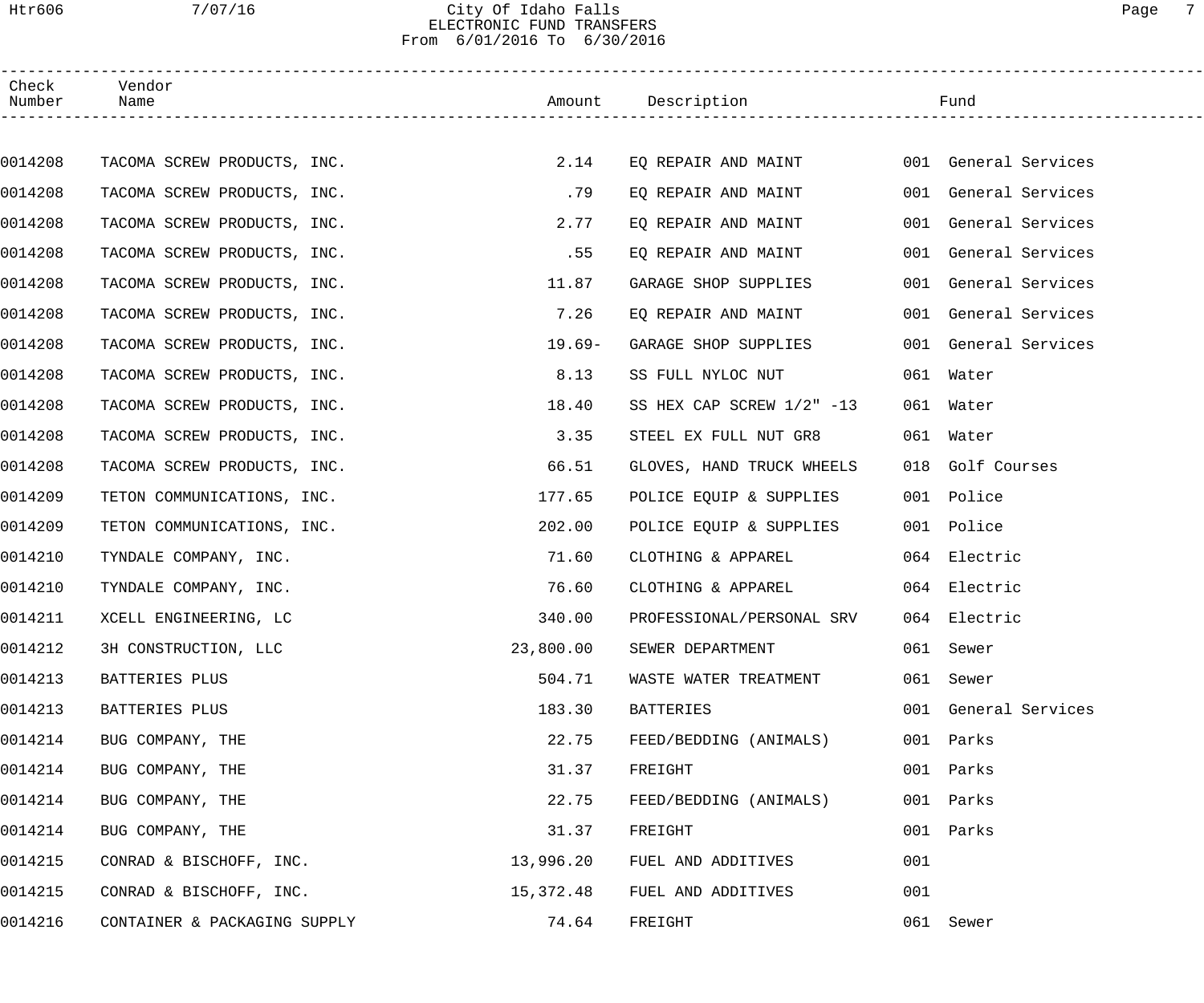## Htr606 7/07/16 City Of Idaho Falls Page 8 ELECTRONIC FUND TRANSFERS From 6/01/2016 To 6/30/2016

| Check<br>Number | Vendor<br>Name                 |          | Amount Description         |     | Fund                    |  |
|-----------------|--------------------------------|----------|----------------------------|-----|-------------------------|--|
|                 |                                |          |                            |     |                         |  |
| 0014216         | CONTAINER & PACKAGING SUPPLY   | 675.09   | LABORATORY EQUIP/MATERIAL  |     | 061 Sewer               |  |
| 0014216         | CONTAINER & PACKAGING SUPPLY   | 125.69   | FREIGHT                    |     | 061 Sewer               |  |
| 0014216         | CONTAINER & PACKAGING SUPPLY   | 285.77   | LABORATORY EQUIP/MATERIAL  | 061 | Sewer                   |  |
| 0014217         | ELECTRICAL WHOLESALE SUPPLY CO | 13.14    | ELECTRICAL EQUIP/SUPPLIES  |     | 001 General Services    |  |
| 0014217         | ELECTRICAL WHOLESALE SUPPLY CO | 92.62    | ELECTRICAL EQUIP/SUPPLIES  |     | 001 General Services    |  |
| 0014217         | ELECTRICAL WHOLESALE SUPPLY CO | 98.48    | ELECTRICAL EQUIP/SUPPLIES  |     | 001 General Services    |  |
| 0014217         | ELECTRICAL WHOLESALE SUPPLY CO | 61.96    | ELECTRICAL EQUIP/SUPPLIES  |     | 001 General Services    |  |
| 0014217         | ELECTRICAL WHOLESALE SUPPLY CO | 27.89    | ELECTRICAL EQUIP/SUPPLIES  |     | 001 General Services    |  |
| 0014217         | ELECTRICAL WHOLESALE SUPPLY CO | 4.07     | ELECTRICAL EQUIP/SUPPLIES  |     | 001 General Services    |  |
| 0014217         | ELECTRICAL WHOLESALE SUPPLY CO | 71.75    | ELECTRICAL EQUIP/SUPPLIES  |     | 001 General Services    |  |
| 0014217         | ELECTRICAL WHOLESALE SUPPLY CO | 51.36    | ELECTRICAL EQUIP/SUPPLIES  |     | 001 General Services    |  |
| 0014217         | ELECTRICAL WHOLESALE SUPPLY CO | 340.00   | TOOLS, HAND POWER/NONPOWER |     | 064 Electric            |  |
| 0014217         | ELECTRICAL WHOLESALE SUPPLY CO | 3.99     | DRILL BIT KLEIN 32483 - G  |     | 001 Planning & Building |  |
| 0014218         | ENFORCEMENT VIDEO, LP          | 30.00    | FREIGHT                    |     | 001 Police              |  |
| 0014218         | ENFORCEMENT VIDEO, LP          | 308.00   | POLICE EQUIP & SUPPLIES    |     | 001 Police              |  |
| 0014219         | FIRE SERVICES OF IDAHO, INC.   | 30.00    | FIRE PROTECT EQ/SUP/MAINT  |     | 001 General Services    |  |
| 0014219         | FIRE SERVICES OF IDAHO, INC.   | 79.00    | FIRE PROTECT EQ/SUP/MAINT  |     | 001 General Services    |  |
| 0014219         | FIRE SERVICES OF IDAHO, INC.   | 53.85    | FIRE PROTECT EQ/SUP/MAINT  |     | 001 General Services    |  |
| 0014219         | FIRE SERVICES OF IDAHO, INC.   | 2,660.00 | FIRE PROTECT EQ/SUP/MAINT  |     | 001 General Services    |  |
| 0014220         | GYM OUTFITTERS, INC.           | 225.00   | POLICE EQUIP & SUPPLIES    |     | 001 Police              |  |
| 0014221         | H-K CONTRACTORS, INC.          | 1,295.71 | ROAD/HWY MATERIAL ASPHALT  | 010 | Streets                 |  |
| 0014221         | H-K CONTRACTORS, INC.          | 1,133.37 | ROAD/HWY MATERIAL ASPHALT  | 010 | Streets                 |  |
| 0014221         | H-K CONTRACTORS, INC.          | 765.24   | ROAD/HWY MATERIAL ASPHALT  | 010 | Streets                 |  |
| 0014221         | H-K CONTRACTORS, INC.          | 618.38   | ROAD/HWY MATERIAL ASPHALT  | 010 | Streets                 |  |
| 0014221         | H-K CONTRACTORS, INC.          | 426.07   | ROAD/HWY MATERIAL ASPHALT  | 010 | Streets                 |  |
| 0014221         | H-K CONTRACTORS, INC.          | 628.37   | ROAD/HWY MATERIAL ASPHALT  | 010 | Streets                 |  |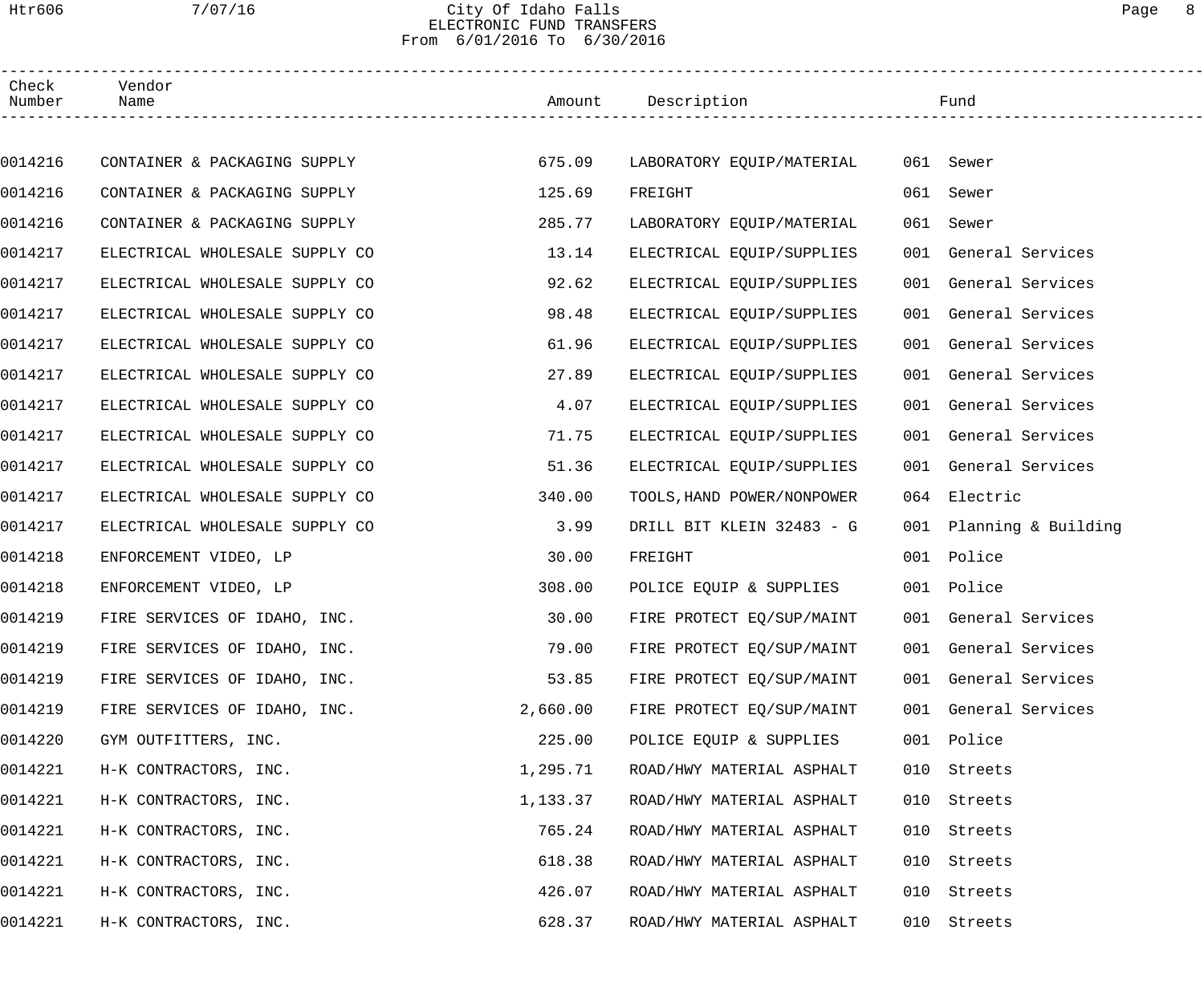## Htr606 7/07/16 City Of Idaho Falls Page 9 ELECTRONIC FUND TRANSFERS From 6/01/2016 To 6/30/2016

| Check<br>Number | Vendor<br>Name                  |          | Amount Description        |     | Fund                 |  |
|-----------------|---------------------------------|----------|---------------------------|-----|----------------------|--|
|                 |                                 |          |                           |     |                      |  |
| 0014221         | H-K CONTRACTORS, INC.           | 126.37   | ROAD/HWY MATERIAL ASPHALT |     | 010 Streets          |  |
| 0014222         | JACK'S TIRE & OIL, INC.         | 15.00    | VEHICLE AND EQUIP. MAINT. |     | 001 General Services |  |
| 0014222         | JACK'S TIRE & OIL, INC.         | 10.00    | VEHICLE AND EQUIP. MAINT. |     | 001 General Services |  |
| 0014222         | JACK'S TIRE & OIL, INC.         | 118.00   | VEHICLE AND EQUIP. MAINT. |     | 001 General Services |  |
| 0014222         | JACK'S TIRE & OIL, INC.         | 40.00    | VEHICLE AND EQUIP. MAINT. |     | 001 General Services |  |
| 0014222         | JACK'S TIRE & OIL, INC.         | 40.00    | VEHICLE AND EQUIP. MAINT. |     | 001 General Services |  |
| 0014222         | JACK'S TIRE & OIL, INC.         | 1,114.96 | EO REPAIR AND MAINT       |     | 001 General Services |  |
| 0014222         | JACK'S TIRE & OIL, INC.         | 1,639.92 | EQ REPAIR AND MAINT       |     | 001 General Services |  |
| 0014223         | LASER XPRESS                    | 60.00    | SERVICE CALL              |     | 001 General Services |  |
| 0014224         | ONE CALL LOCATORS, LTD          | 8,326.74 | SERVICES/MISCELLANEOUS    |     | 064 Electric         |  |
| 0014224         | ONE CALL LOCATORS, LTD          | 427.64   | SERVICES/MISCELLANEOUS    |     | 064 Electric         |  |
| 0014225         | PORTER'S OFFICE PRODUCTS        | 349.04   | OFFICE SUPPLIES, GENERAL  |     | 060 Airport          |  |
| 0014225         | PORTER'S OFFICE PRODUCTS        | 33.96    | OFFICE SUPPLIES, GENERAL  |     | 064 Electric         |  |
| 0014225         | PORTER'S OFFICE PRODUCTS        | 195.68   | OFFICE SUPPLIES, GENERAL  |     | 064 Electric         |  |
| 0014225         | PORTER'S OFFICE PRODUCTS        | 73.37    | OFFICE SUPPLIES, GENERAL  |     | 064 Electric         |  |
| 0014225         | PORTER'S OFFICE PRODUCTS        | 27.70    | OFFICE SUPPLIES, GENERAL  |     | 064 Electric         |  |
| 0014225         | PORTER'S OFFICE PRODUCTS        | 13.04    | RUBBERBANDS               |     | 001 Treasurer        |  |
| 0014226         | ROBERTSON SUPPLY, INC.          | 255.20   | PLUMBING EQUIP/SUPPLIES   |     | 001 General Services |  |
| 0014226         | ROBERTSON SUPPLY, INC.          | 274.76   | PLUMBING EQUIP/SUPPLIES   | 001 | General Services     |  |
| 0014226         | ROBERTSON SUPPLY, INC.          | 14.64    | PLUMBING EQUIP/SUPPLIES   | 001 | General Services     |  |
| 0014226         | ROBERTSON SUPPLY, INC.          | 23.40    | PLUMBING EQUIP/SUPPLIES   | 001 | General Services     |  |
| 0014227         | ROBINSON AUTO GLASS EXPERTS INC | 75.00    | GLASS & GLAZING SUPPLIES  | 001 | General Services     |  |
| 0014228         | ROCKY MOUNTAIN TURF & IND.      | 539.15   | EQ REPAIR AND MAINT       | 001 |                      |  |
| 0014229         | SHADOW TRACKERS                 | 2,310.00 | PROFESSIONAL/PERSONAL SRV |     | 001 Non Departmental |  |
| 0014230         | SHOPKO, LLC                     | 523.11   | OPTICAL EQUIP & SUPPLIES  | 062 | Sanitation           |  |
| 0014231         | SIXEL CONSULTING GROUP, INC.    | 6,008.12 | PROFESSIONAL/PERSONAL SRV |     | 060 Airport          |  |
|                 |                                 |          |                           |     |                      |  |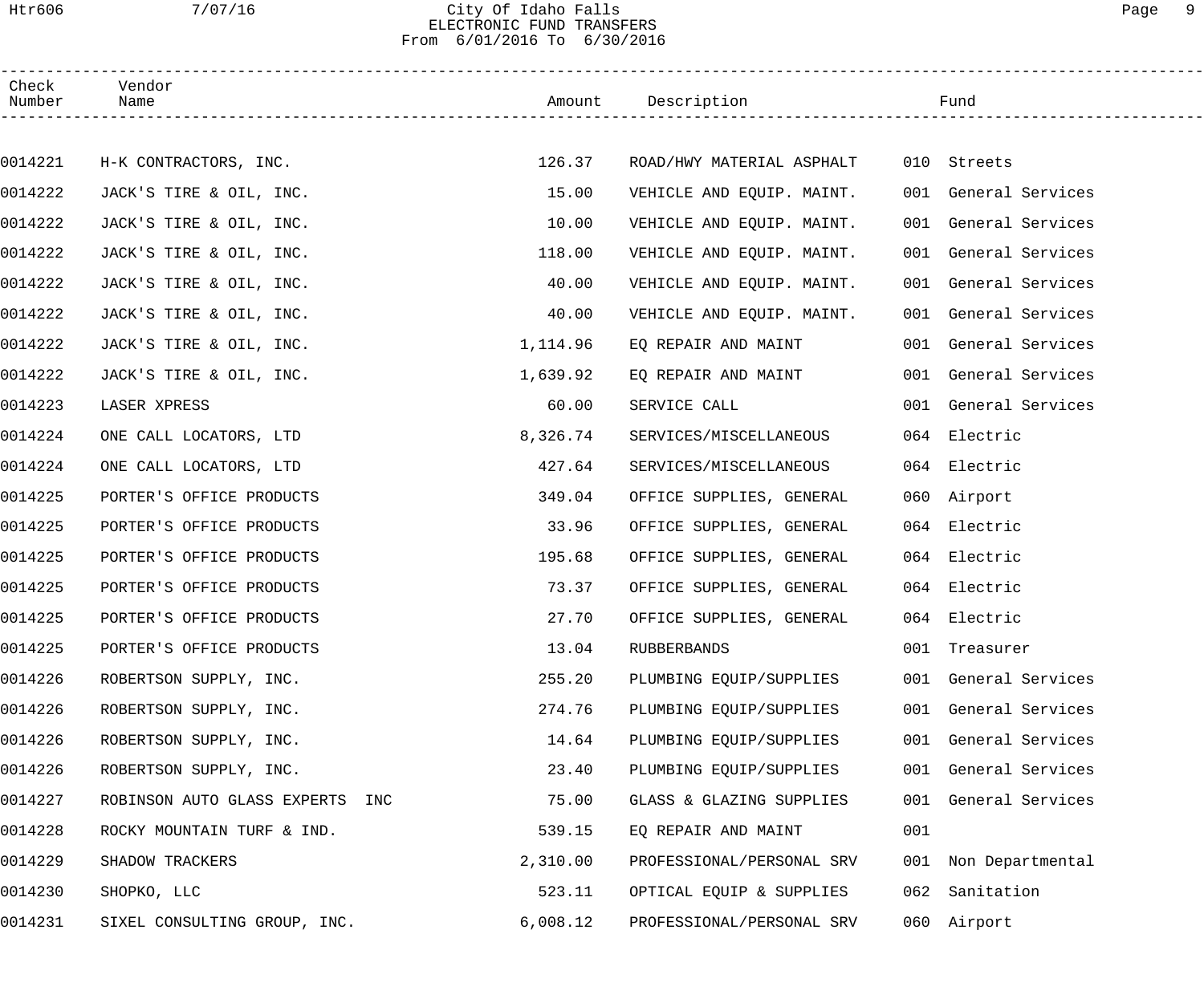## Htr606 7/07/16 City Of Idaho Falls Page 10 ELECTRONIC FUND TRANSFERS From 6/01/2016 To 6/30/2016

| Check<br>Number | Vendor<br>Name                    |            | Amount Description         |     | Fund                 |
|-----------------|-----------------------------------|------------|----------------------------|-----|----------------------|
|                 |                                   |            |                            |     |                      |
| 0014231         | SIXEL CONSULTING GROUP, INC.      | 1,666.00   | PROFESSIONAL/PERSONAL SRV  |     | 060 Airport          |
| 0014231         | SIXEL CONSULTING GROUP, INC.      | 1,666.00   | PROFESSIONAL/PERSONAL SRV  |     | 060 Airport          |
| 0014232         | SNAKE RIVER RAPID WASH            | 947.36     | VEHICLE AND EQUIP. MAINT.  |     | 001 General Services |
| 0014233         | SPECIALTY CONSTRUCTION SUPPLY LLC | 452.00     | CONCRETE                   | 010 | Streets              |
| 0014233         | SPECIALTY CONSTRUCTION SUPPLY LLC | 227.85     | FREIGHT                    | 010 | Streets              |
| 0014234         | TACOMA SCREW PRODUCTS, INC.       | 8.35       | HARDWARE MISCELLANEOUS     |     | 001 General Services |
| 0014234         | TACOMA SCREW PRODUCTS, INC.       | 20.86      | HARDWARE MISCELLANEOUS     |     | 001 General Services |
| 0014234         | TACOMA SCREW PRODUCTS, INC.       | 16.60      | HARDWARE MISCELLANEOUS     |     | 001 General Services |
| 0014234         | TACOMA SCREW PRODUCTS, INC.       | 53.68      | TOOLS, HAND POWER/NONPOWER |     | 001 General Services |
| 0014234         | TACOMA SCREW PRODUCTS, INC.       | $30.88 -$  | TOOLS, HAND POWER/NONPOWER |     | 001 General Services |
| 0014234         | TACOMA SCREW PRODUCTS, INC.       | 12.32      | HARDWARE MISCELLANEOUS     |     | 001 General Services |
| 0014234         | TACOMA SCREW PRODUCTS, INC.       | 22.21      | HARDWARE MISCELLANEOUS     |     | 001 General Services |
| 0014234         | TACOMA SCREW PRODUCTS, INC.       | 8.41       | HARDWARE MISCELLANEOUS     |     | 001 General Services |
| 0014234         | TACOMA SCREW PRODUCTS, INC.       | 4.46       | EQ REPAIR AND MAINT        |     | 001 General Services |
| 0014234         | TACOMA SCREW PRODUCTS, INC.       | 45.97      | GARAGE SHOP SUPPLIES       |     | 001 General Services |
| 0014234         | TACOMA SCREW PRODUCTS, INC.       | 14.23      | EQ REPAIR AND MAINT        |     | 001 General Services |
| 0014234         | TACOMA SCREW PRODUCTS, INC.       | .67        | EQ REPAIR AND MAINT        |     | 001 General Services |
| 0014234         | TACOMA SCREW PRODUCTS, INC.       | 1.87       | EQ REPAIR AND MAINT        |     | 001 General Services |
| 0014235         | THATCHER COMPANY                  | 6,540.00   | GASES / TREATMENTS         |     | 061 Sewer            |
| 0014235         | THATCHER COMPANY                  | 4,310.11   | GASES / TREATMENTS         |     | 061 Sewer            |
| 0014236         | TMC CONTRACTORS                   | 4,661.65   | CONSTRUCTION JOB/CONTRACT  |     | 061 Water            |
| 0014236         | TMC CONTRACTORS                   | 569,999.52 | CONSTRUCTION JOB/CONTRACT  |     | 060 Airport          |
| 0014237         | TYNDALE COMPANY, INC.             | 155.20     | CLOTHING & APPAREL         |     | 064 Electric         |
| 0014237         | TYNDALE COMPANY, INC.             | 67.60      | CLOTHING & APPAREL         |     | 064 Electric         |
| 0014237         | TYNDALE COMPANY, INC.             | 48.80      | CLOTHING & APPAREL         | 064 | Electric             |
| 0014238         | WHEELER ELECTRIC, INC.            | 409.70     | ELEC/IF POWER              |     | 064 Electric         |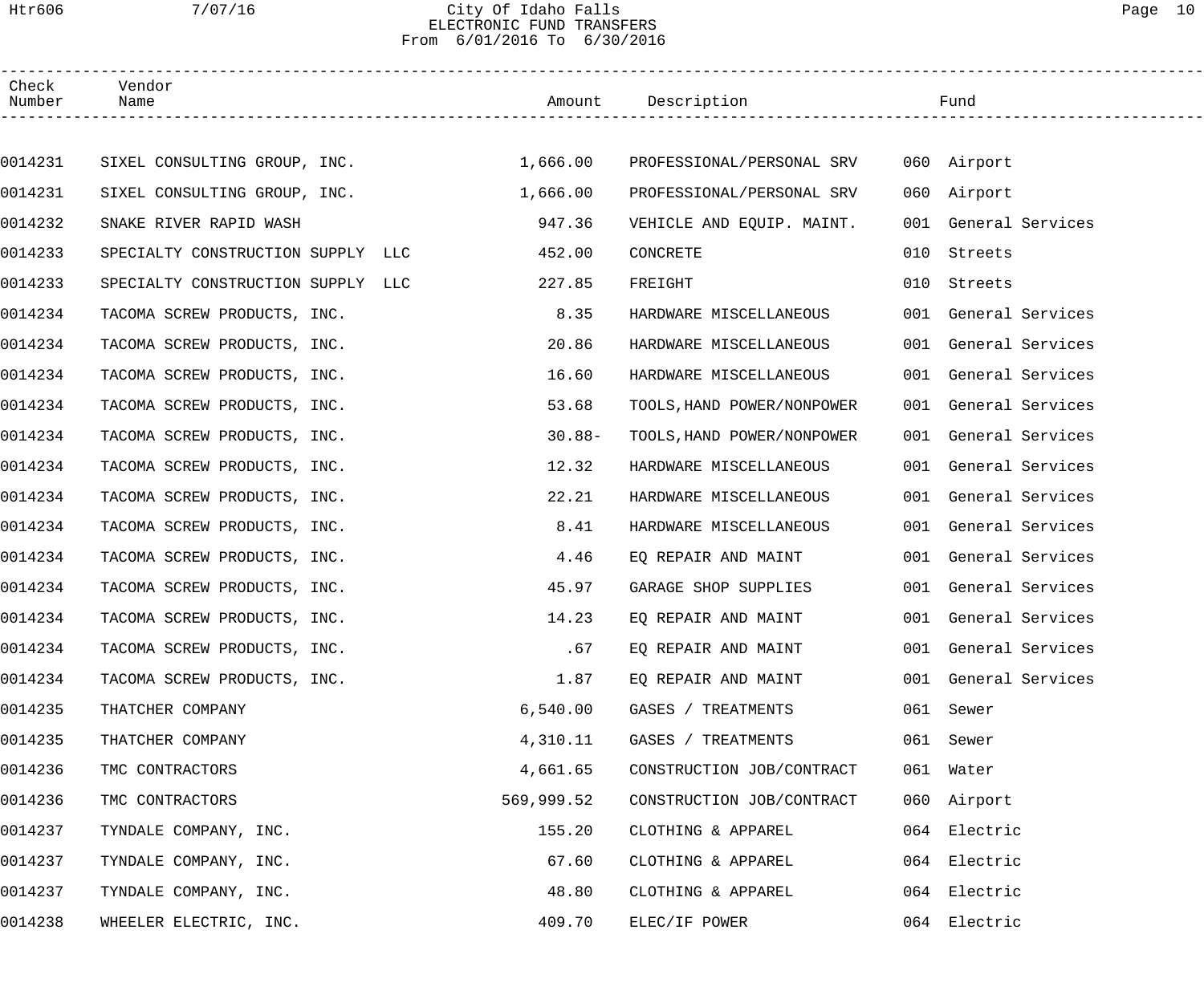## Htr606 7/07/16 City Of Idaho Falls Page 11 ELECTRONIC FUND TRANSFERS From 6/01/2016 To 6/30/2016

| Check<br>Number | Vendor<br>Name                 |           | Amount Description        |     | Fund                 |  |
|-----------------|--------------------------------|-----------|---------------------------|-----|----------------------|--|
|                 |                                |           |                           |     |                      |  |
| 0014239         | ACTION COLLECTION SERVICE, INC | 17.59     | SERVICES/MISCELLANEOUS    |     | 001 Treasurer        |  |
| 0014239         | ACTION COLLECTION SERVICE, INC | 7,266.64  | SERVICES/MISCELLANEOUS    |     | 001 Treasurer        |  |
| 0014240         | BECKER ARENA PRODUCTS, INC.    | 54,922.50 | PARKS & RECREATION MISC.  |     | 011 Recreation       |  |
| 0014241         | CAP, LLC                       | 9,261.80  | CONCRETE                  | 010 | Streets              |  |
| 0014241         | CAP, LLC                       | 1,238.40  | CONCRETE                  | 010 | Streets              |  |
| 0014242         | CDW GOVERNMENT, INC.           | 3,336.23  | COMPUTERS, DP/WORD PROC.  | 063 | Ambulance            |  |
| 0014242         | CDW GOVERNMENT, INC.           | 132.61    | COMPUTERS, DP/WORD PROC.  | 063 | Ambulance            |  |
| 0014242         | CDW GOVERNMENT, INC.           | 797.67    | COMPUTERS, DP/WORD PROC.  | 063 | Ambulance            |  |
| 0014243         | CONRAD & BISCHOFF, INC.        | 10,144.08 | FUEL AND ADDITIVES        | 001 |                      |  |
| 0014243         | CONRAD & BISCHOFF, INC.        | 14,896.50 | FUEL AND ADDITIVES        | 001 |                      |  |
| 0014243         | CONRAD & BISCHOFF, INC.        | 1,119.80  | FUEL AND ADDITIVES        | 001 |                      |  |
| 0014243         | CONRAD & BISCHOFF, INC.        | 237.60    | FUEL AND ADDITIVES        | 001 |                      |  |
| 0014243         | CONRAD & BISCHOFF, INC.        | 262.62    | FUEL AND ADDITIVES        |     | 001 General Services |  |
| 0014244         | D & S ELECTRICAL SUPPLY CO     | 31.31     | ELECTRICAL EQUIP/SUPPLIES |     | 001 General Services |  |
| 0014244         | D & S ELECTRICAL SUPPLY CO     | 21.75     | ELECTRICAL EQUIP/SUPPLIES |     | 001 General Services |  |
| 0014244         | D & S ELECTRICAL SUPPLY CO     | 160.08    | ELECTRICAL EQUIP/SUPPLIES |     | 001 General Services |  |
| 0014244         | D & S ELECTRICAL SUPPLY CO     | 45.89     | ELECTRICAL EQUIP/SUPPLIES |     | 001 General Services |  |
| 0014245         | DIG LINE, INC.                 | 364.67    | SERVICES/MISCELLANEOUS    |     | 061 Water            |  |
| 0014245         | DIG LINE, INC.                 | 364.66    | SERVICES/MISCELLANEOUS    | 061 | Sewer                |  |
| 0014245         | DIG LINE, INC.                 | 729.33    | SERVICES/MISCELLANEOUS    |     | 064 Electric         |  |
| 0014246         | H-K CONTRACTORS, INC.          | 1,109.38  | ROAD/HWY MATERIAL ASPHALT | 010 | Streets              |  |
| 0014246         | H-K CONTRACTORS, INC.          | 334.17    | ROAD/HWY MATERIAL ASPHALT | 010 | Streets              |  |
| 0014246         | H-K CONTRACTORS, INC.          | 109.39    | ROAD/HWY MATERIAL ASPHALT | 010 | Streets              |  |
| 0014246         | H-K CONTRACTORS, INC.          | 869.63    | ROAD/HWY MATERIAL ASPHALT | 010 | Streets              |  |
| 0014246         | H-K CONTRACTORS, INC.          | 2,449.50  | SEED, SOD, SOIL, ETC.     | 018 | Golf Courses         |  |
| 0014247         | INTERMOUNTAIN CLAIMS, INC.     | 15,600.49 | ACCT REIMBURSEMENT        | 019 | Self-Insurance       |  |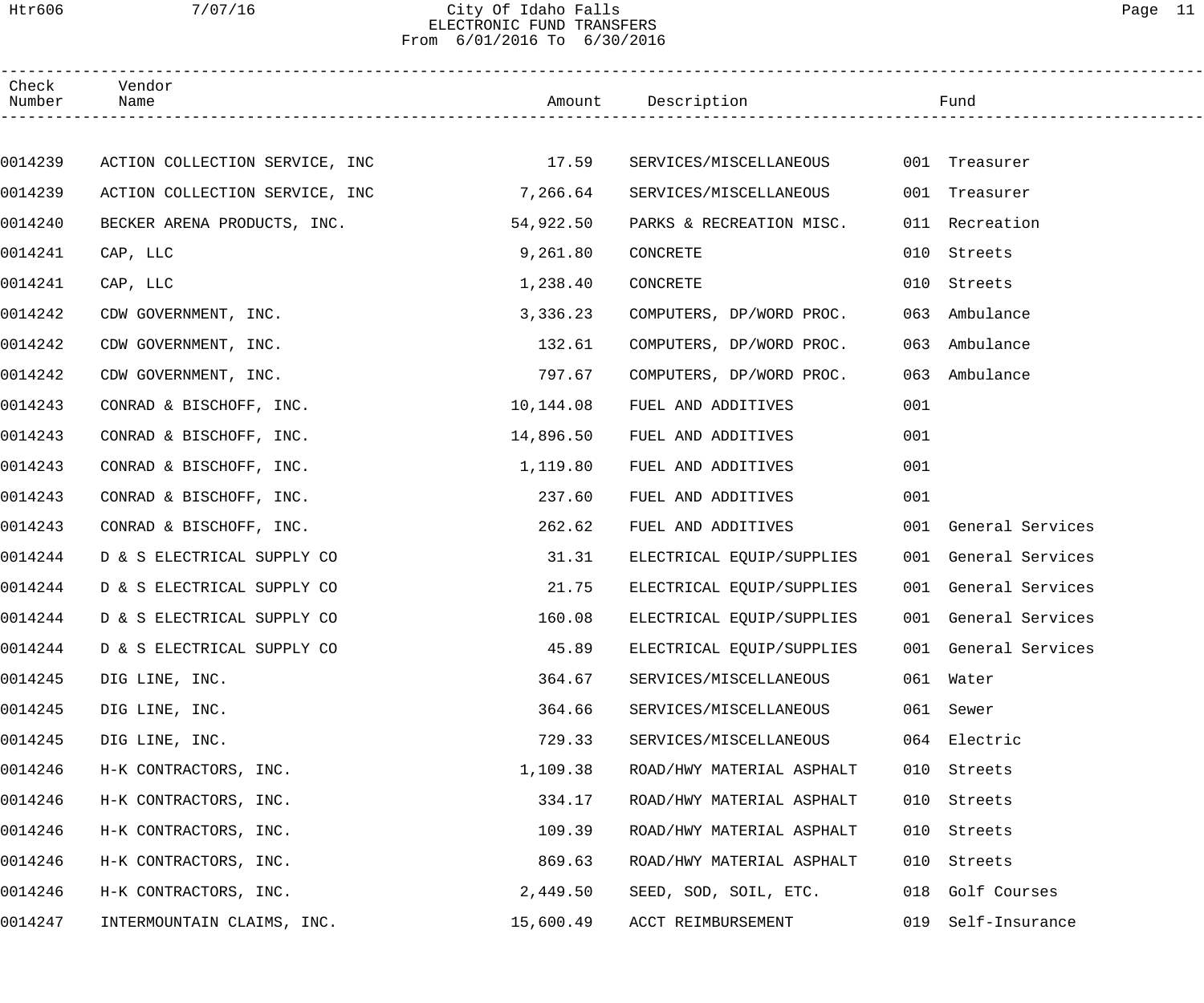## Htr606 7/07/16 City Of Idaho Falls Page 12 ELECTRONIC FUND TRANSFERS From 6/01/2016 To 6/30/2016

| Check<br>Number | Vendor<br>Name                     |           | Amount Description                             |     | Fund                         |  |
|-----------------|------------------------------------|-----------|------------------------------------------------|-----|------------------------------|--|
|                 |                                    |           |                                                |     |                              |  |
| 0014248         | JACK'S TIRE & OIL, INC.            | 10.00     | VEHICLE AND EQUIP. MAINT. 001 General Services |     |                              |  |
| 0014248         | JACK'S TIRE & OIL, INC.            | 10.00     | VEHICLE AND EQUIP. MAINT.                      |     | 001 General Services         |  |
| 0014248         | JACK'S TIRE & OIL, INC.            | 75.00     | VEHICLE AND EQUIP. MAINT.                      |     | 001 General Services         |  |
| 0014249         | K/M SERVICE COMPANY                | 2,032.50  | CONSTRUCTION JOB/CONTRACT                      |     | 064 Electric                 |  |
| 0014249         | K/M SERVICE COMPANY                | 14,074.79 | CONSTRUCTION JOB/CONTRACT                      |     | 064 Electric                 |  |
| 0014249         | K/M SERVICE COMPANY                | 37,500.00 | CONSTRUCTION JOB/CONTRACT                      |     | 064 Electric                 |  |
| 0014250         | KNOX COMPANY                       | 603.00    | FIRE DEPARTMENT MISC.                          |     | 001 Fire                     |  |
| 0014250         | KNOX COMPANY                       | 27.00     | FREIGHT                                        |     | 001 Fire                     |  |
| 0014251         | LASER XPRESS                       | 240.00    | COLOR CARTRIDES FOR FP PR                      |     | 001 Fire                     |  |
| 0014252         | MISKIN'S PROFESSIONAL CLEANING LLC | 3,517.00  | PROFESSIONAL/PERSONAL SRV                      |     | 064 Electric                 |  |
| 0014253         | MY-T-BRITE AND SPRAY, LLC          | 2,225.00  | AIRPORT MAINTENANCE                            |     | 060 Airport                  |  |
| 0014254         | PORTER'S OFFICE PRODUCTS           | 17.25     | PORTABLE FILE BOX                              |     | 001 Parks                    |  |
| 0014254         | PORTER'S OFFICE PRODUCTS           | 21.22     | OFFICE SUPPLIES                                |     | 001 Parks                    |  |
| 0014254         | PORTER'S OFFICE PRODUCTS           | 51.96     | THERMAL PAPER                                  |     | 018 Golf Courses             |  |
| 0014254         | PORTER'S OFFICE PRODUCTS           | 21.40     | WHITE OUT                                      |     | 001 Parks                    |  |
| 0014254         | PORTER'S OFFICE PRODUCTS           | 21.40     | WHITE OUT                                      |     | 001 Parks                    |  |
| 0014254         | PORTER'S OFFICE PRODUCTS           | 21.40     | WHITE OUT                                      |     | 001 Parks                    |  |
| 0014254         | PORTER'S OFFICE PRODUCTS           | 412.52    | OFFICE SUPPLIES, GENERAL                       |     | 001 Treasurer                |  |
| 0014254         | PORTER'S OFFICE PRODUCTS           | 63.04     | OFFICE SUPPLIES, GENERAL                       |     | 001 Public Works Engineering |  |
| 0014254         | PORTER'S OFFICE PRODUCTS           | 206.26    | OFFICE SUPPLIES, GENERAL                       |     | 001 Treasurer                |  |
| 0014255         | R & R PRODUCTS, INC.               | 193.81    | EQ REPAIR AND MAINT                            | 001 |                              |  |
| 0014255         | R & R PRODUCTS, INC.               | 136.25    | EQ REPAIR AND MAINT                            | 001 |                              |  |
| 0014256         | RED, INC. COMMUNICATIONS           | 348.75    | ELEC/IF POWER                                  |     | 064 Electric                 |  |
| 0014257         | REEVES COMPANY, INC.               | 162.99    | NAME TAGS-NEWMAN, BEST, MCG                    |     | 001 Fire                     |  |
| 0014258         | ROCKY MOUNTAIN TURF & IND.         | 520.86    | EQ REPAIR AND MAINT                            |     | 001 General Services         |  |
| 0014258         | ROCKY MOUNTAIN TURF & IND.         | 23.72     | FREIGHT                                        |     | 001 General Services         |  |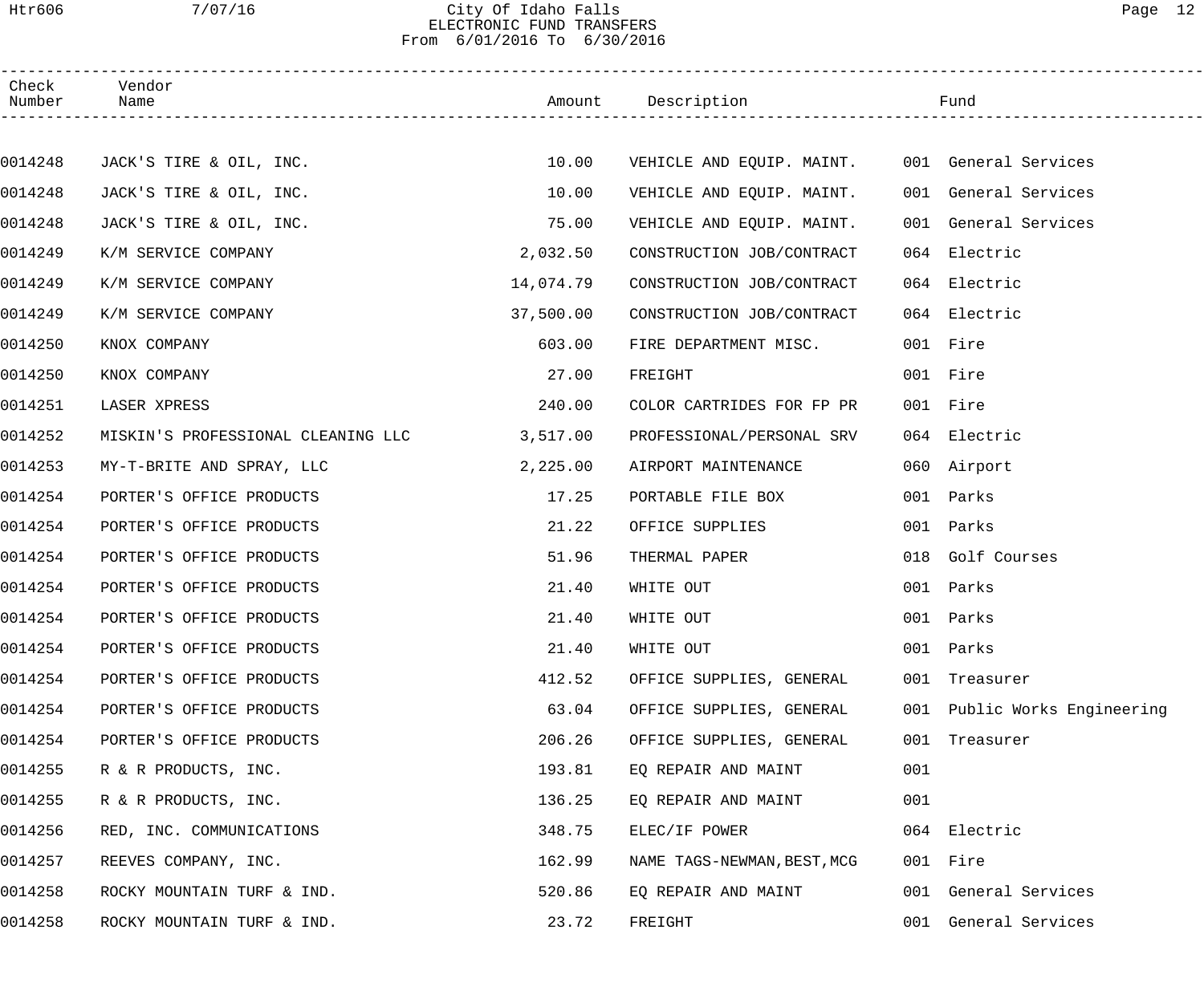## Htr606 7/07/16 City Of Idaho Falls Page 13 ELECTRONIC FUND TRANSFERS From 6/01/2016 To 6/30/2016

| Check<br>Number | Vendor<br>Name               |           | Amount Description        |     | Fund                 |
|-----------------|------------------------------|-----------|---------------------------|-----|----------------------|
|                 |                              |           |                           |     |                      |
| 0014258         | ROCKY MOUNTAIN TURF & IND.   | 460.70    | EQ REPAIR AND MAINT       |     | 001 General Services |
| 0014258         | ROCKY MOUNTAIN TURF & IND.   | 14.79     | FREIGHT                   |     | 001 General Services |
| 0014258         | ROCKY MOUNTAIN TURF & IND.   | $543.92-$ | EQ REPAIR AND MAINT       |     | 001 General Services |
| 0014258         | ROCKY MOUNTAIN TURF & IND.   | 643.97    | EQ REPAIR AND MAINT       |     | 001 General Services |
| 0014258         | ROCKY MOUNTAIN TURF & IND.   | 21.98     | FREIGHT                   |     | 001 General Services |
| 0014258         | ROCKY MOUNTAIN TURF & IND.   | 737.25    | EQ REPAIR AND MAINT       |     | 001 General Services |
| 0014258         | ROCKY MOUNTAIN TURF & IND.   | 27.38     | FREIGHT                   |     | 001 General Services |
| 0014258         | ROCKY MOUNTAIN TURF & IND.   | 90.22     | EQ REPAIR AND MAINT       |     | 001 General Services |
| 0014258         | ROCKY MOUNTAIN TURF & IND.   | 12.77     | FREIGHT                   |     | 001 General Services |
| 0014258         | ROCKY MOUNTAIN TURF & IND.   | 610.64    | EQ REPAIR AND MAINT       |     | 001 General Services |
| 0014258         | ROCKY MOUNTAIN TURF & IND.   | 21.68     | FREIGHT                   |     | 001 General Services |
| 0014259         | SILVER CREEK SUPPLY, LLC     | 1,313.89  | IRRIGATION EQUIP/SUPPLIES |     | 001 Parks            |
| 0014260         | SIXEL CONSULTING GROUP, INC. | 1,372.39  | PROFESSIONAL/PERSONAL SRV |     | 060 Airport          |
| 0014261         | SMITH ROOFING & SIDING, LLC  | 185.00    | BUILDING SUP/REPR/MAINT.  |     | 001 General Services |
| 0014261         | SMITH ROOFING & SIDING, LLC  | 210.00    | BUILDING SUP/REPR/MAINT.  |     | 001 General Services |
| 0014261         | SMITH ROOFING & SIDING, LLC  | 315.00    | BUILDING SUP/REPR/MAINT.  |     | 001 General Services |
| 0014262         | SNAKE RIVER PRINTING COMPANY | 89.00     | PRINTING                  |     | 001 Non Departmental |
| 0014263         | SOLID WASTE SYSTEMS          | 314.58    | EQ REPAIR AND MAINT       | 001 |                      |
| 0014264         | SYRINGA NETWORKS, LLC        | 450.00    | ETHERNET-INTERNET/JUN2016 | 001 |                      |
| 0014265         | TACOMA SCREW PRODUCTS, INC.  | 32.91     | EO REPAIR AND MAINT       |     | 001 General Services |
| 0014265         | TACOMA SCREW PRODUCTS, INC.  | 12.14     | EQ REPAIR AND MAINT       |     | 001 General Services |
| 0014265         | TACOMA SCREW PRODUCTS, INC.  | 669.36    | HARDWARE MISCELLANEOUS    |     | 061 Water            |
| 0014265         | TACOMA SCREW PRODUCTS, INC.  | 16.27     | HD CAP SCREW 18-8         |     | 061 Sewer            |
| 0014266         | TETON COMMUNICATIONS, INC.   | 457.72    | VEHICLE AND EQUIP. MAINT. |     | 001 General Services |
| 0014266         | TETON COMMUNICATIONS, INC.   | 897.00    | VEHICLE AND EQUIP. MAINT. |     | 001 General Services |
| 0014266         | TETON COMMUNICATIONS, INC.   | 246.97    | VEHICLE AND EQUIP. MAINT. |     | 001 General Services |
|                 |                              |           |                           |     |                      |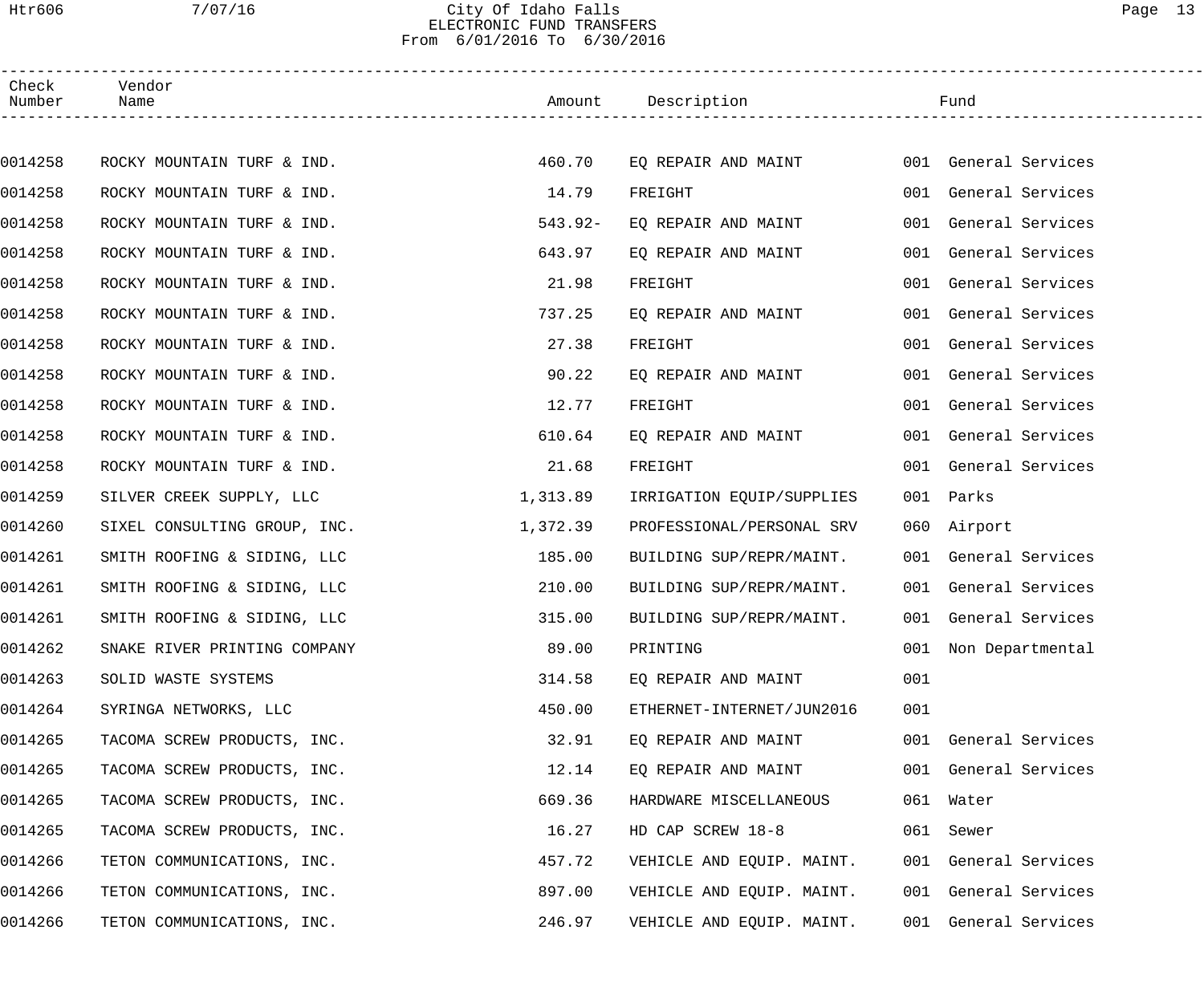## Htr606 7/07/16 City Of Idaho Falls Page 14 ELECTRONIC FUND TRANSFERS From 6/01/2016 To 6/30/2016

| Check<br>Number | Vendor<br>Name                 |           | Amount Description        |     | Fund                         |  |
|-----------------|--------------------------------|-----------|---------------------------|-----|------------------------------|--|
|                 |                                |           |                           |     |                              |  |
| 0014266         | TETON COMMUNICATIONS, INC.     | 601.75    | EQUIPMENT-LRG & TURF      |     | 063 Ambulance                |  |
| 0014266         | TETON COMMUNICATIONS, INC.     | 43.64     | FREIGHT                   | 063 | Ambulance                    |  |
| 0014266         | TETON COMMUNICATIONS, INC.     | 636.00    | RADIO & COMMUNICATION     | 063 | Ambulance                    |  |
| 0014267         | THATCHER COMPANY               | 2,664.00  | GASES / TREATMENTS        | 061 | Water                        |  |
| 0014268         | TYNDALE COMPANY, INC.          | 64.80     | CLOTHING & APPAREL        | 064 | Electric                     |  |
| 0014268         | TYNDALE COMPANY, INC.          | 67.60     | CLOTHING & APPAREL        | 064 | Electric                     |  |
| 0014268         | TYNDALE COMPANY, INC.          | 293.60    | CLOTHING & APPAREL        |     | 064 Electric                 |  |
| 0014268         | TYNDALE COMPANY, INC.          | 293.60    | CLOTHING & APPAREL        |     | 064 Electric                 |  |
| 0014269         | VALCOM (VLCM)                  | 179.13    | COMPUTERS, DP/WORD PROC.  |     | 011 Recreation               |  |
| 0014269         | VALCOM (VLCM)                  | 68.73     | COMPUTERS, DP/WORD PROC.  |     | 011 Recreation               |  |
| 0014269         | VALCOM (VLCM)                  | 1,481.12  | RADIO & COMMUNICATION     |     | 001 Data Processing          |  |
| 0014270         | VALERIO, JAMES                 | 170.00    | CONTRACTED OFFICIALS      |     | 011 Recreation               |  |
| 0014271         | WEST COAST PAPER SOLUTIONS     | 163.00    | PAPER                     |     | 060 Airport                  |  |
| 0014272         | AIRFIELD GUIDANCESIGN MFG, INC | 2,218.00  | AIRPORT MAINTENANCE       |     | 060 Airport                  |  |
| 0014273         | ALIAH DVM, RHONDA              | 3,150.00  | VET CONSULTING/TREATMENT  |     | 001 Parks                    |  |
| 0014274         | BATTERIES PLUS                 | 367.15    | ELECTRONIC EQUIPMENT      |     | 064 Electric                 |  |
| 0014276         | BONNEVILLE BLUEPRINT SUPPLY    | 725.00    | COMPUTERS, DP/WORD PROC.  |     | 001 Public Works Engineering |  |
| 0014277         | CAL RANCH STORES               | 13.27     | PARKS & RECREATION MISC.  |     | 001 Parks                    |  |
| 0014277         | CAL RANCH STORES               | 447.91    | WEED SPRAY                |     | 010 Streets                  |  |
| 0014277         | CAL RANCH STORES               | .99       | FLY SWATTER PLASTIC       |     | 061 Water                    |  |
| 0014277         | CAL RANCH STORES               | 17.98     | FLY STICK FLY CATCHER     |     | 061 Water                    |  |
| 0014277         | CAL RANCH STORES               | 1.15      | BOLTS, HEX CARRIAGE FLAT  |     | 001 Parks                    |  |
| 0014277         | CAL RANCH STORES               | 21.48     | EXT LOOPS, CRIPM TOOL     | 001 | Parks                        |  |
| 0014277         | CAL RANCH STORES               | 39.49     | NUTS & BOLTS / CONTAINERS | 062 | Sanitation                   |  |
| 0014278         | CAP, LLC                       | 14,542.50 | CONCRETE                  | 010 | Streets                      |  |
| 0014278         | CAP, LLC                       | 3,564.20  | CONCRETE                  |     | 010 Streets                  |  |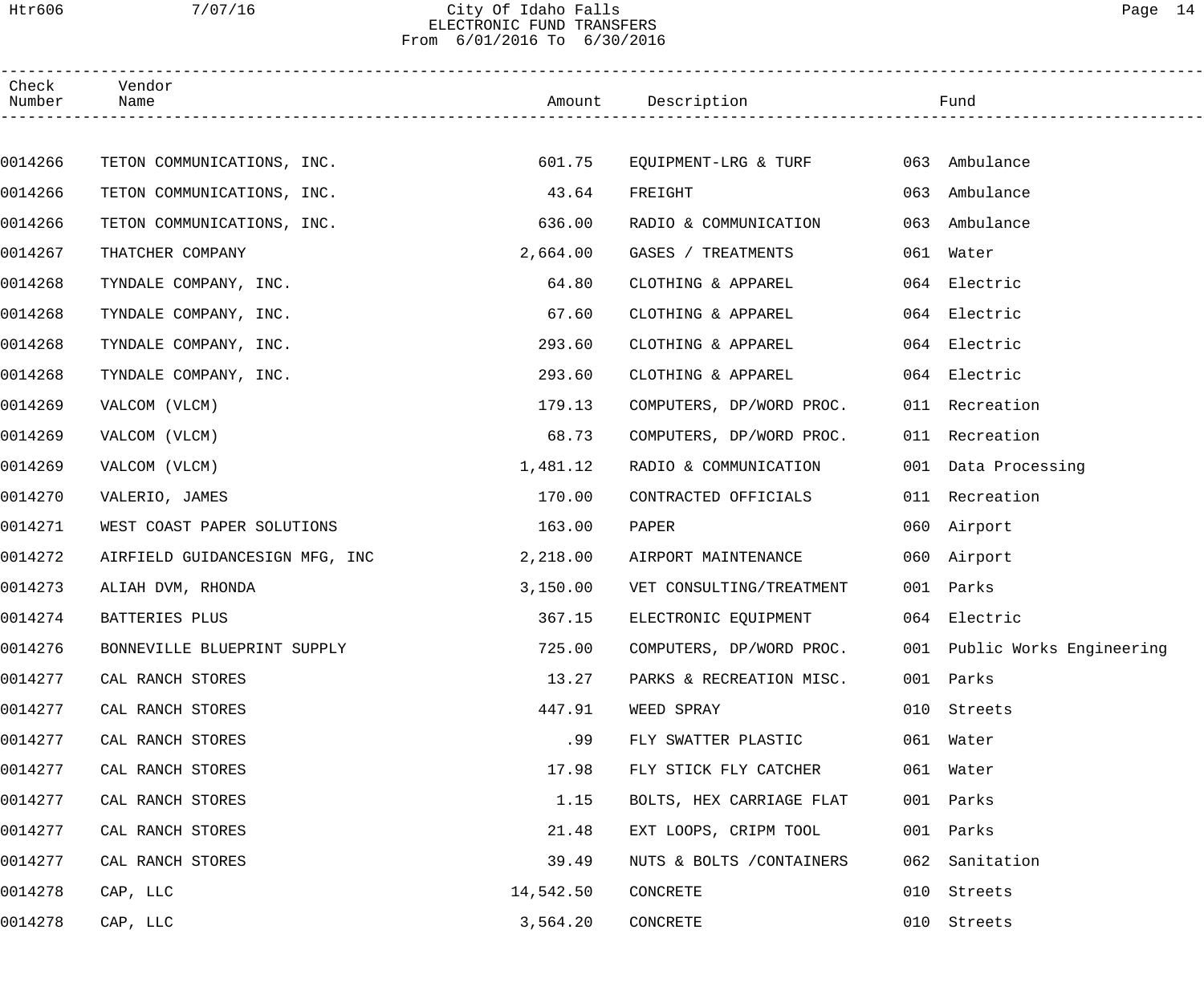## Htr606 7/07/16 City Of Idaho Falls Page 15 ELECTRONIC FUND TRANSFERS From 6/01/2016 To 6/30/2016

| Check<br>Number | Vendor<br>Name                 |          | Amount Description        |     | Fund                 |
|-----------------|--------------------------------|----------|---------------------------|-----|----------------------|
|                 |                                |          |                           |     |                      |
| 0014279         | CDW GOVERNMENT, INC.           | 265.22   | COMPUTERS, DP/WORD PROC.  |     | 063 Ambulance        |
| 0014279         | CDW GOVERNMENT, INC.           | 1,595.34 | COMPUTERS, DP/WORD PROC.  | 063 | Ambulance            |
| 0014280         | CONRAD & BISCHOFF, INC.        | 3,594.05 | FUEL AND ADDITIVES        | 001 |                      |
| 0014280         | CONRAD & BISCHOFF, INC.        | 7,761.55 | FUEL AND ADDITIVES        | 001 |                      |
| 0014280         | CONRAD & BISCHOFF, INC.        | 9,092.03 | FUEL AND ADDITIVES        | 001 |                      |
| 0014280         | CONRAD & BISCHOFF, INC.        | 9,094.05 | FUEL AND ADDITIVES        | 001 |                      |
| 0014281         | D & S ELECTRICAL SUPPLY CO     | 27.84    | ELECTRICAL EQUIP/SUPPLIES |     | 001 General Services |
| 0014282         | ELECTRICAL WHOLESALE SUPPLY CO | 37.75    | ELECTRICAL EQUIP/SUPPLIES |     | 001 General Services |
| 0014282         | ELECTRICAL WHOLESALE SUPPLY CO | 44.99    | ELECTRICAL EQUIP/SUPPLIES |     | 001 General Services |
| 0014282         | ELECTRICAL WHOLESALE SUPPLY CO | 124.46   | ELECTRICAL EQUIP/SUPPLIES |     | 001 General Services |
| 0014282         | ELECTRICAL WHOLESALE SUPPLY CO | 36.80    | ELECTRICAL EQUIP/SUPPLIES |     | 001 General Services |
| 0014282         | ELECTRICAL WHOLESALE SUPPLY CO | 11.81    | ELECTRICAL EQUIP/SUPPLIES |     | 001 General Services |
| 0014282         | ELECTRICAL WHOLESALE SUPPLY CO | 7.11     | ELECTRICAL EQUIP/SUPPLIES |     | 001 General Services |
| 0014282         | ELECTRICAL WHOLESALE SUPPLY CO | 28.36    | ELECTRICAL EQUIP/SUPPLIES |     | 001 General Services |
| 0014282         | ELECTRICAL WHOLESALE SUPPLY CO | 540.66   | ELECTRICAL EQUIP/SUPPLIES |     | 001 General Services |
| 0014282         | ELECTRICAL WHOLESALE SUPPLY CO | 134.45   | ELEC/IF POWER             |     | 064 Electric         |
| 0014282         | ELECTRICAL WHOLESALE SUPPLY CO | 84.07    | ELECTRICAL EQUIP/SUPPLIES |     | 001 General Services |
| 0014282         | ELECTRICAL WHOLESALE SUPPLY CO | 22.22    | ELECTRICAL EQUIP/SUPPLIES |     | 001 General Services |
| 0014282         | ELECTRICAL WHOLESALE SUPPLY CO | 21.84    | ELECTRICAL EQUIP/SUPPLIES |     | 001 General Services |
| 0014283         | H-K CONTRACTORS, INC.          | 1,338.66 | ROAD/HWY MATERIAL ASPHALT | 010 | Streets              |
| 0014283         | H-K CONTRACTORS, INC.          | 944.51   | WASTE WATER TREATMENT     | 061 | Sewer                |
| 0014283         | H-K CONTRACTORS, INC.          | 1,038.46 | WASTE WATER TREATMENT     | 061 | Sewer                |
| 0014283         | H-K CONTRACTORS, INC.          | 582.36   | WASTE WATER TREATMENT     | 061 | Sewer                |
| 0014283         | H-K CONTRACTORS, INC.          | 559.35   | WASTE WATER TREATMENT     | 061 | Sewer                |
| 0014283         | H-K CONTRACTORS, INC.          | 1,027.97 | ROAD/HWY MATERIAL ASPHALT | 010 | Streets              |
| 0014283         | H-K CONTRACTORS, INC.          | 705.80   | ROAD/HWY MATERIAL ASPHALT | 010 | Streets              |
|                 |                                |          |                           |     |                      |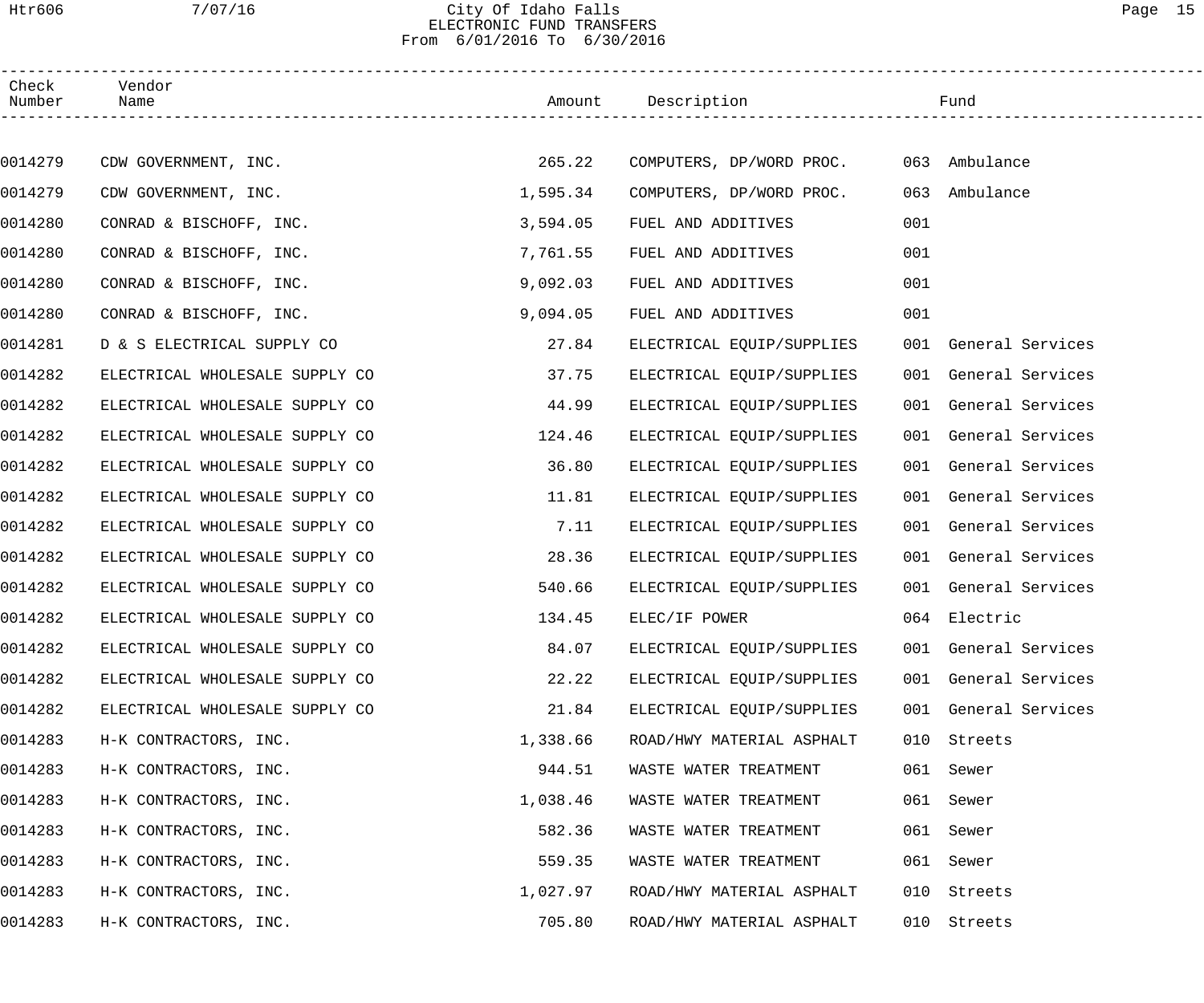## Htr606 7/07/16 City Of Idaho Falls Page 16 ELECTRONIC FUND TRANSFERS From 6/01/2016 To 6/30/2016

| Check<br>Number | Vendor<br>Name                 |           | Amount Description        |     | Fund                 |  |
|-----------------|--------------------------------|-----------|---------------------------|-----|----------------------|--|
|                 |                                |           |                           |     |                      |  |
| 0014283         | H-K CONTRACTORS, INC.          | 1,067.92  | ROAD/HWY MATERIAL ASPHALT |     | 010 Streets          |  |
| 0014284         | HARVEY, DAVE                   | 174.00    | CONTRACTED OFFICIALS      |     | 011 Recreation       |  |
| 0014285         | IDAHO BUSINESS SYSTEMS, INC.   | 36.67     | TONER                     | 001 | Parks                |  |
| 0014285         | IDAHO BUSINESS SYSTEMS, INC.   | 110.00    | TONER                     | 001 | Parks                |  |
| 0014285         | IDAHO BUSINESS SYSTEMS, INC.   | 36.66     | TONER                     |     | 001 Parks            |  |
| 0014285         | IDAHO BUSINESS SYSTEMS, INC.   | 36.67     | TONER                     | 001 | Cemeteries           |  |
| 0014286         | IDAHO FALLS SCHOOL DISTRICT 91 | 17,688.50 | PROFESSIONAL/PERSONAL SRV |     | 001 Police           |  |
| 0014288         | JACK'S TIRE & OIL, INC.        | 95.00     | VEHICLE AND EQUIP. MAINT. |     | 001 General Services |  |
| 0014288         | JACK'S TIRE & OIL, INC.        | 95.00     | VEHICLE AND EQUIP. MAINT. |     | 001 General Services |  |
| 0014288         | JACK'S TIRE & OIL, INC.        | 75.00     | VEHICLE AND EQUIP. MAINT. |     | 001 General Services |  |
| 0014288         | JACK'S TIRE & OIL, INC.        | 208.00    | VEHICLE AND EQUIP. MAINT. |     | 001 General Services |  |
| 0014288         | JACK'S TIRE & OIL, INC.        | 75.00     | VEHICLE AND EQUIP. MAINT. |     | 001 General Services |  |
| 0014288         | JACK'S TIRE & OIL, INC.        | 75.00     | VEHICLE AND EQUIP. MAINT. |     | 001 General Services |  |
| 0014288         | JACK'S TIRE & OIL, INC.        | 105.00    | VEHICLE AND EQUIP. MAINT. |     | 001 General Services |  |
| 0014288         | JACK'S TIRE & OIL, INC.        | 695.00    | GARAGE SHOP SUPPLIES      |     | 001 General Services |  |
| 0014288         | JACK'S TIRE & OIL, INC.        | 1,639.92  | EQ REPAIR AND MAINT       |     | 001 General Services |  |
| 0014289         | KNOX COMPANY                   | 300.00    | FREIGHT                   |     | 063 Ambulance        |  |
| 0014289         | KNOX COMPANY                   | 13,360.00 | AMBULANCE SUPPLIES        | 063 | Ambulance            |  |
| 0014292         | PORTER'S OFFICE PRODUCTS       | 14.84     | HIGHLIGHTERS              |     | 001 Cemeteries       |  |
| 0014292         | PORTER'S OFFICE PRODUCTS       | 76.20     | INDEX DIVIDERS, BIG TAB I |     | 001 General Services |  |
| 0014292         | PORTER'S OFFICE PRODUCTS       | 153.30    | OFFICE SUPPLIES           | 062 | Sanitation           |  |
| 0014292         | PORTER'S OFFICE PRODUCTS       | 279.99    | OFFICE CHAIR              | 062 | Sanitation           |  |
| 0014293         | PROTECTIVE EQUIPMENT TESTING   | 1,956.66  | SAFETY EQUIPMENT          | 064 | Electric             |  |
| 0014294         | ROCKY MOUNTAIN TURF & IND.     | 78.16     | EQ REPAIR AND MAINT       |     | 001 General Services |  |
| 0014294         | ROCKY MOUNTAIN TURF & IND.     | 16.11     | FREIGHT                   |     | 001 General Services |  |
| 0014294         | ROCKY MOUNTAIN TURF & IND.     | 78.18     | EQ REPAIR AND MAINT       |     | 001 General Services |  |
|                 |                                |           |                           |     |                      |  |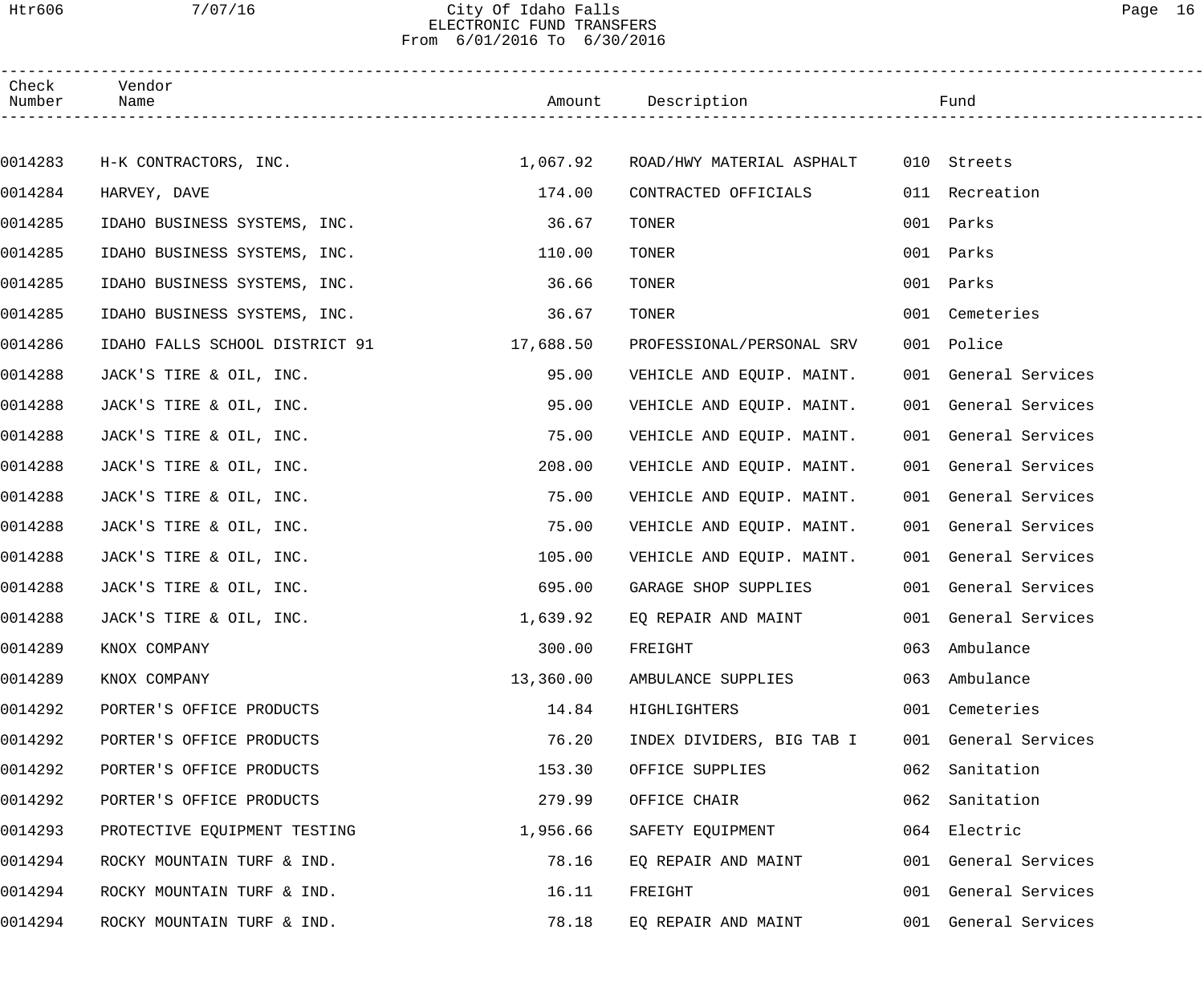## Htr606 7/07/16 City Of Idaho Falls Page 17 ELECTRONIC FUND TRANSFERS From 6/01/2016 To 6/30/2016

| Check<br>Number | Vendor<br>Name              |           | Amount Description        |     | Fund                 |
|-----------------|-----------------------------|-----------|---------------------------|-----|----------------------|
|                 |                             |           |                           |     |                      |
| 0014294         | ROCKY MOUNTAIN TURF & IND.  | 11.15     | FREIGHT                   |     | 001 General Services |
| 0014294         | ROCKY MOUNTAIN TURF & IND.  | 209.34    | EQ REPAIR AND MAINT       |     | 001 General Services |
| 0014294         | ROCKY MOUNTAIN TURF & IND.  | 16.14     | FREIGHT                   |     | 001 General Services |
| 0014295         | SILVER CREEK SUPPLY, LLC    | 78.98     | SWITH SNAP DISC, OTTERBIN |     | 001 Parks            |
| 0014297         | T AND T LAWN SERVICES, LLC  | 576.50    | SERVICES/MISCELLANEOUS    |     | 012 Library          |
| 0014298         | TACOMA SCREW PRODUCTS, INC. | 37.55     | HARDWARE MISCELLANEOUS    |     | 001 General Services |
| 0014298         | TACOMA SCREW PRODUCTS, INC. | 2.61      | HARDWARE MISCELLANEOUS    |     | 001 General Services |
| 0014298         | TACOMA SCREW PRODUCTS, INC. | 16.69     | HARDWARE MISCELLANEOUS    |     | 001 General Services |
| 0014298         | TACOMA SCREW PRODUCTS, INC. | 20.86     | HARDWARE MISCELLANEOUS    |     | 001 General Services |
| 0014298         | TACOMA SCREW PRODUCTS, INC. | 25.04     | HARDWARE MISCELLANEOUS    |     | 001 General Services |
| 0014298         | TACOMA SCREW PRODUCTS, INC. | 21.34     | HARDWARE MISCELLANEOUS    |     | 001 General Services |
| 0014298         | TACOMA SCREW PRODUCTS, INC. | 2.44      | HARDWARE MISCELLANEOUS    |     | 001 General Services |
| 0014298         | TACOMA SCREW PRODUCTS, INC. | 6.11      | EQ REPAIR AND MAINT       |     | 001 General Services |
| 0014298         | TACOMA SCREW PRODUCTS, INC. | 14.10     | EQ REPAIR AND MAINT       |     | 001 General Services |
| 0014298         | TACOMA SCREW PRODUCTS, INC. | 2.67      | GARAGE SHOP SUPPLIES      |     | 001 General Services |
| 0014298         | TACOMA SCREW PRODUCTS, INC. | 98.55     | DRILL BIT 1-1/4" PW - TUR |     | 001 General Services |
| 0014299         | THATCHER COMPANY            | 3,795.47  | GASES / TREATMENTS        |     | 061 Sewer            |
| 0014300         | TOP HAT, INC.               | 150.00    | VEHICLE AND EQUIP. MAINT. |     | 001 General Services |
| 0014301         | VALERIO, JAMES              | 358.00    | CONTRACTED OFFICIALS      |     | 011 Recreation       |
| 0014302         | WHEELER ELECTRIC, INC.      | 44,780.00 | FIRE PROTECT EQ/SUP/MAINT |     | 064 Electric         |
| 0014303         | WORK WEARHOUSE              | 21.55     | CLOTHING & APPAREL        |     | 011 Recreation       |
| 0014303         | WORK WEARHOUSE              | 64.66     | CLOTHING & APPAREL        | 001 | Parks                |
| 0014303         | WORK WEARHOUSE              | 68.26     | CLOTHING & APPAREL        |     | 011 Recreation       |
| 0014303         | WORK WEARHOUSE              | 1,068.57  | CLOTHING & APPAREL        |     | 064 Electric         |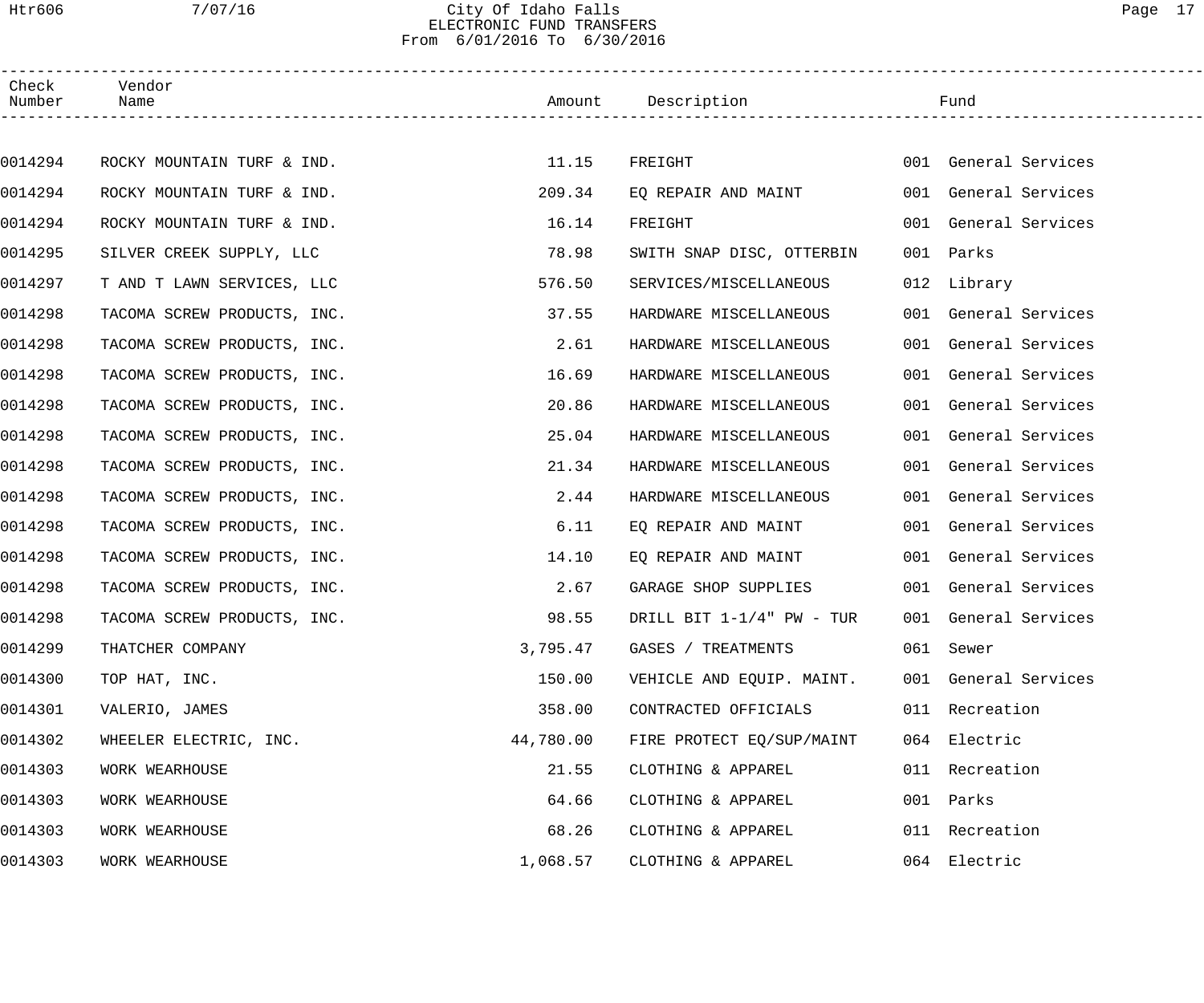# City Of Idaho Falls Summary of Electronic Transfers by Fund From 6/01/2016 To 6/30/2016

------------------------------------------------------------------------------------------------------------------------------------

| $\mathbf{1}$ | General Fund        | 448,746.92   |
|--------------|---------------------|--------------|
| 10           | Street Fund         | 65,832.47    |
| 11           | Recreation Fund     | 55,962.17    |
| 12           | Library Fund        | 4,279.21     |
| 14           | MERF Fund           | 45,680.00    |
| 18           | Golf Fund           | 2,677.86     |
| 19           | Self-Insurance Fund | 37,688.65    |
| 60           | Airport Fund        | 723,542.15   |
| 61           | Water & Sewer Fund  | 131,387.50   |
| 62           | Sanitation Fund     | 1,214.02     |
| 63           | Ambulance Fund      | 21,068.46    |
| 64           | Electric Light Fund | 182,401.64   |
|              |                     | 1,720,481.05 |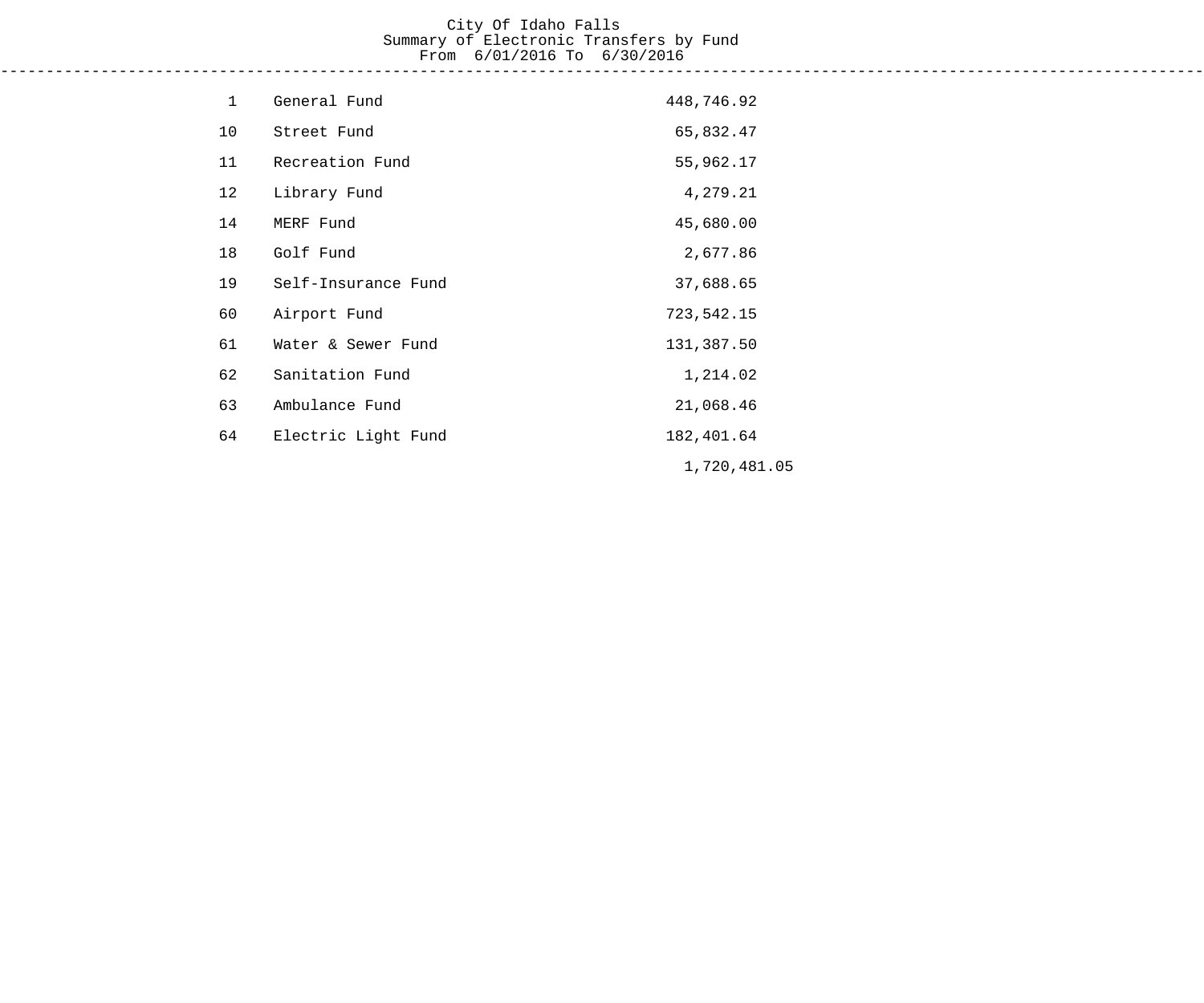| Check Vendor                                                         |               |                                                                                                                                                                                                                                                                                                                                                                                                     |                              |
|----------------------------------------------------------------------|---------------|-----------------------------------------------------------------------------------------------------------------------------------------------------------------------------------------------------------------------------------------------------------------------------------------------------------------------------------------------------------------------------------------------------|------------------------------|
|                                                                      |               | 0200112 ACUSHNET COMPANY (COMPANY ) THE SALE AND MUNISIAN 233.90 INVENTORY AS REQUESTED BY SAGE LAKES GOL 018 Golf Courses                                                                                                                                                                                                                                                                          |                              |
|                                                                      |               | 0200113 ADVANCED FLUID SYSTEMS 6 17,695.00 PUMPS & ACCESSORIES 6 064 Electric                                                                                                                                                                                                                                                                                                                       |                              |
| 0200114 AIRGAS USA, LLC                                              | 946.72        | 174.52 WELDING SUPPLIES AS REQUIRED BY SANITATI 062 Sanitation<br>295.00 WELDING SUPPLIES AS REQUIRED BY SANITATI 062 Sanitation<br>148.28 PURCHASE OF OXYGEN SUPPLIES FOR CITY AMB 063 Ambulance<br>122.59 PURCHASE OF OXYGEN SUPPLIES FOR CITY AMB 063 Ambulance<br>39.00 PURCHASE OF OXYGEN SUPPLIES FOR CITY AMB 063 Ambulance<br>167.33 PURCHASE OF OXYGEN SUPPLIES FOR CITY AMB 063 Ambulance |                              |
|                                                                      |               | 0200115 ALPHAGRAPHICS OF IDAHO FALLS 418.50 PURCHASE OF MATERIALS FOR I.F. PUBLIC LI 012 Library                                                                                                                                                                                                                                                                                                    |                              |
|                                                                      |               |                                                                                                                                                                                                                                                                                                                                                                                                     | 001                          |
|                                                                      | 174.08        | 0200117 ALSCO (AMERICAN LINEN DIV) 47.52 LAUNDRY SERVICE FOR SEWER DEPARTMENT 061 Sewer<br>46.56 LAUNDRY SERVICE FOR SEWER DEPARTMENT 061 Sewer<br>80.00 CLOTHING & APPAREL                                                                                                                                                                                                                         | 064 Electric                 |
| 0200118 AMERIGAS PROPANE                                             | 30.03 PROPANE |                                                                                                                                                                                                                                                                                                                                                                                                     | 061 Sewer                    |
|                                                                      |               |                                                                                                                                                                                                                                                                                                                                                                                                     | 001                          |
| 0200120 ANIMAL CARE EQUIPMENT & SRVC 612.00 BUILDING SUP/REPR/MAINT. | 820.80        | 208.80 FREIGHT                                                                                                                                                                                                                                                                                                                                                                                      | 001 Police<br>001 Police     |
| 0200121 ANIXTER INC.                                                 |               | 1,280.00 FIBER OPTIC MATERIAL                                                                                                                                                                                                                                                                                                                                                                       | 064                          |
| 0200122 ARCHITECTURAL BUILDING SUPPLY                                |               | 45.00 MISCELLANEOUS PURCHASES AS REQUESTED BY 001 General Services                                                                                                                                                                                                                                                                                                                                  |                              |
| 0200123 BISMARCK STATE COLLEGE                                       |               | 779.65 TRAINING-PERSONNEL                                                                                                                                                                                                                                                                                                                                                                           | 064 Electric                 |
| 0200124 BOB GETSINGER                                                |               | 600.00 REIMBURSE WELD CLASSES                                                                                                                                                                                                                                                                                                                                                                       | 061 Sewer                    |
| 0200125 BONNEVILLE COUNTY                                            |               | 550.00 IDAHOAN PARKING/JUNE 2016                                                                                                                                                                                                                                                                                                                                                                    | 001                          |
| 0200126 BROADWAY FORD, INC.                                          | 559.76        | 66.05 PARTS AND MINOR SUBLET REPAIRS AS REQUES 001 General Services<br>493.71 PARTS AND MINOR SUBLET REPAIRS AS REQUES 001 General Services                                                                                                                                                                                                                                                         |                              |
| 0200127 BRYCE CARTER                                                 | 3,383.72      | 1,691.86 RFND TRAINING/TUITION<br>1,691.86 RFND TRAINING/TUITION                                                                                                                                                                                                                                                                                                                                    | 064 Electric<br>064 Electric |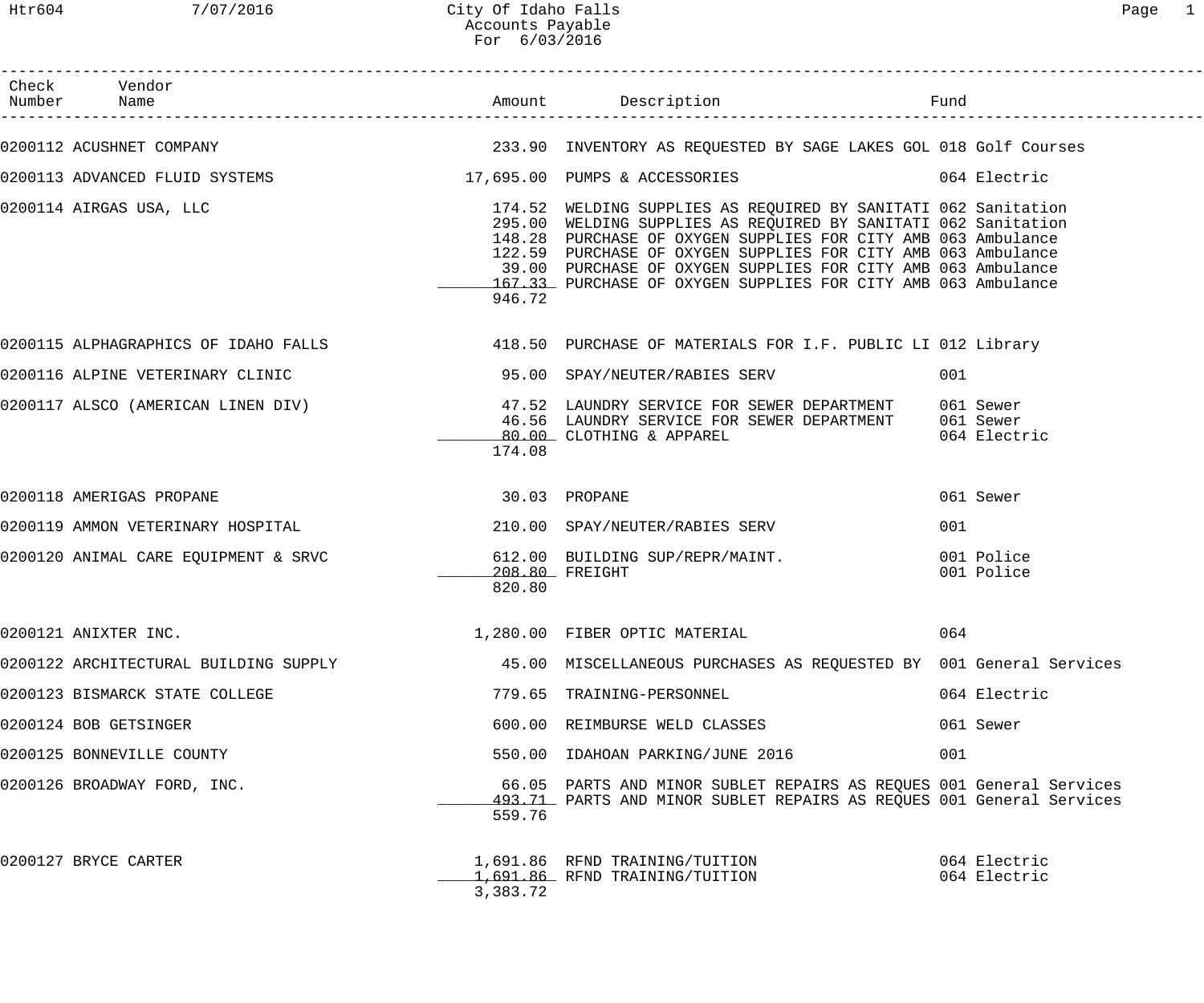| אαe |  |
|-----|--|
|-----|--|

|                                                                   | Accounts Payable<br>For 6/03/2016 |                                                                                                                                                                                                           |                                                |
|-------------------------------------------------------------------|-----------------------------------|-----------------------------------------------------------------------------------------------------------------------------------------------------------------------------------------------------------|------------------------------------------------|
| Check Vendor<br>Number Name                                       |                                   |                                                                                                                                                                                                           |                                                |
|                                                                   |                                   | 0200128 BURNS CONCRETE, INC. The Same Constant of the Second Second Second Second Second Second Second Second S                                                                                           |                                                |
|                                                                   |                                   | 0200129 CALLAWAY GOLF SALES COMPANY 113.80 INVENTORY AS REQUESTED BY PINECREST GOLF 018 Golf Courses                                                                                                      |                                                |
| 0200130 CAPITAL CONSTRUCTION                                      |                                   | 200.55 DUMPSTER OVERPAYMENT                                                                                                                                                                               | 062                                            |
| 0200131 CEDAR RIDGE ANIMAL HOSPITAL 65.00 SPAY/NEUTER/RABIES SERV | 615.00                            | 95.00 SPAY/NEUTER/RABIES SERV<br>95.00 SPAY/NEUTER/RABIES SERV<br>95.00 SPAY/NEUTER/RABIES SERV<br>75.00 SPAY/NEUTER/RABIES SERV<br>95.00 SPAY/NEUTER/RABIES SERV<br><u>95.00</u> SPAY/NEUTER/RABIES SERV | 001<br>001<br>001<br>001<br>001<br>001<br>001  |
|                                                                   |                                   | $0200132$ CINTAS CORPORATION NO. 2 212.95 SRVC CHG(1), BNDADS, IBUP,                                                                                                                                      | 001 Parks                                      |
| 0200133 CODALE ELECTRIC SUPPLY, INC.                              |                                   | 5,962.14 CONDUCTOR                                                                                                                                                                                        | 064                                            |
| 0200134 CODY ANDERSON                                             |                                   | 389.00 RFND ORGANIZATION FEES                                                                                                                                                                             | 001 Fire                                       |
| 0200135 CORY DENNERT                                              |                                   | 194.00 REIMBURSE TEST FEES                                                                                                                                                                                | 001 Fire                                       |
| 0200136 CREEKSIDE COUNSELING                                      | 300.00                            | TRAINING-PERSONNEL                                                                                                                                                                                        | 001 Police                                     |
|                                                                   |                                   |                                                                                                                                                                                                           |                                                |
| 0200138 DIRECT AUTOMOTIVE DISTRIBUTING                            |                                   | 213.04 PARTS AS REQUESTED BY CITY OF IDAHO FALL 001 General Services                                                                                                                                      |                                                |
| 0200139 EAGLE ROCK NURSERY                                        | 809.30                            | 16.98 PURCHASE OF TREES, PLANTS AND SHRUBS AS 001 Parks<br>477.85 MISC FLOWERS<br>135.99 NURSERY STOCK & SUPPLIES<br>178.48 NURSERY STOCK & SUPPLIES                                                      | 001 Cemeteries<br>064 Electric<br>064 Electric |
|                                                                   |                                   | 0200140 ENERGY LABORATORIES, INC.<br>450.00 LABORATORIES, INC. 450.00 LABORATORY ANALYSIS AT WASTEWATER TREATM 061 Sewer                                                                                  |                                                |
| 0200141 FEDERAL ENERGY REGULATORY COMM                            | 3,038.00                          | 1,963.25 MEMBERSHIPS<br>1,074.75 MEMBERSHIPS                                                                                                                                                              | 064 Electric<br>064 Electric                   |
|                                                                   |                                   | 0200142 FENTON'S OFFICE SOLUTIONS INC. 2000 90.00 CYAN TONER CARTRIDGE Q595                                                                                                                               |                                                |
| 0200143 FERGUSON ENTERPRISES, INC.                                |                                   | 15.01 MISCELLANEOUS PLUMBING SUPPLIES FOR BLDG 001 General Services                                                                                                                                       |                                                |
| 0200144 FIRST RESPONDERS                                          |                                   | 52.25 ALTERATIONS AND/OR EMBROIDERY TO POLICE 001 Police                                                                                                                                                  |                                                |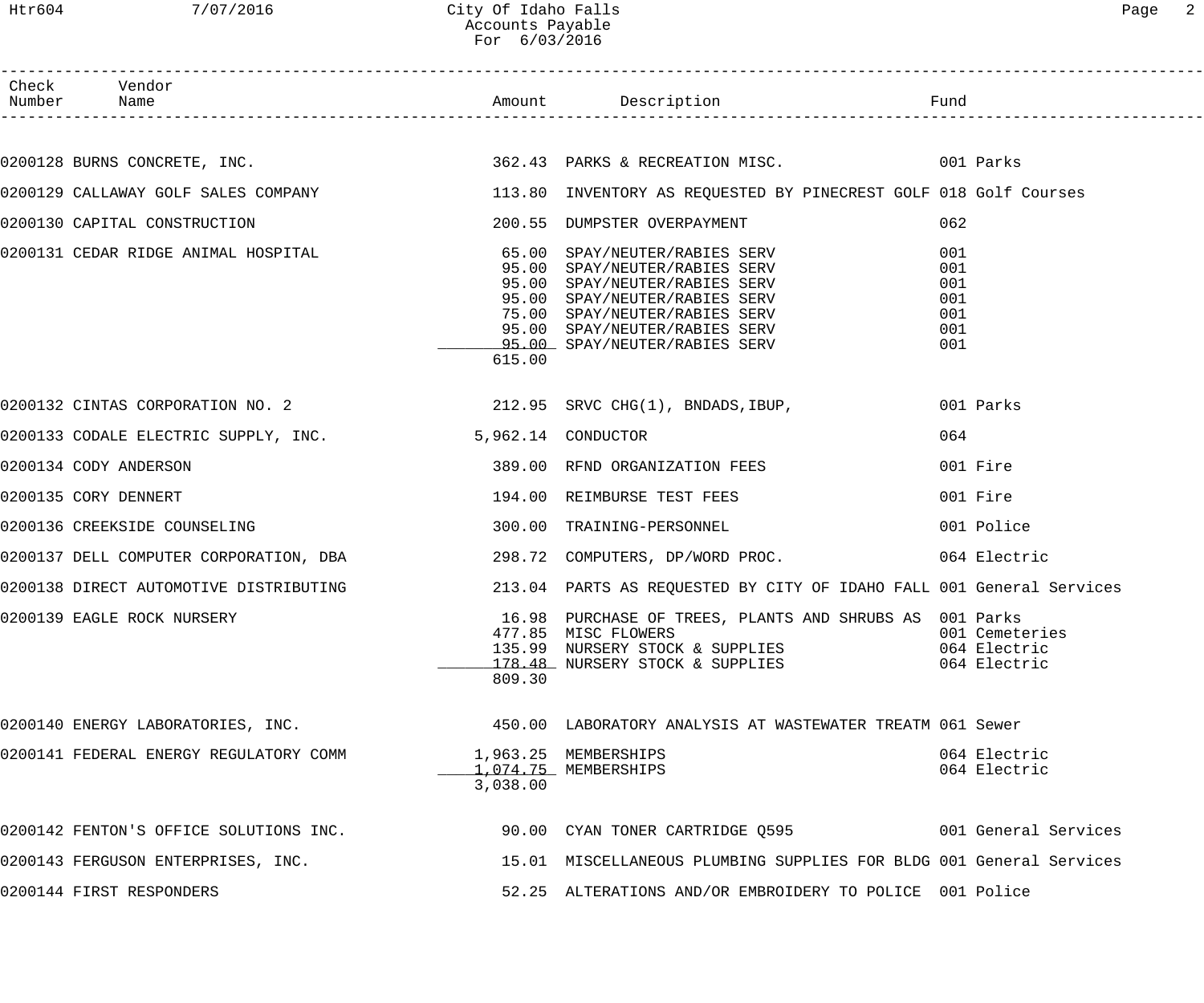| Check Vendor<br>Number Name |                                                                                                                                                                                                                                            |                                      |                                                                                                                                                                                                                                                                                                                                                                                                                                       |                                        |                                                                                                                                    |
|-----------------------------|--------------------------------------------------------------------------------------------------------------------------------------------------------------------------------------------------------------------------------------------|--------------------------------------|---------------------------------------------------------------------------------------------------------------------------------------------------------------------------------------------------------------------------------------------------------------------------------------------------------------------------------------------------------------------------------------------------------------------------------------|----------------------------------------|------------------------------------------------------------------------------------------------------------------------------------|
|                             | 0200145 FOOD SERVICES OF AMERICA THE SERVICE SUPPLIES FOR 266.87 ANIMAL FOOD AND REQUIRED SUPPLIES FOR ZO 001 Parks                                                                                                                        | 1,427.85                             | 83.05 ANIMAL FOOD AND REQUIRED SUPPLIES FOR ZO 001 Parks<br>202.07 ANIMAL FOOD AND REQUIRED SUPPLIES FOR ZO 001 Parks<br>186.74 ANIMAL FOOD AND REQUIRED SUPPLIES FOR ZO 001 Parks<br>239.93 ANIMAL FOOD AND REQUIRED SUPPLIES FOR ZO 001 Parks<br>206.47 ANIMAL FOOD AND REQUIRED SUPPLIES FOR ZO 001 Parks<br>50.25 ANIMAL FOOD AND REQUIRED SUPPLIES FOR ZO 001 Parks<br>192.47 ANIMAL FOOD AND REQUIRED SUPPLIES FOR ZO 001 Parks |                                        |                                                                                                                                    |
|                             | 0200146 GOLF CARTS UNLIMITED                                                                                                                                                                                                               | 497.48                               | 442.48 GOLF CART REPAIRS AS REQUESTED BY SAND C 018 Golf Courses<br>55.00 GOLF CLUB REPAIRS AS REQUESTED BY SAGE L 018 Golf Courses                                                                                                                                                                                                                                                                                                   |                                        |                                                                                                                                    |
|                             | 0200147 HARRIS PUBLISHING                                                                                                                                                                                                                  |                                      | 743.75 ELEC/IF POWER                                                                                                                                                                                                                                                                                                                                                                                                                  |                                        | 064 Electric                                                                                                                       |
|                             | 0200148 HARTWELL CORPORTATION, THE $11,061.00$ CONSTRUCTION JOB/CONTRACT                                                                                                                                                                   |                                      |                                                                                                                                                                                                                                                                                                                                                                                                                                       |                                        | 001 Fire                                                                                                                           |
|                             | 0200149 HD SUPPLY WATERWORKS, LTD<br>0200149 HD SUPPLY WATERWORKS, LTD<br>20,025.18 MAIN LINE MATERIAL-WATER<br>70,157.28 MAIN LINE MATERIAL-WATER<br>20,626.08 MAIN LINE MATERIAL-WATER<br>25,814.22 MAIN LINE MATERIAL-WATER<br>3,775.00 | 201,643.10                           |                                                                                                                                                                                                                                                                                                                                                                                                                                       | 061<br>061<br>061<br>061<br>061<br>061 |                                                                                                                                    |
|                             | 0200150 HEWLETT PACKARD COMPANY (2008) 2010 1,731.66 COMPUTERS, DP/WORD PROC.                                                                                                                                                              |                                      |                                                                                                                                                                                                                                                                                                                                                                                                                                       |                                        |                                                                                                                                    |
|                             | 0200151 HILL'S PET NUTRITION SALES,INC         62.16 SHIPPING CHARGES FOR DONATED ANIMAL FOOD 001 Police                                                                                                                                   |                                      |                                                                                                                                                                                                                                                                                                                                                                                                                                       |                                        |                                                                                                                                    |
| 0200152 HOME DEPOT          |                                                                                                                                                                                                                                            | 442.92                               | 19.97 CREE 75 WATT LED LIGHT BU<br>9.47 22W8 "CIRCLINE FLUORESCENT<br>35.37 CONCRETE 80 LBS<br>22.35 ORANGE SPRY PT<br>40.94 BOLTS AND BITS<br>120.96 WEATHER STRIPPING, STORM<br>193.86 BOLTS, FRAME HINGES, TENS                                                                                                                                                                                                                    |                                        | 001 Public Works Engineering<br>001 Public Works Engineering<br>001 Parks<br>001 Cemeteries<br>001 Parks<br>001 Parks<br>001 Parks |
|                             | 0200153 IDAHO BOARD OF VETERINARY MED.                                                                                                                                                                                                     | 100.00<br>100.00<br>100.00<br>700.00 | SUBSCRIPTIONS<br>SUBSCRIPTIONS<br>SUBSCRIPTIONS<br>100.00 SUBSCRIPTIONS<br>100.00 SUBSCRIPTIONS<br>200.00 SUBSCRIPTIONS                                                                                                                                                                                                                                                                                                               |                                        | 001 Police<br>001 Police<br>001 Police<br>001 Police<br>001 Police<br>001 Police                                                   |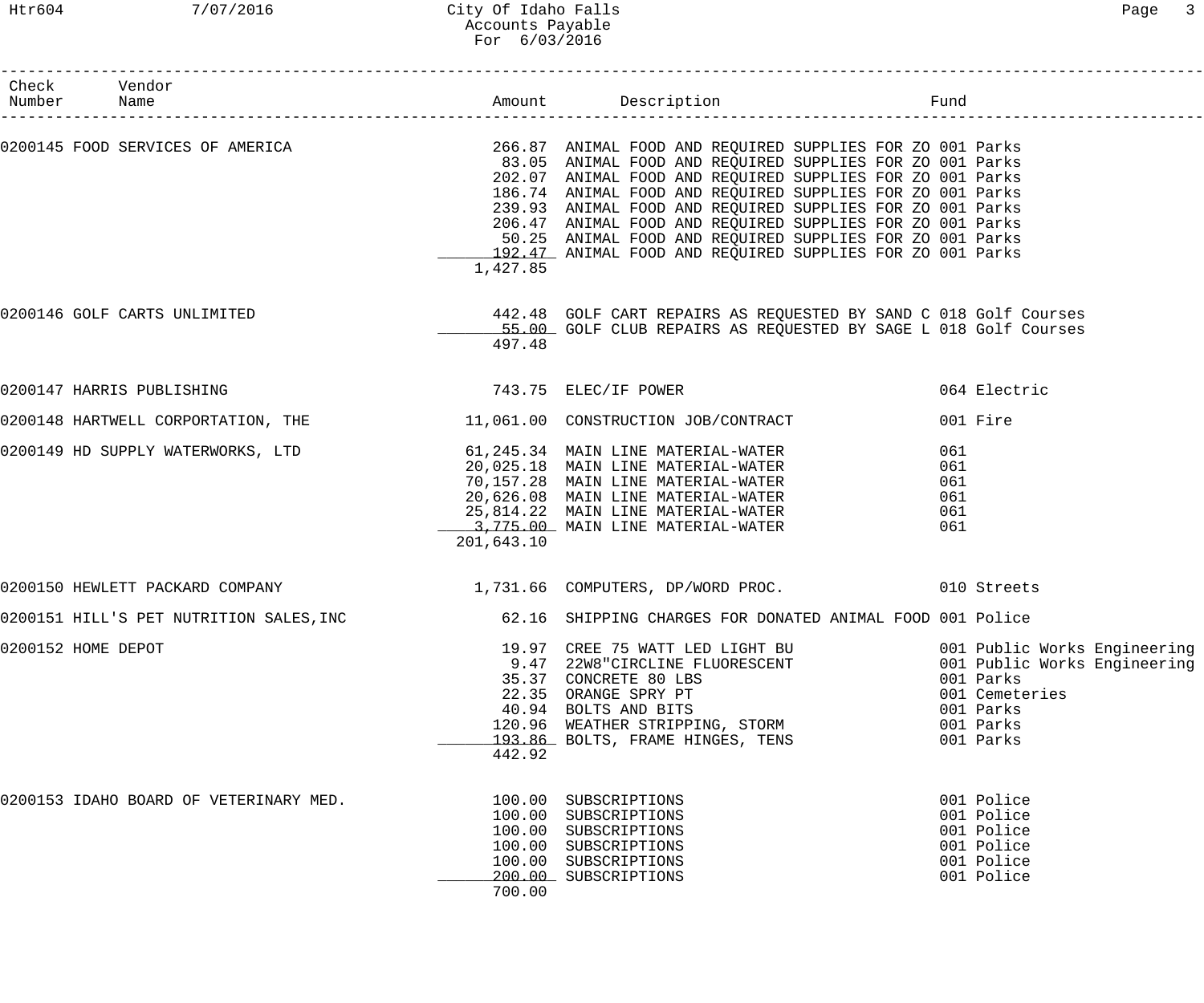| Check Vendor<br>Number Name                                              |          |                                                                                                                                                                                                                                                                                                                                                                                                                                                                                                                                                                                                                                                                                                                                   |                                                          |
|--------------------------------------------------------------------------|----------|-----------------------------------------------------------------------------------------------------------------------------------------------------------------------------------------------------------------------------------------------------------------------------------------------------------------------------------------------------------------------------------------------------------------------------------------------------------------------------------------------------------------------------------------------------------------------------------------------------------------------------------------------------------------------------------------------------------------------------------|----------------------------------------------------------|
|                                                                          |          |                                                                                                                                                                                                                                                                                                                                                                                                                                                                                                                                                                                                                                                                                                                                   |                                                          |
| 0200154 IDAHO DEPARTMENT OF LANDS 600 100 2012AM GENERAL M915A1          |          |                                                                                                                                                                                                                                                                                                                                                                                                                                                                                                                                                                                                                                                                                                                                   | 063 Ambulance                                            |
| 0200155 IDAHO FALLS ARTS COUNCIL                                         |          | 264.00 REIMBURSEMENTS                                                                                                                                                                                                                                                                                                                                                                                                                                                                                                                                                                                                                                                                                                             | 001 Planning & Building                                  |
| 0200156 IDAHO FALLS CIVITAN CLUB                                         |          | 100.00 MEMBERSHIPS                                                                                                                                                                                                                                                                                                                                                                                                                                                                                                                                                                                                                                                                                                                | 011 Recreation                                           |
| 0200157 IDAHO FALLS PETERBILT                                            |          | 228.27 EQ REPAIR AND MAINT                                                                                                                                                                                                                                                                                                                                                                                                                                                                                                                                                                                                                                                                                                        | 001                                                      |
| 0200158 IDAHO FIRE CHIEFS ASSOCIATION                                    | 670.00   | 170.00 MEMBERSHIPS<br>170.00 MEMBERSHIPS<br>110.00 MEMBERSHIPS<br>110.00 MEMBERSHIPS<br>110.00 MEMBERSHIPS                                                                                                                                                                                                                                                                                                                                                                                                                                                                                                                                                                                                                        | 001 Fire<br>001 Fire<br>001 Fire<br>001 Fire<br>001 Fire |
|                                                                          | 1,143.36 | 0200159 IDEXX DISTRIBUTION, INC.<br>ESS 17 INCORPORATORY EQUIP/MATERIAL<br>606.17 LABORATORY EQUIP/MATERIAL                                                                                                                                                                                                                                                                                                                                                                                                                                                                                                                                                                                                                       | 061 Sewer<br>061 Sewer                                   |
| 0200160 INT'L ASSN/ARSON INVESTIGATORS 600 000 FIT APPLICATION - GLADE P |          |                                                                                                                                                                                                                                                                                                                                                                                                                                                                                                                                                                                                                                                                                                                                   | 001 Fire                                                 |
| 0200161 INT'L ASSOC OF FIRE CHIEFS 304.00 MEMBERSHIP #0041205 DAVE       |          |                                                                                                                                                                                                                                                                                                                                                                                                                                                                                                                                                                                                                                                                                                                                   | 001 Fire                                                 |
|                                                                          |          | 0200162 INTERMOUNTAIN CLAIMS, INC. 4,800.00 PROFESSIONAL/PERSONAL SRV                                                                                                                                                                                                                                                                                                                                                                                                                                                                                                                                                                                                                                                             | 019 Self-Insurance                                       |
|                                                                          |          | 0200163 INTERMOUNTAIN GOLF CARS, INC. 277.17 GOLF CLUB REPAIRS AS REQUESTED BY PINECR 018 Golf Courses                                                                                                                                                                                                                                                                                                                                                                                                                                                                                                                                                                                                                            |                                                          |
| 0200164 JOFIT LLC                                                        | 585.39   | 18.39 FREIGHT<br>567.00 RESALE ITEMS                                                                                                                                                                                                                                                                                                                                                                                                                                                                                                                                                                                                                                                                                              | 018 Golf Courses<br>018 Golf Courses                     |
| 0200165 JOHN WESLEY BARKSDALE III                                        |          | 2,160.00 TUITION REIMBURSEMENT                                                                                                                                                                                                                                                                                                                                                                                                                                                                                                                                                                                                                                                                                                    | 064 Electric                                             |
| 0200166 KEY-LINE AUTOMOTIVE WAREHOUSE                                    | 640.84   | 7.07 PARTS AS REQUESTED BY CITY OF IDAHO FALL 001 General Services<br>20.40 PARTS AS REQUESTED BY CITY OF IDAHO FALL 001 General Services<br>49.82 PARTS AS REQUESTED BY CITY OF IDAHO FALL 001 General Services<br>9.24 PARTS AS REQUESTED BY CITY OF IDAHO FALL 001 General Services<br>21.62 PARTS AS REQUESTED BY CITY OF IDAHO FALL 001 General Services<br>446.60 PARTS AS REQUESTED BY CITY OF IDAHO FALL 001 General Services<br>15.04 PARTS AS REQUESTED BY CITY OF IDAHO FALL 001 General Services<br>14.17 PARTS AS REQUESTED BY CITY OF IDAHO FALL 001 General Services<br>20.35 PARTS AS REQUESTED BY CITY OF IDAHO FALL 001 General Services<br>36.53 PARTS AS REQUESTED BY CITY OF IDAHO FALL 001 General Services |                                                          |

0200167 KING GEORGE'S ROYAL FLUSH 180.00 SERVICES/MISCELLANEOUS 001 General Services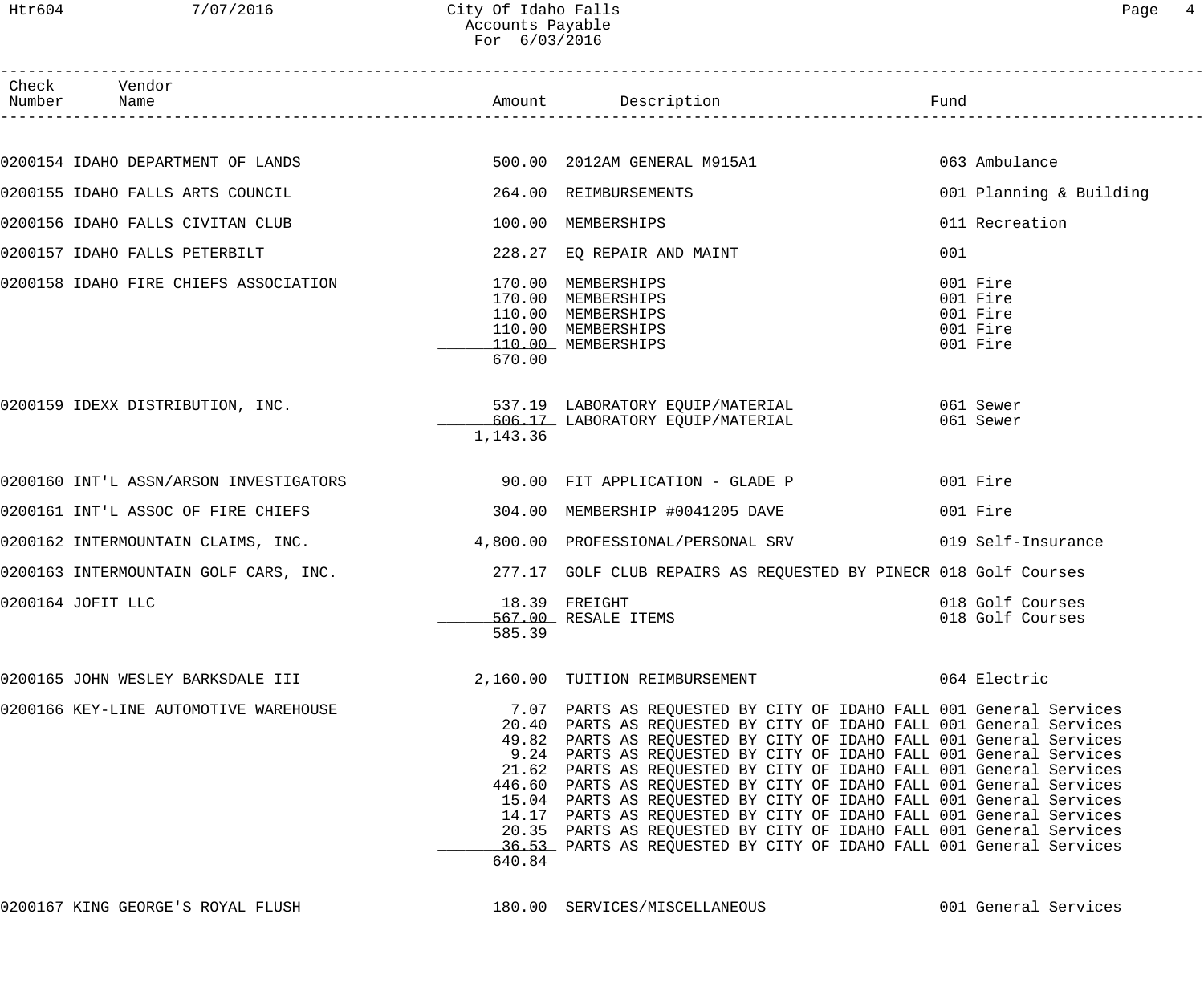## Htr604 7/07/2016 City Of Idaho Falls Page 5 Accounts Payable For 6/03/2016

| Check Vendor<br>Number Name                                      |           |                                                                                                                                                                                                                                                                                                                                                                                                                                                                                                                                                                                                                                                                                                                                                                                                                                                                                                        |                     |
|------------------------------------------------------------------|-----------|--------------------------------------------------------------------------------------------------------------------------------------------------------------------------------------------------------------------------------------------------------------------------------------------------------------------------------------------------------------------------------------------------------------------------------------------------------------------------------------------------------------------------------------------------------------------------------------------------------------------------------------------------------------------------------------------------------------------------------------------------------------------------------------------------------------------------------------------------------------------------------------------------------|---------------------|
|                                                                  |           |                                                                                                                                                                                                                                                                                                                                                                                                                                                                                                                                                                                                                                                                                                                                                                                                                                                                                                        |                     |
| 0200168 KINGHORN VETERINARY 115.00 SPAY/NEUTER SERVICES          |           |                                                                                                                                                                                                                                                                                                                                                                                                                                                                                                                                                                                                                                                                                                                                                                                                                                                                                                        | 001                 |
| 0200169 KVO & COMPANY                                            |           | 480.00 2 STANDS, PT POT, 2 NEW P                                                                                                                                                                                                                                                                                                                                                                                                                                                                                                                                                                                                                                                                                                                                                                                                                                                                       | 001 Cemeteries      |
| 0200170 LOWE'S COMMERCIAL SERVICES                               | 591.49    | 496.55 OSB FOR TRAINING<br>56.98 LUFKIN 12 IN MEASURING WH 23.73 300 FT HI VIZ FIBERGLASS<br>14.23 KOBALT MECHANICS IMPACT X 2001 Public Works Engineering                                                                                                                                                                                                                                                                                                                                                                                                                                                                                                                                                                                                                                                                                                                                             |                     |
| 0200171 MANN MADE DESIGNS AND MEMORIES 600.00 CLOTHING & APPAREL |           |                                                                                                                                                                                                                                                                                                                                                                                                                                                                                                                                                                                                                                                                                                                                                                                                                                                                                                        | 011 Recreation      |
| 0200172 MARK OLSEN                                               |           | 231.00 CURB & GUTTER PRGM                                                                                                                                                                                                                                                                                                                                                                                                                                                                                                                                                                                                                                                                                                                                                                                                                                                                              | 010 Streets         |
| 0200173 MCCOY, JEFF                                              |           | 6,550.50 CONTRACTUAL REIMBURSEMENT                                                                                                                                                                                                                                                                                                                                                                                                                                                                                                                                                                                                                                                                                                                                                                                                                                                                     | 063 Ambulance       |
| 0200174 MIDLAND SCIENTIFIC, INC. 31.80 LABORATORY EQUIP/MATERIAL |           |                                                                                                                                                                                                                                                                                                                                                                                                                                                                                                                                                                                                                                                                                                                                                                                                                                                                                                        | 061 Sewer           |
| 0200175 MIICOR CONSULTING, INC.                                  |           | 510.78 OFFICE SUPPLIES, GENERAL                                                                                                                                                                                                                                                                                                                                                                                                                                                                                                                                                                                                                                                                                                                                                                                                                                                                        | 001 Data Processing |
| 0200176 MOONEY CONSULTING                                        | 35,067.30 | 20,683.60 PROFESSIONAL/PERSONAL SRV<br>14,383.70 PROFESSIONAL/PERSONAL SRV 064 Electric                                                                                                                                                                                                                                                                                                                                                                                                                                                                                                                                                                                                                                                                                                                                                                                                                | 064 Electric        |
|                                                                  | 123.55    | 0200177 MOUNTAIN VALLEY FLOOR MATS LLC 17.15 CLEANING AND RENTAL FLOOR MATS FOR ANIMA 001 Police<br>18.40 LAUNDRY SERVICE/MATS FOR STREET DEPARTME 010 Streets<br>25.60 LAUNDRY SERVICE/MATS FOR IDAHO FALLS LIB 012 Library<br>25.60 LAUNDRY SERVICE/MATS FOR IDAHO FALLS LIB 012 Library<br>18.40 LAUNDRY SERVICE/MATS FOR SANITATION DEPA 062 Sanitation<br>18.40 LAUNDRY SERVICE/MATS FOR SANITATION DEPA 062 Sanitation                                                                                                                                                                                                                                                                                                                                                                                                                                                                           |                     |
| 0200178 MOWER OFFICE SYSTEMS                                     |           | 312.00 OFFICE SUPPLIES, GENERAL                                                                                                                                                                                                                                                                                                                                                                                                                                                                                                                                                                                                                                                                                                                                                                                                                                                                        | 001 Police          |
| 0200179 NAPA AUTO PARTS                                          |           | 45.33 PARTS AS REQUESTED BY CITY OF IDAHO FALL 001 General Services<br>30.29- PARTS AS REQUESTED BY CITY OF IDAHO FALL 001 General Services<br>28.53- PARTS AS REQUESTED BY CITY OF IDAHO FALL 001 General Services<br>8.49 PARTS AS REQUESTED BY CITY OF IDAHO FALL 001 General Services<br>51.87 PARTS AS REQUESTED BY CITY OF IDAHO FALL 001 General Services<br>24.28 PARTS AS REQUESTED BY CITY OF IDAHO FALL 001 General Services<br>5.29 PARTS AS REQUESTED BY CITY OF IDAHO FALL 001 General Services<br>3.69 PARTS AS REQUESTED BY CITY OF IDAHO FALL 001 General Services<br>29.25 PARTS AS REQUESTED BY CITY OF IDAHO FALL 001 General Services<br>30.09 PARTS AS REQUESTED BY CITY OF IDAHO FALL 001 General Services<br>2.54 PARTS AS REQUESTED BY CITY OF IDAHO FALL 001 General Services<br>12.29 PARTS AS REQUESTED BY CITY OF IDAHO FALL 001 General Services<br>239.00 WHEEL CHARGER | 062 Sanitation      |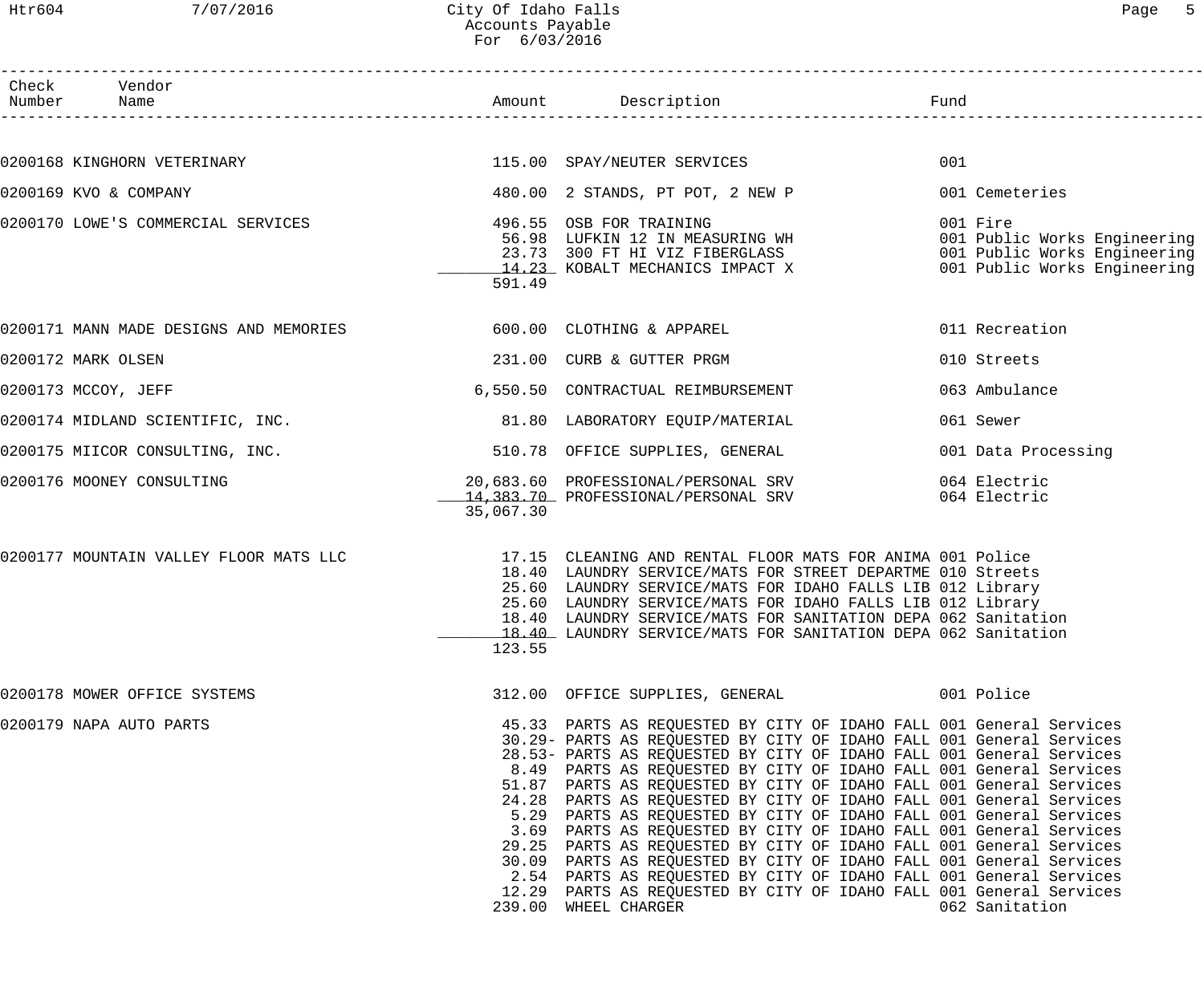Htr604 7/07/2016 City Of Idaho Falls Page 6 Accounts Payable For 6/03/2016

| n |
|---|
|   |

| Check Vendor<br>Number Name                                       |          |                                                                                                                                                                                                                                                                          |                                                                              |
|-------------------------------------------------------------------|----------|--------------------------------------------------------------------------------------------------------------------------------------------------------------------------------------------------------------------------------------------------------------------------|------------------------------------------------------------------------------|
|                                                                   | 406.99   | 0200179 NAPA AUTO PARTS CONTROLLER DALL CONTRAINER BALL CONTROLLER DALL                                                                                                                                                                                                  |                                                                              |
| 0200180 NIKE GOLF                                                 |          | 103.26 INVENTORY AS REQUESTED BY PINECREST GOLF 018 Golf Courses                                                                                                                                                                                                         |                                                                              |
|                                                                   | 279.43   |                                                                                                                                                                                                                                                                          |                                                                              |
| 0200182 OLD DOMINION FREIGHT LINE, INC $261.97$ FREIGHT           |          |                                                                                                                                                                                                                                                                          | 064 Electric                                                                 |
| 0200183 OLDCASTLE PRECAST / AMCOR, INC. 60.00 JOINT SEALANT CS102 |          |                                                                                                                                                                                                                                                                          | 061 Water                                                                    |
| 0200184 OMEGA RAIL MANAGEMENT, INC. 2,700.00 MEMBERSHIPS          |          |                                                                                                                                                                                                                                                                          | 064 Electric                                                                 |
|                                                                   |          | 0200185 PACIFIC STEEL & RECYCLING 199.64 TENSION BARS, BANS, BOLTS                                                                                                                                                                                                       | 001 Parks                                                                    |
|                                                                   |          | 0200186 PAUL CONWAY SHIELDS, INC. 257.68 SHIELDS-PROBATIONARY (4)                                                                                                                                                                                                        | 001 Fire                                                                     |
|                                                                   | 1,682.88 | 0200187 PEAK ALARM COMPANY, INC.<br>336.00 SECURITY SYSTEM/SERVICE 018 Golf Courses<br>336.00 SECURITY SYSTEM/SERVICE 018 Golf Courses<br>336.00 SECURITY SYSTEM/SERVICE 018 Golf Courses<br>336.00 SECURITY SYSTEM/SERVICE 018 Golf C<br>154.64 SECURITY SYSTEM/SERVICE | 018 Golf Courses                                                             |
| 0200188 PING GOLF COMPANY, INC.                                   |          | 530.01 INVENTORY AS REQUESTED BY PINECREST GOLF 018 Golf Courses                                                                                                                                                                                                         |                                                                              |
| 0200189 PREVENT FIRE                                              | 947.00   | 126.00 FIRE PROTECT EQ/SUP/MAINT<br>120.00 FIRE PROIECI EQ/SOP/MAINI<br>233.00 FIRE PROTECT EQ/SUP/MAINT<br>210.00 FIRE PROTECT EQ/SUP/MAINT<br>294.00 FIRE PROTECT EQ/SUP/MAINT<br>84.00 FIRE PROTECT EQ/SUP/MAINT                                                      | 064 Electric<br>064 Electric<br>064 Electric<br>064 Electric<br>064 Electric |
| 0200190 PRO RENTALS/PRO EQUIP, LLC                                | 238.11   | 162.11 REPAIRS AND SUPPLIES AS REQUESTED BY CEM 001 Cemeteries<br>76.00 BLADE REPAIR ON TRIMMERS                                                                                                                                                                         | 062 Sanitation                                                               |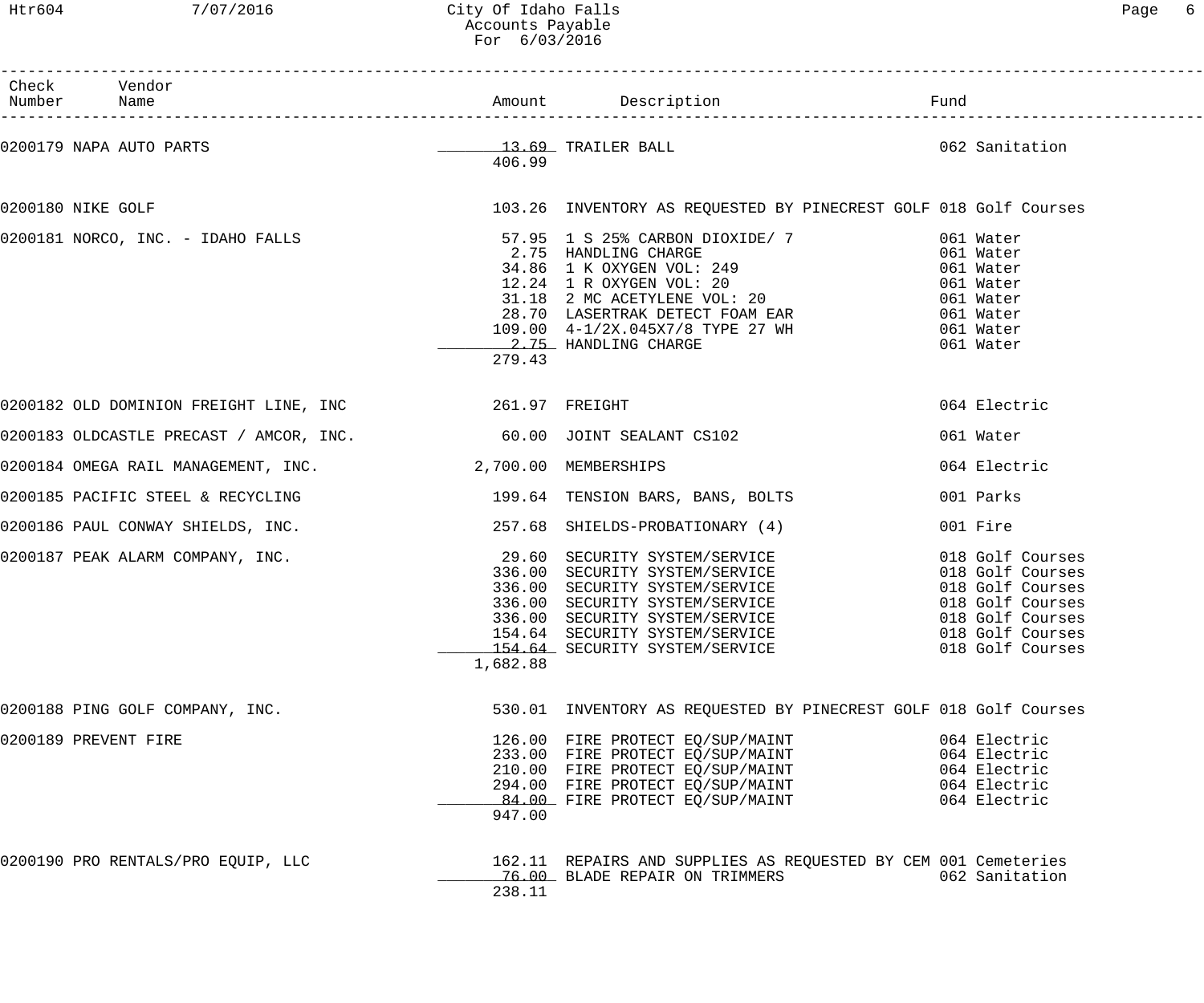## Htr604 7/07/2016 City Of Idaho Falls Page 7 Accounts Payable For 6/03/2016

| Check Vendor<br>Number Name          |                            | Amount Description <b>Example 1</b> Fund                                                                                                                                                                                                                                                                           |                                                                                                                                     |
|--------------------------------------|----------------------------|--------------------------------------------------------------------------------------------------------------------------------------------------------------------------------------------------------------------------------------------------------------------------------------------------------------------|-------------------------------------------------------------------------------------------------------------------------------------|
|                                      |                            |                                                                                                                                                                                                                                                                                                                    |                                                                                                                                     |
| 0200191 R & S DISTRIBUTING           |                            | 225.96 JANITORIAL ITEMS FOR THE ACTIVITY CENTER 001 Parks                                                                                                                                                                                                                                                          |                                                                                                                                     |
| 0200192 RAINEY CREEK COUNTRY STORE   |                            | 506.18 FUEL PURCHASES AS REQUESTED BY AMBULANCE 001 General Services                                                                                                                                                                                                                                               |                                                                                                                                     |
| 0200193 RECYCLE AWAY, LLC            | 726.12 FREIGHT<br>6,892.58 | 6,166.46 CUSTODIAL SUPPLIES/EQUIP                                                                                                                                                                                                                                                                                  | 001 Parks<br>001 Parks                                                                                                              |
| 0200194 REGIONAL HEARING AND BALANCE |                            | 30.00 POLICE EQUIP & SUPPLIES 001 Police                                                                                                                                                                                                                                                                           |                                                                                                                                     |
|                                      | 56,518.32                  | 0200195 RHODEHOUSE CONSTRUCTION, INC. 26,518.32 CONSTRUCTION JOB/CONTRACT 061 Sewer<br>30,000.00 AGGREGATE / CRUSHED GRAVEL, 3/4" FOR THE 061 Water                                                                                                                                                                |                                                                                                                                     |
|                                      | 45,932.00                  | 0200196 ROCK SOLID LANDSCAPE DESIGN & 13,500.00 SERVICES/MISCELLANEOUS<br>9,466.00 SERVICES/MISCELLANEOUS<br>13,500.00 SERVICES/MISCELLANEOUS<br>9,466.00 SERVICES/MISCELLANEOUS                                                                                                                                   | 001 Parks<br>001 Parks<br>041 Municipal Capital Imp<br>041 Municipal Capital Imp                                                    |
| 0200197 ROCKNAKS HARDWARE PLUS, INC. | 147.08                     | 89.99 ELECTRONIC EQUIPMENT<br>001 Fire<br>10.21 FREIGHT<br>5.99 MISCELLANEOUS TOOL, HARDWARE & IRRIGATIO 001 Cemeteries<br>30.90 MISCELLANEOUS TOOL, HARDWARE & IRRIGATIO 001 Cemeteries<br>9.99 MISCELLANEOUS TOOL, HARDWARE & IRRIGATIO 001 Cemeteries                                                           | 001 Fire                                                                                                                            |
| 0200198 ROCKY MOUNTAIN POWER         | 3,753.68                   | 1,582.73 UTILITIES JUNE 2016 1.582.73<br>1,354.53 UTILITIES JUNE 2016<br>273.15 UTILITIES JUNE 2016<br>440.55 UTILITIES JUNE 2016<br>383.32- UTILITIES JUNE 2016<br>279.73 UTILITIES JUNE 2016<br>42.33 UTILITIES JUNE 2016<br>41.91 UTILITIES JUNE 2016<br>93.15 UTILITIES JUNE 2016<br>28.92 UTILITIES JUNE 2016 | 001 Parks<br>001 Cemeteries<br>001 Fire<br>001 Cemeteries<br>061 Sewer<br>061 Sewer<br>064 Electric<br>064 Electric<br>064 Electric |
| 0200199 ROCKY MOUNTAIN WIRE ROPE     | 525.90                     | 114.33 FREIGHT<br>411.57 HARDWARE MISCELLANEOUS                                                                                                                                                                                                                                                                    | 064 Electric<br>064 Electric                                                                                                        |
| 0200200 RON'S TIRE INC.              |                            | 225.03 REPAIRS AND SUPPLIES AS REQUESTED BY PAR 001 Parks                                                                                                                                                                                                                                                          |                                                                                                                                     |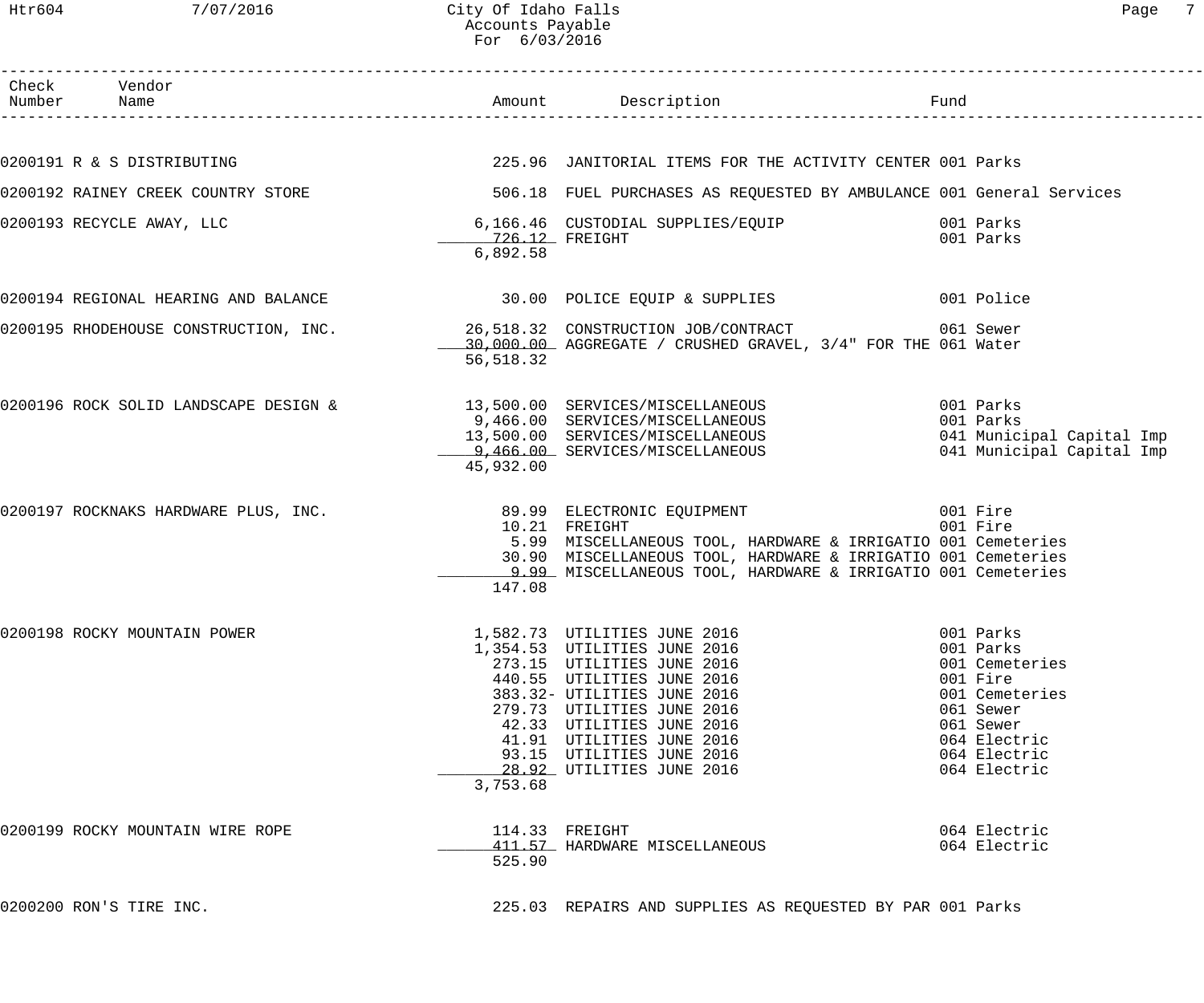## Htr604 7/07/2016 City Of Idaho Falls Page 8 Accounts Payable For 6/03/2016

| Check Vendor<br>Number Name                                        |                                            |                                                                                                                                                                                                                      | Fund                         |                                                                                              |
|--------------------------------------------------------------------|--------------------------------------------|----------------------------------------------------------------------------------------------------------------------------------------------------------------------------------------------------------------------|------------------------------|----------------------------------------------------------------------------------------------|
| 0200200 RON'S TIRE INC.                                            | 359.86                                     | 7.52- REPAIRS AND SUPPLIES AS REQUESTED BY PAR 001 Parks<br>23.00 REPAIRS AND SUPPLIES AS REQUESTED BY PAR 001 Parks<br>94.40 REPAIRS AND SUPPLIES AS REQUESTED BY PAR 001 Parks<br>24.95 HL280 52 14' BAR           |                              | 018 Golf Courses                                                                             |
| 0200201 S.D.P. MANUFACTURING, INC.                                 | 12.00 FREIGHT<br>14.00 FREIGHT<br>1,257.45 | 52.88 EQ REPAIR AND MAINT<br>1,178.57 EQ REPAIR AND MAINT                                                                                                                                                            |                              | 001 General Services<br>001 General Services<br>001 General Services<br>001 General Services |
| 0200202 SCOTT GRIMMETT                                             |                                            | 194.00 REIMBURSE TEST FEES                                                                                                                                                                                           | 001 Fire                     |                                                                                              |
| 0200203 SEED E-Z SEEDER INC                                        | 262.00                                     | 15.85 FREIGHT<br>246.15 NURSERY STOCK & SUPPLIES                                                                                                                                                                     | 001 Parks<br>001 Parks       |                                                                                              |
| 0200204 SHERWIN-WILLIAMS COMPANY                                   | 175.29                                     | 35.09  RAC X TIP 521 PAINT SPRAY                          001 Public Works Engineering<br>35.09  GUARD RAC PAINT SPRAYER T                        001 Public Works Engineering<br>105.11 PAINT, BRUSHES, THINNER,    | 001 Parks                    |                                                                                              |
| 0200205 SMITH POWER PRODUCTS, INC.                                 | 2,965.17                                   | 238.78 EQ REPAIR AND MAINT<br>12.89 FREIGHT<br>54.63 EQ REPAIR AND MAINT<br>2,658.87 VEHICLE AND EQUIP. MAINT.                                                                                                       |                              | 001 General Services<br>001 General Services<br>001 General Services<br>001 General Services |
| 0200206 SUNGARD PUBLIC SECTOR, INC.                                | 320.00                                     | 106.67 COMPUTERS, DP/WORD PROC.<br>26.66 COMPUTERS, DP/WORD PROC.<br>26.67 COMPUTERS, DP/WORD PROC.<br>26.67 COMPUTERS, DP/WORD PROC.<br>26.66 COMPUTERS, DP/WORD PROC.<br>106.67 COMPUTERS, DP/WORD PROC.<br>320.00 | 061 Water<br>061 Sewer       | 001 Planning & Building<br>001 Public Works Engineering<br>062 Sanitation<br>064 Electric    |
| 0200207 SUNNYSIDE GARDENS                                          | 367.00                                     | 247.32 NURSERY STOCK & SUPPLIES<br>56.69 NURSERY STOCK & SUPPLIES<br>62.99 NURSERY STOCK & SUPPLIES                                                                                                                  | 064 Electric<br>064 Electric | 064 Electric                                                                                 |
| 0200208 SUNNYSIDE VETERINARY CLINIC PA. 65.00 SPAY/NEUTER SERVICES |                                            |                                                                                                                                                                                                                      | 001                          |                                                                                              |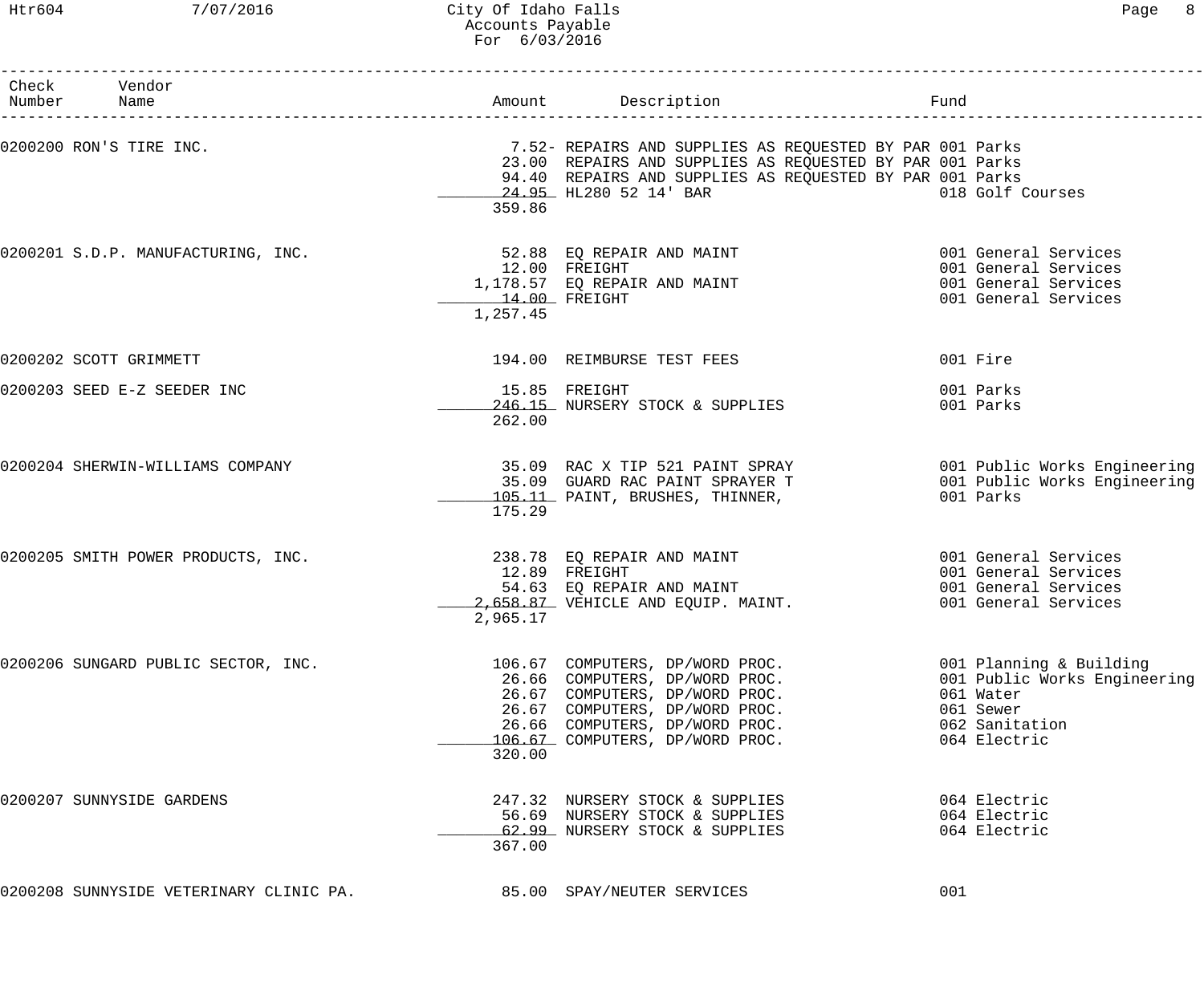| Check Vendor<br>Number Name                                                        |        | Amount Description                                                                                                                           | Fund        |                                                                                              |  |
|------------------------------------------------------------------------------------|--------|----------------------------------------------------------------------------------------------------------------------------------------------|-------------|----------------------------------------------------------------------------------------------|--|
| 0200209 SUNSHINE CHEM-DRY, LLC                                                     |        | 460.00 CARPET / UPHOLSTERY CLEANING FOR CITY BU 001 General Services                                                                         |             |                                                                                              |  |
| 0200210 SUPERIOR PRINTING AND DESIGN THE MANUSIC RESIGN MANUSIC ORDINING & APPAREL |        |                                                                                                                                              | 001 Parks   |                                                                                              |  |
| 0200211 T-O ENGINEERS                                                              |        | 1,515.00 PROFESSIONAL/PERSONAL SRV                                                                                                           | 060 Airport |                                                                                              |  |
| 0200212 TEREX UTILITIES, INC.                                                      |        | 2,753.40 VEHICLE AND EQUIP. MAINT.                                                                                                           |             | 001 General Services                                                                         |  |
| 0200213 TETON MICROBIOLOGY LAB                                                     | 540.00 | 270.00 LABORATORY ANALYSIS FOR WATER SAMPLES<br>270.00 LABORATORY ANALYSIS FOR WATER SAMPLES 061 Water                                       | 061 Water   |                                                                                              |  |
| 0200214 U-HAUL INTERNATIONAL INC.                                                  | 189.62 | 95.00 PROPANE AS NEEDED FOR EQUIPMENT AND SHOP 001 General Services<br>94.62 PROPANE AS NEEDED FOR EQUIPMENT AND SHOP 001 General Services   |             |                                                                                              |  |
| 0200215 UPHOLSTERY CENTER, THE                                                     | 540.00 | 330.00 PARTS AS REQUESTED BY CITY OF IDAHO FALL 001 General Services<br>210.00 PARTS AS REQUESTED BY CITY OF IDAHO FALL 001 General Services |             |                                                                                              |  |
| 0200216 VFC LIGHTNING PROTECTION SYSTEMS 1,199.50 WASTE WATER TREATMENT            |        |                                                                                                                                              | 061 Sewer   |                                                                                              |  |
| 0200217 WARM FUZZY ENTERPRISES                                                     |        | 821.47 PROMOTION ITEMS                                                                                                                       | 001 Parks   |                                                                                              |  |
| 0200218 WELDON INC.                                                                | .00    | 12.02 FREIGHT<br>555.00 GARAGE SHOP SUPPLIES<br>12.02- FREIGHT<br>555.00- GARAGE SHOP SUPPLIES                                               |             | 001 General Services<br>001 General Services<br>001 General Services<br>001 General Services |  |
| 0200219 WILLOWCREEK ANIMAL HOSPITAL PC                                             | 115.00 | 20.00 SPAY/NEUTER SERVICES<br>95.00 SPAY/NEUTER SERVICES                                                                                     | 001<br>001  |                                                                                              |  |
| 0200220 4SIGHT SECURITY & SMART HOME                                               |        | 5,990.00 PHOTOGRAPHIC EQ/SUPPLIES                                                                                                            | 001 Parks   |                                                                                              |  |
|                                                                                    |        |                                                                                                                                              |             |                                                                                              |  |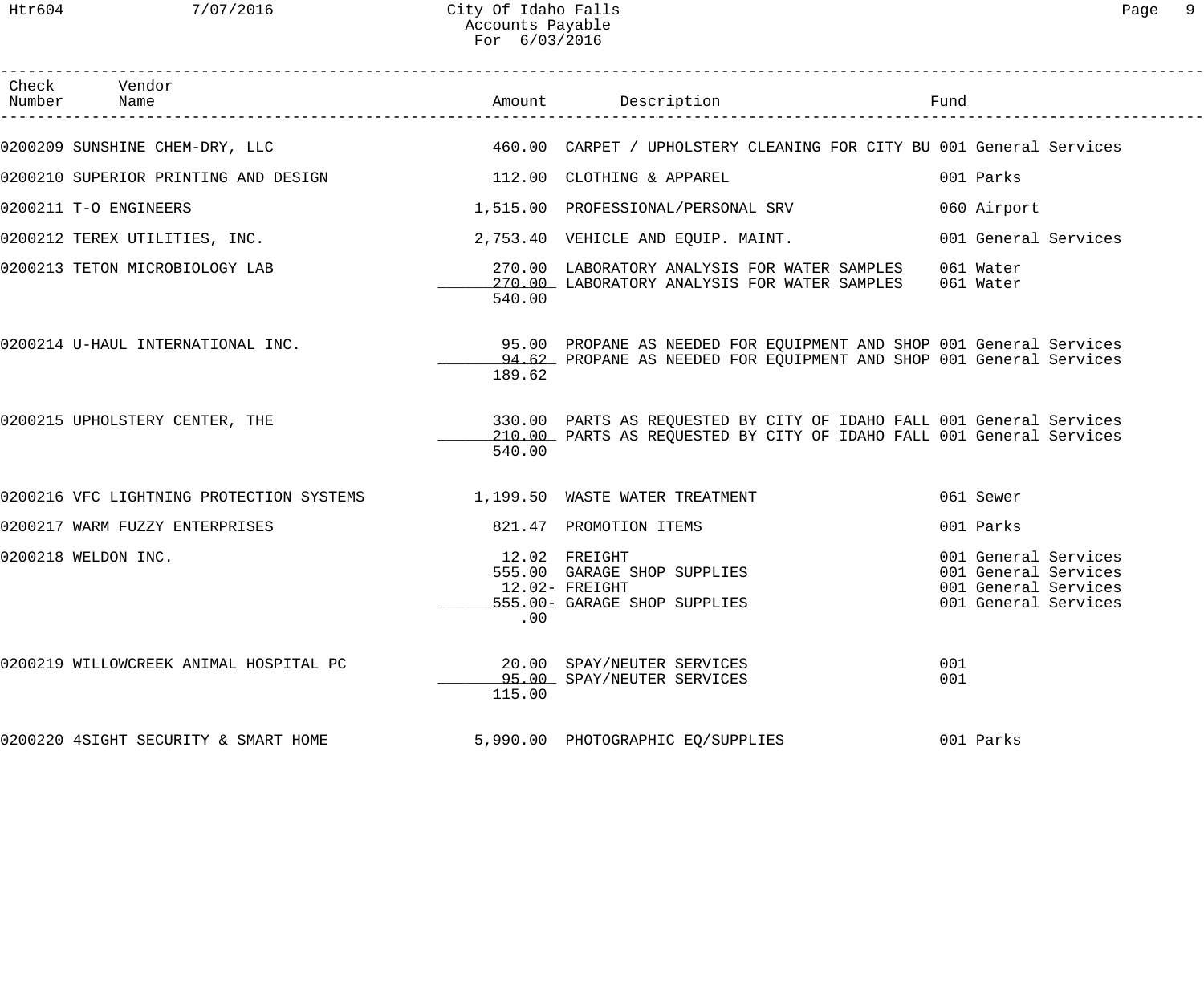| Check Vendor<br>Number Name           |                            | Amount Description                                                                                                                                                                                                                                                                                                                                                                                                                                                    | Fund |                                                                  |
|---------------------------------------|----------------------------|-----------------------------------------------------------------------------------------------------------------------------------------------------------------------------------------------------------------------------------------------------------------------------------------------------------------------------------------------------------------------------------------------------------------------------------------------------------------------|------|------------------------------------------------------------------|
|                                       | 480.68                     | 112.11 INVENTORY AS REQUESTED BY SAGE LAKES GOL 018 Golf Courses                                                                                                                                                                                                                                                                                                                                                                                                      |      |                                                                  |
| 0200222 AIRGAS USA, LLC               |                            | 301.68 WELDING SUPPLIES AS REQUIRED BY SANITATI 062 Sanitation                                                                                                                                                                                                                                                                                                                                                                                                        |      |                                                                  |
| 0200223 AIRSIDE SOLUTIONS, INC        |                            | 3,150.00 AIRPORT MAINTENANCE                                                                                                                                                                                                                                                                                                                                                                                                                                          |      | 060 Airport                                                      |
| 0200224 ALDER CONSTRUCTION, INC.      |                            | 7,357.98 WASTE WATER TREATMENT                                                                                                                                                                                                                                                                                                                                                                                                                                        |      | 061 Sewer                                                        |
|                                       |                            | 0200225 ALPHAGRAPHICS OF IDAHO FALLS 34.50 PURCHASE OF MATERIALS FOR I.F. PUBLIC LI 012 Library                                                                                                                                                                                                                                                                                                                                                                       |      |                                                                  |
|                                       | 1,044.86                   | 0200226 ALSCO (AMERICAN LINEN DIV) 180.65 LAUNDRY/CLOTHING REPAIRS FOR IDAHO FALLS 001 General Services<br>195.11 LAUNDRY/CLOTHING REPAIRS FOR IDAHO FALLS 001 General Services<br>180.65 LAUNDRY/CLOTHING REPAIRS FOR IDAHO FALLS 001 General Services<br>199.93 LAUNDRY/CLOTHING REPAIRS FOR IDAHO FALLS 001 General Services<br>197.26 LAUNDRY/CLOTHING REPAIRS FOR IDAHO FALLS 001 General Services<br>91.26 WEEKLY DELIVERY AND CHANGE OUT OF ENTRAN 060 Airport |      |                                                                  |
| 0200227 AMERIGAS PROPANE              |                            | 66.97 FUEL AND ADDITIVES                                                                                                                                                                                                                                                                                                                                                                                                                                              |      | 061 Water                                                        |
| 0200228 ARROW INTERNATIONAL INC.      | $8.30$ FREIGHT<br>1,675.15 | 1,100.00 AMBULANCE SUPPLIES<br>16.85 FREIGHT<br>550.00 AMBULANCE SUPPLIES                                                                                                                                                                                                                                                                                                                                                                                             |      | 063 Ambulance<br>063 Ambulance<br>063 Ambulance<br>063 Ambulance |
|                                       | 4,991.90                   | 0200229 ARROW ROCK ARCHITECTS, PLLC 2,491.18 CONSTRUCTION JOB/CONTRACT 042 Street Capital Imp<br>2,500.72 CONSTRUCTION JOB/CONTRACT 042 Street Capital Imp                                                                                                                                                                                                                                                                                                            |      |                                                                  |
| 0200230 BILL'S BIKE COMPANY           |                            | 20.00 REPAIRS AND TUNE-UPS (ONLY) FOR POLICE D 001 Police                                                                                                                                                                                                                                                                                                                                                                                                             |      |                                                                  |
| 0200231 BLACK CLOVER USA, LLC         |                            | 657.72 INVENTORY AS REQUESTED BY PINECREST GOLF 018 Golf Courses                                                                                                                                                                                                                                                                                                                                                                                                      |      |                                                                  |
| 0200232 BONNEVILLE COUNTY             |                            | 160.00 TRAINING-PERSONNEL                                                                                                                                                                                                                                                                                                                                                                                                                                             |      | 001 Parks                                                        |
| 0200233 BRADLEY ENGINEERING/CHARTERED |                            | 2,250.00 PROFESSIONAL/PERSONAL SRV                                                                                                                                                                                                                                                                                                                                                                                                                                    |      | 061 Water                                                        |
| 0200234 BROADWAY FORD, INC.           | 59.85                      | 105.00 PARTS AND MINOR SUBLET REPAIRS AS REQUES 001 General Services<br>4.18 PARTS AND MINOR SUBLET REPAIRS AS REQUES 001 General Services<br>66.05- PARTS AND MINOR SUBLET REPAIRS AS REQUES 001 General Services<br>16.72 PARTS AND MINOR SUBLET REPAIRS AS REQUES 001 General Services                                                                                                                                                                             |      |                                                                  |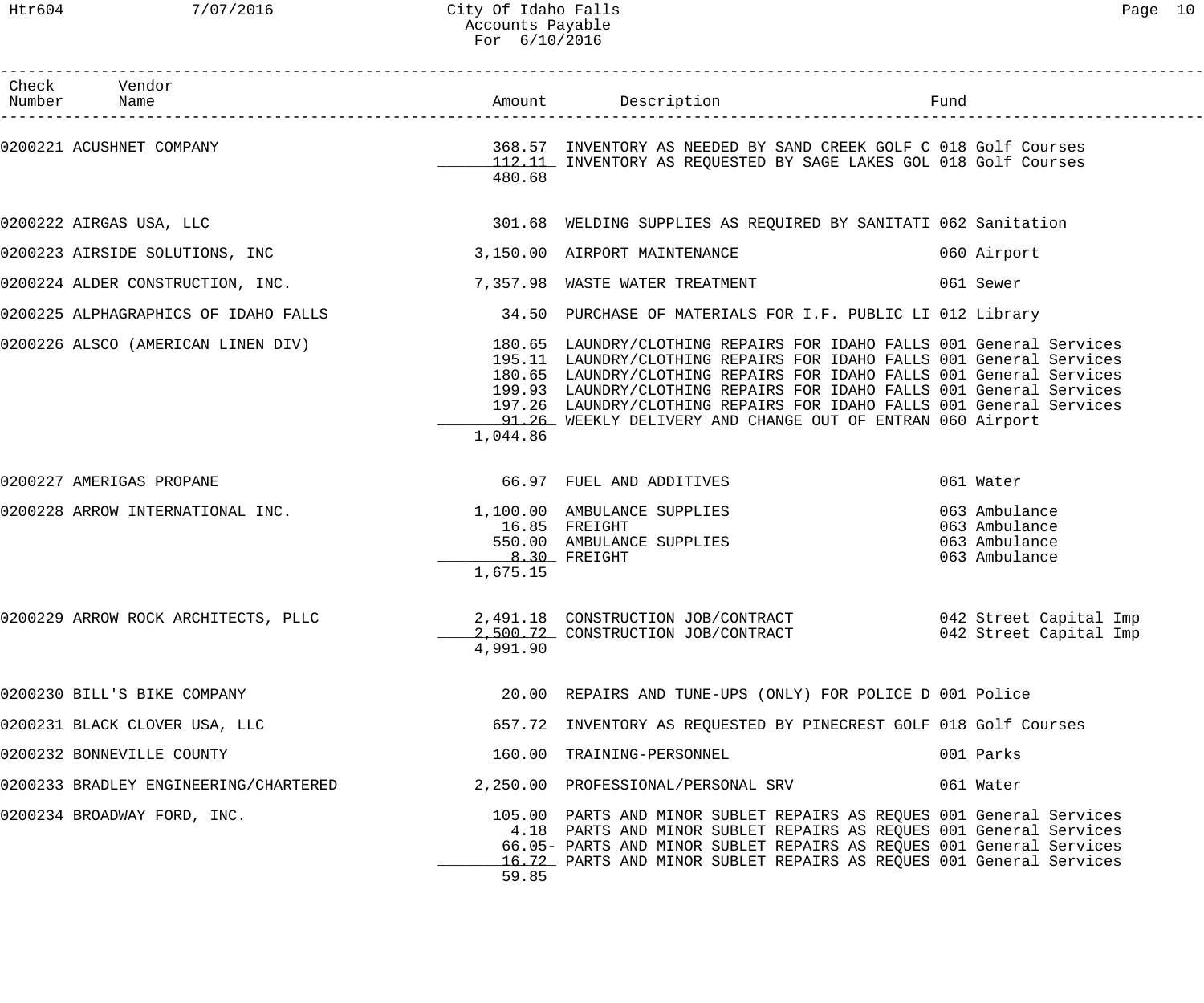| - |  |
|---|--|
|---|--|

| Check        | Vendor<br>Number Name                                                          |                               | Amount Description                                                                                                                       |                                                                                                     |
|--------------|--------------------------------------------------------------------------------|-------------------------------|------------------------------------------------------------------------------------------------------------------------------------------|-----------------------------------------------------------------------------------------------------|
|              | 0200235 BUDGET YARDSCAPING                                                     |                               | 300.00 SERVICES/MISCELLANEOUS 664 Electric                                                                                               |                                                                                                     |
|              | 0200236 BUSHNELL OUTDOOR PRODUCTS                                              |                               | 374.50 INVENTORY AS REQUESTED BY PINECREST GOLF 018 Golf Courses                                                                         |                                                                                                     |
|              | 0200237 CABLE ONE, INC.                                                        |                               | 166.41 INTERNET FOR THE IDAHO FALLS PUBLIC LIBR 012 Library                                                                              |                                                                                                     |
|              |                                                                                |                               | 0200238 CALLAWAY GOLF SALES COMPANY TERRORY 1973.68 INVENTORY AS REQUESTED BY SAND CREEK GOL 018 Golf Courses                            |                                                                                                     |
|              |                                                                                |                               | 0200239 CALLBACK STAFFING SOLUTIONS LLC 219.24 SERVICES FOR STAFFING PROGRAM FOR FIRE D 063 Ambulance                                    |                                                                                                     |
|              | 0200240 CATERED YOUR WAY                                                       |                               | 689.12 PROMOTION ITEMS                                                                                                                   | 001 Non Departmental                                                                                |
|              | 0200241 CENTER FOR PRIORITY BASED BUDGETING 5,500.00 PROFESSIONAL/PERSONAL SRV |                               |                                                                                                                                          | 001 Non Departmental                                                                                |
|              | 0200242 CLUB INCORPORATED                                                      |                               | 264.66 REIMBURSEMENTS                                                                                                                    | 001 Planning & Building                                                                             |
|              | 0200243 CODALE ELECTRIC SUPPLY, INC.                                           | 2.343.18 HARDWARE<br>5,181.99 | 354.00 FIBER OPTIC MATERIAL<br>669.48 HARDWARE<br>688.39 HARDWARE<br>146.02 HARDWARE<br>705.92 HARDWARE<br>275.00 HARDWARE MISCELLANEOUS | 064<br>064 Electric<br>064 Electric<br>064 Electric<br>064 Electric<br>064 Electric<br>064 Electric |
|              | 0200244 CONNECTSHARE SOUTHEAST IDAHO 100.00 MEMBERSHIPS                        |                               |                                                                                                                                          | 001 Non Departmental                                                                                |
|              | 0200245 CONSTANT CONTACT, INC                                                  |                               | 504.00 AUDIOVISUAL/PUBLICATION                                                                                                           | 064 Electric                                                                                        |
|              | 0200246 CR CLARK CONSTRUCTION, LLC                                             |                               | 44,270.01 WATER DEPARTMENT                                                                                                               | 061 Water                                                                                           |
| 0200247 CRSA |                                                                                |                               | 2,725.22 CONSTRUCTION JOB/CONTRACT                                                                                                       | 001 Fire                                                                                            |
|              | 0200248 DAVEY TREE SURGERY COMPANY                                             |                               | 25,774.91 CONSTRUCTION JOB/CONTRACT                                                                                                      | 064 Electric                                                                                        |
|              | 0200249 DEERE & AULT CONSULTANTS, INC.                                         |                               | 12,640.00 PROFESSIONAL/PERSONAL SRV                                                                                                      | 064 Electric                                                                                        |
|              | 0200250 DELL COMPUTER CORPORATION, DBA                                         |                               | 298.72 COMPUTERS, DP/WORD PROC.                                                                                                          | 001 Finance                                                                                         |
|              | 0200251 DELTA AIR LINES, INC.                                                  | 1,062.54 ANIMALS              |                                                                                                                                          | 001 Parks                                                                                           |
|              | 0200252 DENNINGS SHOWKASE                                                      | 4,341.92                      | 1,709.94 APPLIANCE PRGM/DERBIDGE<br>725.04 APPLIANCE PRGM/CAMPBELL<br>1,906.94 APPLIANCE PRGM/TAYLOR                                     | 015 Elect Light Public Purp<br>015 Elect Light Public Purp<br>015 Elect Light Public Purp           |
|              | 0200253 DESIGN WORKSHOP, INC.                                                  |                               | 3,071.87 PROFESSIONAL/PERSONAL SRV                                                                                                       | 001 Parks                                                                                           |
|              | 0200254 DMC SALES & SUPPLY, INC.                                               |                               | 190.80 FUEL AND ADDITIVES                                                                                                                | 001                                                                                                 |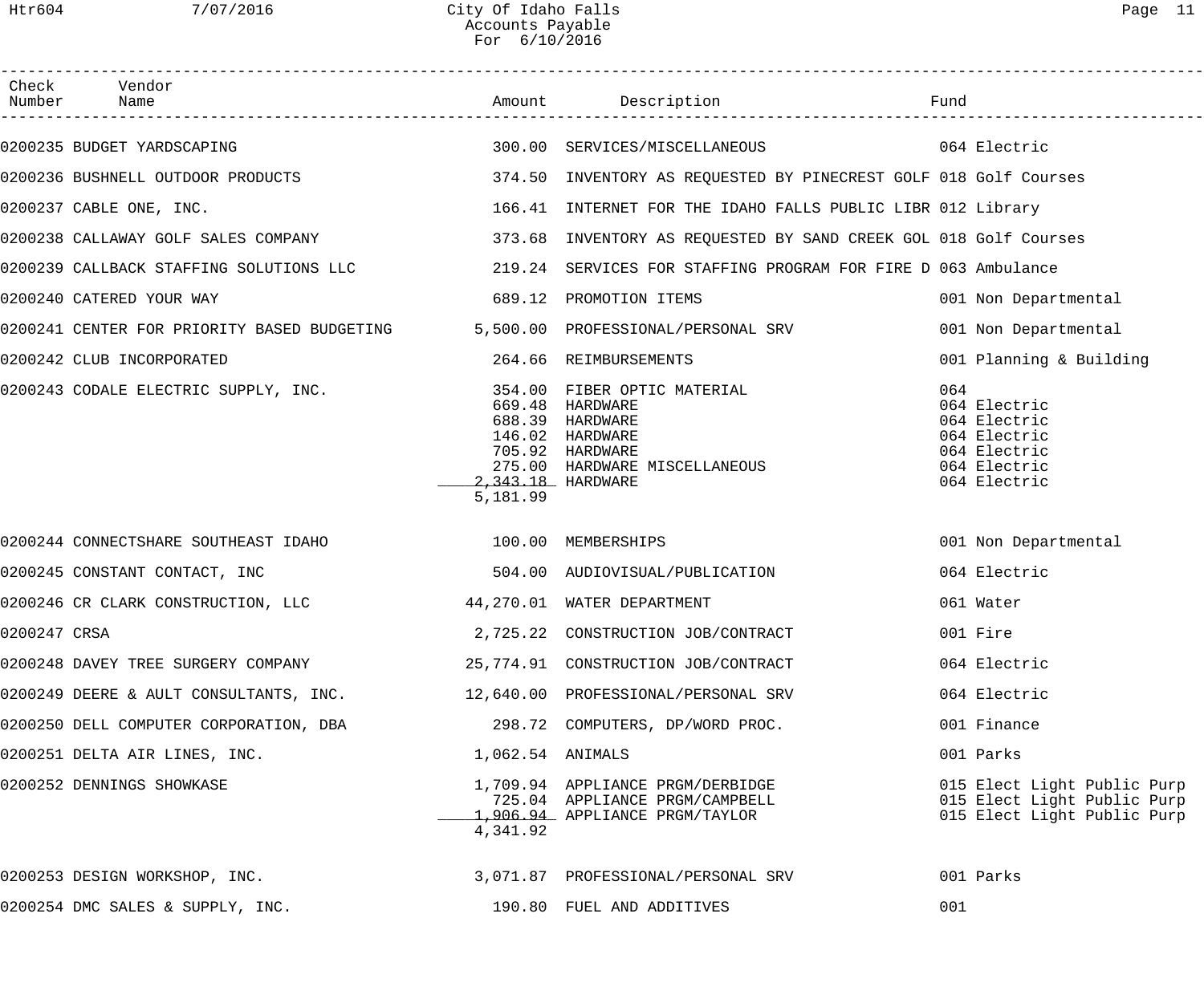# Htr604 7/07/2016 City Of Idaho Falls Page 12 Accounts Payable For 6/10/2016

| Check Vendor<br>Number Name                                        |           | Amount Description                                                                                                                          | Fund                         |
|--------------------------------------------------------------------|-----------|---------------------------------------------------------------------------------------------------------------------------------------------|------------------------------|
|                                                                    |           |                                                                                                                                             |                              |
| 0200255 DYNAMIC BRANDS                                             |           | 246.00 INVENTORY AS REQUESTED BY SAGE LAKES GOL 018 Golf Courses                                                                            |                              |
| 0200256 EAGLE ROCK NURSERY                                         |           | 199.35 HARDWARE                                                                                                                             | 064 Electric<br>064 Electric |
|                                                                    | 399.35    | 200.00 HARDWARE                                                                                                                             |                              |
| 0200257 ENERGY COMMUNITIES ALLIANCE                                |           | 5,000.00 MEMBERSHIPS                                                                                                                        | 001 Non Departmental         |
| 0200258 FALLS WATER COMPANY                                        |           | 72.69 WATER SERVICE FOR FIRE STATION #2                                                                                                     | 001 Fire                     |
| 0200259 FEDERAL EXPRESS CORP                                       |           |                                                                                                                                             | 001 Parks                    |
|                                                                    |           | 88.60 EXPRESS MAIL/MAY 2016<br>7.81 EXPRESS MAIL/MAY 2016<br>12.20 EXPRESS MAIL/APR 2016                                                    | 060 Airport<br>061 Sewer     |
|                                                                    | 108.61    |                                                                                                                                             |                              |
| 0200260 FERGUSON ENTERPRISES, INC. 29,979.00 SERVICE LINE MATERIAL |           |                                                                                                                                             | 061                          |
|                                                                    | 33,689.00 | 3,710.00 MUELLER SERVICE MATERIAL                                                                                                           | 061                          |
| 0200261 FIRST RESPONDERS                                           |           | 32.90 ALTERATIONS AND/OR EMBROIDERY TO POLICE 001 Police                                                                                    |                              |
| 0200262 FLEETPRIDE, INC.                                           |           | 58.52 PARTS AS REQUESTED BY CITY OF IDAHO FALL 001 General Services                                                                         |                              |
| 0200263 GARRETT & COMPANY, INC.                                    |           | 11.66 FREIGHT                                                                                                                               | 001 Parks                    |
|                                                                    | 479.66    | 468.00 PARKS & RECREATION MISC.                                                                                                             | 001 Parks                    |
| 0200264 GENERAL PACIFIC, INC.                                      |           | 618.00 FIBER OPTIC MATERIAL                                                                                                                 | 064                          |
| 0200265 GOODE MOTOR FORD, LLC                                      |           | 27,063.11 EQUIPMENT-LRG & TURF                                                                                                              | 014 Merf                     |
| 0200266 GUNITE SUPPLY & EQUIPMENT CO.                              |           | 321.14 CUSTODIAL SUPPLIES/EQUIP                                                                                                             | 001 Parks                    |
| 0200267 GUSTAVE A. LARSON COMPANY                                  |           | 15.60 HVAC SUPPLIES AS REQUESTED BY BUILDING M 001 General Services<br>595.00 HVAC SUPPLIES AS REQUESTED BY BUILDING M 001 General Services |                              |
|                                                                    | 610.60    |                                                                                                                                             |                              |
| 0200268 HD SUPPLY WATERWORKS, LTD                                  |           | 4,344.66 REPAIR CLAMPS                                                                                                                      | 061                          |
| 0200269 HDR ENGINEERING, INC.                                      |           |                                                                                                                                             | 042 Street Capital Imp       |
|                                                                    | 6, 259.89 |                                                                                                                                             | 042 Street Capital Imp       |
| 0200270 HENDRICKSONS TOWING, INC.                                  |           | 175.00 TOW SERVICE - CITY VEHICLES AS REQUESTED 001 General Services                                                                        |                              |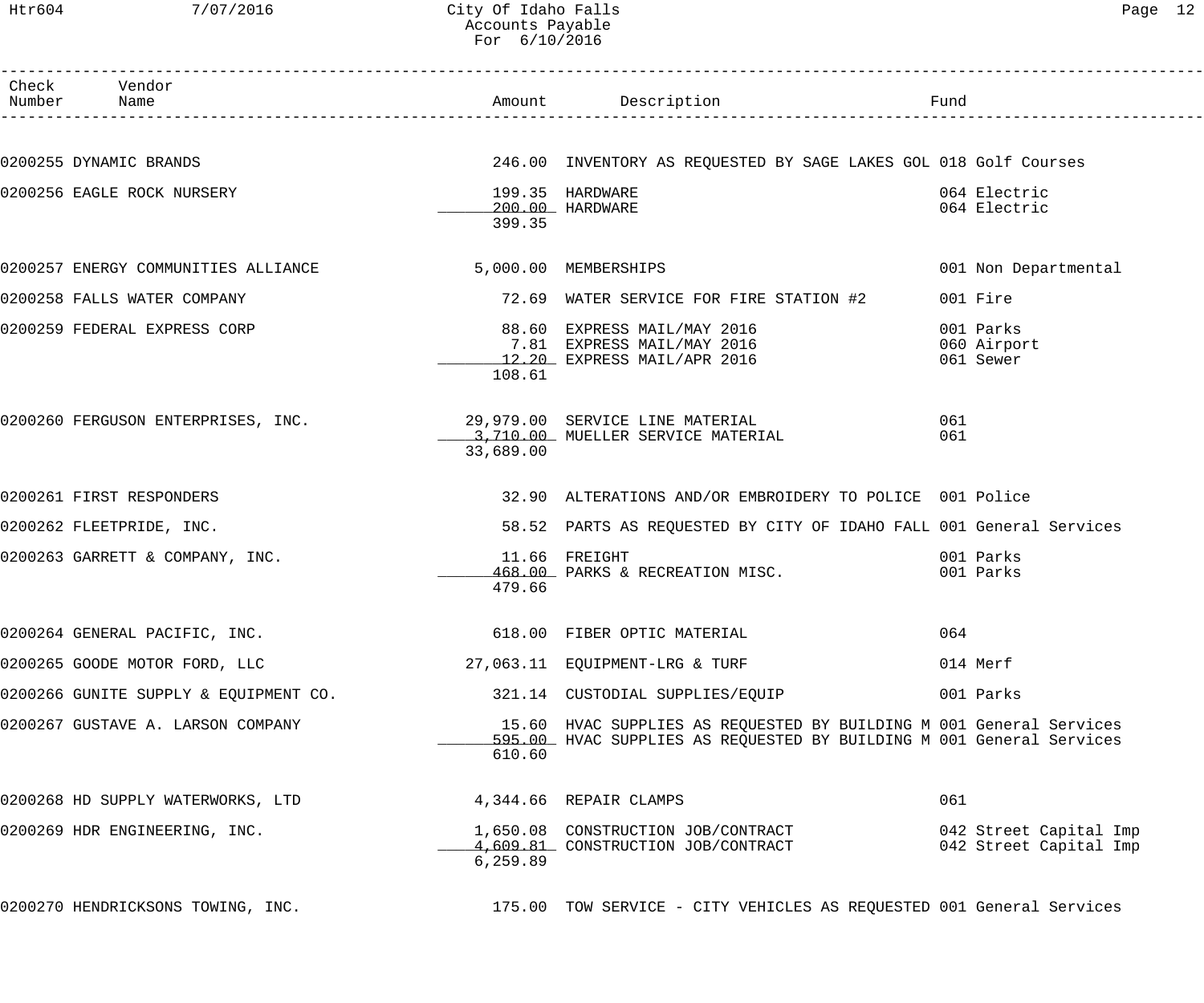#### Htr604 7/07/2016 City Of Idaho Falls Page 13 Accounts Payable For 6/10/2016

| Check Vendor<br>Number Name                                                          |           |                                                                                                                                                                                                                                                                                          |                                                                                                                                                  |
|--------------------------------------------------------------------------------------|-----------|------------------------------------------------------------------------------------------------------------------------------------------------------------------------------------------------------------------------------------------------------------------------------------------|--------------------------------------------------------------------------------------------------------------------------------------------------|
|                                                                                      | 250.00    | 0200270 HENDRICKSONS TOWING, INC. THE READ MALL TOW SERVICE - CITY VEHICLES AS REQUESTED 001 General Services                                                                                                                                                                            |                                                                                                                                                  |
| 0200271 HOME DEPOT                                                                   | 1,000.16  | 49.97 6" BRIGHT COMMON 50 LB BO<br>28.00 PARKS & RECREATION MISC.<br>415.54 PARKS & RECREATION MISC.<br>37.90 PARKS & RECREATION MISC.<br>30.88 PARKS & RECREATION MISC.<br>4001 Parks<br>39.88 PARKS & RECREATION MISC.<br>4001 Parks<br>45.<br><u>95</u> 2 COUP                        | 061 Water                                                                                                                                        |
|                                                                                      | 1,232.63  | 1,190.68 PURCHASE OF ANIMAL FOOD AND SUPPLIES FOR 001 Parks                                                                                                                                                                                                                              |                                                                                                                                                  |
| 0200273 HUGHES FIRE EQUIPMENT, INC.                                                  | 425.89    | 206.89 PARTS AS REQUESTED BY CITY OF IDAHO FALL 001 General Services<br>206.89 PARTS AS REQUESTED BY CITY OF IDAHO FALL 001 General Services<br>3.31 PARTS AS REQUESTED BY CITY OF IDAHO FALL 001 General Services<br>8.80 PARTS AS REQUESTED BY CITY OF IDAHO FALL 001 General Services |                                                                                                                                                  |
| 0200274 HYDRO CONSULTING AND MAINTENANCE                                             |           | 1,135,594.10 CONSTRUCTION JOB/CONTRACT<br>064 Electric                                                                                                                                                                                                                                   |                                                                                                                                                  |
| 0200275 IDAHO DEPT ENVIRONMENT QUALITY                     17,625.00 ASSESSMENTS/TAX |           |                                                                                                                                                                                                                                                                                          | 061 Water                                                                                                                                        |
| 0200276 IDAHO DEPT OF LABOR                                                          | 23,910.71 | 14,752.03 COST REIM-1ST QTR 2016<br>3,338.29 COST REIM-1ST QTR 2016<br>1,188.00 COST REIM-1ST QTR 2016<br>1,569.00 COST REIM-1ST QTR 2016<br>1,651.00 COST REIM-1ST QTR 2016<br>1,104.73 COST REIM-1ST QTR 2016<br>170.24 COST REIM-1ST QTR 2016                                         | 001 Non Departmental<br>011 Recreation<br>018 Golf Courses<br>018 Golf Courses<br>018 Golf Courses<br>060 Airport<br>061 Sewer<br>062 Sanitation |
| 0200277 IDAHO FALLS FOUNDRY & MACHINE $110.00$ FABRICATION MATERIAL/NEW              |           |                                                                                                                                                                                                                                                                                          | 061 Water                                                                                                                                        |
| 0200278 IDAHO FALLS MEN'S GOLF ASSC.                                                 |           | 1,150.00 DUES REIMB/PINECREST<br>300.00 DUES REIMB/SAND CREEK<br>620.00 DUES REIMB/SAGE LAKES                                                                                                                                                                                            | 018<br>018<br>018                                                                                                                                |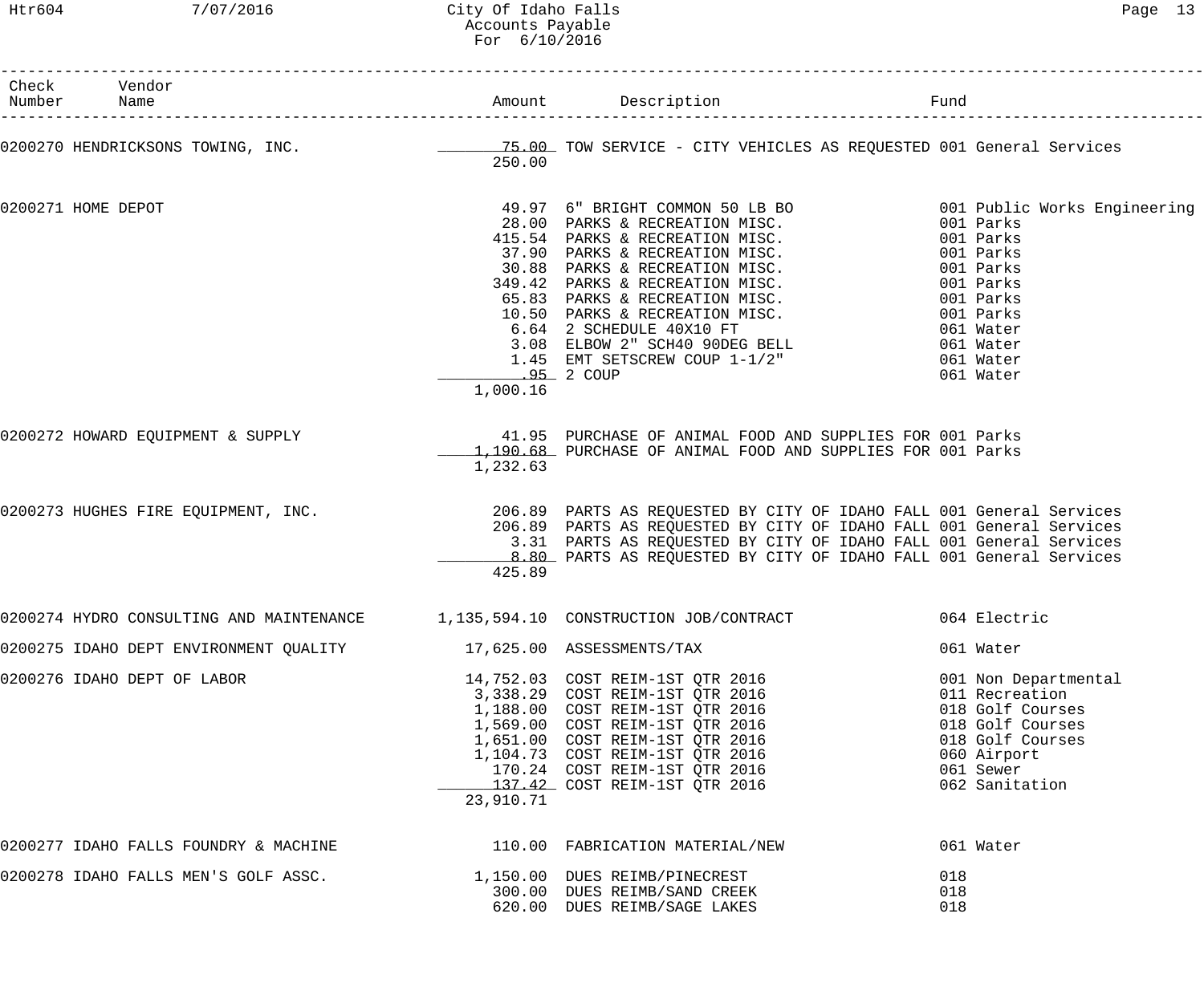Htr604 7/07/2016 City Of Idaho Falls Page 14 Accounts Payable For 6/10/2016

| Check | Vendor<br>Number Name                                                         |          | Amount Description<br>n<br>------------------------                                                                                                                                                                                                                                       | Fund                                                       |
|-------|-------------------------------------------------------------------------------|----------|-------------------------------------------------------------------------------------------------------------------------------------------------------------------------------------------------------------------------------------------------------------------------------------------|------------------------------------------------------------|
|       |                                                                               | 2,070.00 |                                                                                                                                                                                                                                                                                           |                                                            |
|       | 0200279 IDAHO STEEL PRODUCTS CO., INC. 226.00 FABRICATION MATERIAL/NEW        |          |                                                                                                                                                                                                                                                                                           | 001 General Services                                       |
|       | 0200280 INTERMTN CONCRETE SPECIALTIES                                         | 430.38   | 123.97 CONCRETE<br>215.22 CONCRETE<br>91.19 CONCRETE                                                                                                                                                                                                                                      | 064 Electric<br>064 Electric<br>064 Electric               |
|       |                                                                               |          | 0200281 J & Y ENGINEERING SERVICES, INC. 4,026.00 PROFESSIONAL/PERSONAL SRV 664 Electric                                                                                                                                                                                                  |                                                            |
|       | 0200282 JC GOLF ACCESSORIES                                                   |          | 58.64 INVENTORY AS REQUESTED BY SAGE LAKES GOL 018 Golf Courses                                                                                                                                                                                                                           |                                                            |
|       | 0200283 KEY-LINE AUTOMOTIVE WAREHOUSE                                         | 768.92   | 70.84 PARTS AS REQUESTED BY CITY OF IDAHO FALL 001 General Services<br>8.40 PARTS AS REQUESTED BY CITY OF IDAHO FALL 001 General Services<br>114.03 PARTS AS REQUESTED BY CITY OF IDAHO FALL 001 General Services<br>575.65 PARTS AS REQUESTED BY CITY OF IDAHO FALL 001 General Services |                                                            |
|       |                                                                               |          | 0200284 KIWANIS CLUB OF IDAHO FALLS (2000) 400.00 MEMBERSHIP DUES AND FEES FOR IDAHO FALLS 012 Library                                                                                                                                                                                    |                                                            |
|       | 0200285 KNIFE RIVER CORPORATION-NORTHWEST 68,001.95 CONSTRUCTION JOB/CONTRACT |          |                                                                                                                                                                                                                                                                                           | 061 Water                                                  |
|       | 0200286 LOHSE, TIM J.                                                         |          | 250.00 ATTENDANT FOR PINECREST CLUBHOUSE                                                                                                                                                                                                                                                  | 018 Golf Courses                                           |
|       |                                                                               | 2,333.23 | 0200287 LOWE'S-CONSERVATION LOAN ACCT 1,609.19 APPLIANCE PRGM/BRADFORD<br>724.04 APPLIANCE PRGM/REID                                                                                                                                                                                      | 015 Elect Light Public Purp<br>015 Elect Light Public Purp |
|       | 0200288 MANN MADE DESIGNS AND MEMORIES                                        |          | 112.50 APPAREL                                                                                                                                                                                                                                                                            | 011 Recreation                                             |
|       | 0200289 MEASUREMENT SPECIALTIES INC.                                          | 2,076.16 | 702.16 WASTE WATER TREATMENT<br>1,374.00 WASTE WATER TREATMENT                                                                                                                                                                                                                            | 061 Sewer<br>061 Sewer                                     |
|       | 0200290 MEL'S LOCK & KEY                                                      |          | 2.50 MAKE KEYS AND REPAIR LOCKS AS REQUESTED 001 General Services                                                                                                                                                                                                                         |                                                            |
|       | 0200291 MOUNTAIN FRESH WATER CO. INC.                                         |          | 15.00 OFFICE SUPPLIES, GENERAL                                                                                                                                                                                                                                                            | 001 Mayor                                                  |
|       | 0200292 MOUNTAIN WEST, LLC                                                    | 3,585.00 | 205.00 FREIGHT<br>3,380.00 NURSERY STOCK & SUPPLIES                                                                                                                                                                                                                                       | 001 Parks<br>001 Parks                                     |
|       | 0200293 NAPA AUTO PARTS                                                       |          | 202.49 EQ REPAIR AND MAINT<br>11.29 PARTS AS REQUESTED BY CITY OF IDAHO FALL 001 General Services                                                                                                                                                                                         | 001                                                        |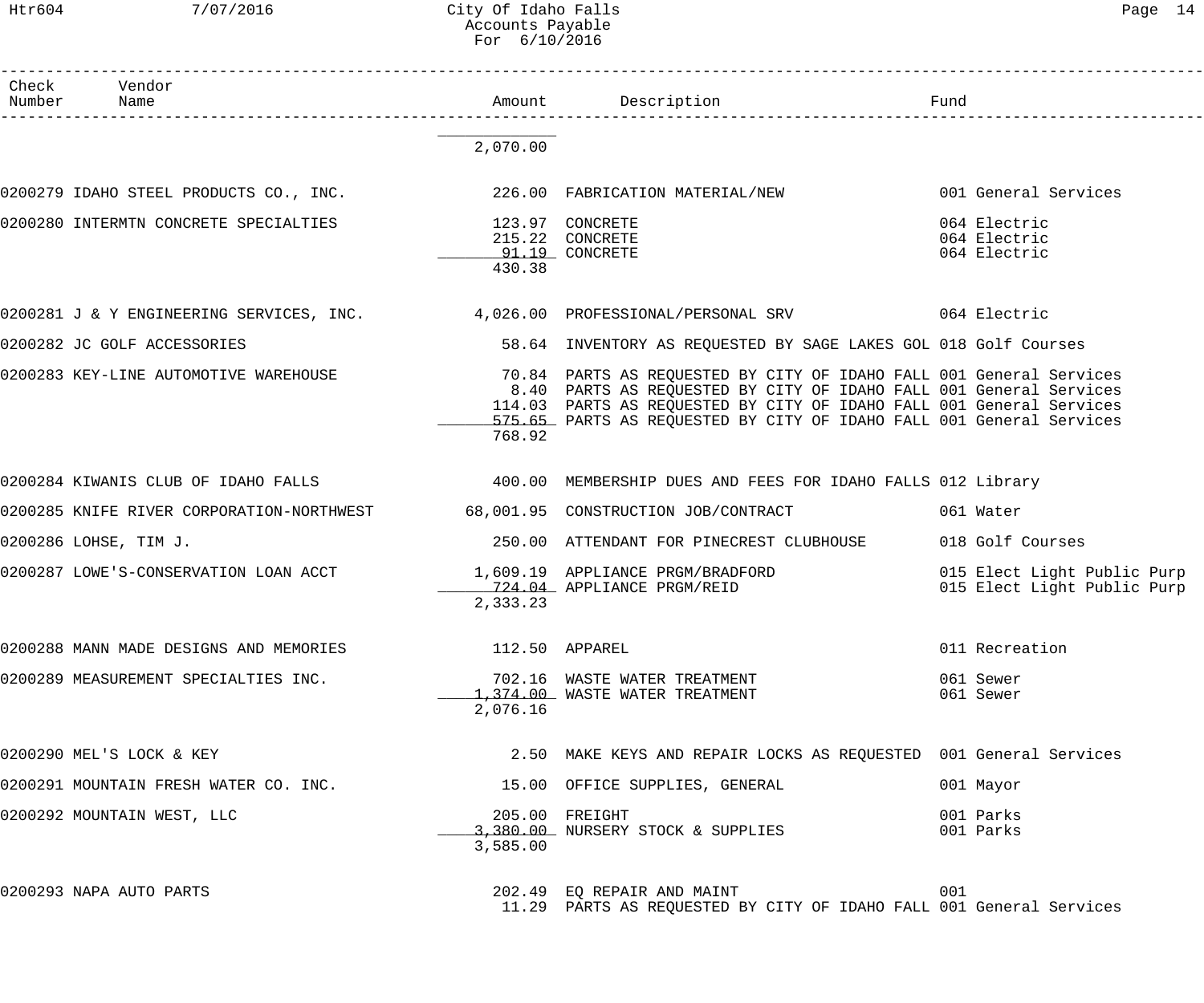## Htr604 7/07/2016 City Of Idaho Falls Page 15 Accounts Payable For 6/10/2016

| Check Vendor<br>Number Name                                                |                                                                                                                                                                    | Fund                                                                                                                                                                                                                                                                                                                                                                                                                               |                                                                                                                                          |
|----------------------------------------------------------------------------|--------------------------------------------------------------------------------------------------------------------------------------------------------------------|------------------------------------------------------------------------------------------------------------------------------------------------------------------------------------------------------------------------------------------------------------------------------------------------------------------------------------------------------------------------------------------------------------------------------------|------------------------------------------------------------------------------------------------------------------------------------------|
| 0200293 NAPA AUTO PARTS                                                    | 271.00                                                                                                                                                             | 7.49 PARTS AS REQUESTED BY CITY OF IDAHO FALL 001 General Services<br>2.79 PARTS AS REQUESTED BY CITY OF IDAHO FALL 001 General Services<br>8.37 PARTS AS REQUESTED BY CITY OF IDAHO FALL 001 General Services<br>7.79 PARTS AS REQUESTED BY CITY OF IDAHO FALL 001 General Services<br>12.49 PARTS AS REQUESTED BY CITY OF IDAHO FALL 001 General Services<br>18.29 PARTS AS REQUESTED BY CITY OF IDAHO FALL 001 General Services |                                                                                                                                          |
| 0200294 NIKE GOLF                                                          | 290.17                                                                                                                                                             | 48.87 INVENTORY AS REQUESTED BY SAND CREEK GOL 018 Golf Courses<br>59.81 INVENTORY AS REQUESTED BY SAND CREEK GOL 018 Golf Courses<br>127.48 INVENTORY AS REQUESTED BY SAND CREEK GOL 018 Golf Courses<br>54.01 INVENTORY AS REQUESTED BY SAGE LAKES GOL 018 Golf Courses                                                                                                                                                          |                                                                                                                                          |
| 0200295 NORMANDY MACHINE COMPANY, INC. 7,938.83 SUBSTATIONS                | 4,011.11 ELEC/IF POWER<br>11,949.94                                                                                                                                |                                                                                                                                                                                                                                                                                                                                                                                                                                    | 064 Electric<br>064 Electric                                                                                                             |
| 0200296 OLDCASTLE PRECAST / AMCOR, INC. $240.00$ JOINT SELANT CS102 1-1/8" |                                                                                                                                                                    |                                                                                                                                                                                                                                                                                                                                                                                                                                    | 061 Water                                                                                                                                |
| 0200297 PGA OF AMERICA                                                     | 434.00 MEMBERSHIPS<br>434.00 MEMBERSHIPS<br>434.00 MEMBERSHIPS<br>289.00 MEMBERSHIPS<br>434.00 MEMBERSHIPS<br>289.00 MEMBERSHIPS<br>289.00 MEMBERSHIPS<br>2,603.00 |                                                                                                                                                                                                                                                                                                                                                                                                                                    | 018 Golf Courses<br>018 Golf Courses<br>018 Golf Courses<br>018 Golf Courses<br>018 Golf Courses<br>018 Golf Courses<br>018 Golf Courses |
| 0200298 PING GOLF COMPANY, INC.                                            | 1,572.38                                                                                                                                                           | 1,416.64 INVENTORY AS REQUESTED BY SAND CREEK GOL 018 Golf Courses<br>155.74 INVENTORY AS REQUESTED BY SAND CREEK GOL 018 Golf Courses                                                                                                                                                                                                                                                                                             |                                                                                                                                          |
| 0200299 PIPECO, INC.                                                       | 57.63 SOLENIOD<br>220.00 IRRIGATION EQUIP/SUPPLIES<br>277.63                                                                                                       |                                                                                                                                                                                                                                                                                                                                                                                                                                    | 061 Sewer<br>064 Electric                                                                                                                |
| 0200300 PSI ENVIRONMENTAL                                                  | 30.00 GARBAGE PICKUP FOR FIRE STATION #2<br>87.98                                                                                                                  | 57.98 GARBAGE PICKUP FOR FIRE STATION #2                                                                                                                                                                                                                                                                                                                                                                                           | 001 Fire<br>001 Fire                                                                                                                     |
| 0200301 R & S DISTRIBUTING                                                 | 574.56 CUSTODIAL SUPPLIES/EQUIP                                                                                                                                    |                                                                                                                                                                                                                                                                                                                                                                                                                                    | 060 Airport                                                                                                                              |
| 0200302 ROD'S DIESEL & GENERATOR                                           | 5,857.25 PROFESSIONAL/PERSONAL SRV                                                                                                                                 |                                                                                                                                                                                                                                                                                                                                                                                                                                    | 061 Water                                                                                                                                |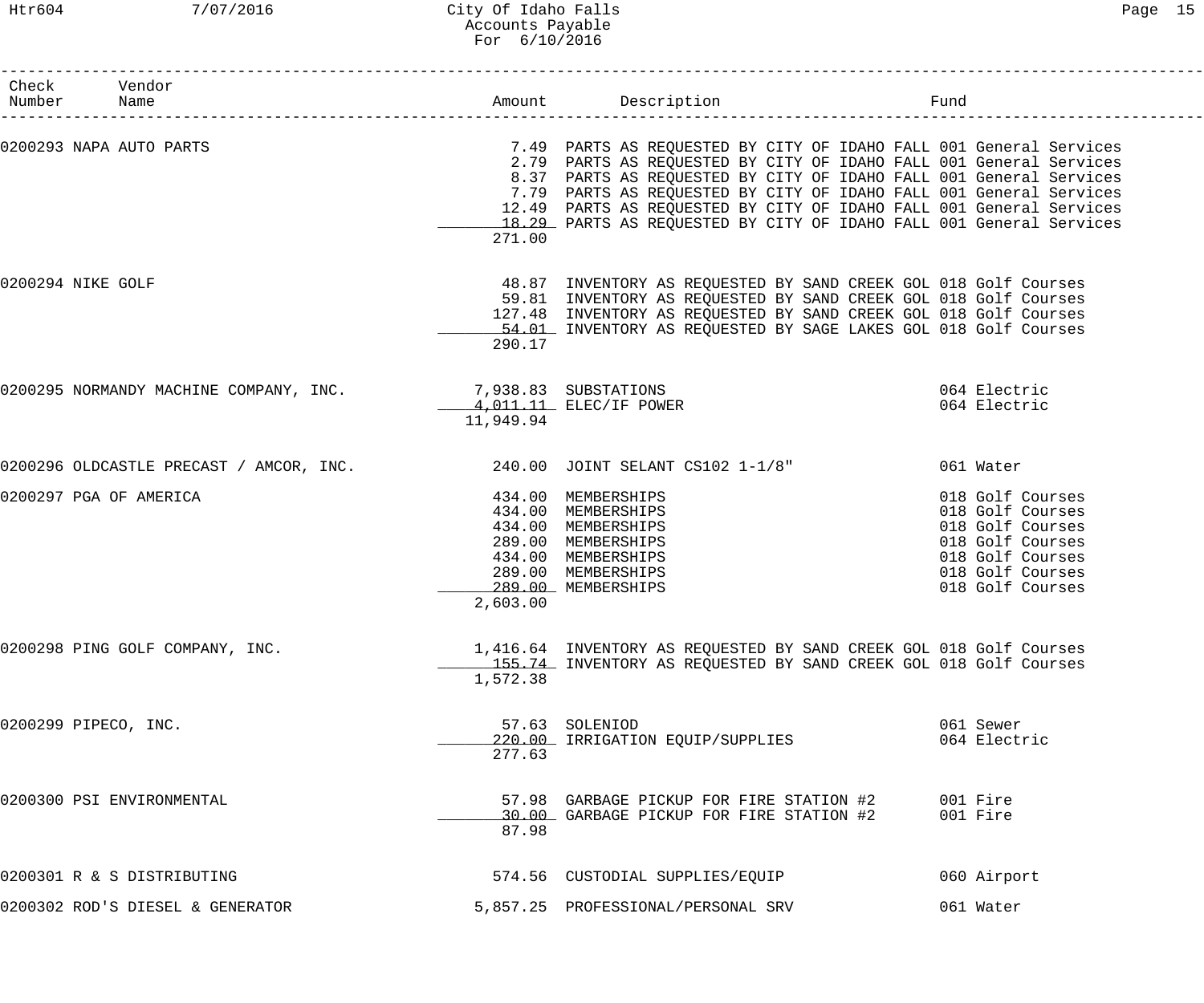#### Htr604 7/07/2016 City Of Idaho Falls Page 16 Accounts Payable For 6/10/2016

| Check Vendor<br>Number Name             |           | Amount Description                                                                                                                                                                                                                                                          | Fund                      |
|-----------------------------------------|-----------|-----------------------------------------------------------------------------------------------------------------------------------------------------------------------------------------------------------------------------------------------------------------------------|---------------------------|
| 0200303 RON SAYER DODGE, INC.           | 238.88    | 175.69 PARTS AND MINOR SUBLET REPAIRS AS REQUES 001 General Services<br>63.19 PARTS AND MINOR SUBLET REPAIRS AS REQUES 001 General Services                                                                                                                                 |                           |
| 0200304 RON'S TIRE INC.                 |           | 500.00 WHEELED EDGER LE475/OPTI/                                                                                                                                                                                                                                            | 061 Sewer                 |
| 0200305 SANDPIPER RESTAURANT, THE       |           | 722.50 PROMOTION ITEMS                                                                                                                                                                                                                                                      | 001 Non Departmental      |
| 0200306 SIRSIDYNIX                      |           | 2,650.00 MEMBERSHIPS                                                                                                                                                                                                                                                        | 012 Library               |
| 0200307 SIX MILE ENGINEERING, PA        |           | 8,454.31 PROFESSIONAL/PERSONAL SRV                                                                                                                                                                                                                                          | 046 Traffic Light Cap Imp |
| 0200308 SIX MILE ENGINEERING, PA        |           | 22,006.68 PROFESSIONAL/PERSONAL SRV                                                                                                                                                                                                                                         | 046 Traffic Light Cap Imp |
| 0200309 SKM, INC.                       |           | 917.50 CONSTRUCTION JOB/CONTRACT                                                                                                                                                                                                                                            | 061 Water                 |
| 0200310 SMITH CHEVROLET/HONDA CO-366086 | 81,505.65 | 40,563.00 EQUIPMENT-LRG & TURF<br>40,942.65 EQUIPMENT-LRG & TURF                                                                                                                                                                                                            | 014 Merf<br>061 Sewer     |
| 0200311 SPIKE'S GOLF SUPPLIES, INC.     | 2,441.18  | 866.11 INVENTORY AS REQUESTED BY PINECREST GOLF 018 Golf Courses<br>1,269.74 INVENTORY AS REQUESTED BY SAND CREEK GOL 018 Golf Courses<br>305.33 INVENTORY AS REQUESTED BY SAGE LAKES GOL 018 Golf Courses                                                                  |                           |
| 0200312 SR TROUT, LLC                   |           | 840.00 FEED/BEDDING (ANIMALS)                                                                                                                                                                                                                                               | 001 Parks                 |
| 0200313 STONE'S TOWN & COUNTRY MOTORS   | 211.38    | 187.38 PARTS AS REQUESTED BY CITY OF IDAHO FALL 001 General Services<br>19.00 PARTS AS REQUESTED BY CITY OF IDAHO FALL 001 General Services<br>5.00 PARTS AS REQUESTED BY CITY OF IDAHO FALL 001 General Services                                                           |                           |
| 0200314 SUN MOUNTAIN SPORTS, INC.       | 1,320.84  | 510.80 INVENTORY AS REQUESTED BY SAND CREEK GOL 018 Golf Courses<br>510.80 INVENTORY AS REQUESTED BY SAGE LAKES GOL 018 Golf Courses<br>255.40 INVENTORY AS REQUESTED BY SAGE LAKES GOL 018 Golf Courses<br>43.84 INVENTORY AS REQUESTED BY SAGE LAKES GOL 018 Golf Courses |                           |
| 0200315 TAYLOR MADE GOLF COMPANY        |           | 296.11 INVENTORY AS REQUESTED BY SAND CREEK GOL 018 Golf Courses                                                                                                                                                                                                            |                           |
| 0200316 TETON CLEANERS AND LAUNDRY      |           | 18.00 LAUNDRY SERVICE FOR CITY OF IDAHO FALLS 062 Sanitation                                                                                                                                                                                                                |                           |
| 0200317 THOMPSON, REBECCA               |           | 120.00 REIMBURSEMENTS                                                                                                                                                                                                                                                       | 001 Planning & Building   |
| 0200318 TOUCHTONE CORPORATION           |           | 749.25 MAINTENANCE CONTRACT-EQ                                                                                                                                                                                                                                              | 001 Data Processing       |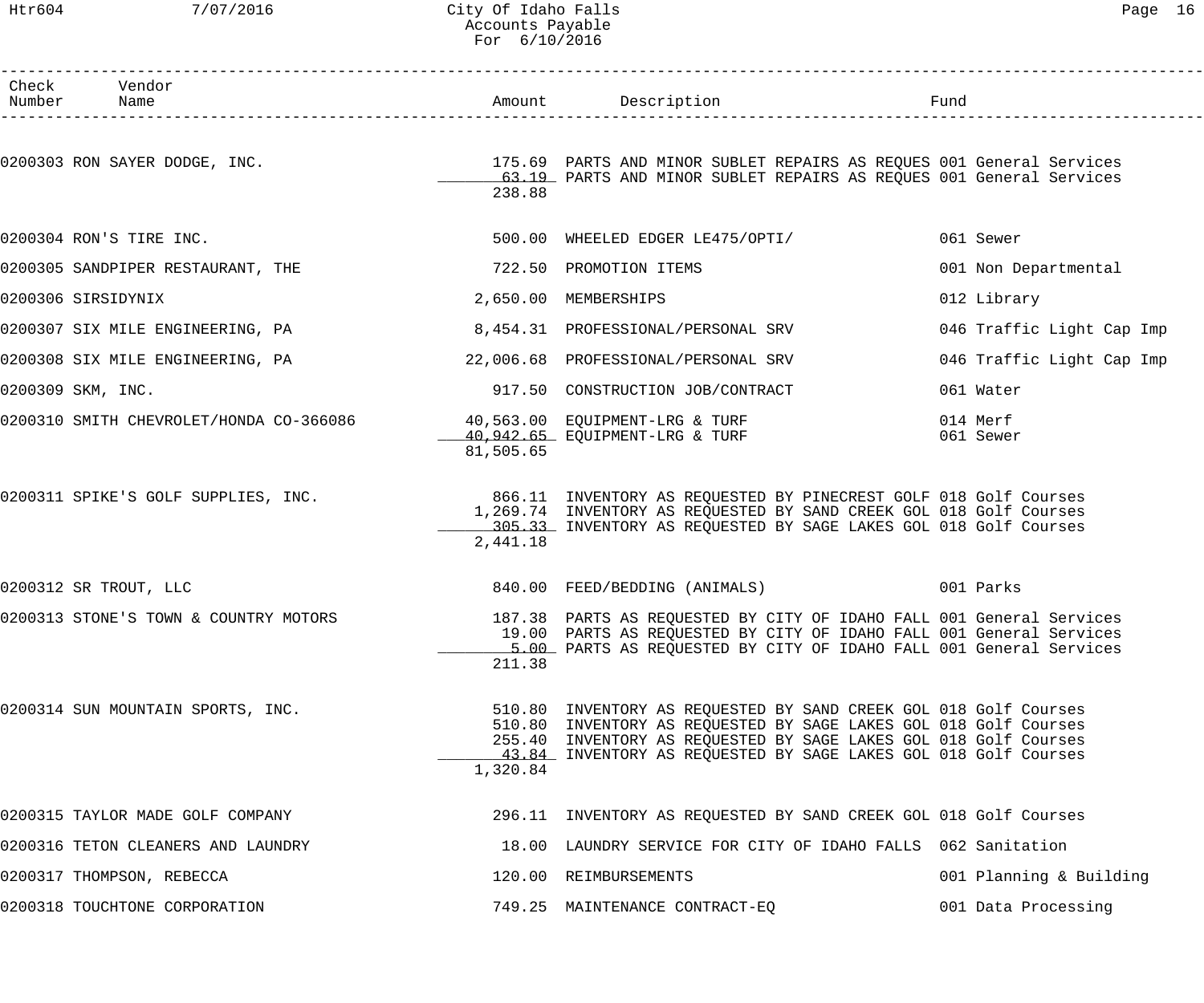#### Htr604 7/07/2016 City Of Idaho Falls Page 17 Accounts Payable For 6/10/2016

|               | Check Vendor<br>Number Name                                                     |          | Amount Description<br>___________________                                                                             | Fund                                                                         |
|---------------|---------------------------------------------------------------------------------|----------|-----------------------------------------------------------------------------------------------------------------------|------------------------------------------------------------------------------|
|               | 0200319 TOWN & COUNTRY GARDENS                                                  | 263.88   | 123.96 SERVICES/MISCELLANEOUS<br>30.04 SERVICES/MISCELLANEOUS<br>109.88 MISC PLANTS - ANNUALS, HE                     | 001 Parks<br>001 Parks<br>001 Parks                                          |
|               | 0200320 TRANE US, INC.                                                          |          | 584.20 AIR CONDITIONING/HEATING                                                                                       | 060 Airport                                                                  |
|               | 0200321 TXTWIRE COMMUNICATIONS, INC.           349.00 PROFESSIONAL/PERSONAL SRV |          |                                                                                                                       | 001 Non Departmental                                                         |
| 0200322 UAMPS |                                                                                 |          | 55,110.50 A&G/ESG/INCENTIVE-APR2016                                                                                   | 015 Elect Light Public Purp                                                  |
|               | 0200323 UNITED PARCEL SERVICE                                                   |          | $11.87$ FREIGHT                                                                                                       | 064 Electric                                                                 |
|               | 0200324 VALLEY OFFICE SYSTEMS                                                   |          | 133.92 MAINTENANCE CONTRACT-EQ                                                                                        | 012 Library                                                                  |
|               | 0200325 WELCH, KELLY                                                            | 1,800.00 | 165.63 ELEC/IF POWER<br>165.63 ELEC/IF POWER<br>66.25 ELEC/IF POWER<br>264.99 ELEC/IF POWER<br>1,137.50 ELEC/IF POWER | 064 Electric<br>064 Electric<br>064 Electric<br>064 Electric<br>064 Electric |
|               |                                                                                 |          | 0200326 WESTERN RECORDS DESTRUCTION, INC. 31.00 SHREDDING SERVICES FOR IDAHO FALLS ZOO 001 Parks                      |                                                                              |
|               | 0200327 WFCA'S FIRE SERVICE BOOKSTORE                                           |          | 134.50 EXAM PREP FOR FIRE APP. D                                                                                      | 001 Fire                                                                     |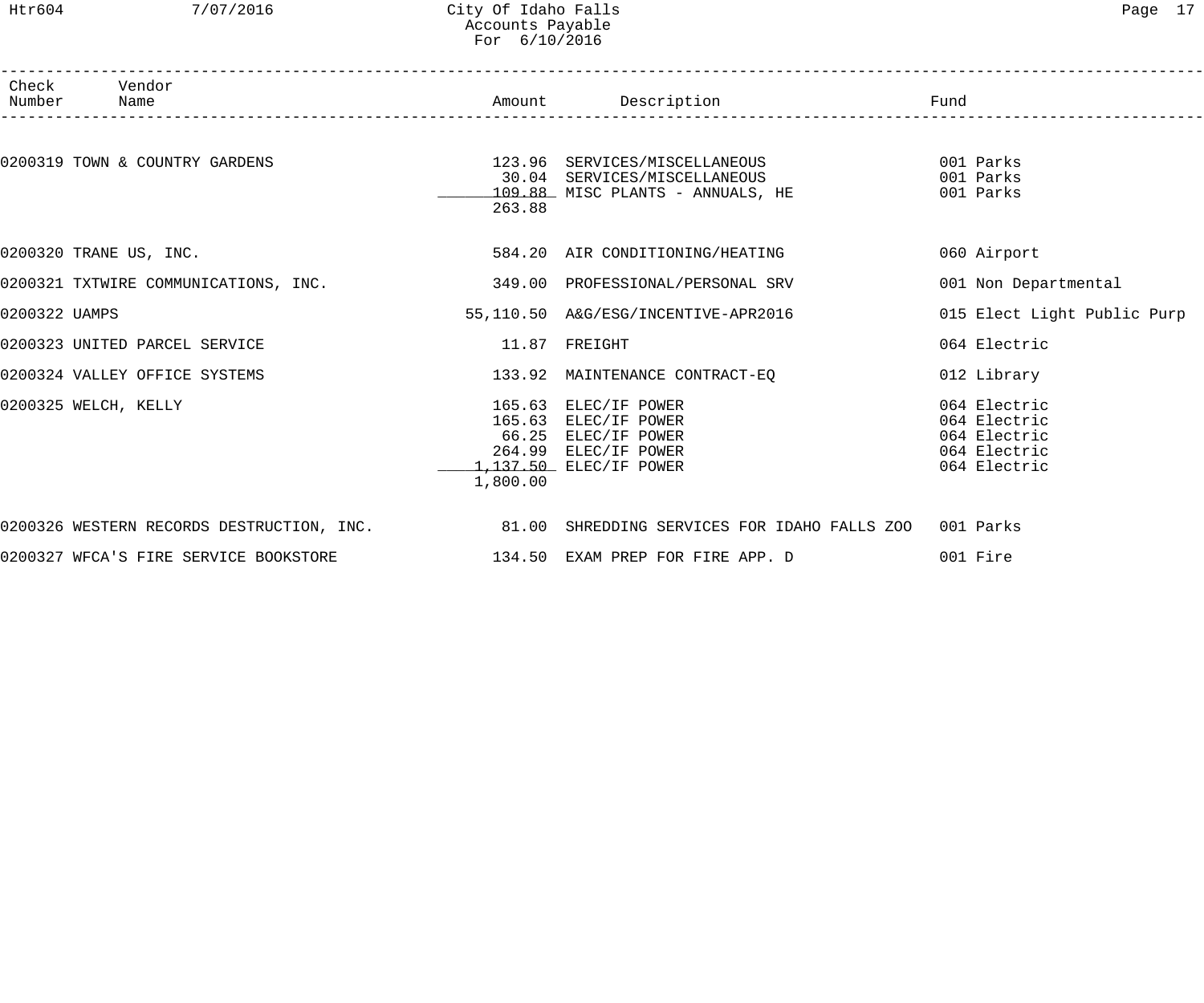#### Htr604 7/07/2016 City Of Idaho Falls Page 18 Accounts Payable For 6/17/2016

------------------------------------------------------------------------------------------------------------------------------------

| Check | Vendor<br>Number Name                 |          |                                                                                                                                                                                                                                                                                                                                                                                                                                                                                                                                                                                                                                      |                                             |
|-------|---------------------------------------|----------|--------------------------------------------------------------------------------------------------------------------------------------------------------------------------------------------------------------------------------------------------------------------------------------------------------------------------------------------------------------------------------------------------------------------------------------------------------------------------------------------------------------------------------------------------------------------------------------------------------------------------------------|---------------------------------------------|
|       |                                       |          | 0200328 A-1 ENGINE & RADIATOR, INC. 1,167.42 VEHICLE AND EQUIP. MAINT. 1997 1997 001 General Services                                                                                                                                                                                                                                                                                                                                                                                                                                                                                                                                |                                             |
|       | 0200329 ACUSHNET COMPANY              | 4,267.66 | 111.40  INVENTORY AS REQUESTED BY PINECREST GOLF 018 Golf Courses<br>192.87  INVENTORY AS NEEDED BY SAND CREEK GOLF C 018 Golf Courses<br>192.87 INVENTORY AS NEEDED BY SAND CREEK GOLF C 018 Golf Courses<br>192.87 INVENTORY AS REQUESTED BY SAGE LAKES GOL 018 Golf Courses<br>192.87 INVENTORY AS REQUESTED BY PINECREST GOLF 018 Golf Courses<br>253.35 INVENTORY AS NEEDED BY SAND CREEK GOLF C 018 Golf Courses<br>363.48 INVENTORY AS REQUESTED BY PINECREST GOLF 018 Golf Courses<br>2,201.44 INVENTORY AS REQUESTED BY PINECREST GOLF 018 Golf Courses<br>759.38 INVENTORY AS REQUESTED BY PINECREST GOLF 018 Golf Courses |                                             |
|       | 0200330 AIRGAS USA, LLC               |          | 84.04 WELDING SUPPLIES AND GAS AS REQUESTED BY 001 General Services                                                                                                                                                                                                                                                                                                                                                                                                                                                                                                                                                                  |                                             |
|       |                                       |          | 0200331 ALEXANDER PUBLICATIONS 34.90 AUDIOVISUAL/PUBLICATION 664 Electric                                                                                                                                                                                                                                                                                                                                                                                                                                                                                                                                                            |                                             |
|       |                                       | 270.67   | 0200332 ALPHAGRAPHICS OF IDAHO FALLS           184.67 PROMOTION ITEMS                 001 Parks<br>86.00 PRINTING                                                                                                                                                                                                                                                                                                                                                                                                                                                                                                                    | 001 Treasurer                               |
|       |                                       | 1,257.67 | 0200333 ALSCO (AMERICAN LINEN DIV) 12.93 CLOTHING & APPAREL 001 Parks<br>64.50 CLOTHING & APPAREL 001 Parks<br>18.39 SUPPLIES AS REQUESTED BY PINECREST GOLF 018 Golf Courses<br>91.26 WEEKLY DELIVERY AND CHANGE OUT OF ENTRAN 060 Airport<br>91.26 WEEKLY DELIVERY AND CHANGE OUT OF ENTRAN 060 Airport<br>91.26 WEEKLY DELIVERY AND CHANGE OUT OF ENTRAN 060 Airport<br>47.44 LAUNDRY SERVICE FOR SEWER DEPARTMENT<br>29.51 LAUNDRY SERVICE FOR SEWER DEPARTMENT 061 Sewer<br>47.78 LAUNDRY SERVICE FOR SEWER DEPARTMENT<br>52.24 LAUNDRY SERVICE FOR SEWER DEPARTMENT                                                            | 061 Sewer<br>061 Sewer<br>061 Sewer         |
|       | 0200334 ALTEC INDUSTRIES, INC.        |          | 315,564.00 EQUIPMENT-LRG & TURF                                                                                                                                                                                                                                                                                                                                                                                                                                                                                                                                                                                                      | 064 Electric                                |
|       | 0200335 AMERICAN INSURANCE SERVICE    | 694.50   | 325.50 PROFESSIONAL/PERSONAL SRV<br>369.00 PROFESSIONAL/PERSONAL SRV                                                                                                                                                                                                                                                                                                                                                                                                                                                                                                                                                                 | 001 Non Departmental<br>001 Human Resources |
|       | 0200336 AMMON, CITY OF                |          | 58.00 LICENSES/APR 2016                                                                                                                                                                                                                                                                                                                                                                                                                                                                                                                                                                                                              | 001                                         |
|       | 0200337 ANIMAL CARE EQUIPMENT & SRVC  |          | 223.27 POLICE EQUIP & SUPPLIES                                                                                                                                                                                                                                                                                                                                                                                                                                                                                                                                                                                                       | 001 Police                                  |
|       | 0200338 ANIXTER INC.                  |          | 250.00 HARDWARE                                                                                                                                                                                                                                                                                                                                                                                                                                                                                                                                                                                                                      | 064                                         |
|       | 0200339 ARCHITECTURAL BUILDING SUPPLY |          | 156.00 MISCELLANEOUS PURCHASES AS REQUESTED BY 001 General Services                                                                                                                                                                                                                                                                                                                                                                                                                                                                                                                                                                  |                                             |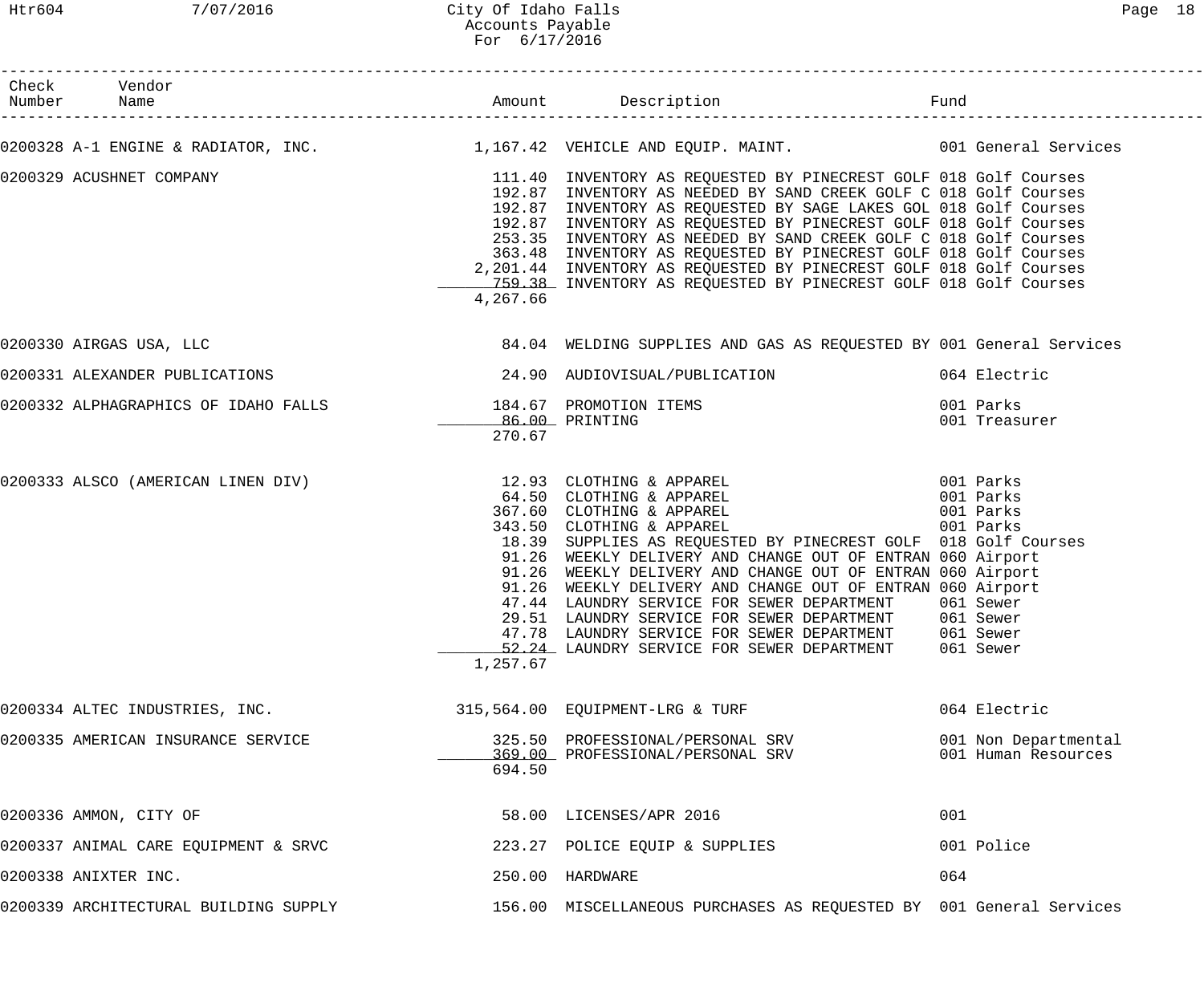| ില<br>⊣ |  |
|---------|--|
|---------|--|

| Check Vendor<br>Number Name                                                                                                                                                                            |           | Amount Description                                                                                                                                                                                                                                                                                                                                                                             | Fund                                                                         |
|--------------------------------------------------------------------------------------------------------------------------------------------------------------------------------------------------------|-----------|------------------------------------------------------------------------------------------------------------------------------------------------------------------------------------------------------------------------------------------------------------------------------------------------------------------------------------------------------------------------------------------------|------------------------------------------------------------------------------|
| 0200339 ARCHITECTURAL BUILDING SUPPLY                        72.00 MISCELLANEOUS PURCHASES AS REQUESTED BY 001 General Services<br>150.00 MISCELLANEOUS PURCHASES AS REQUESTED BY 001 General Services | 378.00    |                                                                                                                                                                                                                                                                                                                                                                                                |                                                                              |
| 0200340 AUTOMOTIVE CHARGING & STARTING LLC       144.11 PARTS AND MINOR SUBLET REPAIRS AS REQUES 001 General Services<br>350.00 PARTS AND MINOR SUBLET REPAIRS AS REQUES 001 General Services          | 494.11    |                                                                                                                                                                                                                                                                                                                                                                                                |                                                                              |
| 0200341 BANK OF IDAHO                                                                                                                                                                                  |           | 913.00 CURB&GUTTER/BANK OF IDAHO 610 Streets                                                                                                                                                                                                                                                                                                                                                   |                                                                              |
| 0200342 BLACK CLOVER USA, LLC                                                                                                                                                                          |           | 50.36 INVENTORY AS REQUESTED BY SAND CREEK GOL 018 Golf Courses                                                                                                                                                                                                                                                                                                                                |                                                                              |
| 0200343 BONNEVILLE COUNTY                                                                                                                                                                              | 815.80    | 478.80 WASTE REMOVAL AS REQUESTED BY THE SEWER 061 Sewer<br>337.00 FREON REMOVAL AND HAULING OF USED TIRES 062 Sanitation                                                                                                                                                                                                                                                                      |                                                                              |
| 0200344 BONNEVILLE COUNTY                                                                                                                                                                              |           | 175.00 LICENSES/APR 2016                                                                                                                                                                                                                                                                                                                                                                       | 001                                                                          |
| 0200345 BRADY INDUSTRIES LLC                                                                                                                                                                           |           | 143.55 GARAGE SHOP SUPPLIES                                                                                                                                                                                                                                                                                                                                                                    | 001 General Services                                                         |
| 0200346 BRANNON & BRANNON PSYCHOLOGICAL 400.00 POLICE EQUIP & SUPPLIES                                                                                                                                 |           |                                                                                                                                                                                                                                                                                                                                                                                                | 001 Police                                                                   |
| 0200347 BROADWAY FORD, INC.                                                                                                                                                                            |           | 90.00 PARTS AND MINOR SUBLET REPAIRS AS REQUES 001 General Services                                                                                                                                                                                                                                                                                                                            |                                                                              |
| 0200348 BUDGET YARDSCAPING                                                                                                                                                                             | 3,150.00  | 300.00 SERVICES/MISCELLANEOUS<br>550.00 SERVICES/MISCELLANEOUS<br>350.00 SERVICES/MISCELLANEOUS<br>300.00 SERVICES/MISCELLANEOUS<br>1,650.00 SERVICES/MISCELLANEOUS                                                                                                                                                                                                                            | 064 Electric<br>064 Electric<br>064 Electric<br>064 Electric<br>064 Electric |
| 0200349 BURNS CONCRETE, INC.                                                                                                                                                                           | 1,750.26  | 731.50 CONCRETE<br>1,018.76 CONCRETE DELIVERED AS REQUESTED BY WATER 061 Water                                                                                                                                                                                                                                                                                                                 | 001 Parks                                                                    |
| 0200350 C & B OPERATIONS, LLC                                                                                                                                                                          | 48,205.29 | 67.29 EQ REPAIR AND MAINT<br>59.34- PARTS AND MINOR SUBLET REAPIRS AS REQUES 001 General Services<br>897.78 PARTS AND MINOR SUBLET REAPIRS AS REQUES 001 General Services<br>47.70 PARTS AND MINOR SUBLET REAPIRS AS REQUES 001 General Services<br>87.14 PARTS AND MINOR SUBLET REAPIRS AS REQUES 001 General Services<br>49,664.72 EQUIPMENT-LRG & TURF<br>2,500.00 - TRADE-IN EQUIP/SURPLUS | 001<br>014 Merf<br>014 Merf                                                  |
| 0200351 CALLAWAY GOLF SALES COMPANY                                                                                                                                                                    |           | 263.16 INVENTORY AS REQUESTED BY SAGE LAKES GOL 018 Golf Courses                                                                                                                                                                                                                                                                                                                               |                                                                              |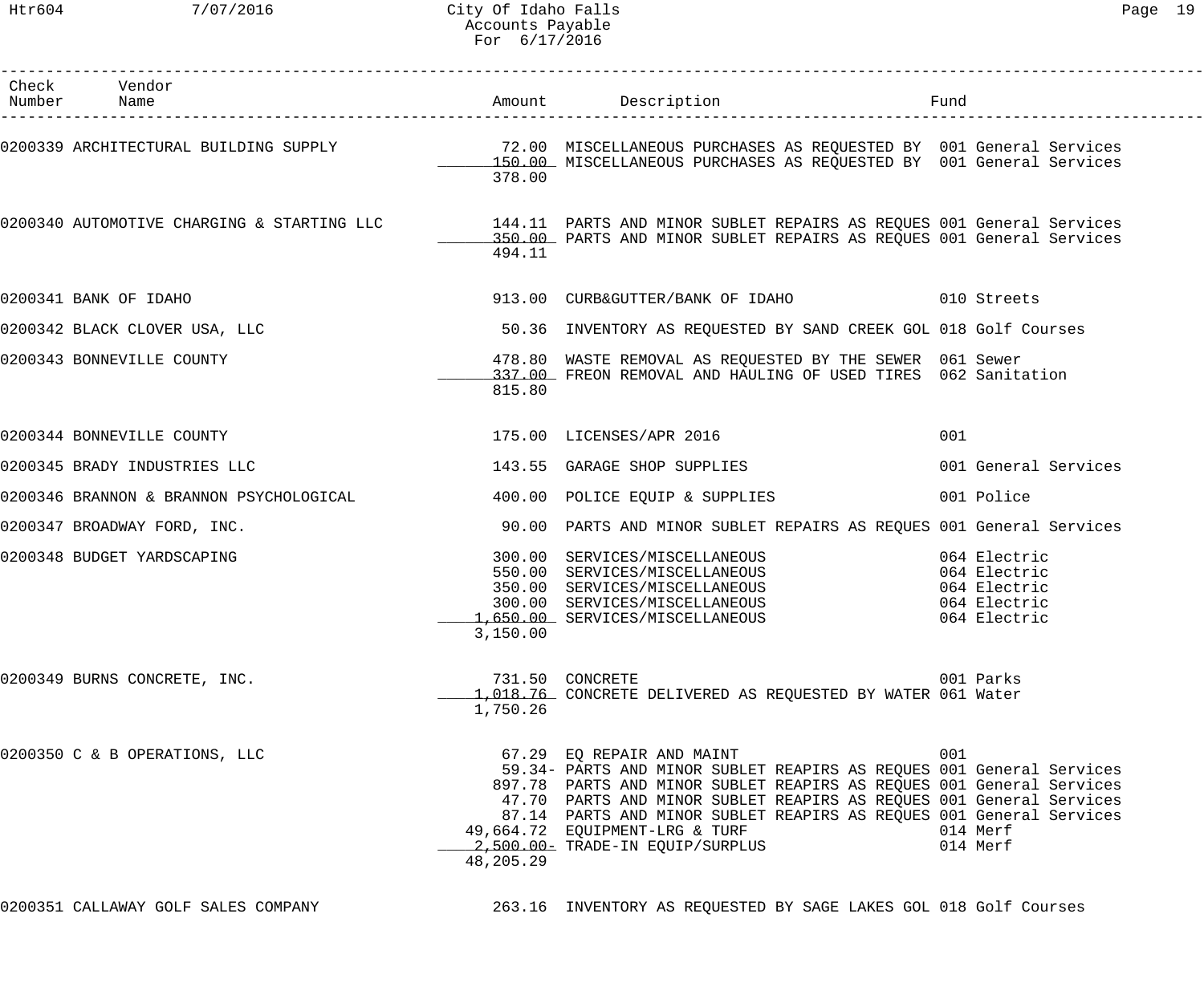| Check Vendor<br>Number Name        |           |                                                                                                                                                                                                                                                                                                                   |                                                          |
|------------------------------------|-----------|-------------------------------------------------------------------------------------------------------------------------------------------------------------------------------------------------------------------------------------------------------------------------------------------------------------------|----------------------------------------------------------|
|                                    | 2,067.39  | 0200351 CALLAWAY GOLF SALES COMPANY 1949.71 INVENTORY AS REQUESTED BY SAGE LAKES GOL 018 Golf Courses<br>373.68 INVENTORY AS REQUESTED BY SAGE LAKES GOL 018 Golf Courses<br>329.24 INVENTORY AS REQUESTED BY SAGE LAKES GOL 018 Golf Courses<br>151.60 INVENTORY AS REQUESTED BY PINECREST GOLF 018 Golf Courses |                                                          |
|                                    |           | 0200352 CAMPBELLS QUALITY EXTERIORS 662.97 WEATHERIZATION/ABRASHOFF 6015 Elect Light Public Purp                                                                                                                                                                                                                  |                                                          |
| 0200353 CINTAS CORPORATION NO. 2   |           | 103.55 4EA 320Z FNDLL EYE SALINE                                                                                                                                                                                                                                                                                  | 001 Parks                                                |
|                                    |           | 0200354 COBRA PUMA GOLF, INC. THE SAND SERVICE SERVICE 2018 ON THE SANDWARE SERVICES ON THE SAND SERVICES ON T                                                                                                                                                                                                    |                                                          |
|                                    | 12,013.83 | 0200355 CODALE ELECTRIC SUPPLY, INC.<br>1,196.76 HARDWARE MISCELLANEOUS<br>3,561.00 ELEC/IF POWER<br>356.62 SAFETY EQUIPMENT                                                                                                                                                                                      | 064<br>064 Electric<br>064 Electric<br>064 Electric      |
|                                    | 6,187.50  | 250.00 WASTE WATER TREATMENT<br>2,750.00 WASTE WATER TREATMENT<br>2,750.00 WASTE WATER TREATMENT<br>2,875.00 WASTE WATER TREATMENT                                                                                                                                                                                | 061 Sewer<br>061 Sewer<br>061 Sewer<br>061 Sewer         |
| 0200357 DAWSON, TERRY              |           | 1,000.00 PROFESSIONAL/PERSONAL SRV 001 Data Processing                                                                                                                                                                                                                                                            |                                                          |
| 0200358 DC ELECTRIC, INC.          | 2,080.00  | 1,950.00 MAINTENANCE AS REQUESTED BY AIRPORT MAIN 060 Airport<br>130.00 MAINTENANCE AS REQUESTED BY AIRPORT MAIN 060 Airport                                                                                                                                                                                      |                                                          |
| 0200359 DEVELOPMENT WORKSHOP, INC. |           | 6,380.00 JANITORIAL SERVICES FOR CITY BUILDINGS 001 General Services                                                                                                                                                                                                                                              |                                                          |
| 0200360 DMV CED Reno 4740          |           | 13.00 757WDL LIC TRANSFER #5773                                                                                                                                                                                                                                                                                   | 001 General Services                                     |
| 0200361 EAGLE ROCK NURSERY         | 438.71    | 278.71 FLOWERS FOR GOLF COURSE<br>160.00 NURSERY STOCK & SUPPLIES                                                                                                                                                                                                                                                 | 018 Golf Courses<br>064 Electric                         |
| 0200362 EASTERN IDAHO TECH COLLEGE | 300.00    | 75.00 TRAINING-PERSONNEL<br>75.00 TRAINING-PERSONNEL<br>150.00 FIRE DEPARTMENT MISC.                                                                                                                                                                                                                              | 001 General Services<br>001 General Services<br>001 Fire |
| 0200363 ENERGY LABORATORIES, INC.  |           | 75.00 LABORATORY ANALYSIS AT WASTEWATER TREATM 061 Sewer                                                                                                                                                                                                                                                          |                                                          |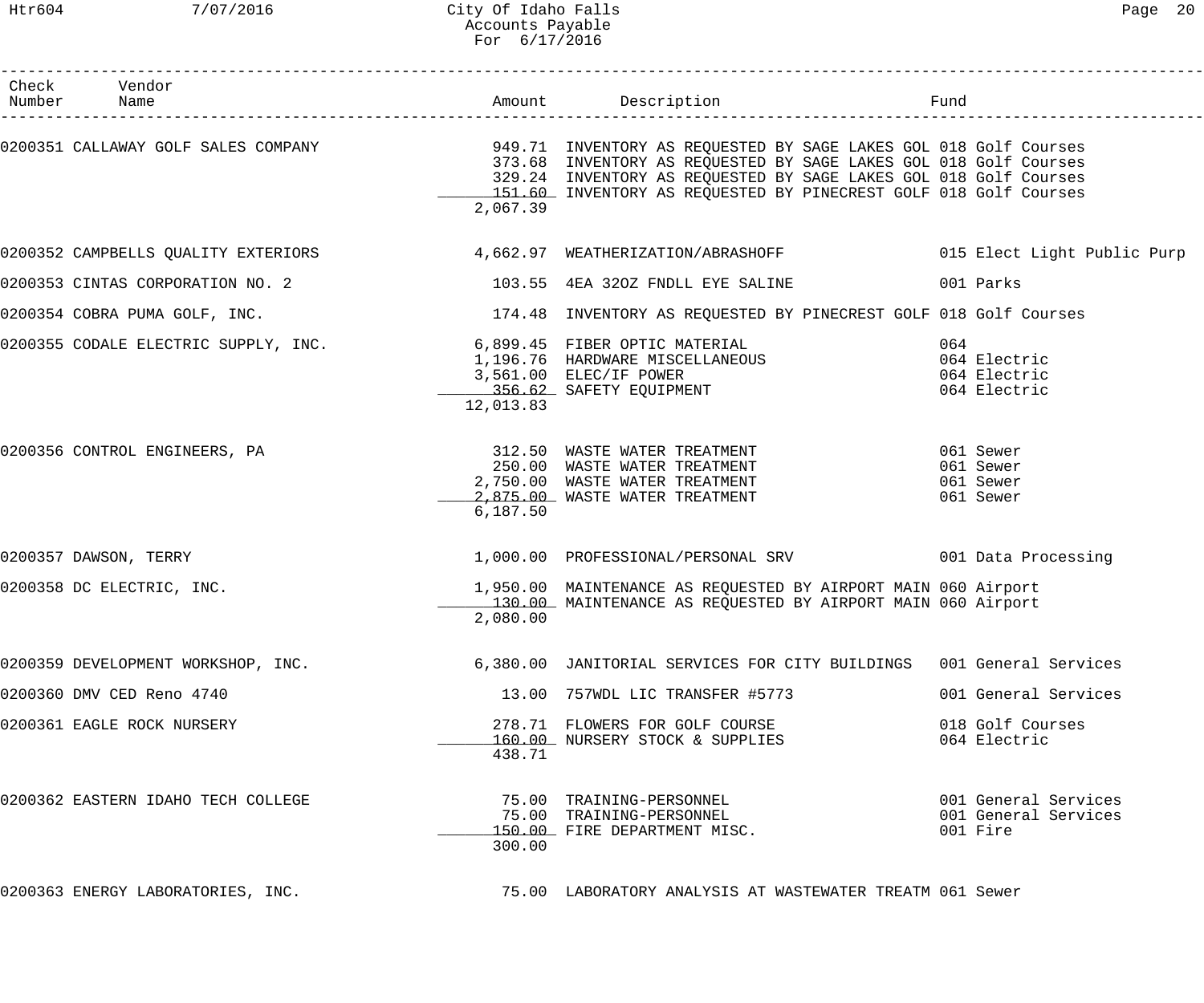## Htr604 7/07/2016 City Of Idaho Falls Page 21 Accounts Payable For 6/17/2016

| Check Vendor<br>Number Name       |                                                         | Amount Description Description Fund                                                                                                                                                                                                                                                                                                                                                                                                                                                  |                  |
|-----------------------------------|---------------------------------------------------------|--------------------------------------------------------------------------------------------------------------------------------------------------------------------------------------------------------------------------------------------------------------------------------------------------------------------------------------------------------------------------------------------------------------------------------------------------------------------------------------|------------------|
|                                   | 0200364 FBI NATIONAL ACADEMY ASSOC. 85.00 SUBSCRIPTIONS |                                                                                                                                                                                                                                                                                                                                                                                                                                                                                      | 001 Police       |
|                                   | 322.24                                                  | 0200365 FERGUSON ENTERPRISES, INC. <sup>6.87</sup> MISCELLANEOUS PLUMBING SUPPLIES FOR BLDG 001 General Services<br>33.16 MISCELLANEOUS PLUMBING SUPPLIES FOR BLDG 001 General Services<br>164.04 MISCELLANEOUS PLUMBING SUPPLIES FOR BLDG 001 General Services<br>53.99 MISCELLANEOUS PLUMBING SUPPLIES FOR BLDG 001 General Services<br>40.80 MISCELLANEOUS PLUMBING SUPPLIES FOR BLDG 001 General Services<br>23.38 MISCELLANEOUS PLUMBING SUPPLIES FOR BLDG 001 General Services |                  |
| 0200366 FIRST RESPONDERS          | 62.20                                                   | 5.00 ALTERATIONS AND/OR EMBROIDERY TO POLICE 001 Police<br>12.50 ALTERATIONS AND/OR EMBROIDERY TO POLICE 001 Police<br>32.90 ALTERATIONS AND/OR EMBROIDERY TO POLICE 001 Police<br>11.80 ALTERATIONS AND/OR EMBROIDERY TO POLICE 001 Police                                                                                                                                                                                                                                          |                  |
| 0200367 FISHER'S TECHNOLOGY       | 350.63                                                  | 59.75 MAINTENANCE CONTRACT-EQ 064 Electric<br>72.72 MAINTENANCE CONTRACT-EQ 064 Electric<br>12.72 MAINTENANCE CONTRACT-EQ<br>29.09 MAINTENANCE CONTRACT-EQ<br>116.35 MAINTENANCE CONTRACT-EQ 064 Electric<br>116.35 MAINTENANCE CONTRACT-EQ                                                                                                                                                                                                                                          |                  |
| 0200368 FLEETPRIDE, INC.          | 233.74                                                  | 201.24 PARTS AS REQUESTED BY CITY OF IDAHO FALL 001 General Services<br>32.50 PARTS AS REQUESTED BY CITY OF IDAHO FALL 001 General Services                                                                                                                                                                                                                                                                                                                                          |                  |
| 0200369 FORSGREN ASSOCIATES, INC. | 10,500.00                                               | 064 Electric<br>300.00 PROFESSIONAL/PERSONAL SRV<br>10,200.00 PROFESSIONAL/PERSONAL SRV 664 Electric                                                                                                                                                                                                                                                                                                                                                                                 |                  |
| 0200370 FREIGHTLINER OF UTAH      | 192.82                                                  | 166.25- PARTS AS REQUESTED BY CITY OF IDAHO FALL 001 General Services<br>166.25- PARTS AS REQUESTED BY CITY OF IDAHO FALL 001 General Services<br>66.50- PARTS AS REQUESTED BY CITY OF IDAHO FALL 001 General Services<br>475.33 PARTS AS REQUESTED BY CITY OF IDAHO FALL 001 General Services<br>70.17 PARTS AS REQUESTED BY CITY OF IDAHO FALL 001 General Services<br>46.32 PARTS AS REQUESTED BY CITY OF IDAHO FALL 001 General Services                                         |                  |
| 0200371 GAYLEN DENNING            |                                                         | 94.50 MILEAGE CLAIM/MAY 2016                                                                                                                                                                                                                                                                                                                                                                                                                                                         | 018 Golf Courses |
| 0200372 GDS ASSOCIATES, INC.      |                                                         | 298.00 ELEC/IF POWER                                                                                                                                                                                                                                                                                                                                                                                                                                                                 | 064 Electric     |
| 0200373 GOLF CARTS UNLIMITED      |                                                         | 408.00 INVENTORY AS REQUESTED BY PINECREST GOLF 018 Golf Courses                                                                                                                                                                                                                                                                                                                                                                                                                     |                  |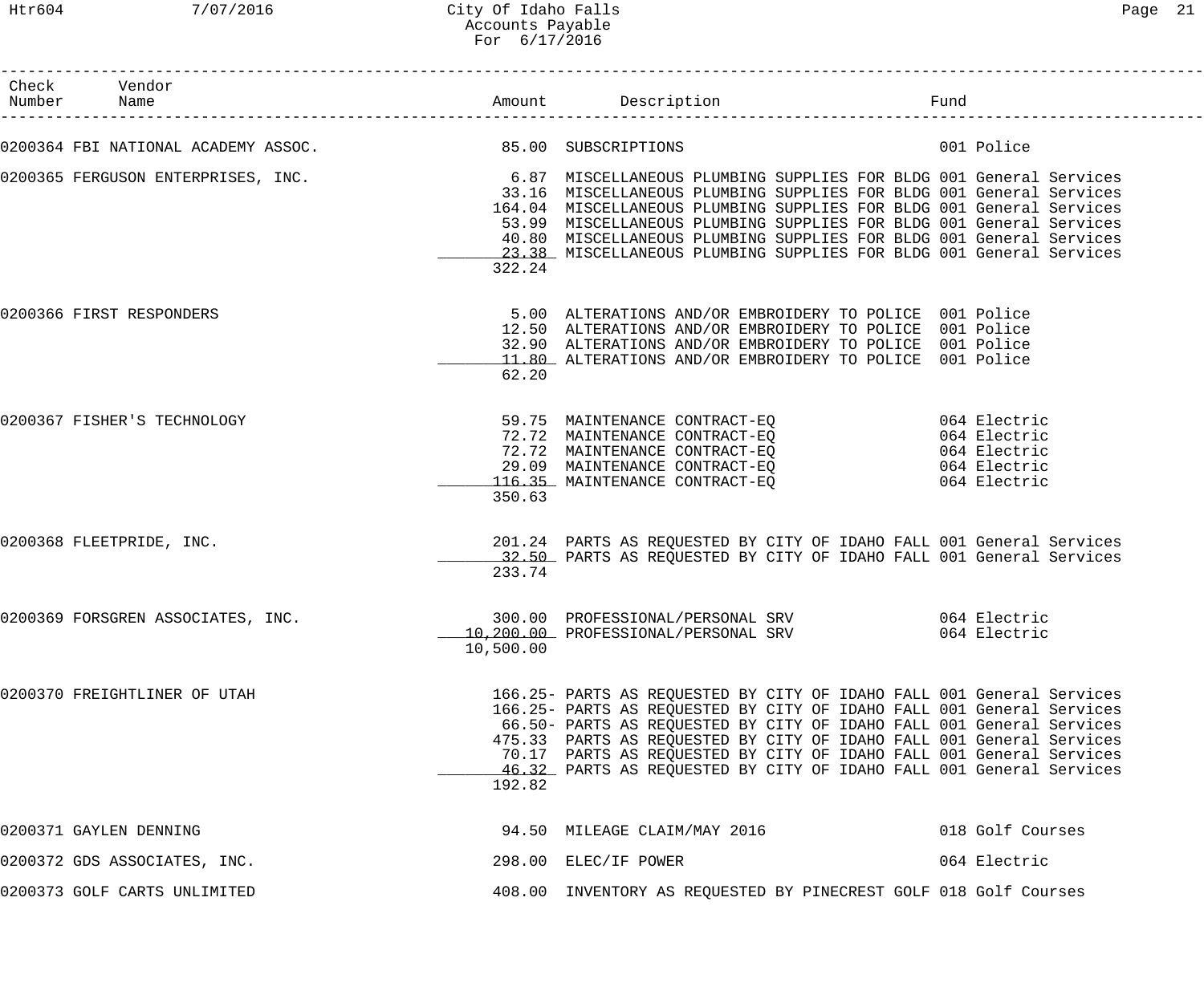| Check Vendor<br>Number Name                                                                                                                                                  |           | Amount Description                                                                                                | Fund                                                                                               |
|------------------------------------------------------------------------------------------------------------------------------------------------------------------------------|-----------|-------------------------------------------------------------------------------------------------------------------|----------------------------------------------------------------------------------------------------|
| 0200374 GOLF COURSE SUPERINTENDENT'S 375.00 MEMBERSHIPS                                                                                                                      |           |                                                                                                                   | 018 Golf Courses                                                                                   |
| 0200375 GOODE MOTOR FORD, LLC 26,739.11 EQUIPMENT-LRG & TURF                                                                                                                 |           |                                                                                                                   | 014 Merf                                                                                           |
| 0200376 HARRIS COMPUTER CORPORATION 15,697.93 TRAVEL/LODGING<br>5,000.00 COMPUTERS, DP/WORD PROC.<br>20,000.00 COMPUTERS, DP/WORD PROC.<br>5,100.00 COMPUTERS, DP/WORD PROC. | 45,797.93 |                                                                                                                   | 014 Merf<br>014 Merf<br>014 Merf<br>014 Merf                                                       |
|                                                                                                                                                                              |           | 0200377 HENDRICKSONS TOWING, INC. THE SALE READ TOW SERVICE - CITY VEHICLES AS REQUESTED 001 General Services     |                                                                                                    |
| 0200378 HEWLETT PACKARD COMPANY                                                                                                                                              |           | 865.83 COMPUTERS, DP/WORD PROC.                                                                                   | 060 Airport                                                                                        |
| 0200379 HOLDEN, KIDWELL, HAHN & CRAPO $1,600.00$ PROFESSIONAL/PERSONAL SRV                                                                                                   |           |                                                                                                                   | 061 Water                                                                                          |
| 0200380 HOME DEPOT                                                                                                                                                           | 188.47    | 79.92 TARPS - 4EA @19.98<br>21.18 SCRUB BRUSH, GATE LATCH,<br>$\frac{87.37}{100}$ SPRNKLR, BRSMNFLD, SHUTOF       | 001 Parks<br>001 Parks<br>001 Parks                                                                |
| 0200381 HUGHES FIRE EQUIPMENT, INC. 1,073.45 EQ REPAIR AND MAINT                                                                                                             |           |                                                                                                                   | 001 General Services                                                                               |
| 0200382 HYDRO CONSULTING AND MAINTENANCE 19,611.00 CONSTRUCTION JOB/CONTRACT                                                                                                 |           |                                                                                                                   | 064 Electric                                                                                       |
| 0200383 IDAHO ASSOC OF BLDG OFFICIALS 160.00 MEMBERSHIPS                                                                                                                     |           |                                                                                                                   | 001 Fire                                                                                           |
| 0200384 IDAHO DEPT OF LABOR                                                                                                                                                  |           | 1,912.86  COST REIM-1ST QTR  2016                                                                                 | 001 Non Departmental                                                                               |
| 0200385 IDAHO DIV. OF BUILDING SAFETY                                                                                                                                        | 356.00    | 36.00 MEMBERSHIPS<br>175.00 MAINTENANCE CONTRACT-EQ<br>45.00 MEMBERSHIPS<br>100.00 MAINTENANCE CONTRACT-EO        | 001 Planning & Building<br>001 General Services<br>001 Planning & Building<br>001 General Services |
| 0200386 IDAHO FALLS PETERBILT                                                                                                                                                | 252.48    | 193.73 EO REPAIR AND MAINT<br>17.70 EQ REPAIR AND MAINT<br>22.62 EQ REPAIR AND MAINT<br>18.43 EQ REPAIR AND MAINT | 001<br>001<br>001<br>001                                                                           |
| 0200387 IDAHO LAND PROPERTIES, LLC                                                                                                                                           |           | 781.00 CURB&GUTTER/IDAHO LAND PR                                                                                  | 010 Streets                                                                                        |
| 0200388 IDAHO STEEL PRODUCTS CO., INC.                                                                                                                                       |           | 1,800.00 PARKS & RECREATION MISC.                                                                                 | 001 Parks                                                                                          |
| 0200389 INFINITE INVESTMENTS                                                                                                                                                 |           | 1,661.00 CURB&GUTTER/INFINITE INV                                                                                 | 010 Streets                                                                                        |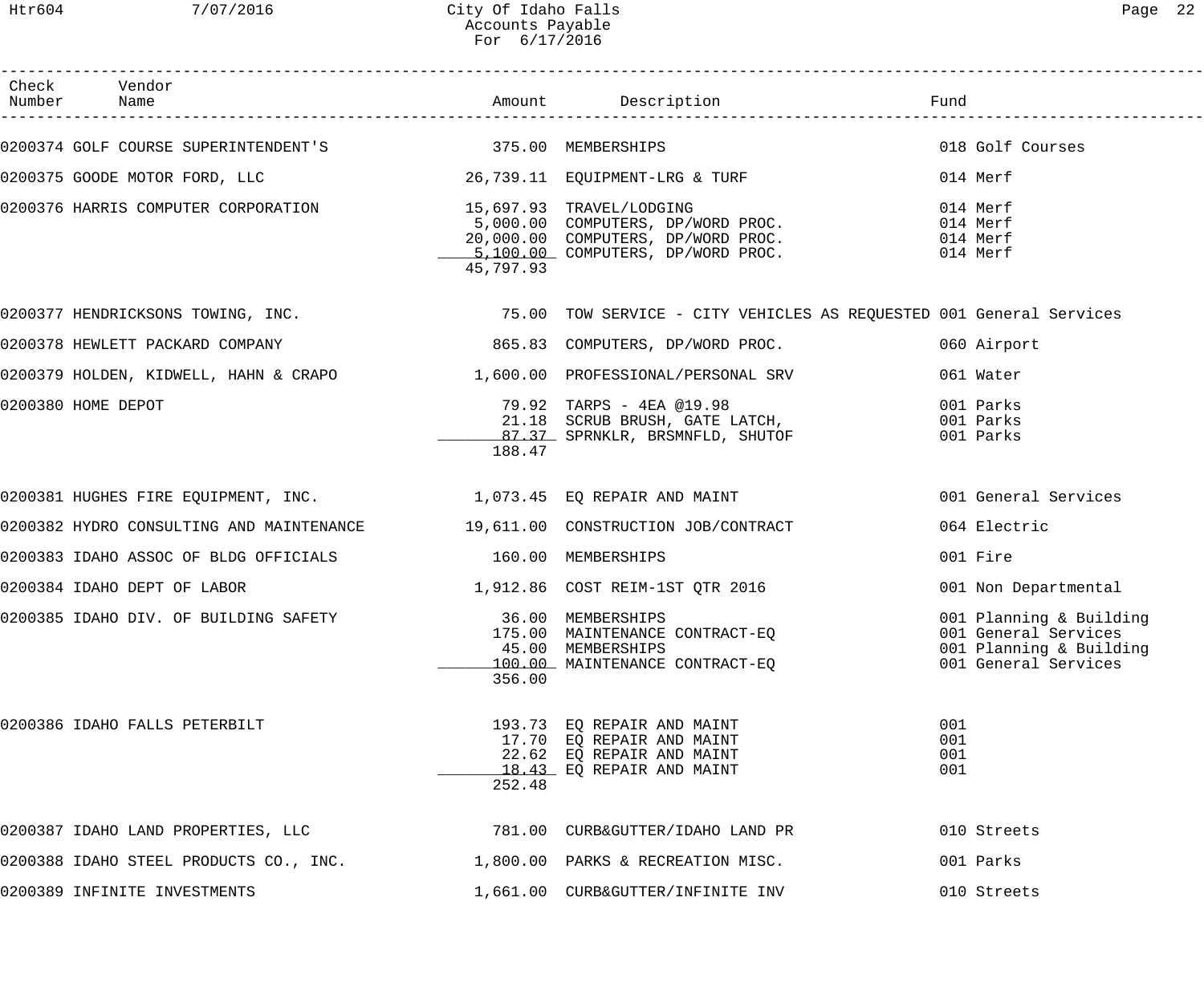| Check  | Vendor                                                                                                  |                |                                                                      |                              |
|--------|---------------------------------------------------------------------------------------------------------|----------------|----------------------------------------------------------------------|------------------------------|
| Number | Name                                                                                                    |                |                                                                      |                              |
|        | 0200390 INT'L ASSOC ELECTRICAL INSPECTORS 60.00 MEMBERSHIPS                                             |                |                                                                      | 001 Planning & Building      |
|        | 0200391 INTERMOUNTAIN GAS COMPANY                                                                       | 2.81 JUNE 2016 |                                                                      | 001 General Services         |
|        |                                                                                                         |                | 441.55 JUNE 2016                                                     | 001 General Services         |
|        |                                                                                                         |                | 14.83 JUNE 2016                                                      | 001 General Services         |
|        |                                                                                                         |                | 16.34 JUNE 2016                                                      | 001 Police                   |
|        |                                                                                                         |                | 1,296.28 JUNE 2016                                                   | 001 Police                   |
|        |                                                                                                         |                | 118.46 JUNE 2016                                                     | 001 Parks                    |
|        |                                                                                                         |                | 175.57 JUNE 2016                                                     | 001 Parks                    |
|        |                                                                                                         |                | 9.58 JUNE 2016                                                       | 001 Parks                    |
|        |                                                                                                         | 17.08          | <b>JUNE 2016</b>                                                     | 001 Parks                    |
|        |                                                                                                         | 23.08          | <b>JUNE 2016</b>                                                     | 001 Parks                    |
|        |                                                                                                         | 89.93          | <b>JUNE 2016</b>                                                     | 001 Parks                    |
|        |                                                                                                         | 17.83          | <b>JUNE 2016</b>                                                     | 001 Parks                    |
|        |                                                                                                         | 65.15          | <b>JUNE 2016</b>                                                     | 001 Cemeteries               |
|        |                                                                                                         | 15.58          | <b>JUNE 2016</b>                                                     | 001 Cemeteries               |
|        |                                                                                                         | 49.37          | <b>JUNE 2016</b>                                                     | 001 Fire                     |
|        |                                                                                                         | 153.50         | <b>JUNE 2016</b>                                                     | 001 Fire                     |
|        |                                                                                                         | 138.00         | <b>JUNE 2016</b>                                                     | 001 Public Works Engineering |
|        |                                                                                                         |                | 47.88 JUNE 2016                                                      | 018 Golf Courses             |
|        |                                                                                                         |                | 238.25 JUNE 2016                                                     | 060 Airport                  |
|        |                                                                                                         |                | 1,492.87 JUNE 2016                                                   | 060 Airport                  |
|        |                                                                                                         |                | 219.31 JUNE 2016                                                     | 060 Airport                  |
|        |                                                                                                         |                | 74.91 JUNE 2016                                                      | 061 Sewer                    |
|        |                                                                                                         |                | 214.94 JUNE 2016                                                     | 061 Sewer                    |
|        |                                                                                                         |                | 8.06 JUNE 2016                                                       | 061 Water                    |
|        |                                                                                                         | 2.06           | <b>JUNE 2016</b>                                                     | 061 Water                    |
|        |                                                                                                         |                | 38.86 JUNE 2016                                                      | 061 Water                    |
|        |                                                                                                         |                | 2.06 JUNE 2016                                                       | 061 Water                    |
|        |                                                                                                         |                | 11.07 JUNE 2016                                                      | 061 Water                    |
|        |                                                                                                         | 4,995.21       |                                                                      |                              |
|        | 0200392 INTERMOUNTAIN GOLF CARS, INC. 4551.47 GOLF CLUB REPAIRS AS REQUESTED BY PINECR 018 Golf Courses |                |                                                                      |                              |
|        | 0200393 JC GOLF ACCESSORIES                                                                             |                | 1,170.48 INVENTORY AS REQUESTED BY PINECREST GOLF 018 Golf Courses   |                              |
|        |                                                                                                         |                | 809.32 INVENTORY AS REQUESTED BY PINECREST GOLF 018 Golf Courses     |                              |
|        |                                                                                                         | 1,979.80       |                                                                      |                              |
|        | 0200394 JOHN GRAHAM                                                                                     |                | 39.42 MILEAGE CLAIM/APR 2016 6018 Golf Courses                       |                              |
|        | 0200395 KEY-LINE AUTOMOTIVE WAREHOUSE                                                                   |                | 28.68 PARTS AS REQUESTED BY CITY OF IDAHO FALL 001 General Services  |                              |
|        |                                                                                                         |                | 137.62 PARTS AS REQUESTED BY CITY OF IDAHO FALL 001 General Services |                              |
|        |                                                                                                         |                | 18.32 PARTS AS REQUESTED BY CITY OF IDAHO FALL 001 General Services  |                              |
|        |                                                                                                         |                | 46.38 PARTS AS REQUESTED BY CITY OF IDAHO FALL 001 General Services  |                              |
|        |                                                                                                         |                | 9.50 PARTS AS REQUESTED BY CITY OF IDAHO FALL 001 General Services   |                              |
|        |                                                                                                         |                | 10.16 PARTS AS REQUESTED BY CITY OF IDAHO FALL 001 General Services  |                              |
|        |                                                                                                         |                | 32.52 PARTS AS REQUESTED BY CITY OF IDAHO FALL 001 General Services  |                              |
|        |                                                                                                         | 283.18         |                                                                      |                              |
|        |                                                                                                         |                |                                                                      |                              |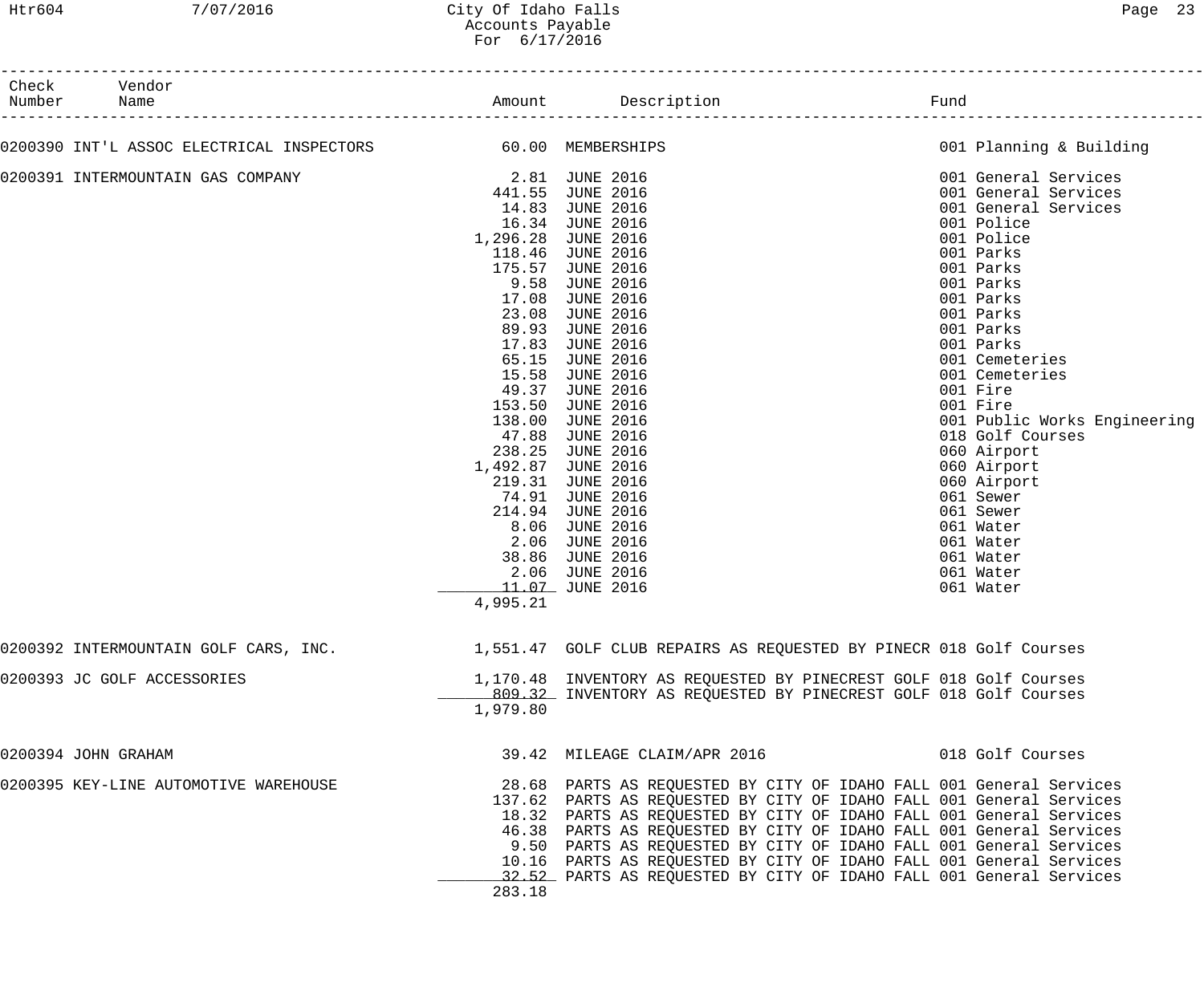Htr604 7/07/2016 City Of Idaho Falls Page 24 Accounts Payable For 6/17/2016

| Check Vendor<br>Number Name            |        |                                                                                                                                                                                                                                                                                                                                                                                                                                                                                                                                                                                                                                                                                                                                                                                                                                                                                                                                                                                                                                                                                                      | Fund |                                |
|----------------------------------------|--------|------------------------------------------------------------------------------------------------------------------------------------------------------------------------------------------------------------------------------------------------------------------------------------------------------------------------------------------------------------------------------------------------------------------------------------------------------------------------------------------------------------------------------------------------------------------------------------------------------------------------------------------------------------------------------------------------------------------------------------------------------------------------------------------------------------------------------------------------------------------------------------------------------------------------------------------------------------------------------------------------------------------------------------------------------------------------------------------------------|------|--------------------------------|
|                                        |        |                                                                                                                                                                                                                                                                                                                                                                                                                                                                                                                                                                                                                                                                                                                                                                                                                                                                                                                                                                                                                                                                                                      |      |                                |
| 0200396 LLOYD, BRYAN C.                |        | 500.00 REIMBURSEMENTS 6001 Planning & Building                                                                                                                                                                                                                                                                                                                                                                                                                                                                                                                                                                                                                                                                                                                                                                                                                                                                                                                                                                                                                                                       |      |                                |
| 0200397 MAGIC VALLEY LABS, INC.        |        | 946.00 LAB ANALYSIS AS REQUESTED BY SEWER DIVIS 061 Sewer                                                                                                                                                                                                                                                                                                                                                                                                                                                                                                                                                                                                                                                                                                                                                                                                                                                                                                                                                                                                                                            |      |                                |
| 0200398 MEL'S LOCK & KEY               | 65.00  | 60.00 MAKE KEYS AND REPAIR LOCKS AS REQUESTED 001 General Services<br>5.00 MAKE KEYS AND REPAIR LOCKS AS REQUESTED 001 General Services                                                                                                                                                                                                                                                                                                                                                                                                                                                                                                                                                                                                                                                                                                                                                                                                                                                                                                                                                              |      |                                |
| 0200399 MIZUNO USA, INC.               |        | 190.01 INVENTORY AS REQUESTED BY SAND CREEK GOL 018 Golf Courses                                                                                                                                                                                                                                                                                                                                                                                                                                                                                                                                                                                                                                                                                                                                                                                                                                                                                                                                                                                                                                     |      |                                |
| 0200400 MOUNTAIN VALLEY FLOOR MATS LLC | 261.90 | 34.85 LAUNDRY SERVICE/MATS FOR BUILDING MAINTE 001 General Services<br>6.00 LAUNDRY SERVICE/MATS FOR BUILDING MAINTE 001 General Services<br>5.75 LAUNDRY SERVICE/MATS FOR BUILDING MAINTE 001 General Services<br>24.25 LAUNDRY SERVICE/MATS FOR BUILDING MAINTE 001 General Services<br>50.90 LAUNDRY SERVICE/MATS FOR BUILDING MAINTE 001 General Services<br>34.85 LAUNDRY SERVICE/MATS FOR BUILDING MAINTE 001 General Services<br>6.00 LAUNDRY SERVICE/MATS FOR BUILDING MAINTE 001 General Services<br>5.75 LAUNDRY SERVICE/MATS FOR BUILDING MAINTE 001 General Services<br>24.25 LAUNDRY SERVICE/MATS FOR BUILDING MAINTE 001 General Services<br>50.90 LAUNDRY SERVICE/MATS FOR BUILDING MAINTE 001 General Services<br>18.40 LAUNDRY SERVICE/MATS FOR STREET DEPARTME 010 Streets                                                                                                                                                                                                                                                                                                         |      |                                |
|                                        |        | 0200401 MURRAY, SMITH & ASSOC, INC. 19,939.02 PROFESSIONAL/PERSONAL SRV 061 Sewer                                                                                                                                                                                                                                                                                                                                                                                                                                                                                                                                                                                                                                                                                                                                                                                                                                                                                                                                                                                                                    |      |                                |
| 0200402 NAPA AUTO PARTS                | 402.00 | 5.79 PARTS AS REQUESTED BY CITY OF IDAHO FALL 001 General Services<br>9.54 PARTS AS REQUESTED BY CITY OF IDAHO FALL 001 General Services<br>4.29 PARTS AS REQUESTED BY CITY OF IDAHO FALL 001 General Services<br>103.06- PARTS AS REQUESTED BY CITY OF IDAHO FALL 001 General Services<br>502.09 PARTS AS REQUESTED BY CITY OF IDAHO FALL 001 General Services<br>125.06- PARTS AS REQUESTED BY CITY OF IDAHO FALL 001 General Services<br>185.79 PARTS AS REQUESTED BY CITY OF IDAHO FALL 001 General Services<br>6.60 PARTS AS REQUESTED BY CITY OF IDAHO FALL 001 General Services<br>4.10 PARTS AS REQUESTED BY CITY OF IDAHO FALL 001 General Services<br>3.99 PARTS AS REQUESTED BY CITY OF IDAHO FALL 001 General Services<br>126.28- PARTS AS REQUESTED BY CITY OF IDAHO FALL 001 General Services<br>8.71 PARTS AS REQUESTED BY CITY OF IDAHO FALL 001 General Services<br>18.40 PARTS AS REQUESTED BY CITY OF IDAHO FALL 001 General Services<br>3.49 PARTS AS REQUESTED BY CITY OF IDAHO FALL 001 General Services<br>3.61 PARTS AS REQUESTED BY CITY OF IDAHO FALL 001 General Services |      |                                |
| 0200403 NATIONAL TRUST FOR             |        | 250.00 MEMBERSHIPS                                                                                                                                                                                                                                                                                                                                                                                                                                                                                                                                                                                                                                                                                                                                                                                                                                                                                                                                                                                                                                                                                   |      | 001 Planning & Building        |
| 0200404 NEOPOST USA INC                | 138.98 | 377.97- MAINTENANCE CONTRACT-EQ<br>516.95 OFFICE MACHINES & ACCESS.                                                                                                                                                                                                                                                                                                                                                                                                                                                                                                                                                                                                                                                                                                                                                                                                                                                                                                                                                                                                                                  |      | 001 Treasurer<br>001 Treasurer |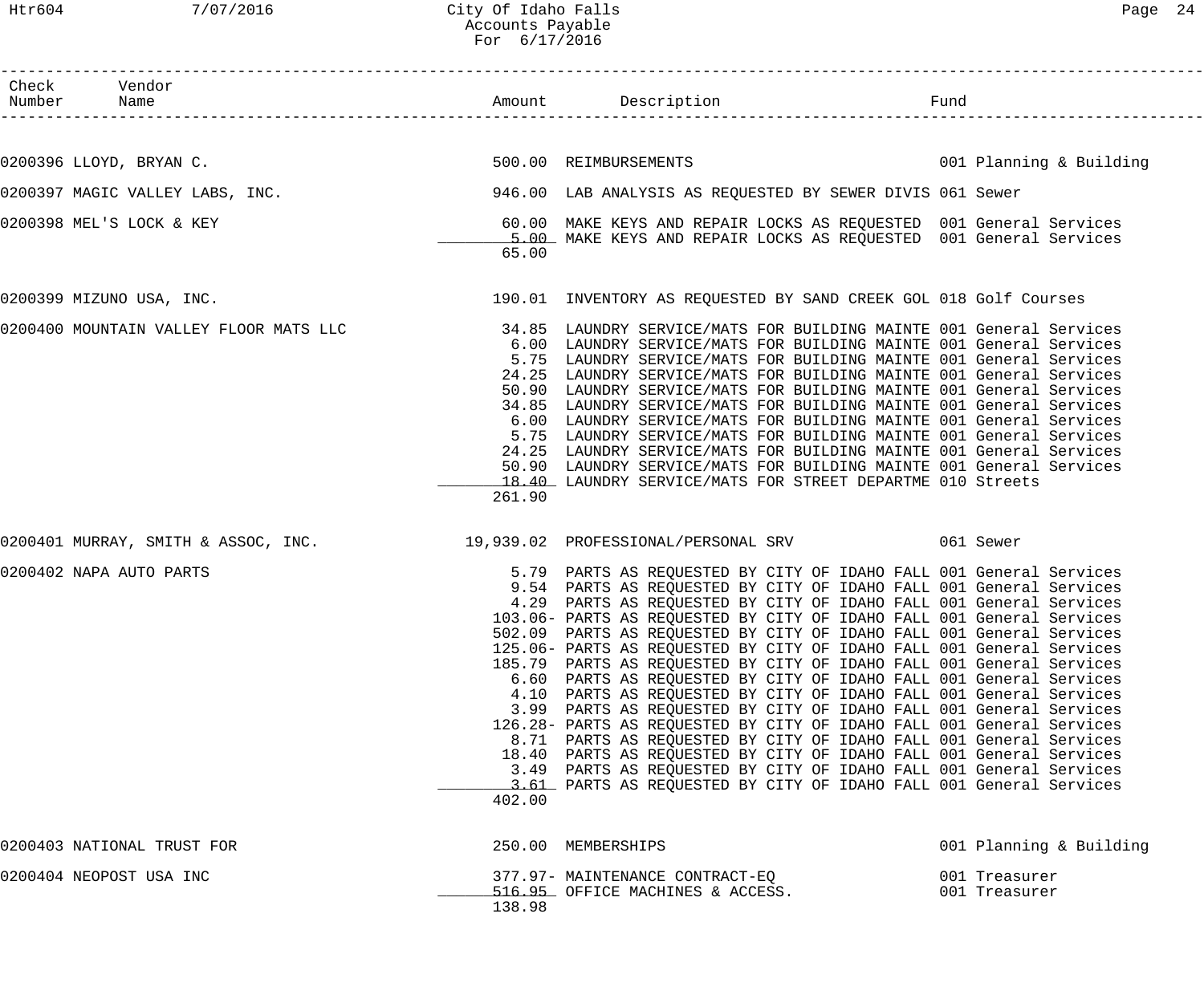| Check Vendor<br>Number Name                                                         |               |                                                                                                                                                                 |                                                              |
|-------------------------------------------------------------------------------------|---------------|-----------------------------------------------------------------------------------------------------------------------------------------------------------------|--------------------------------------------------------------|
|                                                                                     |               |                                                                                                                                                                 |                                                              |
| 0200405 NEW IMAGE CAR WASH                                                          |               | 138.00 DETAIL & CLEANING OF CITY OF IDAHO FALLS 001 General Services                                                                                            |                                                              |
| 0200406 NIKE GOLF                                                                   |               | 110.39 INVENTORY AS REQUESTED BY SAGE LAKES GOL 018 Golf Courses                                                                                                |                                                              |
|                                                                                     |               | 522.00 INVENTORY AS REQUESTED BY PINECREST GOLF 018 Golf Courses<br>53.63 INVENTORY AS REQUESTED BY SAGE LAKES GOL 018 Golf Courses                             |                                                              |
|                                                                                     | 686.02        |                                                                                                                                                                 |                                                              |
| 0200407 NORTHERN POWER EQUIPMENT, LLC <a> 6200407 NORTHERN POWER EQUIPMENT, LLC</a> |               |                                                                                                                                                                 | 064                                                          |
| 0200408 NORTHWEST PUBLIC POWER ASSOC.                                               |               | 125.00 ELEC/IF POWER                                                                                                                                            | 064 Electric                                                 |
| 0200409 OLD DOMINION FREIGHT LINE, INC                                              |               | 208.75 FREIGHT                                                                                                                                                  | 064 Electric                                                 |
| 0200410 PING GOLF COMPANY, INC.                                                     |               | 83.71 INVENTORY AS REQUESTED BY SAGE LAKES GOL 018 Golf Courses                                                                                                 |                                                              |
|                                                                                     |               | 382.57 INVENTORY AS REQUESTED BY PINECREST GOLF 018 Golf Courses<br>75.48 INVENTORY AS REQUESTED BY SAGE LAKES GOL 018 Golf Courses                             |                                                              |
|                                                                                     | 541.76        |                                                                                                                                                                 |                                                              |
| 0200411 PIPECO, INC.                                                                |               | 240.98 SERIES BRASS VALVE TORO                                                                                                                                  | 061 Sewer                                                    |
| 0200412 PLATT ELECTRIC / REXEL, INC.                                                |               | 404.99 ELECTRICAL EQUIP/SUPPLIES                                                                                                                                | 001 General Services                                         |
| 0200413 POST REGISTER, THE                                                          |               | 398.00 LEGAL NOTICES/ACCT #14873                                                                                                                                | 001 Fire                                                     |
|                                                                                     |               | 676.00 LEGAL NOTICES/MAY 2016                                                                                                                                   | 001 Non Departmental                                         |
|                                                                                     |               | 310.39 LEGAL NOTICES/MAY 2016<br>178.20 LEGAL NOTICES/MAY 2016<br>94.05 LEGAL NOTICES/MAY 2016<br>68.40 LEGAL NOTICES/MAY 2016<br>036.40 LEGAL NOTICES/MAY 2016 | 001 Planning & Building<br>001 Planning & Building           |
|                                                                                     |               |                                                                                                                                                                 | 001 Planning & Building                                      |
|                                                                                     |               |                                                                                                                                                                 | 001 Police                                                   |
|                                                                                     |               | 936.00 LEGAL NOTICES/MAY 2016<br>321.07 LEGAL NOTICES/MAY 2016                                                                                                  | 001 Cemeteries                                               |
|                                                                                     |               | 321.07 LEGAL NOTICES/MAY 2016<br>310.00 LEGAL NOTICES/MAY 2016                                                                                                  | 001 Public Works Engineering<br>001 Public Works Engineering |
|                                                                                     |               | 313.69 LEGAL NOTICES/MAY 2016                                                                                                                                   | 001 Public Works Engineering                                 |
|                                                                                     |               | 256.00 LEGAL NOTICES/MAY 2016                                                                                                                                   | 062 Sanitation                                               |
|                                                                                     |               | 801.51 LEGAL NOTICES/MAY 2016                                                                                                                                   | 064 Electric                                                 |
|                                                                                     | 4,663.31      |                                                                                                                                                                 |                                                              |
| 0200414 PRO RENTALS/PRO EQUIP, LLC                                                  | 117.30 RENTAL |                                                                                                                                                                 | 001 Parks                                                    |
| 0200415 PRO RENTALS/PRO EQUIP, LLC                                                  |               | 73.44 RENTAL                                                                                                                                                    | 001 General Services                                         |
|                                                                                     | 810.90 RENTAL |                                                                                                                                                                 | 001 General Services                                         |
|                                                                                     | 810.90 RENTAL | 80.00 RENTAL                                                                                                                                                    | 001 General Services<br>001 General Services                 |
|                                                                                     | 1,775.24      |                                                                                                                                                                 |                                                              |
| 0200416 PUBLIC POWER COUNCIL                                                        |               | 468.00 SUBSCRIPTIONS                                                                                                                                            | 064 Electric                                                 |
|                                                                                     |               |                                                                                                                                                                 |                                                              |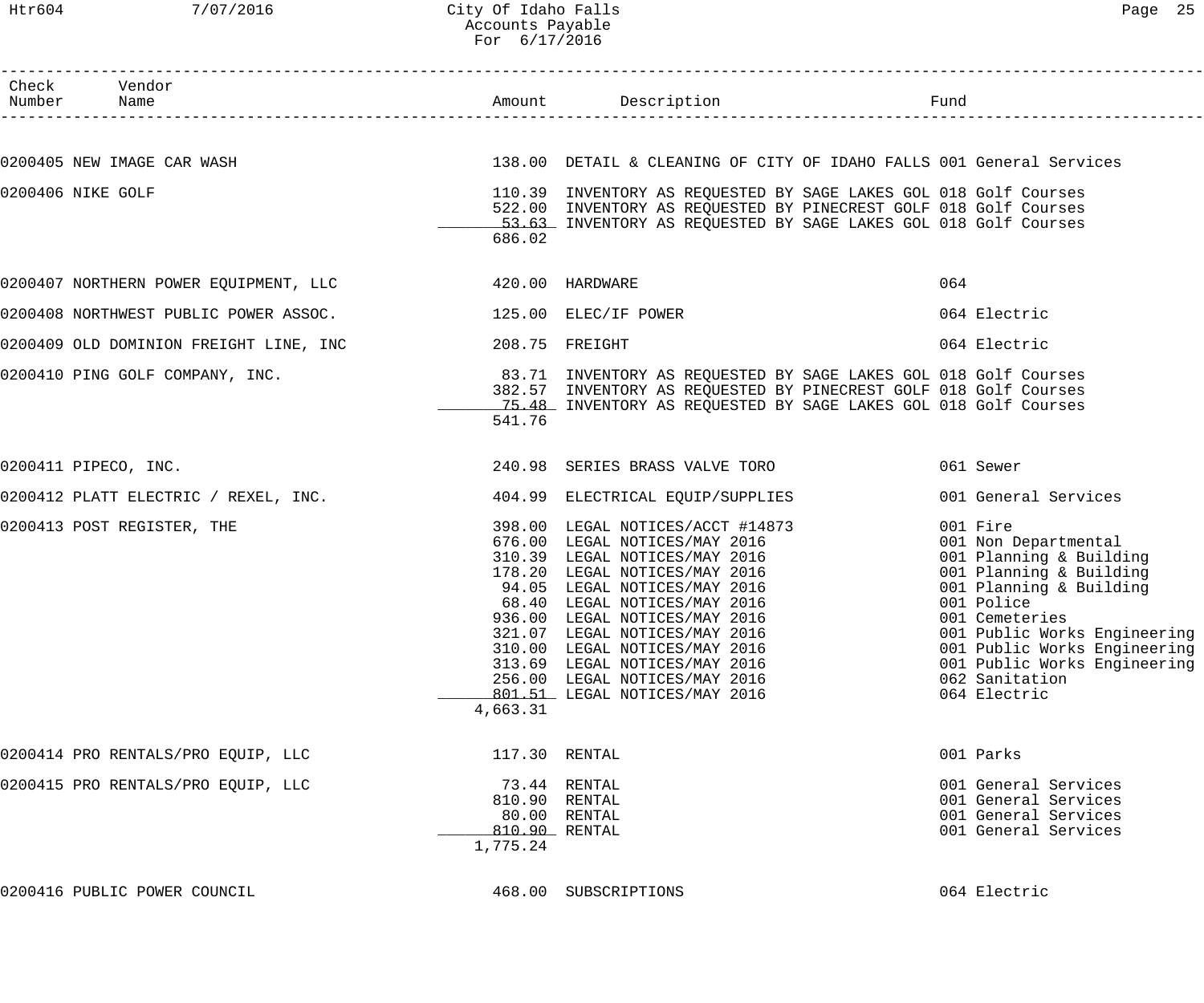#### Htr604 7/07/2016 City Of Idaho Falls Page 26 Accounts Payable For 6/17/2016

| Check Vendor<br>Number Name                                           |          | Amount Description                                                                                                                                                               | Fund                                                                                                                 |
|-----------------------------------------------------------------------|----------|----------------------------------------------------------------------------------------------------------------------------------------------------------------------------------|----------------------------------------------------------------------------------------------------------------------|
|                                                                       | 1,059.00 | 0200417 QUALITY SPORTS, INC. THE SALL RESOLUTION AND SERVES AND TRINGERED BY SAGE LAKES GOL 018 Golf Courses<br>375.00 INVENTORY AS REQUESTED BY SAGE LAKES GOL 018 Golf Courses |                                                                                                                      |
| 0200418 RC HEAVY HAUL                                                 |          | 25.00 REFUND BID FEE/RC HEAVY H                                                                                                                                                  | 001                                                                                                                  |
| 0200419 REGIONAL HEARING AND BALANCE 6 10 100 TRANSFORMERS            |          |                                                                                                                                                                                  | 001 Police                                                                                                           |
| 0200420 RJM COMPANY                                                   | 2,409.00 | 40.59 FREIGHT<br>2,368.41 SEWER DEPARTMENT                                                                                                                                       | 061 Sewer<br>061 Sewer                                                                                               |
| 0200421 ROBERT ROBISON                                                |          | 341.00 CURB & GUTTER/ROB ROBISON                                                                                                                                                 | 010 Streets                                                                                                          |
| 0200422 ROCKY MOUNTAIN POWER                                          |          | 317.40 UTILITIES MAY 2016                                                                                                                                                        | 001 Parks                                                                                                            |
| 0200423 RON SAYER DODGE, INC.                                         | 156.00   | 74.31 PARTS AND MINOR SUBLET REPAIRS AS REQUES 001 General Services<br>81.69 PARTS AND MINOR SUBLET REPAIRS AS REQUES 001 General Services                                       |                                                                                                                      |
| 0200424 RON'S TIRE INC.                                               |          | 1,895.84 TOOLS, HAND POWER/NONPOWER                                                                                                                                              | 001 Parks                                                                                                            |
| 0200425 RONALD ESPLIN                                                 |          | 155.00 #14-4471 REFUND                                                                                                                                                           | 063                                                                                                                  |
| 0200426 ROSSITER ELECTRIC MOTOR                                       |          | 83.65 SWITCHES                                                                                                                                                                   | 062 Sanitation                                                                                                       |
| 0200427 RUSH TRUCK CENTERS, INC.                                      |          | 141.44 EQ REPAIR AND MAINT                                                                                                                                                       | 001                                                                                                                  |
| 0200428 SHADDOW DOMAIN LLC                                            |          | 500.00 REIMBURSEMENTS                                                                                                                                                            | 001 Planning & Building                                                                                              |
| 0200429 SHERWIN-WILLIAMS COMPANY                                      |          | 69.27 PAINT & BRUSHES                                                                                                                                                            | 061 Water                                                                                                            |
| 0200430 SIDWELL, JULEE                                                |          | 700.00 PROFESSIONAL/PERSONAL SRV                                                                                                                                                 | 001 Planning & Building                                                                                              |
| 0200431 SMITH POWER PRODUCTS, INC.                                    | 264.84   | 167.45 EQ REPAIR AND MAINT<br>16.48 FREIGHT<br>41.53 VEHICLE AND EQUIP. MAINT.<br>24.55 FREIGHT<br>14.83 VEHICLE AND EQUIP. MAINT.                                               | 001 General Services<br>001 General Services<br>001 General Services<br>001 General Services<br>001 General Services |
| 0200432 SPECIALIZED PAVEMENT MARKINGS 6 25.00 REFUND BID FEE/SPM, INC |          |                                                                                                                                                                                  | 001                                                                                                                  |
|                                                                       |          | 0200433 SUN MOUNTAIN SPORTS, INC. THE SAME SERVICE OF THE SERVICE AS REQUESTED BY PINECREST GOLF 018 Golf Courses                                                                |                                                                                                                      |
| 0200434 SUNGARD PUBLIC SECTOR, INC.                                   |          | 800.00 PROFESSIONAL/PERSONAL SRV                                                                                                                                                 | 064 Electric                                                                                                         |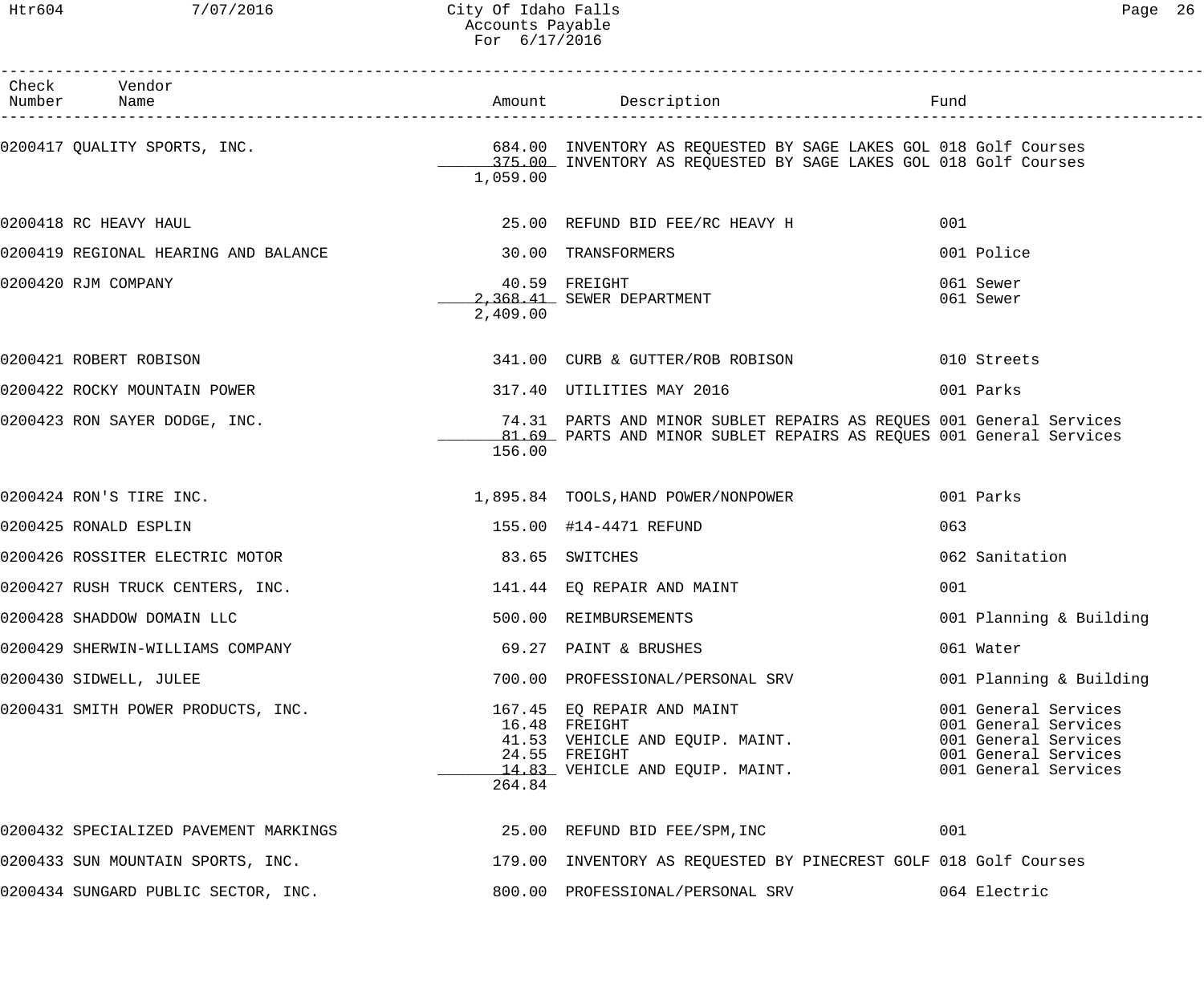Htr604 7/07/2016 City Of Idaho Falls Page 27 Accounts Payable For 6/17/2016

| Check Vendor<br>Number Name      |               |                                                                                                                                                                                                                                                                                                                                                                                                                      |                                                                                               |
|----------------------------------|---------------|----------------------------------------------------------------------------------------------------------------------------------------------------------------------------------------------------------------------------------------------------------------------------------------------------------------------------------------------------------------------------------------------------------------------|-----------------------------------------------------------------------------------------------|
|                                  |               |                                                                                                                                                                                                                                                                                                                                                                                                                      |                                                                                               |
| 0200436 TAYLOR MADE GOLF COMPANY | 2,377.28      | 651.03 INVENTORY AS REQUESTED BY SAND CREEK GOL 018 Golf Courses<br>493.65 INVENTORY AS REQUESTED BY SAND CREEK GOL 018 Golf Courses<br>392.04 INVENTORY AS REQUESTED BY SAND CREEK GOL 018 Golf Courses<br>165.77 INVENTORY AS REQUESTED BY PINECREST GOLF 018 Golf Courses<br>451.20 INVENTORY AS REQUESTED BY PINECREST GOLF 018 Golf Courses<br>223.59 INVENTORY AS REQUESTED BY PINECREST GOLF 018 Golf Courses |                                                                                               |
|                                  |               | 0200437 TEREX UTILITIES, INC. The Same Controller State of the Services of the Services of the Services of the Services                                                                                                                                                                                                                                                                                              |                                                                                               |
| 0200438 TIM REINKE               |               | 38.89 MILEAGE / MAY 2016                                                                                                                                                                                                                                                                                                                                                                                             | 018 Golf Courses                                                                              |
| 0200439 TOWN & COUNTRY GARDENS   | 410.58        | 11.51 COMPOST 1CF<br>86.39 MAPLE CRIMSON QUEEN<br>41.99 RENTAL NURSERY<br>123.75 MISC PLANTS<br>35.97 POTTING SOIL<br>6.39 WATERING CAN<br>104.58 FLOWERS FOR OUTSIDE TERMI                                                                                                                                                                                                                                          | 001 Parks<br>001 Parks<br>001 Parks<br>001 Parks<br>060 Airport<br>060 Airport<br>060 Airport |
|                                  |               | 0200440 TRACK UTILITIES, LLC and the state of the state of 2,900.00 CONSTRUCTION JOB/CONTRACT                                                                                                                                                                                                                                                                                                                        | 001 Fire                                                                                      |
|                                  |               | 0200441 TRANSOFT SOLUTIONS, INC. THE SERVICE RESOLUTIONS, INC. THE SERVICE RESOLUTIONS, INC.                                                                                                                                                                                                                                                                                                                         | 001 Public Works Engineering                                                                  |
| 0200442 UNITED PARCEL SERVICE    | 31.10 FREIGHT |                                                                                                                                                                                                                                                                                                                                                                                                                      | 064 Electric                                                                                  |
| 0200443 UPHOLSTERY CENTER, THE   |               | 215.00 PARTS AS REQUESTED BY CITY OF IDAHO FALL 001 General Services                                                                                                                                                                                                                                                                                                                                                 |                                                                                               |
| 0200444 UPS STORE #2271          | 86.26         | 16.36 SHIPPING SERVICES FOR IDAHO FALLS POLICE 001 Police<br>33.63 SHIPPING SERVICES FOR IDAHO FALLS POLICE 001 Police<br>19.91 SHIPPING SERVICES FOR IDAHO FALLS POLICE 001 Police<br>16.36 SHIPPING SERVICES FOR IDAHO FALLS POLICE 001 Police                                                                                                                                                                     |                                                                                               |
| 0200445 URBAN LAND INSTITUTE     |               | 220.00 MEMBERSHIPS                                                                                                                                                                                                                                                                                                                                                                                                   | 001 Planning & Building                                                                       |
| 0200446 VALLEY AGRONOMICS, LLC   |               | 442.05 ASSORTED WEED CONTROL SPR                                                                                                                                                                                                                                                                                                                                                                                     | 061 Sewer                                                                                     |
| 0200447 VALLEY OFFICE SYSTEMS    |               | 55.00 SERVICE OF ERROR 49 ON HP                                                                                                                                                                                                                                                                                                                                                                                      | 001 Public Works Engineering                                                                  |
| 0200448 VERIZON WIRELESS         |               | 2,464.81 BILLING 4/24/16-5/23/16                                                                                                                                                                                                                                                                                                                                                                                     | 001                                                                                           |
| 0200449 VERIZON WIRELESS         |               | 11,328.17 BILLING 4/29/16-5/28/16                                                                                                                                                                                                                                                                                                                                                                                    | 001                                                                                           |
| 0200450 VERNON STEEL, INC.       |               | 35.75 PARTS AS REQUESTED BY CITY OF IDAHO FALL 001 General Services                                                                                                                                                                                                                                                                                                                                                  |                                                                                               |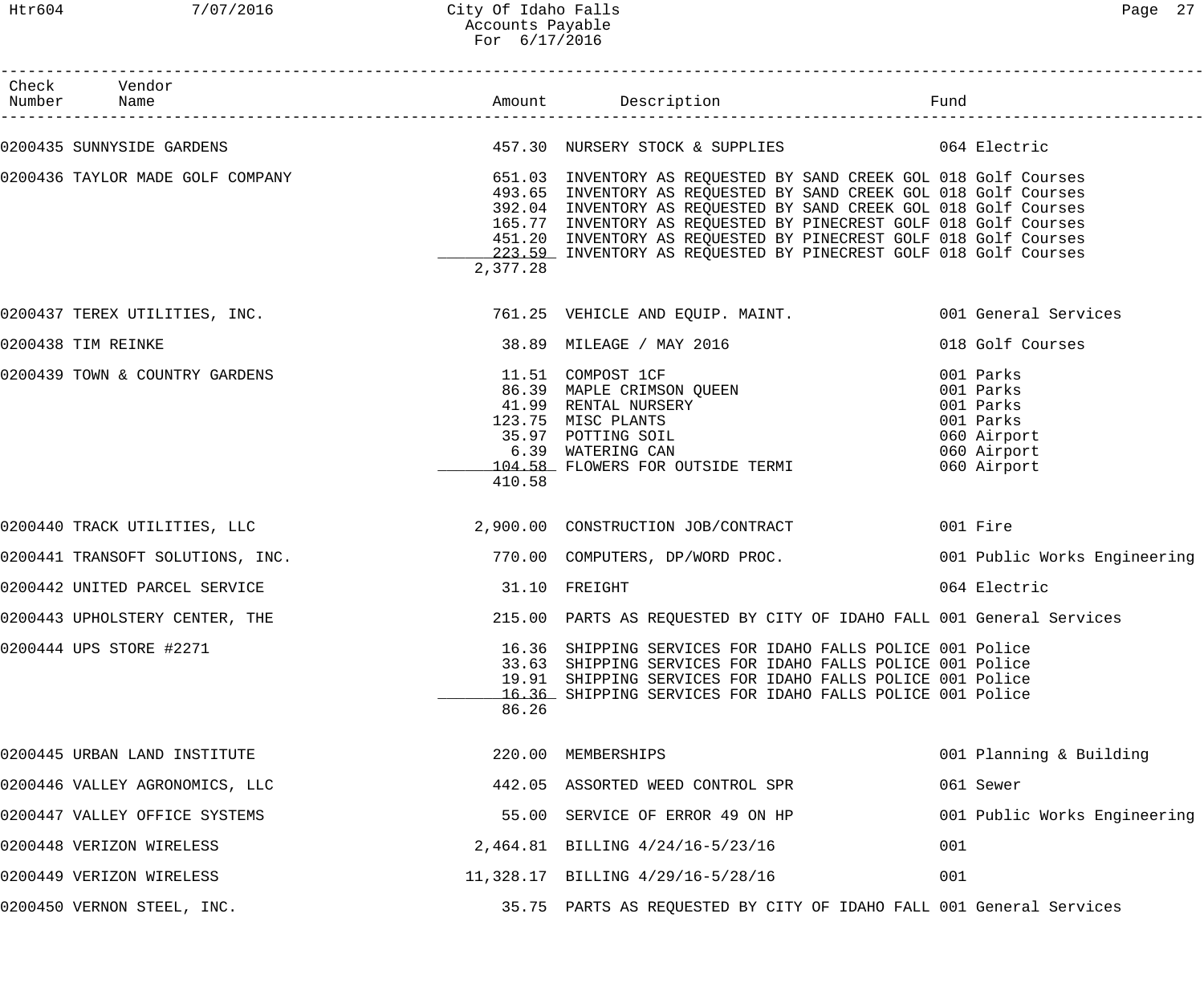| Check<br>Number | Vendor<br>Name                            | Amount | Description                                                                  | Fund                    |  |
|-----------------|-------------------------------------------|--------|------------------------------------------------------------------------------|-------------------------|--|
|                 | 0200450 VERNON STEEL, INC.                | 239.70 | 203.95 PARTS AS REQUESTED BY CITY OF IDAHO FALL 001 General Services         |                         |  |
|                 | 0200451 WAXIE SANITARY SUPPLY             |        | 352.45 CUSTODIAL SUPPLIES/EQUIP                                              | 061 Sewer               |  |
|                 | 0200452 WEATHERBY, HEIDE                  | 700.00 | PROFESSIONAL/PERSONAL SRV                                                    | 001 Planning & Building |  |
|                 | 0200453 WESTERN RECORDS DESTRUCTION, INC. |        | 45.00 SHREDDING SERVICES FOR THE LEGAL DEPARTM 001 City Prosecuting Attorney |                         |  |
|                 | 0200454 WESTERN SPORTING                  |        | 30.93 PARKS & RECREATION MISC.                                               | 001 Parks               |  |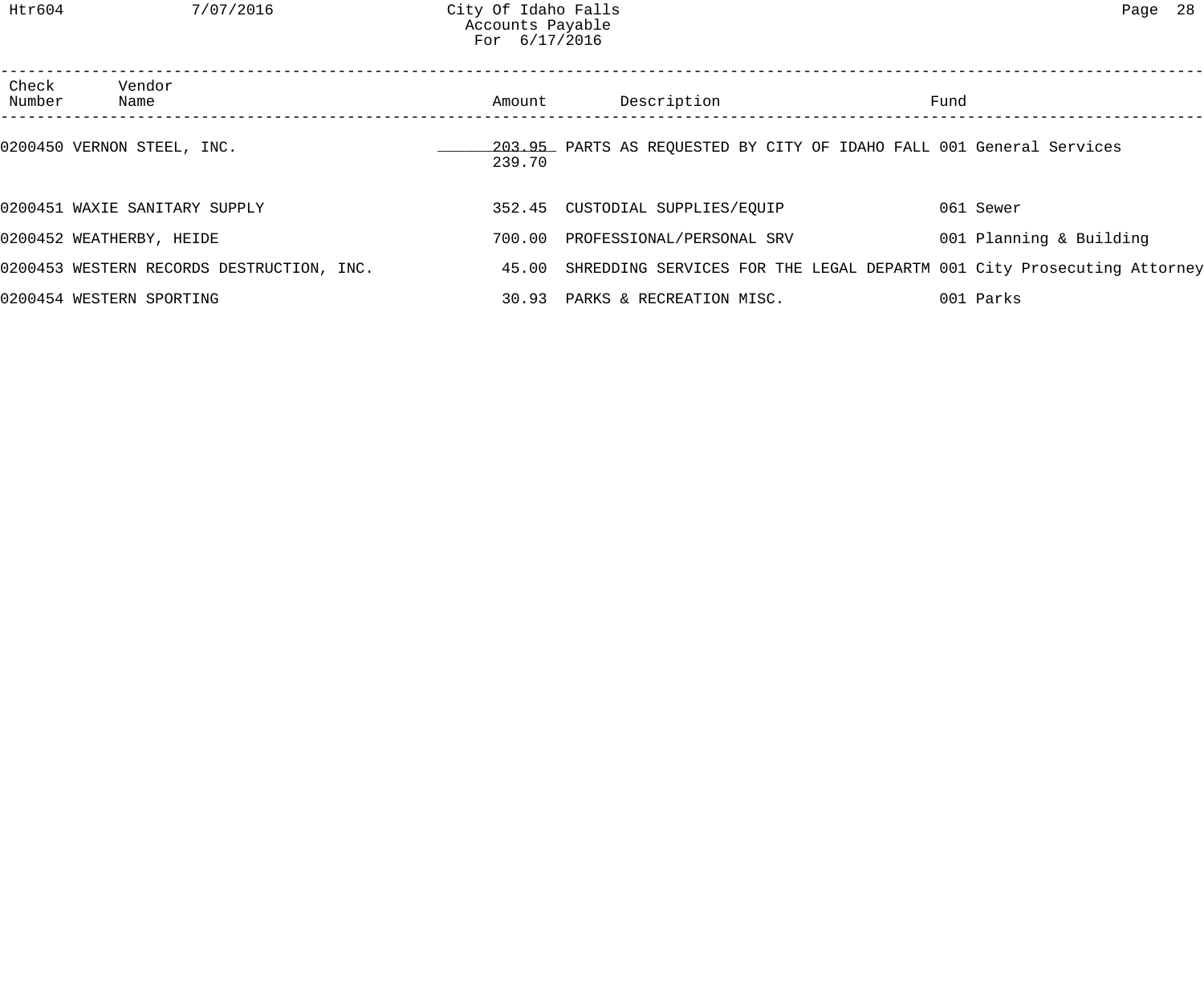Htr604 7/07/2016 City Of Idaho Falls Page 29 Accounts Payable For 6/24/2016

| Page |
|------|
|------|

| Check Vendor<br>Number Name                                                     |              |                                                                                                                                                                                                                                                                                                                                                                                                                                                                                                                                         |                      |
|---------------------------------------------------------------------------------|--------------|-----------------------------------------------------------------------------------------------------------------------------------------------------------------------------------------------------------------------------------------------------------------------------------------------------------------------------------------------------------------------------------------------------------------------------------------------------------------------------------------------------------------------------------------|----------------------|
| 0200455 A-1 RENTAL, INC.                                                        | 95.00 RENTAL |                                                                                                                                                                                                                                                                                                                                                                                                                                                                                                                                         | 011 Recreation       |
| 0200456 ACUSHNET COMPANY                                                        | 178.28       | 89.14 INVENTORY AS REQUESTED BY SAGE LAKES GOL 018 Golf Courses<br>89.14 INVENTORY AS REOUESTED BY SAGE LAKES GOL 018 Golf Courses<br>89.14 INVENTORY AS REQUESTED BY SAGE LAKES GOL 018 Golf Courses                                                                                                                                                                                                                                                                                                                                   |                      |
| 0200457 ADVANCE AUTO PARTS                                                      | 912.65       | 425.20 EQ REPAIR AND MAINT<br>502.92 EQ REPAIR AND MAINT<br>38.86- EQ REPAIR AND MAINT<br>23.39 EQ REPAIR AND MAINT<br>23.39 EQ REPAIR AND MAINT<br>001 General Services                                                                                                                                                                                                                                                                                                                                                                |                      |
| 0200458 AG-WEST DISTRIBUTING COMPANY 204.67 TUBES, O RING, AIR CHAMBE 001 Parks |              |                                                                                                                                                                                                                                                                                                                                                                                                                                                                                                                                         |                      |
| 0200459 AIRGAS USA, LLC                                                         | 948.23       | 52.24 ELECT STCK A5.15<br>38.48 WELDING SUPPLIES AS REQUIRED BY SANITATI 062 Sanitation<br>294.97 WELDING SUPPLIES AS REQUIRED BY SANITATI 062 Sanitation<br>167.58 PURCHASE OF OXYGEN SUPPLIES FOR CITY AMB 063 Ambulance<br>193.26 PURCHASE OF OXYGEN SUPPLIES FOR CITY AMB 063 Ambulance<br>50.70 WELDING EQUIP/SUPPLIES 064 Electric<br>50.70 WELDING EQUIP/SUPPLIES 064 Electric<br>100.30 WELDING EQUIP/SUPPLIES 064 Electric                                                                                                     | 061 Sewer            |
| 0200460 ALDERSON, KARST & MITRO                                                 | 1,837.50     | 1,207.50 PROFESSIONAL/PERSONAL SRV 6001 General Services<br>630.00 PROFESSIONAL/PERSONAL SRV                                                                                                                                                                                                                                                                                                                                                                                                                                            | 001 General Services |
| 0200461 ALL AMERICAN YARDS, INC.                                                |              |                                                                                                                                                                                                                                                                                                                                                                                                                                                                                                                                         |                      |
| 0200462 ALPHAGRAPHICS OF IDAHO FALLS                                            | 1,115.45     | 269.66 PURCHASE OF MATERIALS FOR I.F. PUBLIC LI 012 Library                                                                                                                                                                                                                                                                                                                                                                                                                                                                             |                      |
| 0200463 ALPINE ANIMAL HOSPITAL                                                  |              | 35.00 SPAY/NEUTER/RABIES SERV                                                                                                                                                                                                                                                                                                                                                                                                                                                                                                           | 001                  |
| 0200464 ALSCO (AMERICAN LINEN DIV)                                              |              | 76.04 LAUNDRY SUPPLY AND SERVICE FOR THE FIRE 001 Fire<br>100.74 LAUNDRY SUPPLY AND SERVICE FOR THE FIRE 001 Fire<br>69.95 LAUNDRY SUPPLY AND SERVICE FOR THE FIRE 001 Fire<br>50.16 LAUNDRY SUPPLY AND SERVICE FOR THE FIRE 001 Fire<br>57.98 LAUNDRY SUPPLY AND SERVICE FOR THE FIRE 001 Fire<br>34.12 LAUNDRY SUPPLY AND SERVICE FOR THE FIRE 001 Fire<br>32.46 LAUNDRY SUPPLY AND SERVICE FOR THE FIRE 001 Fire<br>63.23 LAUNDRY SUPPLY AND SERVICE FOR THE FIRE 001 Fire<br>98.34 LAUNDRY SUPPLY AND SERVICE FOR THE FIRE 001 Fire |                      |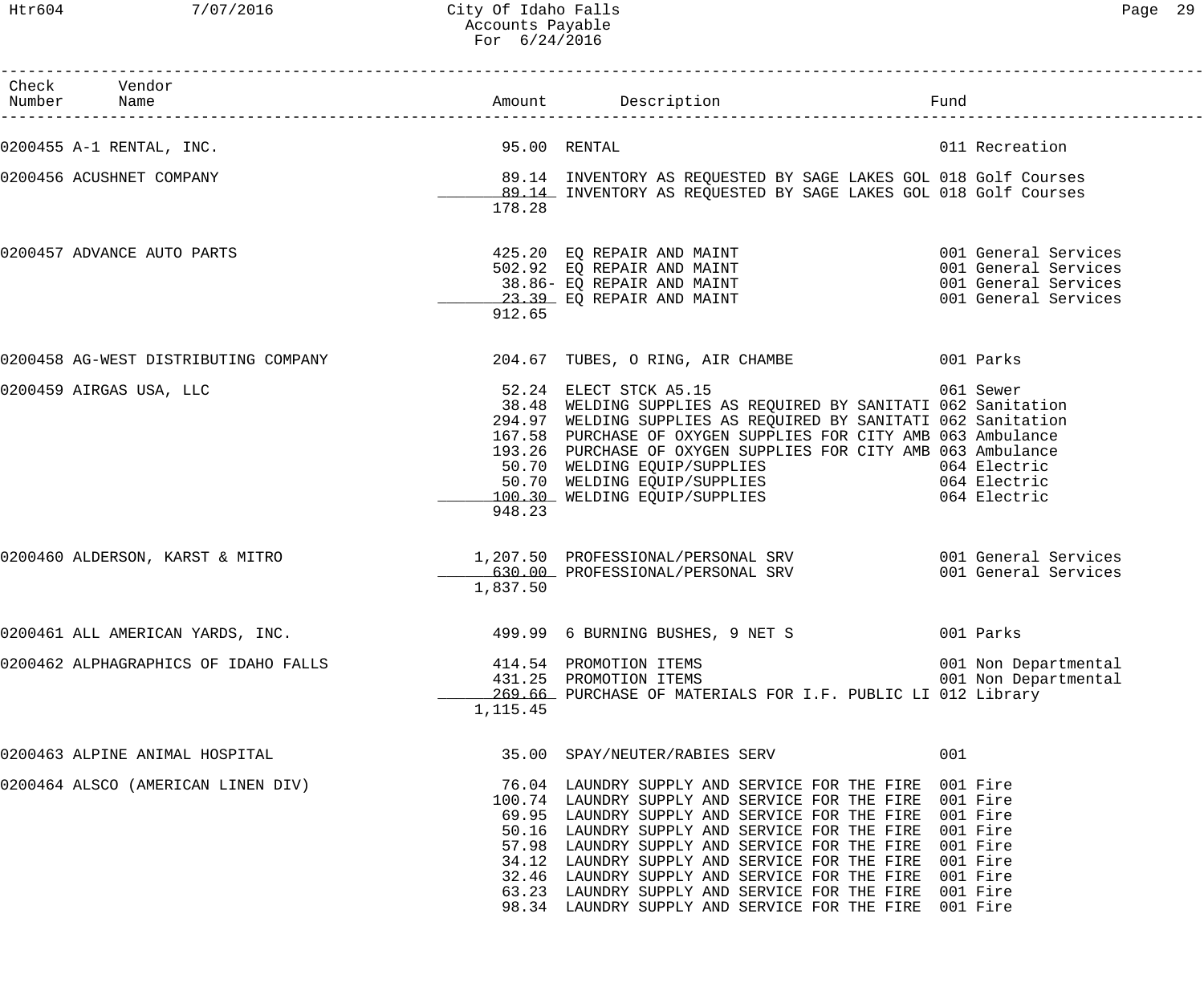#### Htr604 7/07/2016 City Of Idaho Falls Page 30 Accounts Payable For 6/24/2016

| Check Vendor<br>Number Name |                                     |          |                                                                                                                                                                                                                                                                                                                                                                                                                                                                                                                                                                                                                                                                                                                                                                                                                                                                                                                                                                                                                                                                                                                                                                                                                                                                                                                                                                                              |                                                                                                                                                                                      |
|-----------------------------|-------------------------------------|----------|----------------------------------------------------------------------------------------------------------------------------------------------------------------------------------------------------------------------------------------------------------------------------------------------------------------------------------------------------------------------------------------------------------------------------------------------------------------------------------------------------------------------------------------------------------------------------------------------------------------------------------------------------------------------------------------------------------------------------------------------------------------------------------------------------------------------------------------------------------------------------------------------------------------------------------------------------------------------------------------------------------------------------------------------------------------------------------------------------------------------------------------------------------------------------------------------------------------------------------------------------------------------------------------------------------------------------------------------------------------------------------------------|--------------------------------------------------------------------------------------------------------------------------------------------------------------------------------------|
|                             |                                     | 1,797.82 | 0200464 ALSCO (AMERICAN LINEN DIV)             47.89 LAUNDRY SUPPLY AND SERVICE FOR THE FIRE 001 Fire<br>66.89 LAUNDRY SUPPLY AND SERVICE FOR THE FIRE 001 Fire<br>66.89 LAUNDRY SUPPLY AND SERVICE FOR THE FIRE 001 Fire<br>67.54 LAUNDRY SUPPLY AND SERVICE FOR THE FIRE 001 Fire<br>46.07 LAUNDRY SUPPLY AND SERVICE FOR THE FIRE<br>25.62 LAUNDRY SUPPLY AND SERVICE FOR THE FIRE<br>59.25 LAUNDRY SUPPLY AND SERVICE FOR THE FIRE<br>41.03 LAUNDRY SUPPLY AND SERVICE FOR THE FIRE<br>65.94 LAUNDRY SUPPLY AND SERVICE FOR THE FIRE 001 Fire<br>59.82 LAUNDRY SUPPLY AND SERVICE FOR THE FIRE 001 Fire<br>43.75 LAUNDRY SUPPLY AND SERVICE FOR THE FIRE<br>37.05 LAUNDRY SUPPLY AND SERVICE FOR THE FIRE<br>40.83 LAUNDRY SUPPLY AND SERVICE FOR THE FIRE<br>58.80 LAUNDRY SUPPLY AND SERVICE FOR THE FIRE<br>97.91 LAUNDRY SUPPLY AND SERVICE FOR THE FIRE<br>73.21 LAUNDRY SUPPLY AND SERVICE FOR THE FIRE<br>61.62 LAUNDRY SUPPLY AND SERVICE FOR THE FIRE<br>61.51 LAUNDRY SUPPLY AND SERVICE FOR THE FIRE<br>45.94 LAUNDRY SUPPLY AND SERVICE FOR THE FIRE<br>32.59 LAUNDRY SUPPLY AND SERVICE FOR THE FIRE<br>64.29 LAUNDRY SUPPLY AND SERVICE FOR THE FIRE 001 Fire<br>18.39 SUPPLIES AS REQUESTED BY PINECREST GOLF 018 Golf Courses<br>47.56 LAUNDRY SERVICE FOR SEWER DEPARTMENT 061 Sewer<br>47.30 LAUNDRY SERVICE FOR SEWER DEPARTMENT 061 Sewer<br>4.00 CLOTHING & APPAREL | 001 Fire<br>001 Fire<br>001 Fire<br>001 Fire<br>001 Fire<br>001 Fire<br>001 Fire<br>001 Fire<br>001 Fire<br>001 Fire<br>001 Fire<br>001 Fire<br>001 Fire<br>001 Fire<br>064 Electric |
|                             | 0200465 AMAZON.COM - CITY PURCHASES | 901.32   | 121.32 COMPUTERS, DP/WORD PROC. 001 Fire<br>33.95 ELECTRONIC EQUIPMENT 001 General Services<br>111.80 COMPUTERS, DP/WORD PROC. 001 Data Processing<br>22.78 COMPUTERS, DP/WORD PROC. 001 Data Processing<br>105.98 ELECTRONIC EQUIPMEN<br>10.49 ELECTRICAL EQUIP/SUPPLIES<br>495.00 FURNITURE                                                                                                                                                                                                                                                                                                                                                                                                                                                                                                                                                                                                                                                                                                                                                                                                                                                                                                                                                                                                                                                                                                | 064 Electric<br>064 Electric                                                                                                                                                         |
|                             | 0200466 AMMON VETERINARY HOSPITAL   |          | 455.00 SPAY/NEUTER/RABIES SERV                                                                                                                                                                                                                                                                                                                                                                                                                                                                                                                                                                                                                                                                                                                                                                                                                                                                                                                                                                                                                                                                                                                                                                                                                                                                                                                                                               | 001                                                                                                                                                                                  |
|                             | 0200467 ANIMAL REFERENCE PATHOLOGY  |          | 544.00 VETERINARY LABORATORY SERVICES AS REQUES 001 Parks                                                                                                                                                                                                                                                                                                                                                                                                                                                                                                                                                                                                                                                                                                                                                                                                                                                                                                                                                                                                                                                                                                                                                                                                                                                                                                                                    |                                                                                                                                                                                      |
| 0200468 ANIXTER INC.        |                                     | 2,524.23 | 235.00 ELEC/IF POWER<br>9.78 TOOLS, HAND POWER/NONPOWER<br>278.00 TOOLS, HAND POWER/NONPOWER<br>440.00 TOOLS, HAND POWER/NONPOWER<br>1,046.25 HARDWARE<br>180.00 TOOLS, HAND POWER/NONPOWER<br>335.20 ELEC/IF POWER                                                                                                                                                                                                                                                                                                                                                                                                                                                                                                                                                                                                                                                                                                                                                                                                                                                                                                                                                                                                                                                                                                                                                                          | 064 Electric<br>064 Electric<br>064 Electric<br>064 Electric<br>064 Electric<br>064 Electric<br>064 Electric                                                                         |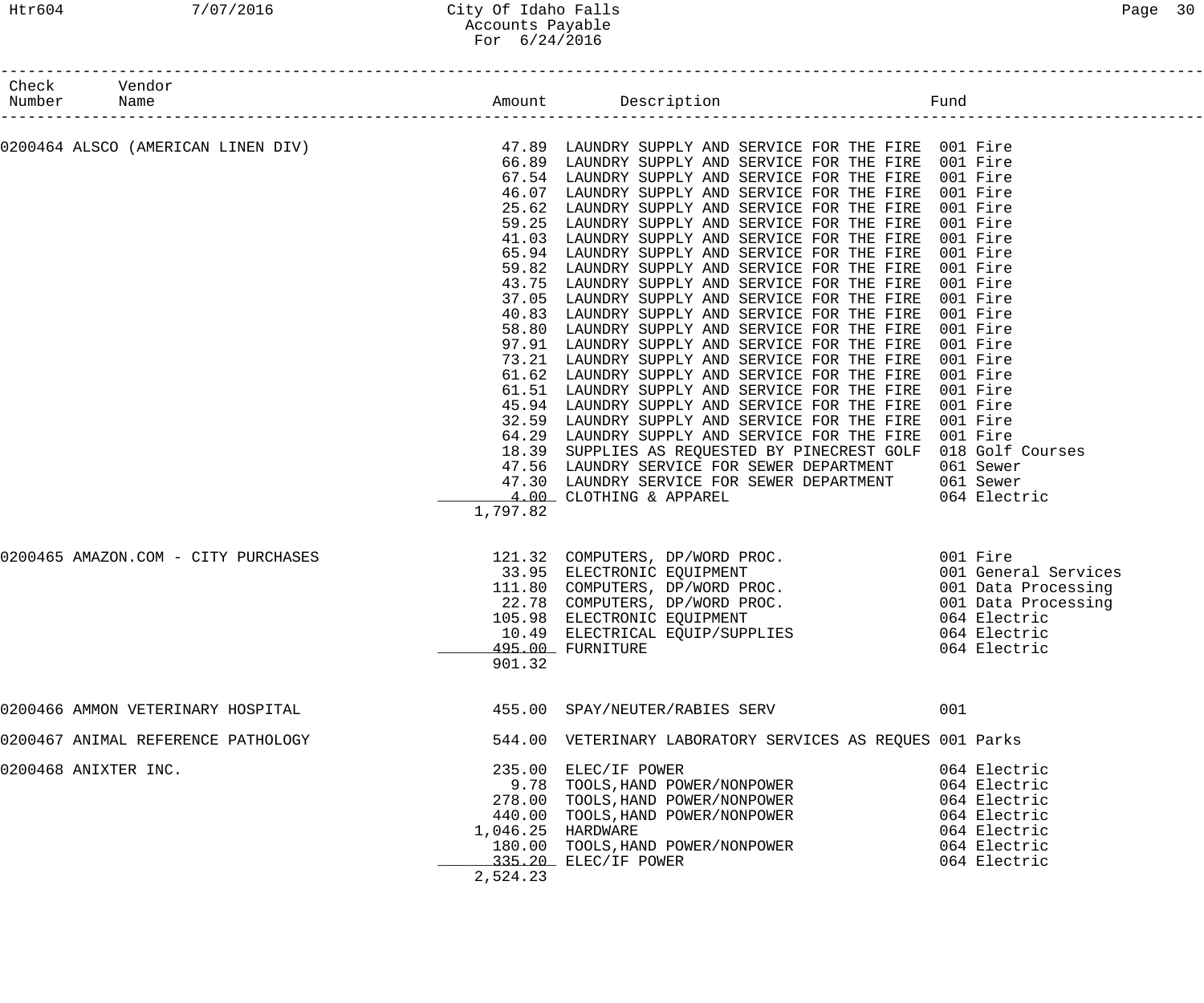Htr604 7/07/2016 City Of Idaho Falls Page 31 Accounts Payable For 6/24/2016

| Check Vendor<br>Number Name                                  |                           |                                                                                                                                                                                                                                                                                                                |                                                                      |
|--------------------------------------------------------------|---------------------------|----------------------------------------------------------------------------------------------------------------------------------------------------------------------------------------------------------------------------------------------------------------------------------------------------------------|----------------------------------------------------------------------|
|                                                              |                           | 0200469 ANTECH DIAGNOSTICS THE SERVICES AS REQUESTED BY TAUTPHAUS POO1 Parks                                                                                                                                                                                                                                   |                                                                      |
| 0200470 AQUAJOGGER                                           | $16.25$ FREIGHT<br>158.75 | 142.50 AQUATIC/WATER PRODUCTS 011 Recreation                                                                                                                                                                                                                                                                   | 011 Recreation                                                       |
|                                                              | 2,158.00                  | 0200471 AQUATIC BIOCONTROL/TLC PRODUCTS 1,766.50 AQUATIC/WATER PRODUCTS 018 Golf Courses                                                                                                                                                                                                                       | 018 Golf Courses                                                     |
|                                                              |                           | 0200472 ARCHITECTURAL BUILDING SUPPLY 200.00 MISCELLANEOUS PURCHASES AS REQUESTED BY 001 General Services                                                                                                                                                                                                      |                                                                      |
| 0200473 BAIRD, JEFF                                          |                           | 220.00 CONTRACTED OFFICIALS                                                                                                                                                                                                                                                                                    | 011 Recreation                                                       |
| 0200474 BARR, BRANDON                                        |                           | 120.00 CONTRACTED OFFICIALS                                                                                                                                                                                                                                                                                    | 011 Recreation                                                       |
|                                                              | 77.04                     | 0200475 BEARING & INDUSTRIAL SALES INC 49.08 PARTS AS REQUESTED BY CITY OF IDAHO FALL 001 General Services<br>27.96 PARTS AS REQUESTED BY CITY OF IDAHO FALL 001 General Services                                                                                                                              |                                                                      |
| 0200476 BESERIS, TIM                                         |                           | 244.00 CONTRACTED OFFICIALS                                                                                                                                                                                                                                                                                    | 011 Recreation                                                       |
| 0200477 BLACK CANYON TROUT FARM, INC. 2,800.00 ELEC/IF POWER |                           |                                                                                                                                                                                                                                                                                                                | 064 Electric                                                         |
| 0200478 BLACK CLOVER USA, LLC                                |                           | 290.05 INVENTORY AS REQUESTED BY PINECREST GOLF 018 Golf Courses                                                                                                                                                                                                                                               |                                                                      |
| 0200479 BOISE MOBILE EQUIPMENT                               |                           | 1,575.20 FIRE DEPARTMENT MISC.                                                                                                                                                                                                                                                                                 | 001 Fire                                                             |
| 0200480 BRADY INDUSTRIES LLC                                 |                           | 1,342.50 CUSTODIAL SUPPLIES/EQUIP                                                                                                                                                                                                                                                                              | 001                                                                  |
| 0200481 BROADWAY FORD, INC.                                  | 2,261.79                  | 2,650.91 EQ REPAIR AND MAINT<br>150.00- EQ REPAIR AND MAINT<br>289.36- EQ REPAIR AND MAINT<br>6.13 PARTS AND MINOR SUBLET REPAIRS AS REQUES 001 General Services<br>24.50 PARTS AND MINOR SUBLET REPAIRS AS REQUES 001 General Services<br>19.61 PARTS AND MINOR SUBLET REPAIRS AS REQUES 001 General Services | 001 General Services<br>001 General Services<br>001 General Services |
| 0200482 BROADWAY VETERINARY CLINIC                           | 390.00                    | 30.00 SPAY/NEUTER/RABIES SERV<br>85.00 SPAY/NEUTER/RABIES SERV<br>85.00 SPAY/NEUTER/RABIES SERV<br>75.00 SPAY/NEUTER/RABIES SERV<br>30.00 SPAY/NEUTER/RABIES SERV<br>65.00 SPAY/NEUTER/RABIES SERV<br>20.00 SPAY/NEUTER/RABIES SERV                                                                            | 001<br>001<br>001<br>001<br>001<br>001<br>001                        |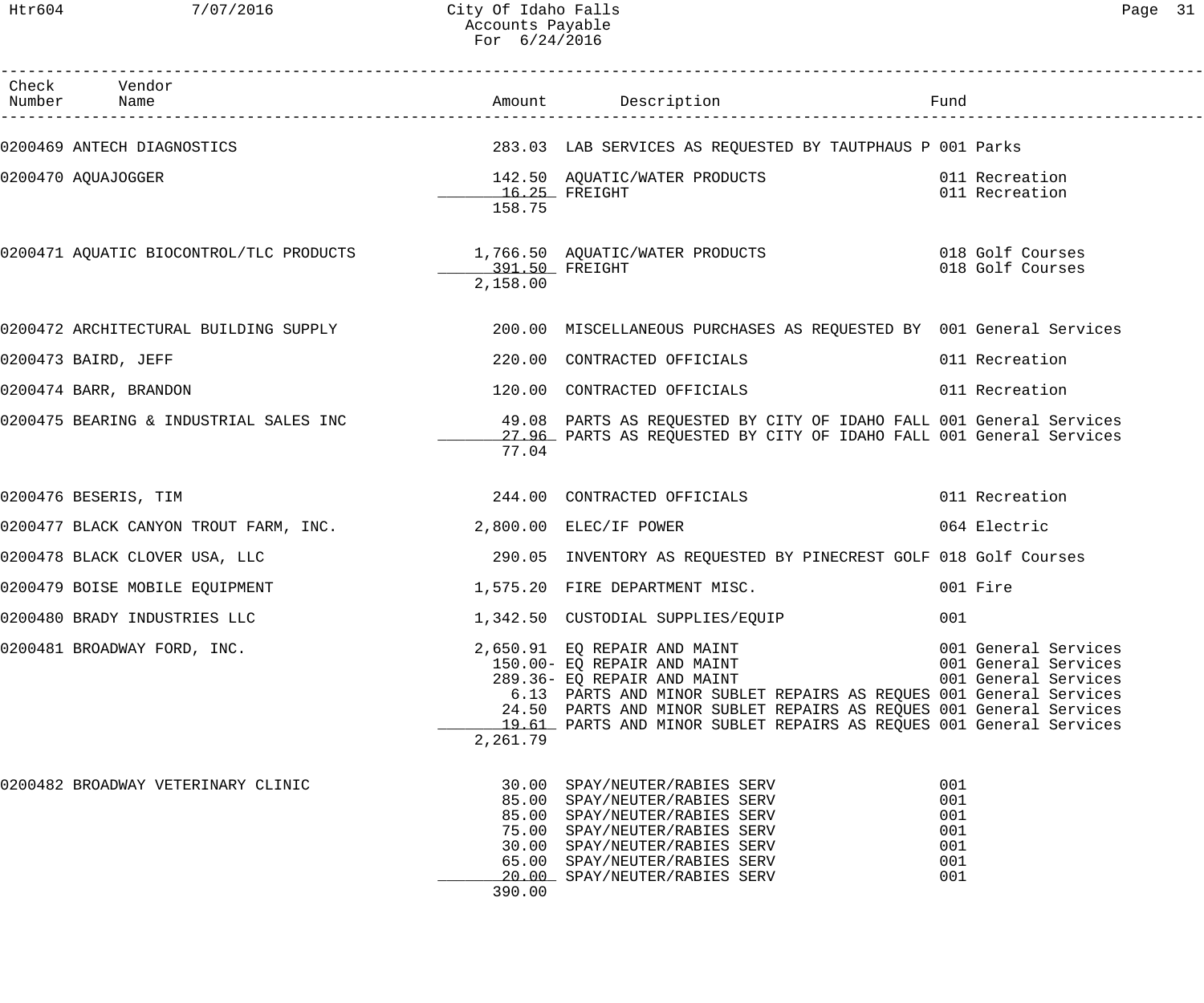#### Htr604 7/07/2016 City Of Idaho Falls Page 32 Accounts Payable For 6/24/2016

| Check Vendor<br>Number Name           |                                    | Amount Description <b>Example 1</b> Fund                                                                                                                                                                                                                                                                                   |                                                                                                                                                                  |
|---------------------------------------|------------------------------------|----------------------------------------------------------------------------------------------------------------------------------------------------------------------------------------------------------------------------------------------------------------------------------------------------------------------------|------------------------------------------------------------------------------------------------------------------------------------------------------------------|
|                                       |                                    |                                                                                                                                                                                                                                                                                                                            |                                                                                                                                                                  |
|                                       |                                    | 0200483 BURNS CONCRETE, INC. The Same CONCRETE DELIVERED AS REQUESTED BY THE SOLO Streets                                                                                                                                                                                                                                  |                                                                                                                                                                  |
| 0200484 C & B OPERATIONS, LLC         | 70.85                              | 31.66 PARTS AND MINOR SUBLET REAPIRS AS REQUES 001 General Services<br>27.18 PARTS AND MINOR SUBLET REAPIRS AS REQUES 001 General Services<br>12.01 PARTS AND MINOR SUBLET REAPIRS AS REQUES 001 General Services                                                                                                          |                                                                                                                                                                  |
| 0200485 CALLAWAY GOLF SALES COMPANY   |                                    | 183.10 INVENTORY AS REQUESTED BY PINECREST GOLF 018 Golf Courses                                                                                                                                                                                                                                                           |                                                                                                                                                                  |
| 0200486 CAMERON WARD                  |                                    | 199.00 RFND CERTIFICATION FEE                                                                                                                                                                                                                                                                                              | 001 Data Processing                                                                                                                                              |
| 0200487 CELLCO PARTNERSHIP            | 1,251.00                           | 171.00 VEHICLE AND EQUIP. MAINT. 001 General Services<br>1,045.00 EQ REPAIR AND MAINT 001 General Services<br>35.00 EQ REPAIR AND MAINT 001 General Services                                                                                                                                                               |                                                                                                                                                                  |
| 0200488 CENTER FOR PUBLIC SAFETY      |                                    | 325.00 CHIEF TRAINING OFFICER AP                                                                                                                                                                                                                                                                                           | 001 Fire                                                                                                                                                         |
| 0200489 CENTURYLINK                   | 1,434.87                           | 47.76 RADIO/ALARM LINE-JUNE2016<br>47.76 RADIO/ALARM LINE-JUNE2016<br>173.00 RADIO/ALARM LINE-JUNE2016<br>45.18 RADIO/ALARM LINE-JUNE2016<br>95.52 RADIO/ALARM LINE-JUNE2016<br>70.00 RADIO/ALARM LINE-JUNE2016<br>106.83 RADIO/ALARM LINE-JUNE2016<br>85.00 RADIO/ALARM LINE-JUNE2<br>$-377.78$ RADIO/ALARM LINE-JUNE2016 | 001 General Services<br>001 Cemeteries<br>011 Recreation<br>011 Recreation<br>060 Airport<br>061 Water<br>061 Water<br>061 Sewer<br>064 Electric<br>064 Electric |
| 0200490 CHRISTOPHER HENDRY            |                                    | 975.00 TUITION REIMBURSEMENT                                                                                                                                                                                                                                                                                               | 001 Police                                                                                                                                                       |
| 0200491 CLARK SECURITY PRODUCTS, INC. | 133.99                             | 67.60 HARDWARE MISCELLANEOUS<br>66.39 HARDWARE MISCELLANEOUS                                                                                                                                                                                                                                                               | 001 General Services<br>001 General Services                                                                                                                     |
| 0200492 CODALE ELECTRIC SUPPLY, INC.  | 21,662.80 CONDUCTOR<br>23, 165. 31 | 25.60 HARDWARE<br>28.16 HARDWARE<br>434.80 HARDWARE<br>783.00 HARDWARE<br>117.87 HARDWARE<br>49.47 HARDWARE<br>51.11 HARDWARE<br>12.50 HARDWARE                                                                                                                                                                            | 064<br>064<br>064<br>064<br>064 Electric<br>064 Electric<br>064 Electric<br>064 Electric<br>064                                                                  |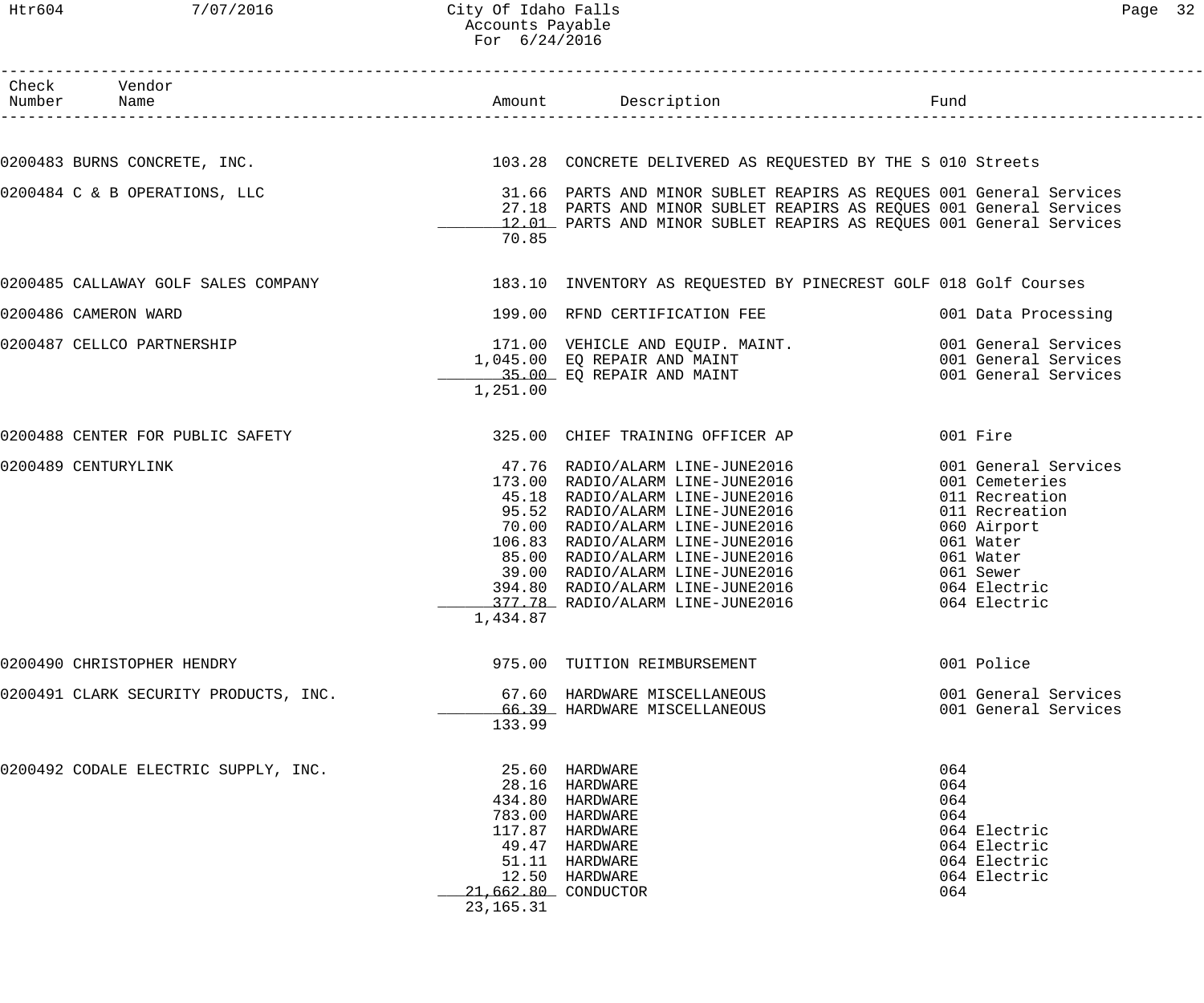| Check Vendor<br>Number Name                                            |           |                                                                                                                                                                                                                                                                                                                                                                                                                                                                                                                                                                                                                                                                                             |     |              |
|------------------------------------------------------------------------|-----------|---------------------------------------------------------------------------------------------------------------------------------------------------------------------------------------------------------------------------------------------------------------------------------------------------------------------------------------------------------------------------------------------------------------------------------------------------------------------------------------------------------------------------------------------------------------------------------------------------------------------------------------------------------------------------------------------|-----|--------------|
|                                                                        |           |                                                                                                                                                                                                                                                                                                                                                                                                                                                                                                                                                                                                                                                                                             |     |              |
|                                                                        |           | 0200493 CONTRERAS, ALEXIS 600 CONTRACTED OF SECONDENT CONTRACTED OF TICIALS                                                                                                                                                                                                                                                                                                                                                                                                                                                                                                                                                                                                                 |     |              |
|                                                                        |           | 0200494 CULLIGAN WATER CONDITIONING 68.00 WATER SOFTENER RENTAL FOR CEMETERY DEPAR 001 Cemeteries                                                                                                                                                                                                                                                                                                                                                                                                                                                                                                                                                                                           |     |              |
| 0200495 DAWSON, JAKE                                                   |           | 102.00 CONTRACTED OFFICIALS 6011 Recreation                                                                                                                                                                                                                                                                                                                                                                                                                                                                                                                                                                                                                                                 |     |              |
| 0200496 DELL COMPUTER CORPORATION, DBA 170.98 OFFICE SUPPLIES, GENERAL |           |                                                                                                                                                                                                                                                                                                                                                                                                                                                                                                                                                                                                                                                                                             |     | 001 Parks    |
|                                                                        | 10,632.05 | 0200497 DESIGN WORKSHOP, INC. 5,416.80 PROFESSIONAL/PERSONAL SRV 001 Parks 001 Parks 5,215.25 PROFESSIONAL/PERSONAL SRV                                                                                                                                                                                                                                                                                                                                                                                                                                                                                                                                                                     |     |              |
|                                                                        |           | 0200498 DIRECT AUTOMOTIVE DISTRIBUTING THE MANUS AND REARTS AS REQUESTED BY CITY OF IDAHO FALL 001 General Services                                                                                                                                                                                                                                                                                                                                                                                                                                                                                                                                                                         |     |              |
| 0200499 DIVERSIFIED STORAGE CONTAINERS 150.00 ELEC/IF POWER            |           |                                                                                                                                                                                                                                                                                                                                                                                                                                                                                                                                                                                                                                                                                             |     | 064 Electric |
|                                                                        |           | 0200500 DOMINO'S PIZZA - DBA (0200500 B5.79 PIZZA AND DELIVERY CHARGES FOR BIRTHDAY 011 Recreation                                                                                                                                                                                                                                                                                                                                                                                                                                                                                                                                                                                          |     |              |
|                                                                        |           |                                                                                                                                                                                                                                                                                                                                                                                                                                                                                                                                                                                                                                                                                             | 001 |              |
| 0200502 EAGLE ROCK NURSERY                                             | 724.88    | 528.12 PURCHASE OF TREES, PLANTS AND SHRUBS AS 001 Parks<br>196.76 PURCHASE OF TREES, PLANTS AND SHRUBS AS 001 Parks                                                                                                                                                                                                                                                                                                                                                                                                                                                                                                                                                                        |     |              |
|                                                                        |           | 0200503 EASTERN IDAHO PUBLIC HEALTH 37.00 PROFESSIONAL/PERSONAL SRV 3001 General Services                                                                                                                                                                                                                                                                                                                                                                                                                                                                                                                                                                                                   |     |              |
| 0200504 EASTSIDE PET CLINIC                                            | 913.47    | 121.59 SPAY AND NEUTER SERVICES FOR THE ANIMAL 001 Police<br>119.00 SPAY AND NEUTER SERVICES FOR THE ANIMAL 001 Police<br>672.88 SPAY/NEUTER/RABIES SERV                                                                                                                                                                                                                                                                                                                                                                                                                                                                                                                                    | 001 |              |
| 0200505 ELKINS, MICHAEL                                                |           | 393.00 CONTRACTED OFFICIALS 6011 Recreation                                                                                                                                                                                                                                                                                                                                                                                                                                                                                                                                                                                                                                                 |     |              |
| 0200506 ENERGY LABORATORIES, INC.                                      | 3,053.25  | 170.00 LABORATORY ANALYSIS AT WASTEWATER TREATM 061 Sewer<br>112.00 LABORATORY ANALYSIS AT WASTEWATER TREATM 061 Sewer<br>287.50 LABORATORY ANALYSIS AT WASTEWATER TREATM 061 Sewer<br>217.50 LABORATORY ANALYSIS AT WASTEWATER TREATM 061 Sewer<br>217.50 LABORATORY ANALYSIS AT WASTEWATER TREATM 061 Sewer<br>217.50 LABORATORY ANALYSIS AT WASTEWATER TREATM 061 Sewer<br>255.00 LABORATORY ANALYSIS AT WASTEWATER TREATM 061 Sewer<br>255.00 LABORATORY ANALYSIS AT WASTEWATER TREATM 061 Sewer<br>561.25 LABORATORY ANALYSIS AT WASTEWATER TREATM 061 Sewer<br>550.00 LABORATORY ANALYSIS AT WASTEWATER TREATM 061 Sewer<br>210.00 LABORATORY ANALYSIS AT WASTEWATER TREATM 061 Sewer |     |              |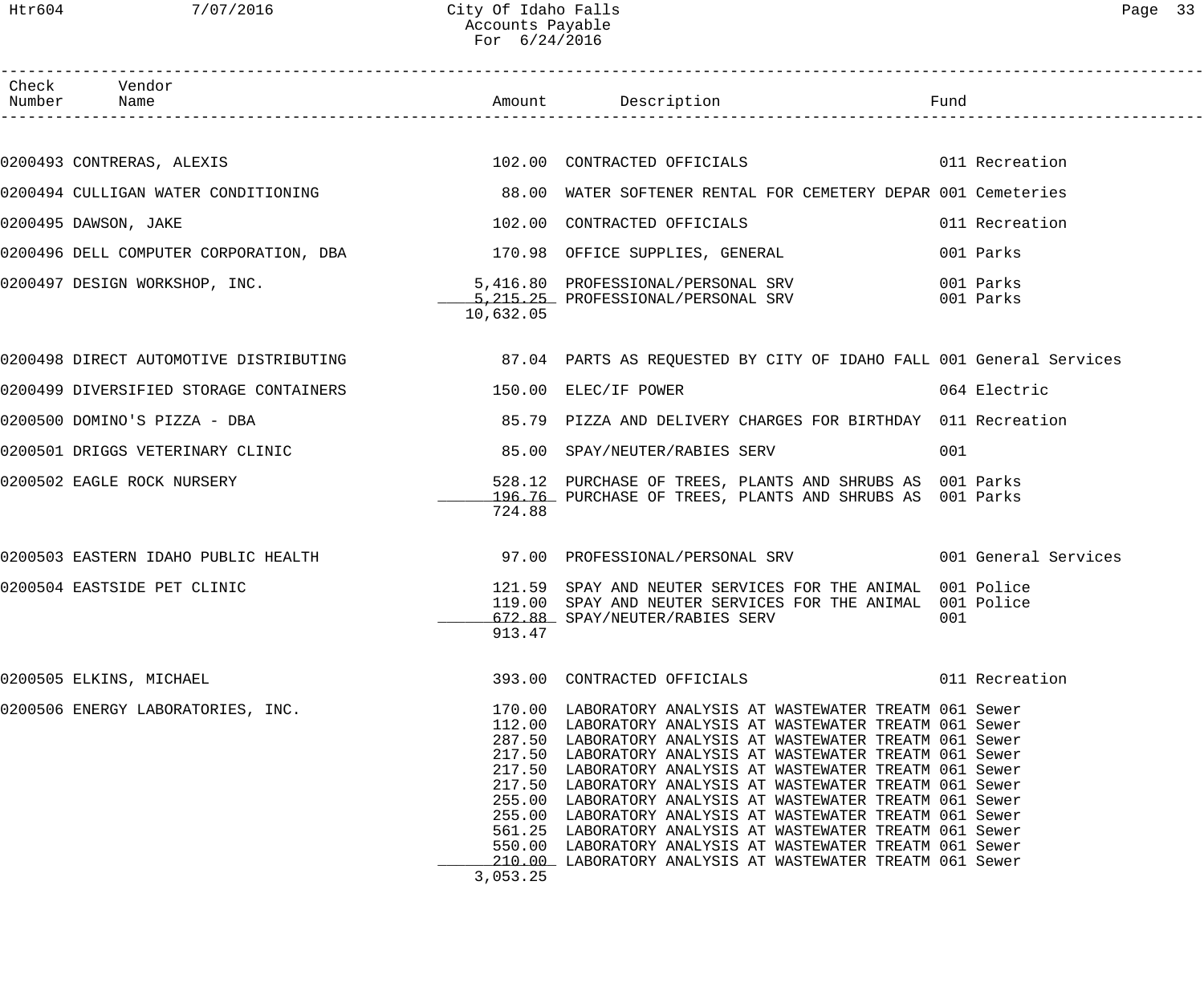#### Htr604 7/07/2016 City Of Idaho Falls Page 34 Accounts Payable For 6/24/2016

| Check Vendor<br>Number Name      |          |                                                                                                                                                                                                                                                                                                                                                                                                                                                                                                                                                   |                |
|----------------------------------|----------|---------------------------------------------------------------------------------------------------------------------------------------------------------------------------------------------------------------------------------------------------------------------------------------------------------------------------------------------------------------------------------------------------------------------------------------------------------------------------------------------------------------------------------------------------|----------------|
|                                  | 529.65   | 0200507 EVCO HOUSE OF HOSE - IDAHO 13.68 PARTS AS REQUESTED BY CITY OF IDAHO FALL 001 General Services<br>104.72 PARTS AS REQUESTED BY CITY OF IDAHO FALL 001 General Services<br>10.94 PARTS AS REQUESTED BY CITY OF IDAHO FALL 001 General Services<br>258.56 PARTS AS REQUESTED BY CITY OF IDAHO FALL 001 General Services<br>1.60 PARTS AS REQUESTED BY CITY OF IDAHO FALL 001 General Services<br>138.58 PARTS AS REQUESTED BY CITY OF IDAHO FALL 001 General Services<br>1.57 PARTS AS REQUESTED BY CITY OF IDAHO FALL 001 General Services |                |
|                                  | 606.74   | 0200508 FALLS PLUMBING SUPPLY, INC. 223.30 REPAIRS AND SUPPLIES AS REQUESTED BY PAR 001 Parks<br>33.28 REPAIRS AND SUPPLIES AS REQUESTED BY FOR 001 Parks<br>350.16 PVC PIPE, COUPLINGS, BUSH 6061 Sewer                                                                                                                                                                                                                                                                                                                                          |                |
| 0200509 FARRER, TOM              |          | 136.00 CONTRACTED OFFICIALS                                                                                                                                                                                                                                                                                                                                                                                                                                                                                                                       | 011 Recreation |
| 0200510 FIRST RESPONDERS         |          | 145.00 BOOTS FOR PANCHERI                                                                                                                                                                                                                                                                                                                                                                                                                                                                                                                         | 001 Police     |
| 0200511 FLEETPRIDE, INC.         | 426.69   | 80.05 PARTS AS REQUESTED BY CITY OF IDAHO FALL 001 General Services<br>47.02 PARTS AS REQUESTED BY CITY OF IDAHO FALL 001 General Services<br>286.22 EQ REPAIR AND MAINT<br>13.40 EQ REPAIR AND MAINT                                                                                                                                                                                                                                                                                                                                             | 001<br>001     |
| 0200512 FLIGHTVIEW, INC.         |          | 1,100.00 PROFESSIONAL/PERSONAL SRV 060 Airport                                                                                                                                                                                                                                                                                                                                                                                                                                                                                                    |                |
| 0200513 FOOD SERVICES OF AMERICA | 1,306.06 | 244.28 ANIMAL FOOD AND REQUIRED SUPPLIES FOR ZO 001 Parks<br>169.23 ANIMAL FOOD AND REQUIRED SUPPLIES FOR ZO 001 Parks<br>276.17 ANIMAL FOOD AND REQUIRED SUPPLIES FOR ZO 001 Parks<br>259.13 ANIMAL FOOD AND REQUIRED SUPPLIES FOR ZO 001 Parks<br>221.65 ANIMAL FOOD AND REQUIRED SUPPLIES FOR ZO 001 Parks<br>135.60 ANIMAL FOOD AND REQUIRED SUPPLIES FOR ZO 001 Parks                                                                                                                                                                        |                |
| 0200514 FRED MEYER-ID            |          | 100.34 CANDY, TOYS, MISC                                                                                                                                                                                                                                                                                                                                                                                                                                                                                                                          | 011 Recreation |
| 0200515 FREIGHTLINER OF UTAH     | 621.50   | 175.07 PARTS AS REQUESTED BY CITY OF IDAHO FALL 001 General Services<br>2.51 PARTS AS REQUESTED BY CITY OF IDAHO FALL 001 General Services<br>10.53 PARTS AS REQUESTED BY CITY OF IDAHO FALL 001 General Services<br>53.20 PARTS AS REQUESTED BY CITY OF IDAHO FALL 001 General Services<br>100.77 PARTS AS REQUESTED BY CITY OF IDAHO FALL 001 General Services<br>33.68 PARTS AS REQUESTED BY CITY OF IDAHO FALL 001 General Services<br>245.74 PARTS AS REQUESTED BY CITY OF IDAHO FALL 001 General Services                                   |                |

0200516 GEISLER GRAPHICS 760.50 CLOTHING & APPAREL 011 Recreation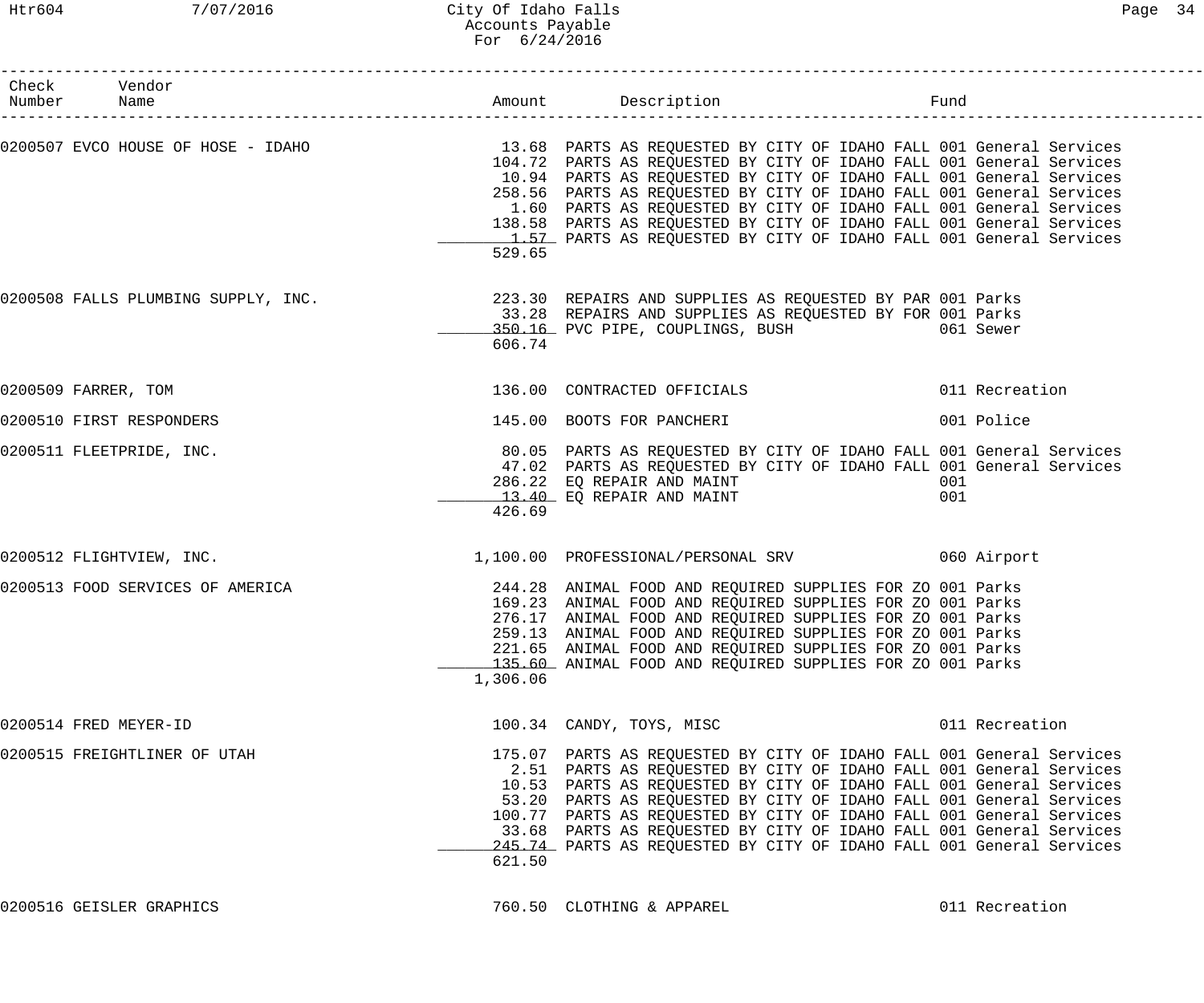Htr604 7/07/2016 City Of Idaho Falls Page 35 Accounts Payable For 6/24/2016

| Check Vendor<br>Number Name           |           |                                                                                                                                                                                                                                                                                                                                                                                                |                                                      |
|---------------------------------------|-----------|------------------------------------------------------------------------------------------------------------------------------------------------------------------------------------------------------------------------------------------------------------------------------------------------------------------------------------------------------------------------------------------------|------------------------------------------------------|
|                                       | 1,720.50  | 0200516 GEISLER GRAPHICS <b>COMPUTER CONSUMING ALCOVER SERVICES</b> 011 Recreation                                                                                                                                                                                                                                                                                                             |                                                      |
| 0200517 GOLF CARTS UNLIMITED          | 1,769.54  | 306.00 GOLF CART REPAIRS AS REQUESTED BY SAND C 018 Golf Courses<br>1,228.55 GOLF CART REPAIRS AS REQUESTED BY SAND C 018 Golf Courses<br>234.99 GOLF CLUB REPAIRS AS REQUESTED BY SAGE L 018 Golf Courses                                                                                                                                                                                     |                                                      |
| 0200518 HARBOR FREIGHT - STORE #332   | 239.42    | 54.97 SOLAR LIGHTS, METAL SCREW                          001 Cemeteries<br>90.95  SCREWDIRVER, RATCHET, PLI                          001 Parks<br>35.98 GARDEN HOSES<br>35.98 GARDEN HOSES<br>57.52 GARDEN HOSES                                                                                                                                                                               | 001 Parks<br>001 Parks                               |
| 0200519 HARRIS PUBLISHING             |           | 420.75 PROMOTION ITEMS                                                                                                                                                                                                                                                                                                                                                                         | 001 Parks                                            |
|                                       | 80,981.50 | 0200520 HD SUPPLY WATERWORKS, LTD 23,134.00 MAIN LINE MATERIAL-WATER<br>6,148.70 GALV. FITTINGS<br>21,775.00 HYDRANT MATERIAL<br>28,000.00 MAIN LINE MATERIAL-WATER<br>323.80 SERVICE LINE MATERIAL<br>1.600.00 METER WATER<br>6,148.70 GALV. FITTINGS<br>$1,600.00$ METER-WATER                                                                                                               | 061<br>061<br>061<br>061<br>061<br>061               |
| 0200521 HDR ENGINEERING, INC.         | 15,575.19 | 13,133.88 PROFESSIONAL/PERSONAL SRV 001 Parks<br>2,333.93 PROFESSIONAL/PERSONAL SRV 064 Electric<br>107.38 PROFESSIONAL/PERSONAL SRV 064 Electric                                                                                                                                                                                                                                              |                                                      |
| 0200522 HENRY SCHEIN, INC.            | 7,011.62  | 2,675.10 PURCHASE OF DRUGS AND SUPPLIES FOR CITY 063 Ambulance<br>28.98 PURCHASE OF DRUGS AND SUPPLIES FOR CITY 063 Ambulance<br>493.96 PURCHASE OF DRUGS AND SUPPLIES FOR CITY 063 Ambulance<br>246.98 PURCHASE OF DRUGS AND SUPPLIES FOR CITY 063 Ambulance<br>3,554.00 PURCHASE OF DRUGS AND SUPPLIES FOR CITY 063 Ambulance<br>12.60 PURCHASE OF DRUGS AND SUPPLIES FOR CITY 063 Ambulance |                                                      |
| 0200523 HEWLETT PACKARD COMPANY       |           | 865.83 COMPUTERS, DP/WORD PROC.                                                                                                                                                                                                                                                                                                                                                                | 011 Recreation                                       |
| 0200524 HOLDEN, KIDWELL, HAHN & CRAPO |           | 520.00 PROFESSIONAL/PERSONAL SRV                                                                                                                                                                                                                                                                                                                                                               | 001 Parks                                            |
| 0200525 HOME DEPOT                    |           | 313.82 LASER MEASURE, VOTAGE TEST<br>281.86 BLEACH, DISH SOAP, BROOM,<br>10.11 STAKES 3 BUNDLES<br>40.83 DOOR LOCK, MUD PAN, JOINT                                                                                                                                                                                                                                                             | 001 Fire<br>001 Parks<br>001 Parks<br>001 Cemeteries |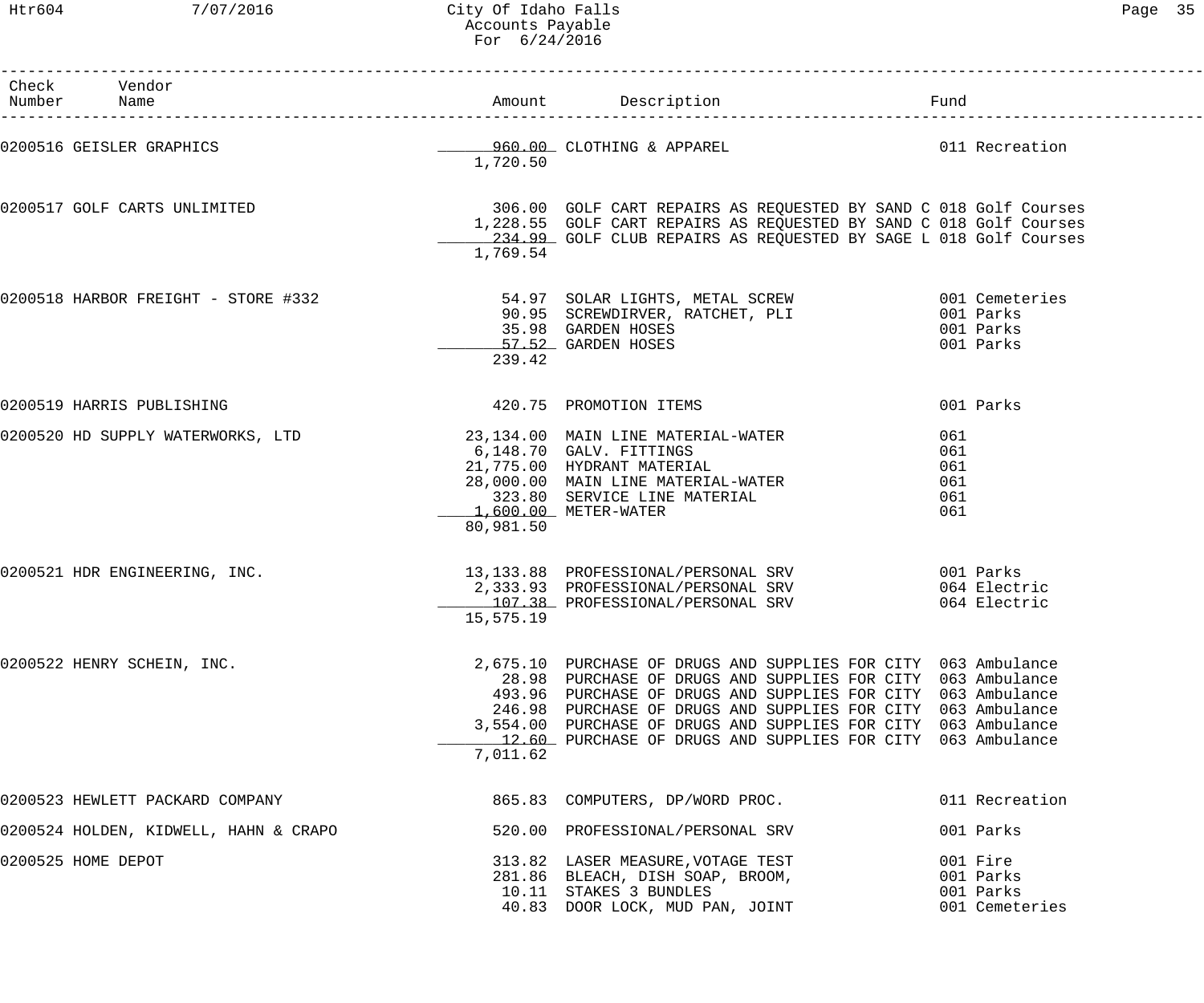## Htr604 7/07/2016 City Of Idaho Falls Page 36 Accounts Payable For 6/24/2016

| Check Vendor<br>Number Name                               |              | Amount Description                                                                                                   | Fund                         |
|-----------------------------------------------------------|--------------|----------------------------------------------------------------------------------------------------------------------|------------------------------|
| 0200525 HOME DEPOT                                        |              | 59.91 NIFTY NABBERS 3@19.97 001 Parks                                                                                |                              |
|                                                           |              |                                                                                                                      |                              |
|                                                           |              | 127.80 EXTENSION CORDS FOR THE A<br>50.33 2X8,4X4, 2X6, 3 IN CS 1 L 061 Sewer                                        |                              |
|                                                           | 884.66       |                                                                                                                      |                              |
| 0200526 HOMER, RANDY                                      |              | 318.00 CONTRACTED OFFICIALS                                                                                          | 011 Recreation               |
| 0200527 HORNUNG'S GOLF PRODUCTS, INC. 141.84 RESALE ITEMS |              |                                                                                                                      | 018 Golf Courses             |
| 0200528 HORSLEY, CHRIS                                    |              | 100.00 CONTRACTED OFFICIALS                                                                                          | 011 Recreation               |
| 0200529 HOWARD EQUIPMENT & SUPPLY                         |              | 50.94 PURCHASE OF ANIMAL FOOD AND SUPPLIES FOR 001 Parks                                                             |                              |
|                                                           |              | 1.232.91 PURCHASE OF ANIMAL FOOD AND SUPPLIES FOR 001 Parks                                                          |                              |
|                                                           | 1,283.85     |                                                                                                                      |                              |
|                                                           |              | 0200530 HUGHES FIRE EQUIPMENT, INC. 270.77 PARTS AS REQUESTED BY CITY OF IDAHO FALL 001 General Services             |                              |
|                                                           |              | 115.43 PARTS AS REQUESTED BY CITY OF IDAHO FALL 001 General Services                                                 |                              |
|                                                           |              | 169.92 PARTS AS REQUESTED BY CITY OF IDAHO FALL 001 General Services                                                 |                              |
|                                                           |              | 102.17 PARTS AS REQUESTED BY CITY OF IDAHO FALL 001 General Services                                                 |                              |
|                                                           | 658.29       |                                                                                                                      |                              |
| 0200531 I S P W C / L H T A C                             |              |                                                                                                                      |                              |
|                                                           | 240.00       |                                                                                                                      | 001 Public Works Engineering |
| 0200532 IDAHO BUREAU CRIMINAL IDENT.                      |              | 1,868.25 FINGERPRINT PROCESSING FOR BUSINESS LICE 001 City Clerk                                                     |                              |
| 0200533 IDAHO BUREAU OF OCCUPATIONAL                      |              | 30.00 WATER OPERATOR'S CERTIFICATION LICENSE R 061 Water                                                             |                              |
|                                                           |              | 30.00 WATER OPERATOR'S CERTIFICATION LICENSE R 061 Water                                                             |                              |
|                                                           | 30.00        | WATER OPERATOR'S CERTIFICATION LICENSE R 061 Water                                                                   |                              |
|                                                           |              | 30.00 WATER OPERATOR'S CERTIFICATION LICENSE R 061 Water<br>30.00 WATER OPERATOR'S CERTIFICATION LICENSE R 061 Water |                              |
|                                                           |              | 30.00 WATER OPERATOR'S CERTIFICATION LICENSE R 061 Water                                                             |                              |
|                                                           |              | 30.00 LICENSE/REGISTRATION RENEWAL FOR SEWER E 061 Sewer                                                             |                              |
|                                                           |              | 65.00 LICENSE/REGISTRATION RENEWAL FOR SEWER E 061 Sewer                                                             |                              |
|                                                           |              | 65.00 LICENSE/REGISTRATION RENEWAL FOR SEWER E 061 Sewer                                                             |                              |
|                                                           |              | 30.00 LICENSE/REGISTRATION RENEWAL FOR SEWER E 061 Sewer                                                             |                              |
|                                                           | 400.00       | 30.00 LICENSE/REGISTRATION RENEWAL FOR SEWER E 061 Sewer                                                             |                              |
|                                                           |              |                                                                                                                      |                              |
| 0200534 IF SIGNS, LLC                                     | 300.00 SIGNS |                                                                                                                      | 001 Planning & Building      |
| 0200535 INTELLICORP RECORDS, INC.                         |              | 476.97 BACKGROUND CHECKS - VOLUNTEERS FOR SPORT 011 Recreation                                                       |                              |
| 0200536 INTELLIGENT PRODUCTS, INC.                        |              | 45.64 FREIGHT                                                                                                        | 001 Parks                    |
|                                                           |              | 268.00 PARKS & RECREATION MISC.                                                                                      | 001 Parks                    |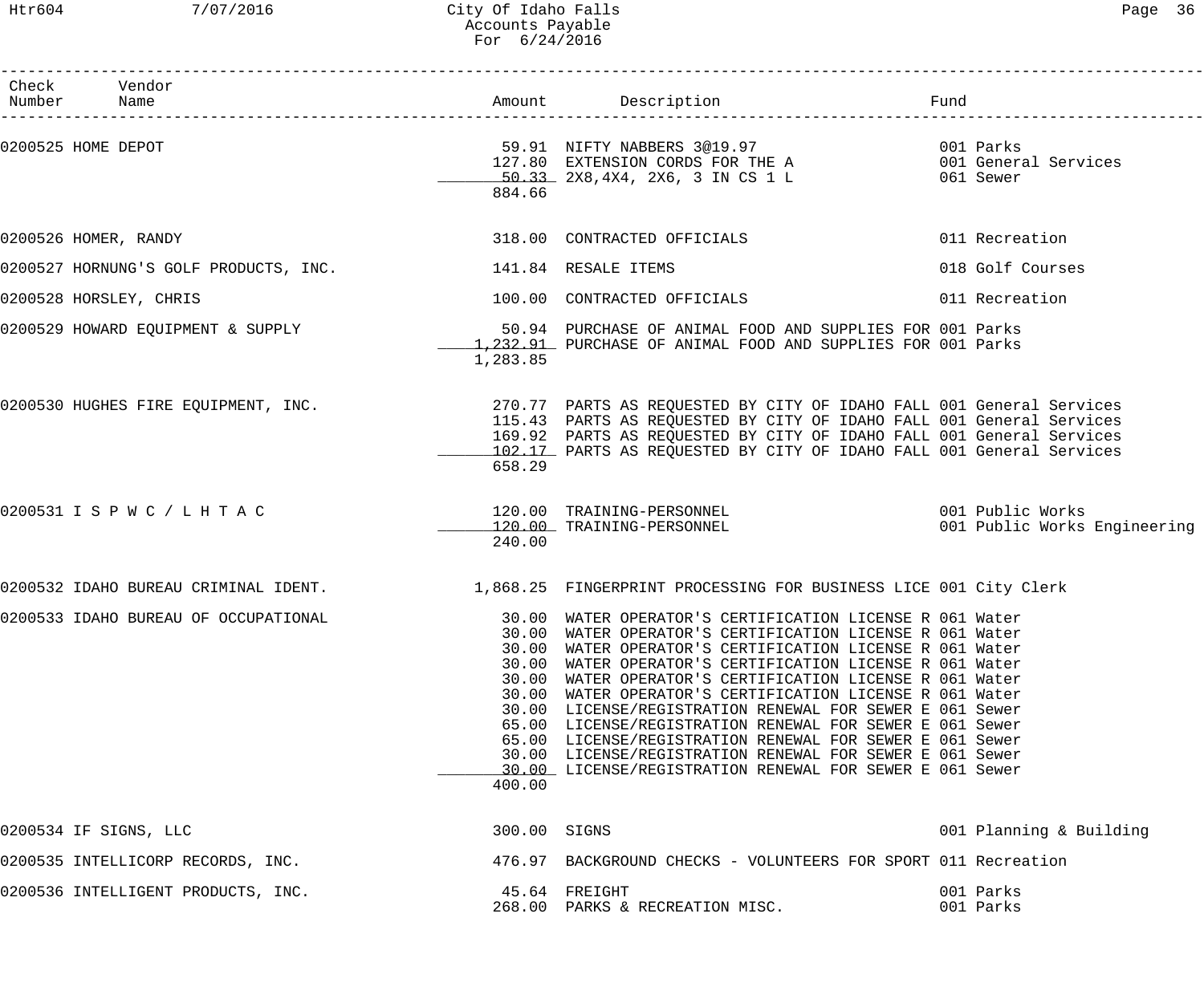Htr604 7/07/2016 City Of Idaho Falls Page 37 Accounts Payable For 6/24/2016

| Check Vendor<br>Number Name                                                                               |                                                                       |                                                                                                                                                                                                                                                                                                                                                                                                                                                                                                                                                                                                                                                                                                                                                                                         |                      |
|-----------------------------------------------------------------------------------------------------------|-----------------------------------------------------------------------|-----------------------------------------------------------------------------------------------------------------------------------------------------------------------------------------------------------------------------------------------------------------------------------------------------------------------------------------------------------------------------------------------------------------------------------------------------------------------------------------------------------------------------------------------------------------------------------------------------------------------------------------------------------------------------------------------------------------------------------------------------------------------------------------|----------------------|
|                                                                                                           | 313.64                                                                |                                                                                                                                                                                                                                                                                                                                                                                                                                                                                                                                                                                                                                                                                                                                                                                         |                      |
| 0200537 INTERMOUNTAIN GOLF CARS, INC.<br>190.08 GOLF CLUB REPAIRS AS REQUESTED BY PINECR 018 Golf Courses |                                                                       |                                                                                                                                                                                                                                                                                                                                                                                                                                                                                                                                                                                                                                                                                                                                                                                         |                      |
|                                                                                                           | 13,600.00                                                             |                                                                                                                                                                                                                                                                                                                                                                                                                                                                                                                                                                                                                                                                                                                                                                                         | 001 Fire<br>001 Fire |
| 0200539 INTERMTN CONCRETE SPECIALTIES 65.74 MASTERSEAL LIMESTONE, CAU 601 Sewer                           |                                                                       |                                                                                                                                                                                                                                                                                                                                                                                                                                                                                                                                                                                                                                                                                                                                                                                         |                      |
| 0200540 ITRON, INC.                                                                                       |                                                                       | 632.71 MAINTENANCE CONTRACT-EQ 632.71 MAINTENANCE CONTRACT-EQ                                                                                                                                                                                                                                                                                                                                                                                                                                                                                                                                                                                                                                                                                                                           |                      |
| 0200541 JC GOLF ACCESSORIES                                                                               | 2,322.69                                                              | 1,584.58 INVENTORY AS REQUESTED BY SAND CREEK GOL 018 Golf Courses<br>244.99 INVENTORY AS REQUESTED BY SAGE LAKES GOL 018 Golf Courses<br>233.16 INVENTORY AS REQUESTED BY SAGE LAKES GOL 018 Golf Courses<br>259.96 INVENTORY AS REQUESTED BY SAGE LAKES GOL 018 Golf Courses                                                                                                                                                                                                                                                                                                                                                                                                                                                                                                          |                      |
| 0200542 JVIATION, INC.                                                                                    |                                                                       | 41,623.21 PROFESSIONAL/PERSONAL SRV 060 Airport                                                                                                                                                                                                                                                                                                                                                                                                                                                                                                                                                                                                                                                                                                                                         |                      |
| 0200543 KEY-LINE AUTOMOTIVE WAREHOUSE                                                                     | 361.59                                                                | 105.56 EQ REPAIR AND MAINT<br>23.81 PARTS AS REQUESTED BY CITY OF IDAHO FALL 001 General Services<br>13.25- PARTS AS REQUESTED BY CITY OF IDAHO FALL 001 General Services<br>14.13 PARTS AS REQUESTED BY CITY OF IDAHO FALL 001 General Services<br>20.02 PARTS AS REQUESTED BY CITY OF IDAHO FALL 001 General Services<br>9.56 PARTS AS REQUESTED BY CITY OF IDAHO FALL 001 General Services<br>34.86 PARTS AS REQUESTED BY CITY OF IDAHO FALL 001 General Services<br>25.42 PARTS AS REQUESTED BY CITY OF IDAHO FALL 001 General Services<br>98.28 PARTS AS REQUESTED BY CITY OF IDAHO FALL 001 General Services<br>5.39 PARTS AS REQUESTED BY CITY OF IDAHO FALL 001 General Services<br>37.81 PARTS AS REQUESTED BY CITY OF IDAHO FALL 001 General Services                         | 001                  |
| 0200544 KIM'S CUSTOM CLUBS                                                                                | 20.00<br>65.00<br>65.00<br>23.00<br>25.00<br>25.00<br>90.00<br>535.00 | INVENTORY AS REQUESTED BY PINECREST GOLF 018 Golf Courses<br>37.00 INVENTORY AS REQUESTED BY PINECREST GOLF 018 Golf Courses<br>25.00 INVENTORY AS REQUESTED BY PINECREST GOLF 018 Golf Courses<br>106.00 INVENTORY AS REQUESTED BY PINECREST GOLF 018 Golf Courses<br>36.00 GOLF CLUB REPAIRS AS REQUESTED BY SAND C 018 Golf Courses<br>GOLF CLUB REPAIRS AS REQUESTED BY SAND C 018 Golf Courses<br>GOLF CLUB REPAIRS AS REQUESTED BY SAND C 018 Golf Courses<br>GOLF CLUB REPAIRS AS REQUESTED BY SAND C 018 Golf Courses<br>GOLF CLUB REPAIRS AS REQUESTED BY SAGE L 018 Golf Courses<br>GOLF CLUB REPAIRS AS REQUESTED BY SAGE L 018 Golf Courses<br>GOLF CLUB REPAIRS AS REQUESTED BY SAGE L 018 Golf Courses<br>18.00 GOLF CLUB REPAIRS AS REQUESTED BY SAGE L 018 Golf Courses |                      |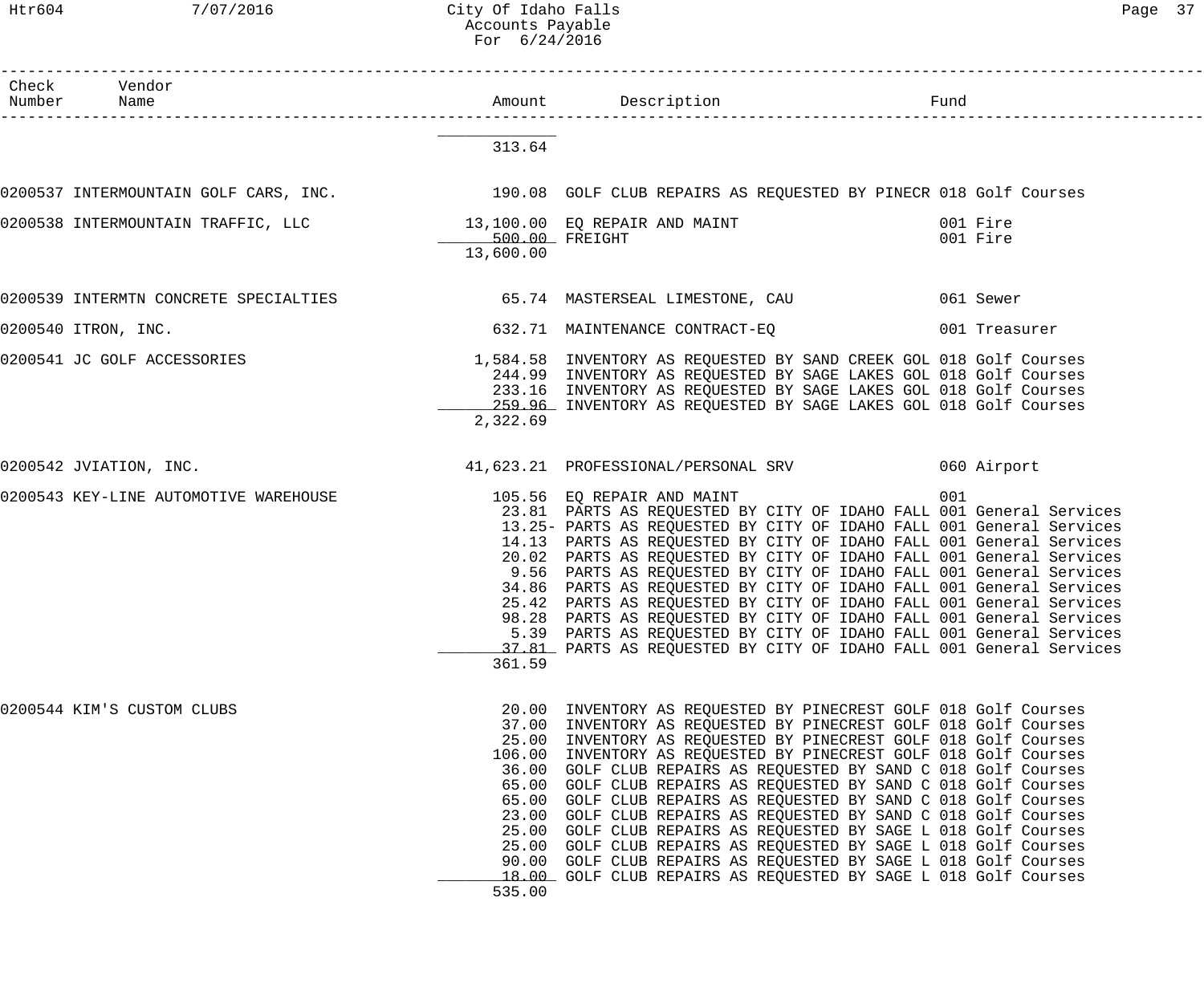#### Htr604 7/07/2016 City Of Idaho Falls Page 38 Accounts Payable For 6/24/2016

| Number Name        | Check Vendor                           |                 |                                                                                                                                                                                                                                                                                                                                                                                        |                                                                                                                                                                                                          |
|--------------------|----------------------------------------|-----------------|----------------------------------------------------------------------------------------------------------------------------------------------------------------------------------------------------------------------------------------------------------------------------------------------------------------------------------------------------------------------------------------|----------------------------------------------------------------------------------------------------------------------------------------------------------------------------------------------------------|
|                    |                                        |                 |                                                                                                                                                                                                                                                                                                                                                                                        |                                                                                                                                                                                                          |
| 0200545 KONE, INC. |                                        | 4,337.97        | 285.99 SERVICES/MISCELLANEOUS<br>1,500.00 MAINTENANCE CONTRACT-EQ<br>330.00 SERVICES/MISCELLANEOUS<br>285.99 SERVICES/MISCELLANEOUS<br>330.00 SERVICES/MISCELLANEOUS<br>285.99 SERVICES/MISCELLANEOUS<br>330.00 SERVICES/MISCELLANEOUS<br>330.00 SE                                                                                                                                    | 001 General Services<br>001 General Services<br>001 Parks<br>001 General Services<br>001 Parks<br>012 Library<br>012 Library<br>012 Library                                                              |
|                    |                                        |                 |                                                                                                                                                                                                                                                                                                                                                                                        |                                                                                                                                                                                                          |
|                    |                                        |                 | 0200546 LEADERSHIP ADVISORS, INC. 30 164.70 TRAINING-PERSONNEL 601 Fire                                                                                                                                                                                                                                                                                                                |                                                                                                                                                                                                          |
|                    |                                        |                 | 0200547 LEXIS NEXIS RISK DATA MANAGEMENT 100.00 ADVANCE PEOPLE LOCATOR SERVICES FOR POLI 001 Police                                                                                                                                                                                                                                                                                    |                                                                                                                                                                                                          |
|                    | 0200548 LIFEGUARD STORE, INC.          |                 | 371.60 AQUATIC/WATER PRODUCTS                                                                                                                                                                                                                                                                                                                                                          | 011 Recreation                                                                                                                                                                                           |
|                    | 0200549 LIGHTHOUSE UNIFORM             |                 | 194.74 SILVER STRIPING FOR CLASS                                                                                                                                                                                                                                                                                                                                                       | 001 Fire                                                                                                                                                                                                 |
|                    | 0200550 LOWE'S COMMERCIAL SERVICES     | 474.03          | 11.96 CONCRETE<br>20.54 CONCRETE<br>176.48 HARDWARE MISCELLANEOUS<br>265.05 TOOLS, HAND POWER/NONPOWER<br>265.05 TOOLS, HAND POWER/NONPOWER<br>265.05 TOOLS, HAND POWER/NONPOWER<br>265.05 TOOLS, HAND POWER/NONPOWER<br>265.05 TOOLS, HAND                                                                                                                                            |                                                                                                                                                                                                          |
|                    | 0200551 MADISON MEMORIAL HOSPITAL      | 1,666.00        | 31.00 FIRE DEPARTMENT MISC.<br>11.75 FIRE DEPARTMENT MISC.<br>263.50 FIRE DEPARTMENT MISC.<br>54.25 FIRE DEPARTMENT MISC.<br>7.75 FIRE DEPARTMENT MISC.<br>212.00 FIRE DEPARTMENT MISC.<br>233.50 FIRE DEPARTMENT MISC.<br>184.75 FIRE DEPARTMENT MISC.<br>98.50 FIRE DEPARTMENT MISC.<br>219.00 FIRE DEPARTMENT MISC.<br>201.25 FIRE DEPARTMENT MISC.<br>148.75 FIRE DEPARTMENT MISC. | 063 Ambulance<br>063 Ambulance<br>063 Ambulance<br>063 Ambulance<br>063 Ambulance<br>063 Ambulance<br>063 Ambulance<br>063 Ambulance<br>063 Ambulance<br>063 Ambulance<br>063 Ambulance<br>063 Ambulance |
|                    | 0200552 MANN MADE DESIGNS AND MEMORIES |                 | $2,681.10$ CLOTHING & APPAREL                                                                                                                                                                                                                                                                                                                                                          | 011 Recreation                                                                                                                                                                                           |
|                    | 0200553 MCFARLAND CASCADE              | 19,415.00 POLES |                                                                                                                                                                                                                                                                                                                                                                                        | 064 Electric                                                                                                                                                                                             |
|                    | 0200554 METROQUIP, INC.                |                 | 895.00 PARTS AS REQUESTED BY CITY OF IDAHO FALL 001 General Services                                                                                                                                                                                                                                                                                                                   |                                                                                                                                                                                                          |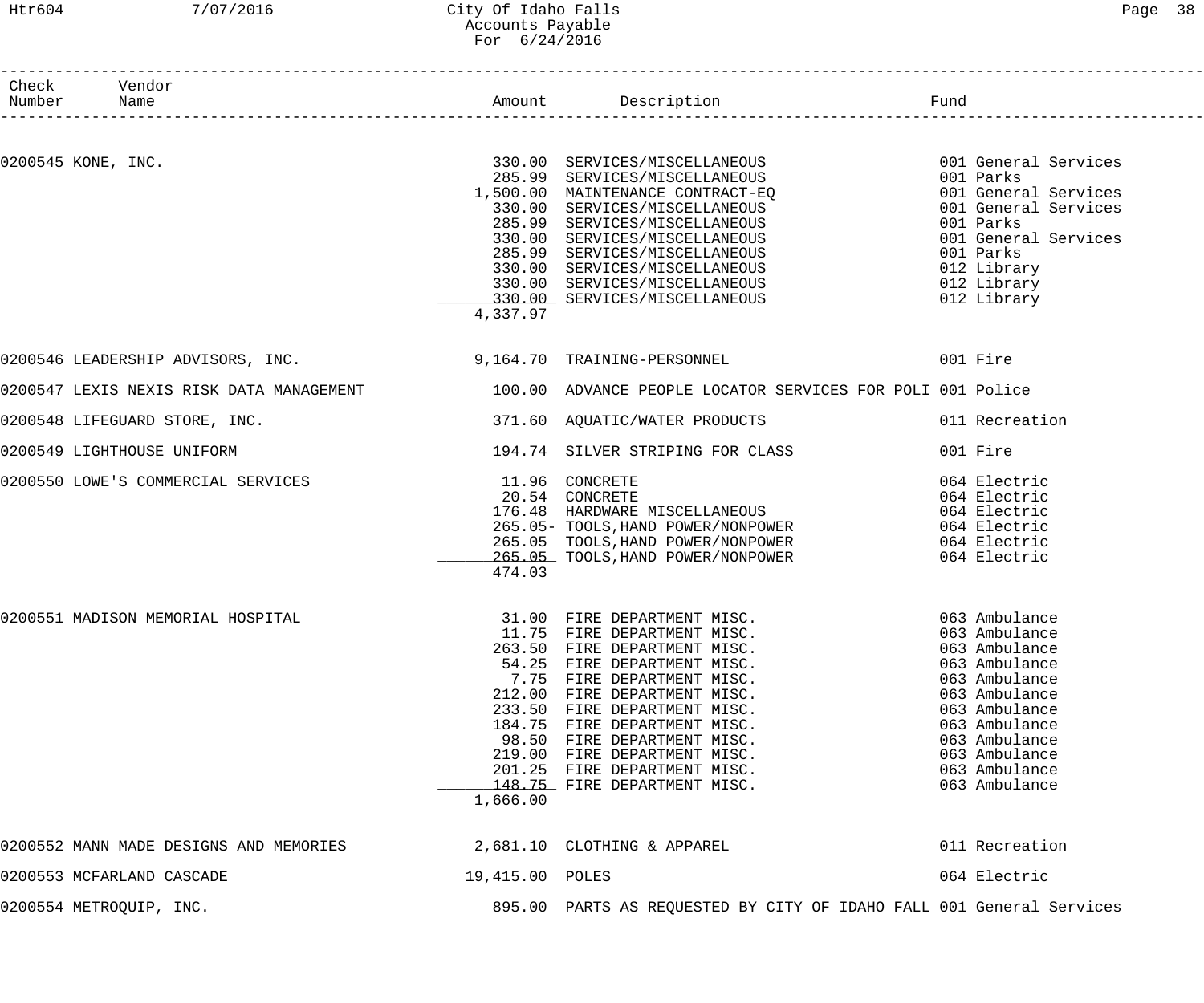## Htr604 7/07/2016 City Of Idaho Falls Page 39 Accounts Payable For 6/24/2016

| Check Vendor<br>Number Name                                                                  |                               |                                                                                                                                                                                                                                                                                                                                                                                                                                                                                                                                                                                                                                                                                                                                                                                                                                                                |                                     |
|----------------------------------------------------------------------------------------------|-------------------------------|----------------------------------------------------------------------------------------------------------------------------------------------------------------------------------------------------------------------------------------------------------------------------------------------------------------------------------------------------------------------------------------------------------------------------------------------------------------------------------------------------------------------------------------------------------------------------------------------------------------------------------------------------------------------------------------------------------------------------------------------------------------------------------------------------------------------------------------------------------------|-------------------------------------|
|                                                                                              | 1,902.02                      | 289.31 PARTS AS REQUESTED BY CITY OF IDAHO FALL 001 General Services<br>80.74 PARTS AS REQUESTED BY CITY OF IDAHO FALL 001 General Services<br>308.58 EQ REPAIR AND MAINT<br>297.59 EQ REPAIR AND MAINT 1997 (1998) 1997.59 EQ REPAIR AND MAINT                                                                                                                                                                                                                                                                                                                                                                                                                                                                                                                                                                                                                |                                     |
| 0200555 MIKE'S PHARMACY                                                                      |                               | 899.00 PURCHASE OF DRUGS AND SUPPLIES FOR CITY 063 Ambulance                                                                                                                                                                                                                                                                                                                                                                                                                                                                                                                                                                                                                                                                                                                                                                                                   |                                     |
| 0200556 MOONEY CONSULTING                                                                    |                               |                                                                                                                                                                                                                                                                                                                                                                                                                                                                                                                                                                                                                                                                                                                                                                                                                                                                |                                     |
| 0200557 MOUNTAIN RIVER VET HOSPITAL 65.00 SPAY/NEUTER SERVICES<br>85.00 SPAY/NEUTER SERVICES | 170.00                        |                                                                                                                                                                                                                                                                                                                                                                                                                                                                                                                                                                                                                                                                                                                                                                                                                                                                | 001<br>001                          |
|                                                                                              | 137.30                        | 0200558 MOUNTAIN VALLEY FLOOR MATS LLC 30 19 S.75 LAUNDRY SERVICE/MATS FOR BUILDING MAINTE 001 General Services<br>24.25 LAUNDRY SERVICE/MATS FOR BUILDING MAINTE 001 General Services<br>50.90 LAUNDRY SERVICE/MATS FOR BUILDING MAINTE 001 General Services<br>19.60 FLOOR MAT SERVICE FOR THE AQUATIC CENTER 011 Recreation<br>18.40 LAUNDRY SERVICE/MATS FOR SANITATION DEPA 062 Sanitation<br>18.40 LAUNDRY SERVICE/MATS FOR SANITATION DEPA 062 Sanitation                                                                                                                                                                                                                                                                                                                                                                                               |                                     |
| 0200559 MOUNTAIN VIEW HOSPITAL CONTROL CONTROL 2,070.68 PRE-EMPLOY PHYSICALS                 |                               |                                                                                                                                                                                                                                                                                                                                                                                                                                                                                                                                                                                                                                                                                                                                                                                                                                                                | 001 Fire                            |
| 0200560 MOWER OFFICE SYSTEMS                                                                 |                               | 330.00 OFFICE SUPPLIES, GENERAL                                                                                                                                                                                                                                                                                                                                                                                                                                                                                                                                                                                                                                                                                                                                                                                                                                | 001 Police                          |
| 0200561 NAPA AUTO PARTS                                                                      | .78<br>1.99<br>7.49<br>376.05 | 95.74 EQ REPAIR AND MAINT<br>22.55 PARTS AS REQUESTED BY CITY OF IDAHO FALL 001 General Services<br>9.29 PARTS AS REQUESTED BY CITY OF IDAHO FALL 001 General Services<br>49.47 PARTS AS REQUESTED BY CITY OF IDAHO FALL 001 General Services<br>9.29 PARTS AS REQUESTED BY CITY OF IDAHO FALL 001 General Services<br>6.47 PARTS AS REQUESTED BY CITY OF IDAHO FALL 001 General Services<br>34.83 PARTS AS REQUESTED BY CITY OF IDAHO FALL 001 General Services<br>5.39 PARTS AS REQUESTED BY CITY OF IDAHO FALL 001 General Services<br>PARTS AS REQUESTED BY CITY OF IDAHO FALL 001 General Services<br>PARTS AS REQUESTED BY CITY OF IDAHO FALL 001 General Services<br>4.99 PARTS AS REQUESTED BY CITY OF IDAHO FALL 001 General Services<br>PARTS AS REQUESTED BY CITY OF IDAHO FALL 001 General Services<br>25.84 HORN FOR BOAT<br>101.93 BATTERY, PORT | 001<br>064 Electric<br>064 Electric |
| 0200562 NEVCO SCOREBOARD COMPANY                                                             | 1,653.06                      | 25.06 FREIGHT<br>1,628.00 SPORTING & ATHLETIC EQ                                                                                                                                                                                                                                                                                                                                                                                                                                                                                                                                                                                                                                                                                                                                                                                                               | 011 Recreation<br>011 Recreation    |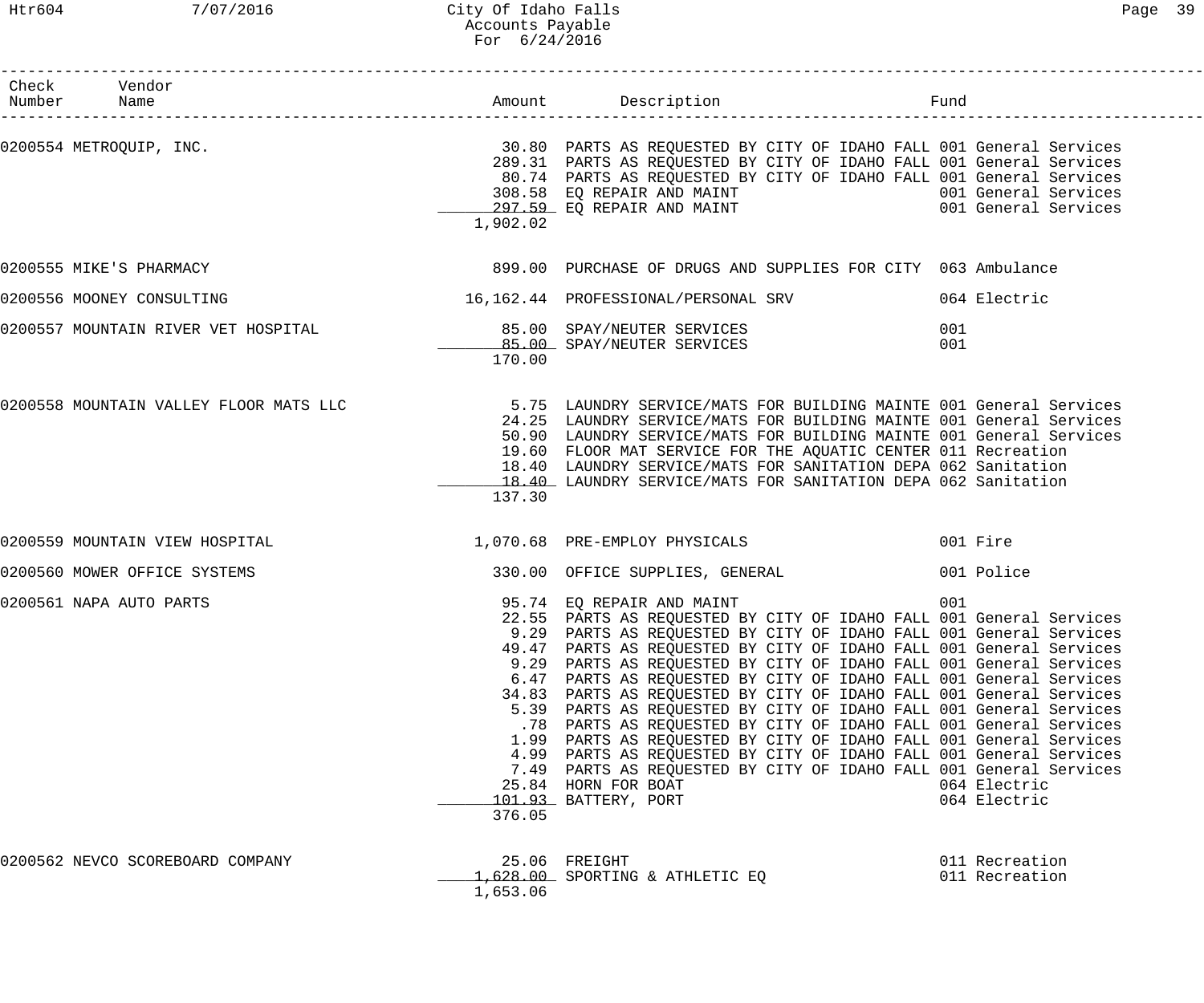|        |                                                                    | For 6/24/2016 |                                                                                                                                                                                                                                                                                                                                                                                                                                                                                              |                                                  |
|--------|--------------------------------------------------------------------|---------------|----------------------------------------------------------------------------------------------------------------------------------------------------------------------------------------------------------------------------------------------------------------------------------------------------------------------------------------------------------------------------------------------------------------------------------------------------------------------------------------------|--------------------------------------------------|
| Number | Check Vendor<br>Name                                               |               | Amount Description<br>Fund                                                                                                                                                                                                                                                                                                                                                                                                                                                                   |                                                  |
|        | 0200563 NIKE GOLF                                                  |               | 24.87 INVENTORY AS REQUESTED BY SAGE LAKES GOL 018 Golf Courses                                                                                                                                                                                                                                                                                                                                                                                                                              |                                                  |
|        | 0200564 NORCO, INC. - IDAHO FALLS 169.38 CAPS, FLOWGAUGE W/HOSE, C |               | and the 1001 Parks                                                                                                                                                                                                                                                                                                                                                                                                                                                                           |                                                  |
|        | 0200565 NORTH AMERICAN COLLECTIONS                                 | 2,476.71      | 16.66 COLLECTION SHERVICES FOR AMBULANCE ACCOU 001 Treasurer<br>1,002.23 COLLECTION SHERVICES FOR AMBULANCE ACCOU 001 Treasurer<br>1,457.82 COLLECTION SHERVICES FOR AMBULANCE ACCOU 001 Treasurer                                                                                                                                                                                                                                                                                           |                                                  |
|        | 0200566 NORTHGATE VETERINARY HOSPITAL                              | 895.00        | 20.00 SPAY AND NEUTER SERVICES FOR THE ANIMAL 001 Police<br>9.00 SPAY AND NEUTER SERVICES FOR THE ANIMAL 001 Police<br>18.00 SPAY AND NEUTER SERVICES FOR THE ANIMAL 001 Police<br>15.00 SPAY AND NEUTER SERVICES FOR THE ANIMAL 001 Police<br>533.00 SPAY AND NEUTER SERVICES FOR THE ANIMAL 001 Police<br>35.00 SPAY AND NEUTER SERVICES FOR THE ANIMAL 001 Police<br>95.00 SPAY/NEUTER SERVICES<br>75.00 SPAY/NEUTER SERVICES<br>75.00 SPAY/NEUTER SERVICES<br>20.00 SPAY/NEUTER SERVICES | 001<br>001<br>001<br>001                         |
|        | 0200567 OGIO INTERNATIONAL                                         |               | 615.00 INVENTORY AS REQUESTED BY PINECREST GOLF 018 Golf Courses                                                                                                                                                                                                                                                                                                                                                                                                                             |                                                  |
|        | 0200568 OUTSOURCE RECEIVABLES MGT ID                               | 362.32        | 322.32 COLLECTIONS SERVICES FOR UTILITY ACCOUNT 001 Treasurer<br>40.00 COLLECTIONS SERVICES FOR UTILITY ACCOUNT 001 Treasurer                                                                                                                                                                                                                                                                                                                                                                |                                                  |
|        | 0200569 PACIFIC STEEL & RECYCLING                                  | 758.25        | 3.93 TENSION BANDS<br>344.42 HINGES, TIES, PIPE, TENSI<br>385.90 GATE W LATCH 2 EACH, HING<br>24.00 STRIPS 20'                                                                                                                                                                                                                                                                                                                                                                               | 001 Parks<br>001 Parks<br>001 Parks<br>001 Parks |
|        | 0200570 PEST CONTROL SERVICES, INC.                                | 118.00        | 48.00 INTERIOR RODENT CONTROL AT TAUTPHAUS PAR 011 Recreation<br>70.00 MONTHLY PEST CONTROL SERVICES FOR AQUATI 011 Recreation                                                                                                                                                                                                                                                                                                                                                               |                                                  |
|        | 0200571 PINCOCK, TYLER                                             |               | 60.00 CONTRACTED OFFICIALS                                                                                                                                                                                                                                                                                                                                                                                                                                                                   | 011 Recreation                                   |
|        | 0200572 PING GOLF COMPANY, INC.                                    | 1,026.04      | 155.74 INVENTORY AS REQUESTED BY PINECREST GOLF 018 Golf Courses<br>600.57 INVENTORY AS REQUESTED BY SAND CREEK GOL 018 Golf Courses<br>269.73 INVENTORY AS REQUESTED BY SAND CREEK GOL 018 Golf Courses                                                                                                                                                                                                                                                                                     |                                                  |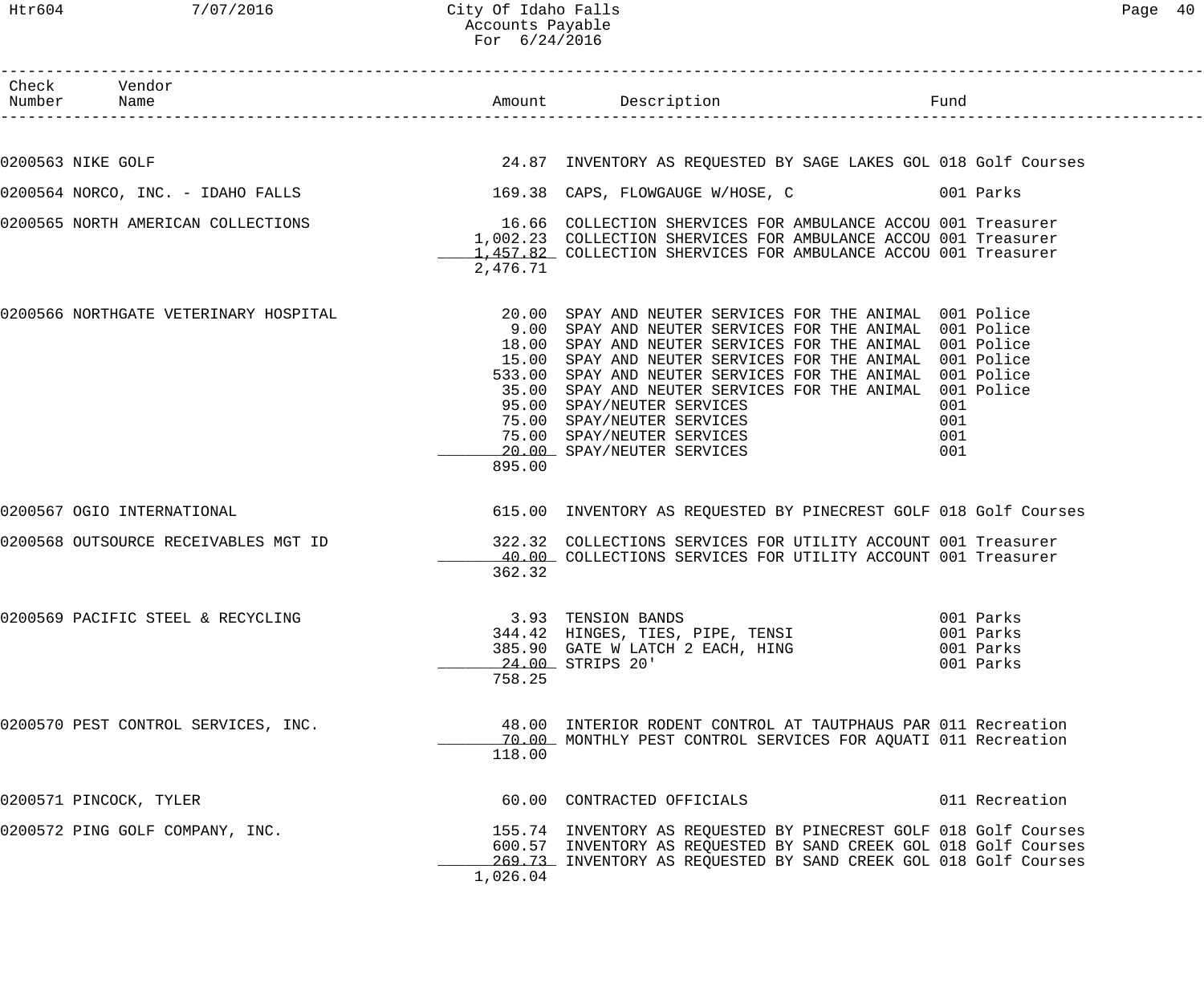#### Htr604 7/07/2016 City Of Idaho Falls Page 41 Accounts Payable For 6/24/2016

| Check Vendor<br>Number Name                                                                                                                                                                                                               |                         |                                                                     |                  |
|-------------------------------------------------------------------------------------------------------------------------------------------------------------------------------------------------------------------------------------------|-------------------------|---------------------------------------------------------------------|------------------|
|                                                                                                                                                                                                                                           |                         |                                                                     |                  |
| 0200573 PLATT ELECTRIC / REXEL, INC.<br>$34.25$ HARDWARE MISCELLANEOUS<br>$13.57$ HARDWARE MISCELLANEOUS<br>$13.57$ HARDWARE MISCELLANEOUS<br>$13.54$ HARDWARE MISCELLANEOUS<br>$13.24$ HARDWARE MISCELLANEOUS<br>$13.24$ HARDWARE MISCEL |                         |                                                                     |                  |
|                                                                                                                                                                                                                                           |                         |                                                                     |                  |
|                                                                                                                                                                                                                                           |                         |                                                                     |                  |
|                                                                                                                                                                                                                                           |                         |                                                                     |                  |
|                                                                                                                                                                                                                                           |                         |                                                                     |                  |
|                                                                                                                                                                                                                                           |                         |                                                                     |                  |
|                                                                                                                                                                                                                                           |                         |                                                                     |                  |
|                                                                                                                                                                                                                                           |                         |                                                                     |                  |
|                                                                                                                                                                                                                                           |                         |                                                                     |                  |
|                                                                                                                                                                                                                                           |                         |                                                                     |                  |
|                                                                                                                                                                                                                                           |                         |                                                                     |                  |
|                                                                                                                                                                                                                                           |                         |                                                                     |                  |
|                                                                                                                                                                                                                                           |                         | 22.34 ELECTRICAL EQUIP/SUPPLIES 064 Electric                        |                  |
|                                                                                                                                                                                                                                           | 675.97                  |                                                                     |                  |
| 0200574 POCKETEC, INC.                                                                                                                                                                                                                    | 190.40 RESALE ITEMS     |                                                                     | 018 Golf Courses |
| 0200575 POTEET, PAUL                                                                                                                                                                                                                      | 300.00 RENTAL           |                                                                     | 011 Recreation   |
| 0200576 PRO RENTALS/PRO EQUIP, LLC                                                                                                                                                                                                        | 379.95 SEWER DEPARTMENT |                                                                     | 061 Sewer        |
| 0200577 PUCKETT, ROBERT                                                                                                                                                                                                                   |                         | 187.00 CONTRACTED OFFICIALS                                         | 011 Recreation   |
| 0200578 R & S DISTRIBUTING                                                                                                                                                                                                                |                         | 77.76 GRAFFITI REMOVER<br>72.36 GRAFFITI REMOVER AND WIPE 601 Parks | 001 Parks        |
|                                                                                                                                                                                                                                           |                         | 118.96 JANITORIAL ITEMS FOR THE AQUATIC CENTER 011 Recreation       |                  |
|                                                                                                                                                                                                                                           | 269.08                  |                                                                     |                  |
| 0200579 RESPOND FIRST AID SYSTEMS                                                                                                                                                                                                         |                         | 134.33 RESPOND FIRST AID STOCKIN 001 Police                         |                  |
|                                                                                                                                                                                                                                           |                         | 94.54 FIRST AID CABINET REFILL                                      | 001 Police       |
|                                                                                                                                                                                                                                           |                         | 93.63 FIRST AID SUPPLY REFILL A                                     | 001 Police       |
|                                                                                                                                                                                                                                           | 322.50                  |                                                                     |                  |
| 0200580 ROCKNAKS HARDWARE PLUS, INC.                                                                                                                                                                                                      |                         | 39.44 MISCELLANEOUS TOOL, HARDWARE & IRRIGATIO 001 Cemeteries       |                  |
|                                                                                                                                                                                                                                           |                         | 56.97 SPRAYER, POLY PROMO                                           | 001 Parks        |
|                                                                                                                                                                                                                                           | 96.41                   |                                                                     |                  |
| 0200581 RODDA PAINT COMPANY                                                                                                                                                                                                               |                         | 85.86 PAINT FOR RUNWAY                                              | 060 Airport      |
| 0200582 RODENT PRO.COM, LLC                                                                                                                                                                                                               |                         | 939.50 FEED/BEDDING (ANIMALS)                                       | 001 Parks        |
|                                                                                                                                                                                                                                           |                         | 232.00 FREIGHT                                                      | 001 Parks        |
|                                                                                                                                                                                                                                           | 1,171.50                |                                                                     |                  |
| 0200583 RUSH TRUCK CENTERS, INC.                                                                                                                                                                                                          |                         | 3.52 EQ REPAIR AND MAINT                                            | 001              |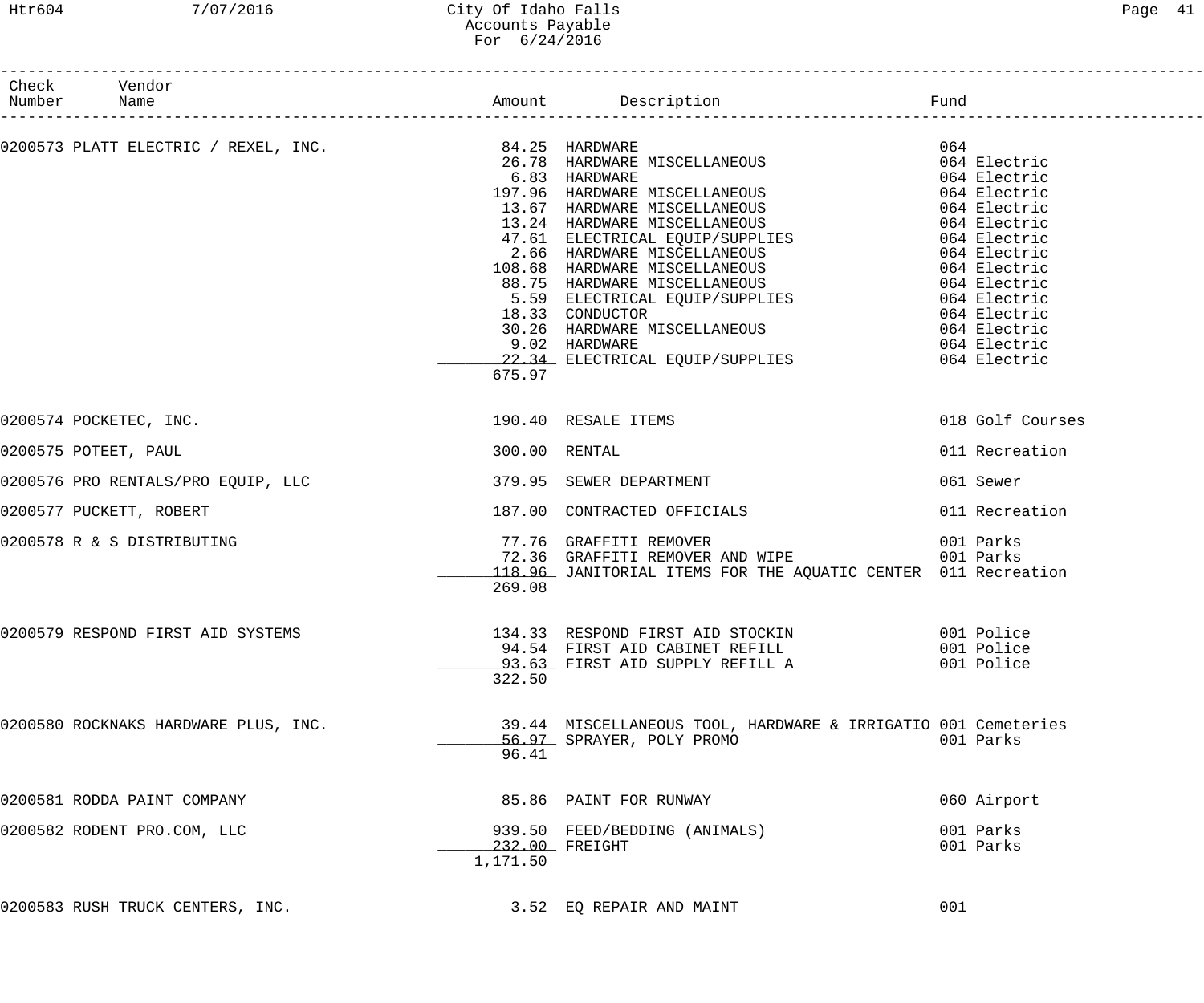| Check Vendor<br>Number Name                                                                                                                                                             |          |                                                                                                                                                                                                                                                                                                                                                 |                                     |
|-----------------------------------------------------------------------------------------------------------------------------------------------------------------------------------------|----------|-------------------------------------------------------------------------------------------------------------------------------------------------------------------------------------------------------------------------------------------------------------------------------------------------------------------------------------------------|-------------------------------------|
| 0200583 RUSH TRUCK CENTERS, INC. <sup>82.49</sup> PARTS AS REQUESTED BY CITY OF IDAHO FALL 001 General Services<br>557.44 DARTS AS REQUESTED BY CITY OF IDAHO FALL 001 General Services | 672.82   | 557.44 PARTS AS REQUESTED BY CITY OF IDAHO FALL 001 General Services<br>29.37 PARTS AS REQUESTED BY CITY OF IDAHO FALL 001 General Services                                                                                                                                                                                                     |                                     |
| 0200584 SAWTOOTH EMERGENCY VEHICLES THE SERIE READ ON PARTS AS REQUESTED BY CITY OF IDAHO FALL 001 General Services                                                                     | 99.16    | 83.16 PARTS AS REQUESTED BY CITY OF IDAHO FALL 001 General Services                                                                                                                                                                                                                                                                             |                                     |
| 0200585 SCREEN GRAPHICS                                                                                                                                                                 |          | 208.50 CLOTHING & APPAREL                                                                                                                                                                                                                                                                                                                       | 064 Electric                        |
| 0200586 SHELLEY VETERINARY HOSPITAL 220.00 SPAY/NEUTER SERVICES                                                                                                                         |          |                                                                                                                                                                                                                                                                                                                                                 | 001                                 |
|                                                                                                                                                                                         |          |                                                                                                                                                                                                                                                                                                                                                 | 001 Parks                           |
| 0200588 SIEMS ENTERPRISES, LLC (2008) 795.00 EQUIPMENT-LRG & TURF                                                                                                                       | 3,904.00 | 109.00 PARKS & RECREATION MISC.                                                                                                                                                                                                                                                                                                                 | 001 Parks<br>001 Parks              |
| 0200589 SOUTH FORK ANIMAL CLINIC, LLC <a> 115.00 SPAY/NEUTER SERVICES</a>                                                                                                               |          |                                                                                                                                                                                                                                                                                                                                                 | 001                                 |
| 0200590 SPRING CREEK ANIMAL HOSPITAL THE SERVICES 20.00 SPAY/NEUTER SERVICES                                                                                                            |          |                                                                                                                                                                                                                                                                                                                                                 | 001                                 |
| 0200591 STAN'S PAINT CLINIC, INC.<br>302.93 FLAT WHITE PAINT, EXT HAN 601 Parks<br>26.54 SPRAY DAINT, EXT HAN 601 Parks                                                                 | 446.11   | 66.54 SPRAY PAINT<br>50.84 SPRAY PAINT<br>21 06 SPRAY PAINT<br>21.06 SPRAY PAINT                                                                                                                                                                                                                                                                | 001 Parks<br>001 Parks<br>001 Parks |
| 0200592 STAPLES STORE                                                                                                                                                                   |          | 420.84 POSTERS FOR AIRPORT SECUR                                                                                                                                                                                                                                                                                                                | 060 Airport                         |
| 0200593 STATE TRAILER SUPPLY                                                                                                                                                            |          | 7.73 DRIP CAP                                                                                                                                                                                                                                                                                                                                   | 064 Electric                        |
| 0200594 SUN MOUNTAIN SPORTS, INC.                                                                                                                                                       | 3,589.59 | 12.45 INVENTORY AS REQUESTED BY PINECREST GOLF 018 Golf Courses<br>3,572.20 INVENTORY AS REQUESTED BY PINECREST GOLF 018 Golf Courses<br>37.46 INVENTORY AS REQUESTED BY PINECREST GOLF 018 Golf Courses<br>8.52- INVENTORY AS REQUESTED BY PINECREST GOLF 018 Golf Courses<br>24.00- INVENTORY AS REQUESTED BY PINECREST GOLF 018 Golf Courses |                                     |
| 0200595 SUNNYSIDE VETERINARY CLINIC PA.                                                                                                                                                 | 380.00   | 190.00 SPAY/NEUTER SERVICES<br>85.00 SPAY/NEUTER SERVICES<br>105.00 SPAY/NEUTER SERVICES                                                                                                                                                                                                                                                        | 001<br>001<br>001                   |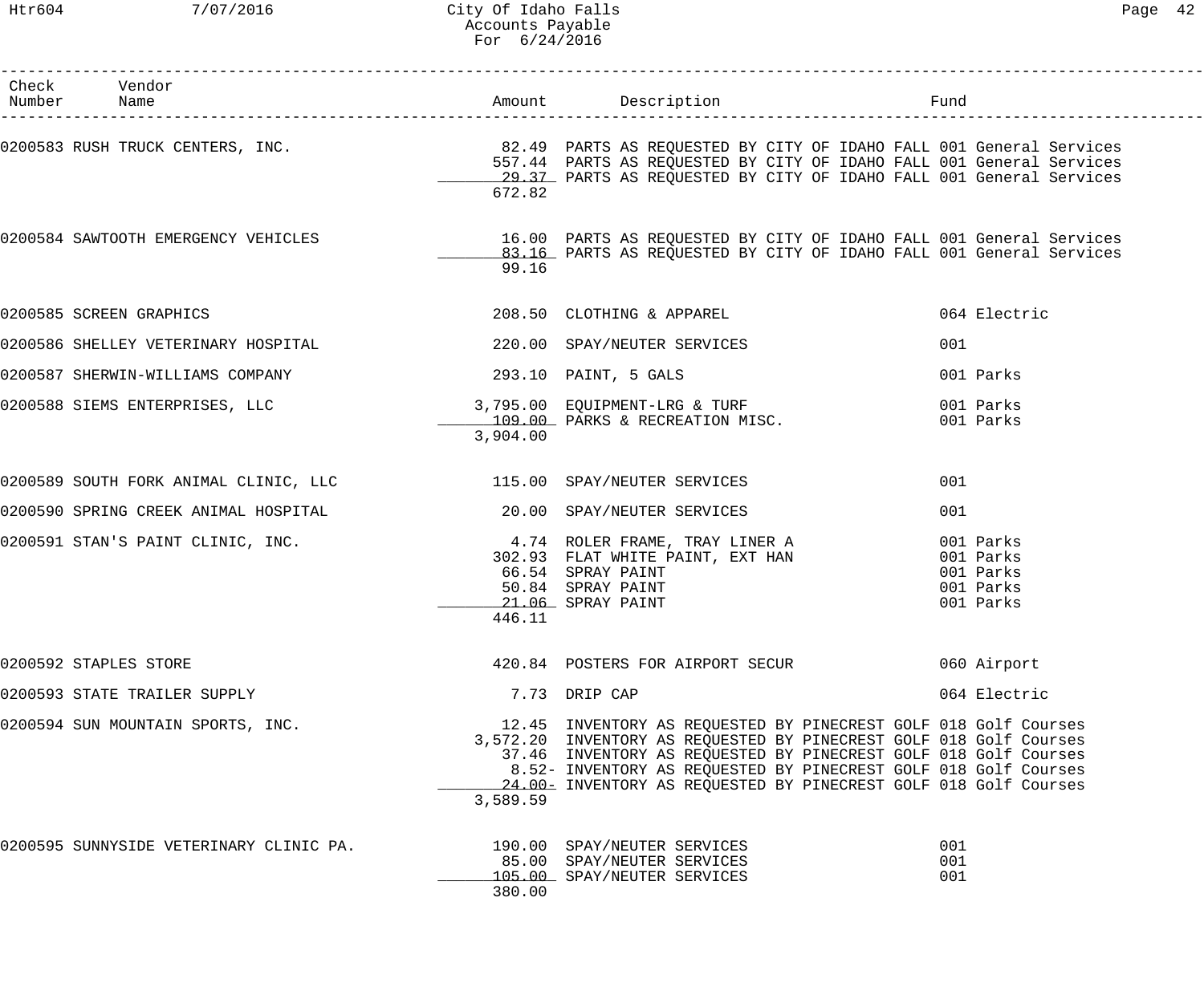Htr604 7/07/2016 City Of Idaho Falls Page 43 Accounts Payable For 6/24/2016

|               | Check Vendor<br>Number Name                                               |        | Amount Description                                                                                                                         | Fund                                                                                                         |
|---------------|---------------------------------------------------------------------------|--------|--------------------------------------------------------------------------------------------------------------------------------------------|--------------------------------------------------------------------------------------------------------------|
|               |                                                                           |        |                                                                                                                                            |                                                                                                              |
|               | 0200596 SUPERIOR PRINTING AND DESIGN 696.00 CLOTHING & APPAREL            |        |                                                                                                                                            | 001 Parks                                                                                                    |
|               | 0200597 SWAGIT PRODUCTIONS, LLC                                           |        | 935.00 COMPUTERS, DP/WORD PROC.                                                                                                            | 001 Data Processing                                                                                          |
|               | 0200598 TETON MICROBIOLOGY LAB                                            | 540.00 | 270.00 LABORATORY ANALYSIS FOR WATER SAMPLES<br>270.00 LABORATORY ANALYSIS FOR WATER SAMPLES 061 Water                                     | 061 Water                                                                                                    |
|               | 0200599 TRANSUNION                                                        |        | 25.00 PEOPLE LOCATING AS REQUESTED BY THE POLI 001 Police                                                                                  |                                                                                                              |
|               | 0200600 TRUST FINANCIAL LLC                                               |        | 607.55 COLLECTION SERVICE FOR UTILITY ACCOUNTS 001 Treasurer                                                                               |                                                                                                              |
|               | 0200601 TURF EQUIP & IRRIGATION, INC. 40 108,108.00 REEL MOWER, 2016 TORO |        |                                                                                                                                            | 014 Merf                                                                                                     |
|               | 0200602 U-HAUL INTERNATIONAL INC.                                         |        | 45.92 PROPANE AS REQUESTED BY THE STREET DEPAR 010 Streets                                                                                 |                                                                                                              |
| 0200603 ULINE |                                                                           | 130.60 | 65.00 AMBULANCE SUPPLIES<br>13.36 FREIGHT<br>130.00 AMBULANCE SUPPLIES<br>20.24 FREIGHT<br>98.00- AMBULANCE SUPPLIES                       | 063 Ambulance<br>063 Ambulance<br>063 Ambulance<br>063 Ambulance<br>063 Ambulance                            |
|               |                                                                           | 275.00 | 85.00 SPAY/NEUTER SERVICES<br>85.00 SPAY/NEUTER SERVICES                                                                                   | 001<br>001<br>001                                                                                            |
|               | 0200605 VALLEY OFFICE SYSTEMS                                             | 464.79 | 99.83 MAINTENANCE CONTRACT-EQ<br>99.84 MAINTENANCE CONTRACT-EQ<br>50.34 MAINTENANCE CONTRACT-EQ<br>64.78 MAINTENANCE CONTRACT-EQ           | 001 General Services<br>001 General Services<br>001 Public Works Engineering<br>001 Public Works Engineering |
|               | 0200606 VERNON STEEL, INC.                                                | 105.33 | 13.43 PARTS AS REQUESTED BY CITY OF IDAHO FALL 001 General Services<br>91.90 PARTS AS REQUESTED BY CITY OF IDAHO FALL 001 General Services |                                                                                                              |
|               | 0200607 VICTOR VETERINARY HOSPITAL                                        | 75.00  | 55.00 SPAY/NEUTER/RABIES SERV<br>20.00 SPAY/NEUTER/RABIES SERV                                                                             | 001<br>001                                                                                                   |
|               | 0200608 WATER DISTRICT 1                                                  |        | 4,751.00 ELEC/IF POWER                                                                                                                     | 064 Electric                                                                                                 |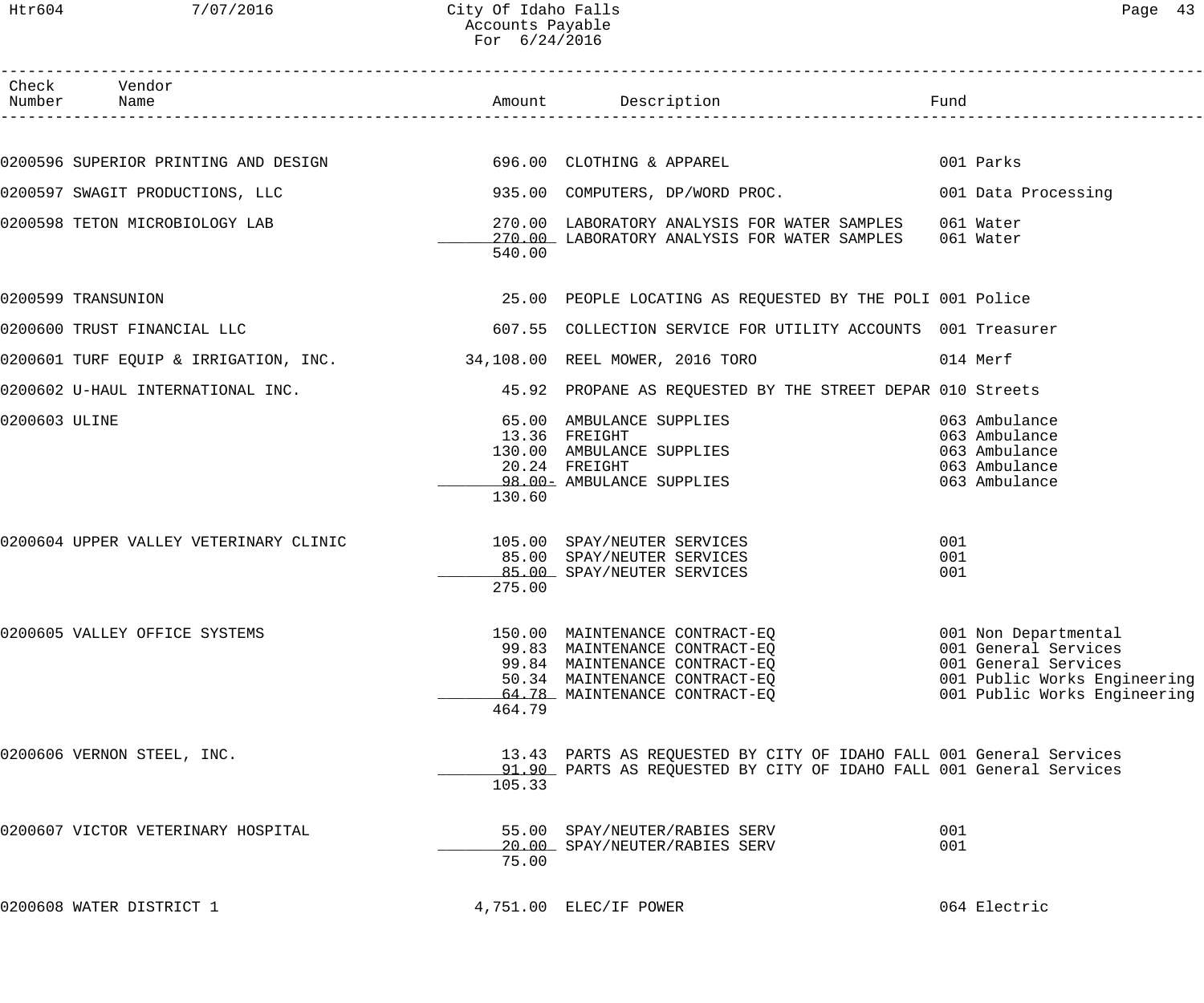Htr604 7/07/2016 City Of Idaho Falls Page 44 Accounts Payable For 6/24/2016

|                | Check Vendor<br>Number Name                                               |                       | Amount Description                                                                                                    | Fund         |  |
|----------------|---------------------------------------------------------------------------|-----------------------|-----------------------------------------------------------------------------------------------------------------------|--------------|--|
|                | 0200608 WATER DISTRICT 1                                                  | 9,502.00              | 4,751.00 ELEC/IF POWER                                                                                                | 064 Electric |  |
|                | 0200609 WATER GEAR, INC.                                                  |                       | 1,481.14 MISCELLANEOUS SUPPLIES FOR THE AQUATIC C 011 Recreation                                                      |              |  |
|                | 0200610 WATSON ROTO-ROOTER FIRST CLASS                                    | 514.00                | 65.00 PORTABLE TOILETS AS NEEDED BY PARKS DEPA 001 Parks<br>449.00 PORTABLE TOILETS AS NEEDED BY PARKS DEPA 001 Parks |              |  |
|                | 0200611 WELCH, KELLY                                                      |                       | 487.50 ELEC/IF POWER                                                                                                  | 064 Electric |  |
|                | 0200612 WENCO LLC                                                         | 42,767.25 SUBSTATIONS |                                                                                                                       | 064 Electric |  |
|                | 0200613 WESTERN RECORDS DESTRUCTION, INC. 35.00 PROFESSIONAL/PERSONAL SRV | 70.00                 | 35.00 SHREDDING SERVICES FOR THE WATER DEPARTM 061 Water                                                              | 001 Parks    |  |
|                | 0200614 WILBUR-ELLIS COMPANY                                              |                       | 800.00 FUNGICIDES, HERBICIDES AND INSECTICIDES 001 Parks                                                              |              |  |
|                | 0200615 WILLOWCREEK ANIMAL HOSPITAL PC 105.00 SPAY/NEUTER SERVICES        |                       |                                                                                                                       | 001          |  |
| 0200616 WREGIS |                                                                           |                       | 837.00 ELEC/IF POWER                                                                                                  | 064 Electric |  |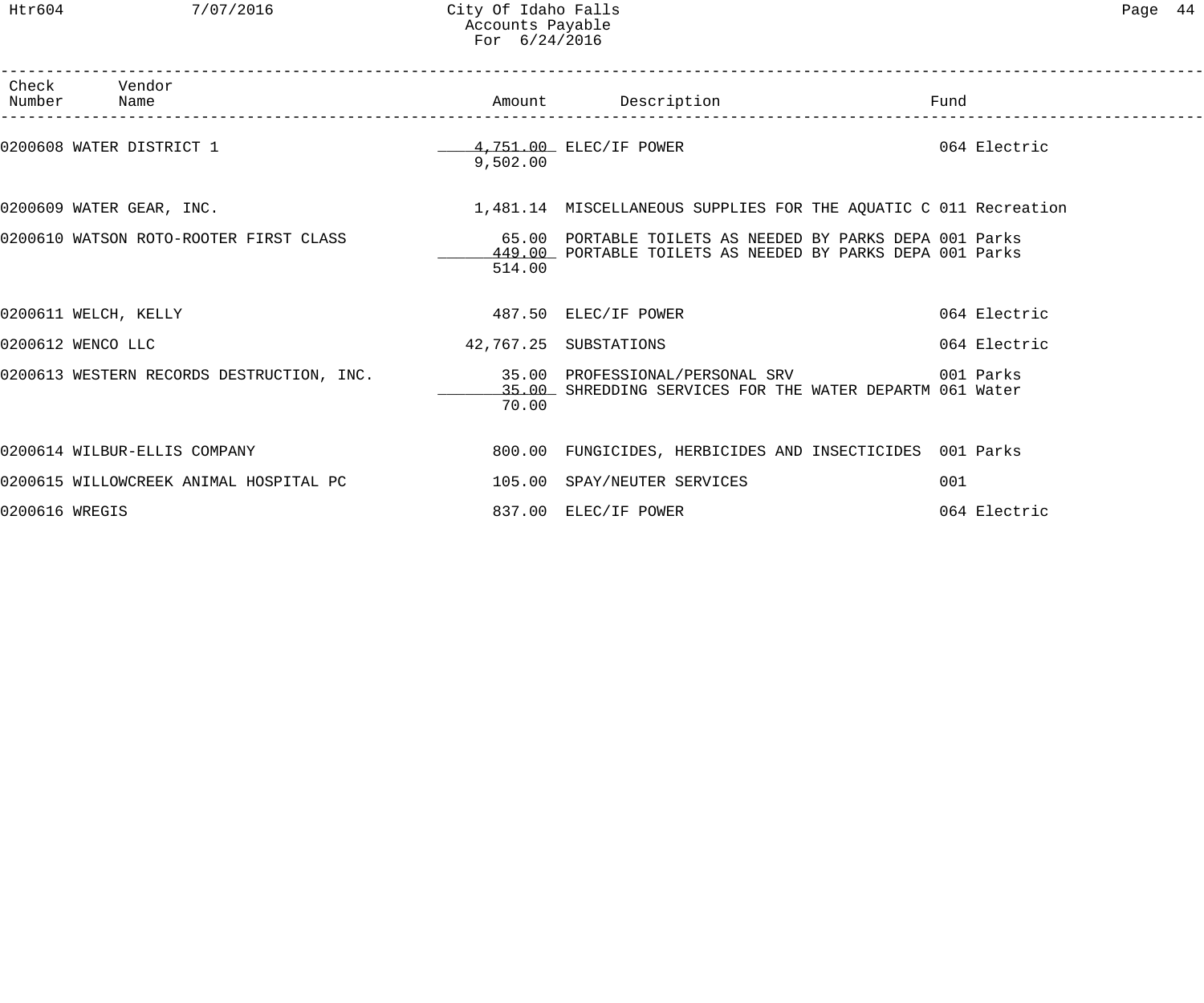|               | Check Vendor                                                      |                                                                       |                                                                                                                                                                                                                                                                             |                                   |
|---------------|-------------------------------------------------------------------|-----------------------------------------------------------------------|-----------------------------------------------------------------------------------------------------------------------------------------------------------------------------------------------------------------------------------------------------------------------------|-----------------------------------|
|               |                                                                   |                                                                       | 0200617 A-1 ENGINE & RADIATOR, INC.<br>100.00 PARTS AS REQUESTED BY CITY OF IDAHO FALL 001 General Services                                                                                                                                                                 |                                   |
|               |                                                                   |                                                                       | 0200618 ADVANCED INDUSTRIAL SUPPLY 15.22 PAINTING-EQUIP & PRODUCTS 064 Electric                                                                                                                                                                                             |                                   |
| 0200619 AETNA |                                                                   |                                                                       |                                                                                                                                                                                                                                                                             | 063                               |
|               | 0200620 AIRGAS USA, LLC                                           | 297.66                                                                | 269.00 WELDING SUPPLIES AND GAS AS REQUESTED BY 001 General Services<br>28.66 NITROGEN/HAZMAT CHARGE 6001 General Services                                                                                                                                                  |                                   |
|               |                                                                   |                                                                       | 0200621 ALDERSON, KARST & MITRO                   7,720.00 PROFESSIONAL/PERSONAL SRV             001 General Services                                                                                                                                                       |                                   |
|               | 0200622 ALLSTATE FIRE CASUALTY INSURANCE CO 60.00 #16-137098 RFND |                                                                       |                                                                                                                                                                                                                                                                             | 063                               |
|               | 0200623 ALPHAGRAPHICS OF IDAHO FALLS 122.44 PROMOTION ITEMS       |                                                                       |                                                                                                                                                                                                                                                                             | 001 Parks                         |
|               | 0200624 ALPINE PROPANE SALES, INC. 113.20 FUEL AND ADDITIVES      |                                                                       |                                                                                                                                                                                                                                                                             | 001 Parks                         |
|               |                                                                   | 277.38                                                                | 0200625 ALSCO (AMERICAN LINEN DIV) 31.26 WEEKLY DELIVERY AND CHANGE OUT OF ENTRAN 060 Airport<br>91.26 WEEKLY DELIVERY AND CHANGE OUT OF ENTRAN 060 Airport<br>47.56 LAUNDRY SERVICE FOR SEWER DEPARTMENT 061 Sewer<br>47.30 LAUNDRY SERVICE FOR SEWER DEPARTMENT 061 Sewer |                                   |
|               | 0200626 AMANDA BEVAN                                              |                                                                       | 329.96 #15-249499 RFND                                                                                                                                                                                                                                                      | 063                               |
|               | 0200627 AMBER MARIE HENRIE-BROWN 62000 115-329215 RFND            |                                                                       |                                                                                                                                                                                                                                                                             | 063                               |
|               | 0200628 AMERICAN DIVERSITY BUSINESS                               | 2,912.00 PAPER                                                        |                                                                                                                                                                                                                                                                             | 001 Data Processing               |
|               | 0200629 ANIXTER INC.                                              | 1,516.80 HARDWARE<br>1,017.60 HARDWARE<br>245.00 HARDWARE<br>4,287.96 | 1,508.56 CONDUCTOR                                                                                                                                                                                                                                                          | 064<br>064<br>064<br>064 Electric |
|               | 0200630 ARNOLD MACHINERY CO., INC.                                |                                                                       | 2,324.69 PROFESSIONAL/PERSONAL SRV                                                                                                                                                                                                                                          | 061 Water                         |
|               | 0200631 BAIRD, JEFF                                               |                                                                       | 250.00 CONTRACTED OFFICIALS                                                                                                                                                                                                                                                 | 011 Recreation                    |
|               | 0200632 BARBARA OR RANDALL NEIWIRTH                               |                                                                       | 84.16   15-267976/REFUND                                                                                                                                                                                                                                                    | 063                               |
|               | 0200633 BARR, BRANDON                                             |                                                                       | 844.00 CONTRACTED OFFICIALS                                                                                                                                                                                                                                                 | 011 Recreation                    |
|               | 0200634 BDS, LLC                                                  | 1,045.00                                                              | 825.00 CURB & GUTTER PRGM<br>220.00 CURB & GUTTER PRGM                                                                                                                                                                                                                      | 010 Streets<br>010 Streets        |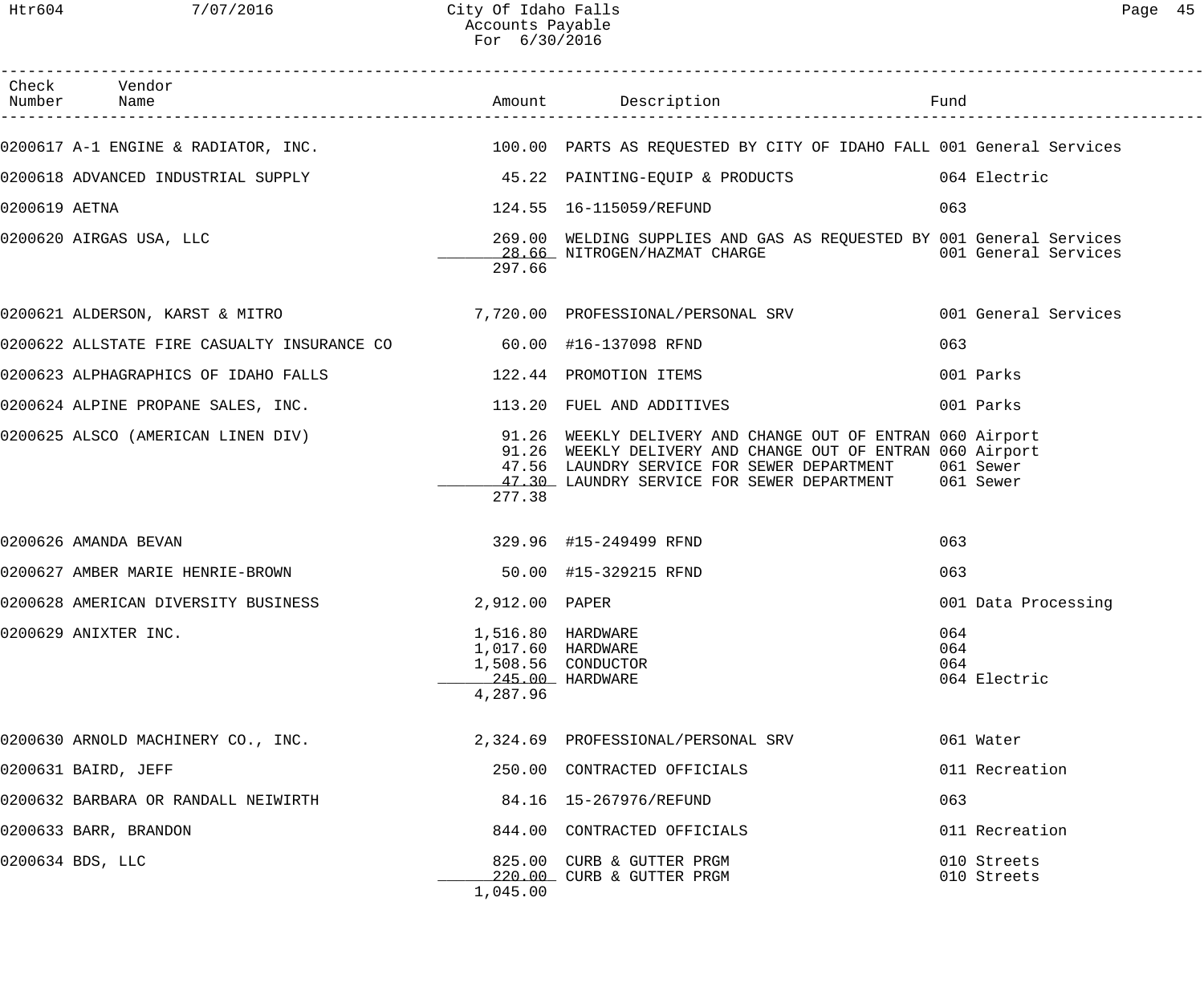| Check Vendor<br>Number Name                                     |           | Amount Description Tund                                                                                                                                                                                                                                                               |     |                                                              |
|-----------------------------------------------------------------|-----------|---------------------------------------------------------------------------------------------------------------------------------------------------------------------------------------------------------------------------------------------------------------------------------------|-----|--------------------------------------------------------------|
|                                                                 |           |                                                                                                                                                                                                                                                                                       |     |                                                              |
|                                                                 |           |                                                                                                                                                                                                                                                                                       |     |                                                              |
| 0200636 BERRY, RICHARD                                          |           | 400.00 CONTRACTED OFFICIALS 6011 Recreation                                                                                                                                                                                                                                           |     |                                                              |
| 0200637 BESERIS, TIM                                            |           |                                                                                                                                                                                                                                                                                       |     |                                                              |
| 0200638 BETTY EVANS OR CAROL SUE SEEFRIED 100.45 #16-84631 RFND |           |                                                                                                                                                                                                                                                                                       | 063 |                                                              |
|                                                                 | 194.40    | 0200639 BILL'S BIKE COMPANY (OME 197.20 REPAIRS AND TUNE-UPS (ONLY) FOR POLICE D 001 Police<br>97.20 REPAIRS AND TUNE-UPS (ONLY) FOR POLICE D 001 Police                                                                                                                              |     |                                                              |
|                                                                 | 1,545.59  | 0200640 BONNEVILLE INDUSTRIAL SUPPLY 303.93 MISCELLANEOUS PURCHASES AS REQUIRED BY S 061 Sewer<br>160.52 MISCELLANEOUS PURCHASES AS REQUIRED BY S 061 Sewer<br>971.52 MISCELLANEOUS PURCHASES AS REQUIRED BY S 061 Sewer<br>109.62 MISCELLANEOUS PURCHASES AS REQUIRED BY S 061 Sewer |     |                                                              |
| 0200641 BORG, DAVE                                              |           | 140.00 CONTRACTED OFFICIALS 6011 Recreation                                                                                                                                                                                                                                           |     |                                                              |
| 0200642 BRADY INDUSTRIES LLC                                    |           | 545.78 CUSTODIAL SUPPLIES/EQUIP 064 Electric                                                                                                                                                                                                                                          |     |                                                              |
| 0200643 BROADWAY FORD, INC.                                     | 3, 211.55 | 90.00 PARTS AND MINOR SUBLET REPAIRS AS REQUES 001 General Services<br>90.00 PARTS AND MINOR SUBLET REPAIRS AS REQUES 001 General Services<br>3,031.55 VEHICLE AND EQUIP. MAINT. 001 General Services                                                                                 |     |                                                              |
| 0200644 BROWN, TRACY                                            |           | 400.00 CONTRACTED OFFICIALS 6011 Recreation                                                                                                                                                                                                                                           |     |                                                              |
| 0200645 BUDGET YARDSCAPING                                      | 3,310.00  | 200.00 SERVICES/MISCELLANEOUS<br>410.00 SERVICES/MISCELLANEOUS<br>1,700.00 SERVICES/MISCELLANEOUS<br>1,000.00 SERVICES/MISCELLANEOUS                                                                                                                                                  |     | 064 Electric<br>064 Electric<br>064 Electric<br>064 Electric |
| 0200646 BURNS CONCRETE, INC.                                    | 579.00    | 489.00 CONCRETE DELIVERED AS REQUESTED BY WATER 061 Water<br>90.00 CONCRETE                                                                                                                                                                                                           |     | 064 Electric                                                 |
| 0200647 C & B OPERATIONS, LLC                                   | 157.86    | 75.96 PARTS AND MINOR SUBLET REAPIRS AS REQUES 001 General Services<br>17.52- PARTS AND MINOR SUBLET REAPIRS AS REQUES 001 General Services<br>99.42 PARTS AND MINOR SUBLET REAPIRS AS REQUES 001 General Services                                                                    |     |                                                              |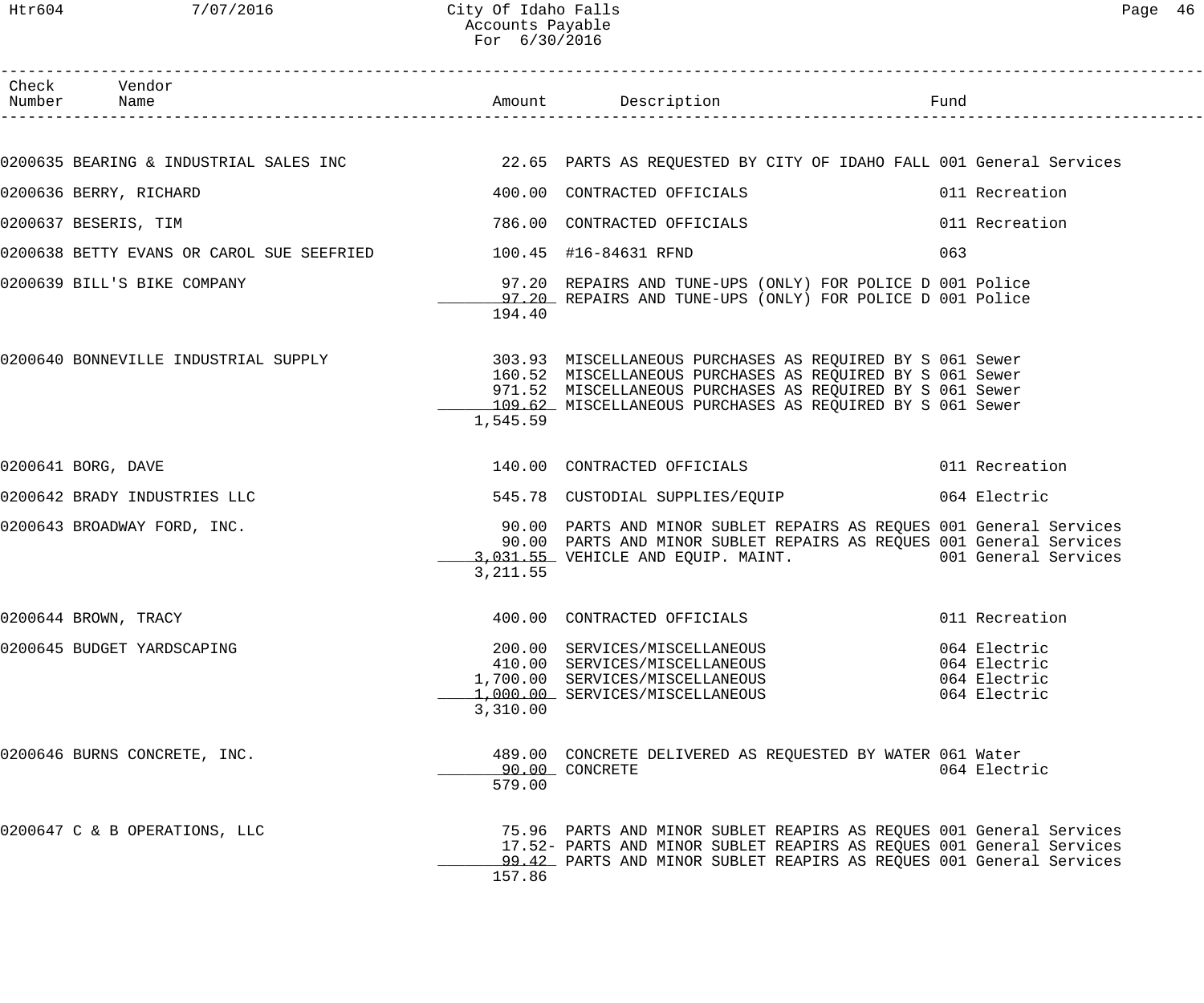# Htr604 7/07/2016 City Of Idaho Falls Page 47 Accounts Payable For 6/30/2016

| Check Vendor<br>Number Name                                                                                     |                                |                                                                                                                                                                                                                                                                        |                                                                                         |
|-----------------------------------------------------------------------------------------------------------------|--------------------------------|------------------------------------------------------------------------------------------------------------------------------------------------------------------------------------------------------------------------------------------------------------------------|-----------------------------------------------------------------------------------------|
| 0200648 CAROLYN OR DANIEL ELLIOTT 177.51 #15-418466 RFND                                                        |                                |                                                                                                                                                                                                                                                                        | 063                                                                                     |
| 0200649 CENTRAL NEBRASKA PACKING, INC.                        5,280.00 FEED/BEDDING (ANIMALS)<br>898.39 FREIGHT | 6,178.39                       |                                                                                                                                                                                                                                                                        | 001 Parks<br>001 Parks                                                                  |
| 0200650 CHRISTOPHER OURADA (2008) 2012/03/0200650 71.53 15-148240 2020                                          |                                |                                                                                                                                                                                                                                                                        | 063                                                                                     |
| 0200651 CIGNA HEALTHCARE                                                                                        |                                | 398.30   15-447984/REFUND                                                                                                                                                                                                                                              | 063                                                                                     |
| 0200652 CINTAS CORPORATION NO. 2                                                                                |                                | 111.20 MEDICAL SUPPLIES                                                                                                                                                                                                                                                | 001 General Services                                                                    |
| 0200653 CLASSY THREADS                                                                                          |                                | 487.92 CLOTHING & APPAREL                                                                                                                                                                                                                                              | 060 Airport                                                                             |
| 0200654 CODALE ELECTRIC SUPPLY, INC. 34,320.12 CONDUCTOR                                                        | 4,752.00 HARDWARE<br>39,072.12 |                                                                                                                                                                                                                                                                        | 064 Electric<br>064 Electric                                                            |
| 0200655 CONTRERAS, ALEXIS                                                                                       |                                | 234.00 CONTRACTED OFFICIALS                                                                                                                                                                                                                                            | 011 Recreation                                                                          |
| 0200656 CRUZ, MELVIN                                                                                            |                                | 20.00 CONTRACTED OFFICIALS                                                                                                                                                                                                                                             | 011 Recreation                                                                          |
| 0200657 DAVEY TREE SURGERY COMPANY                                                                              | 8,800.00                       | 1,300.00 CONSTRUCTION JOB/CONTRACT<br>1,300.00 CONSTRUCTION JOB/CONTRACT<br>1,300.00 CONSTRUCTION JOB/CONTRACT<br>1,300.00 CONSTRUCTION JOB/CONTRACT<br>1,200.00 CONSTRUCTION JOB/CONTRACT<br>1,200.00 CONSTRUCTION JOB/CONTRACT<br>1,200.00 CONSTRUCTION JOB/CONTRACT | 001 Parks<br>001 Parks<br>001 Parks<br>001 Parks<br>001 Parks<br>001 Parks<br>001 Parks |
| 0200658 DAVIDSON TITLES, INC.                                                                                   | 209.25                         | 159.32 PURCHASE OF MATERIALS FOR THE I.F. PUBLI 012 Library<br>18.00 PURCHASE OF MATERIALS FOR THE I.F. PUBLI 012 Library<br>19.95 PURCHASE OF MATERIALS FOR THE I.F. PUBLI 012 Library<br>11.98 PURCHASE OF MATERIALS FOR THE I.F. PUBLI 012 Library                  |                                                                                         |
| 0200659 DAWSON, JAKE                                                                                            |                                | 378.00 CONTRACTED OFFICIALS                                                                                                                                                                                                                                            | 011 Recreation                                                                          |
| 0200660 DESERT MOUNTAIN CORP                                                                                    |                                | 2,524.65 ROAD/HWY MATERIAL ASPHALT                                                                                                                                                                                                                                     | 010 Streets                                                                             |
| 0200661 DISH NETWORK                                                                                            |                                | 117.00 MONTHLY CABLE BILLS FOR THE AIRPORT                                                                                                                                                                                                                             | 060 Airport                                                                             |
| 0200662 DYNA SYSTEMS                                                                                            | 848.47                         | 481.28 GARAGE SHOP SUPPLIES<br>25.58 HARDWARE MISCELLANEOUS<br>341.61 TOOLS, HAND POWER/NONPOWER                                                                                                                                                                       | 001 General Services<br>001 General Services<br>001 General Services                    |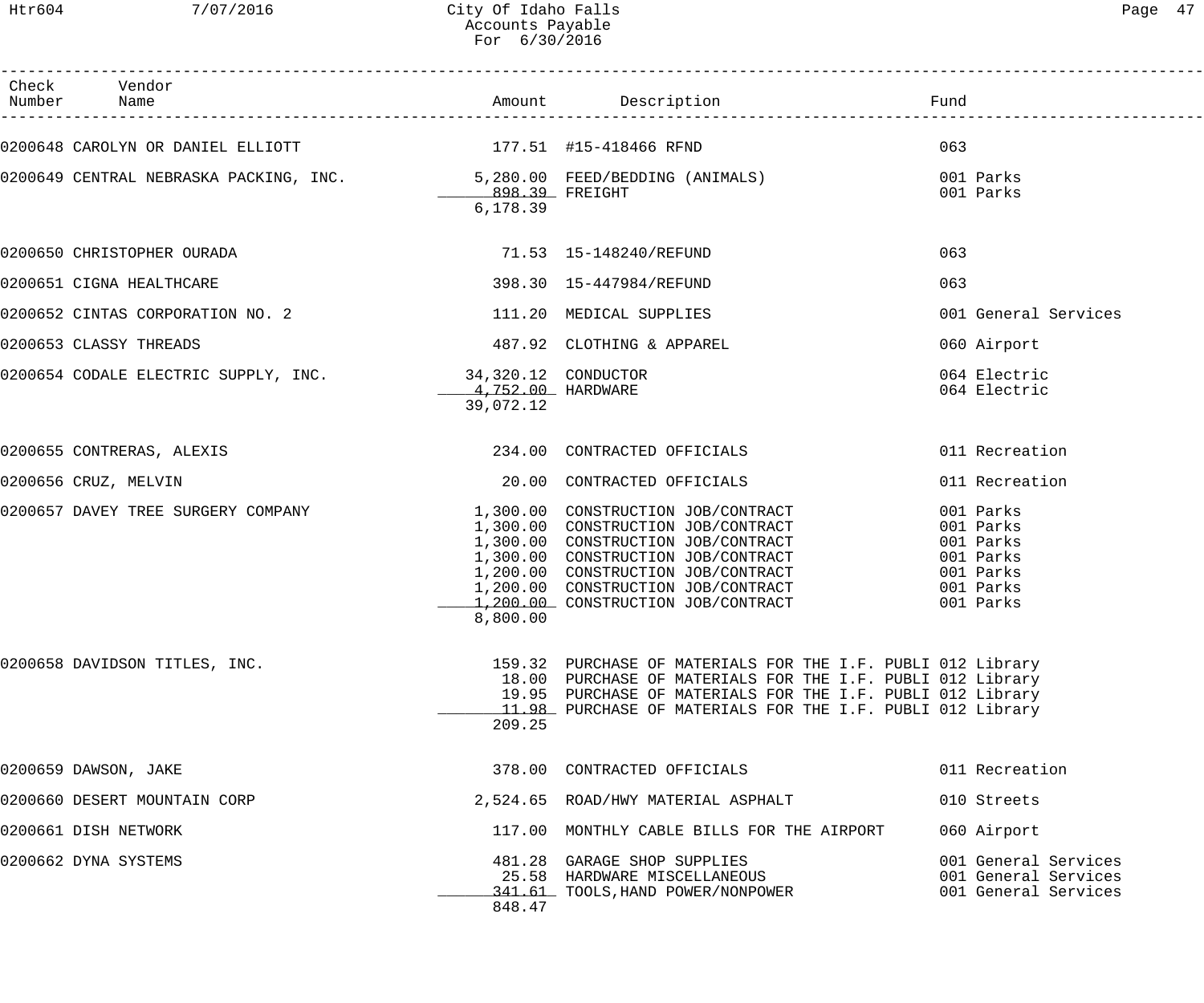# Htr604 7/07/2016 City Of Idaho Falls Page 48 Accounts Payable For 6/30/2016

| Check Vendor<br>Number Name                                    |                 |                                                                                                                                                                                                                                                                                                                                                                                                                                                                                                                                                                                                                                                                                                                                                                                                                                                                                                                                                                                                                                                                               |     |                                                               |
|----------------------------------------------------------------|-----------------|-------------------------------------------------------------------------------------------------------------------------------------------------------------------------------------------------------------------------------------------------------------------------------------------------------------------------------------------------------------------------------------------------------------------------------------------------------------------------------------------------------------------------------------------------------------------------------------------------------------------------------------------------------------------------------------------------------------------------------------------------------------------------------------------------------------------------------------------------------------------------------------------------------------------------------------------------------------------------------------------------------------------------------------------------------------------------------|-----|---------------------------------------------------------------|
|                                                                |                 |                                                                                                                                                                                                                                                                                                                                                                                                                                                                                                                                                                                                                                                                                                                                                                                                                                                                                                                                                                                                                                                                               |     |                                                               |
|                                                                |                 |                                                                                                                                                                                                                                                                                                                                                                                                                                                                                                                                                                                                                                                                                                                                                                                                                                                                                                                                                                                                                                                                               |     |                                                               |
|                                                                | 186.74          | 0200664 EDGE CONSTRUCTION SUPPLY, INC.<br>33.79 OPTICAL EQUIP & SUPPLIES 064 Electric<br>33.79 OPTICAL EQUIP & SUPPLIES 064 Electric<br>93.19 HARDWARE 064 Electric<br>29.88 OPTICAL EQUIP & SUPPLIES 064 Electric                                                                                                                                                                                                                                                                                                                                                                                                                                                                                                                                                                                                                                                                                                                                                                                                                                                            |     |                                                               |
| 0200665 ELKINS, MICHAEL                                        |                 | 716.00 CONTRACTED OFFICIALS 6011 Recreation                                                                                                                                                                                                                                                                                                                                                                                                                                                                                                                                                                                                                                                                                                                                                                                                                                                                                                                                                                                                                                   |     |                                                               |
| 0200666 EMMA HENSON OR SUZANNE MESSENGER 539.20 #16-19825 RFND |                 |                                                                                                                                                                                                                                                                                                                                                                                                                                                                                                                                                                                                                                                                                                                                                                                                                                                                                                                                                                                                                                                                               | 063 |                                                               |
| 0200667 ENERGY LABORATORIES, INC.                              | 6,114.00        | 170.00 LABORATORY ANALYSIS AT WASTEWATER TREATM 061 Sewer<br>75.00 LABORATORY ANALYSIS AT WASTEWATER TREATM 061 Sewer<br>550.00 LABORATORY ANALYSIS AT WASTEWATER TREATM 061 Sewer<br>225.00 LABORATORY ANALYSIS AT WASTEWATER TREATM 061 Sewer<br>2,386.50 LABORATORY ANALYSIS AT WASTEWATER TREATM 061 Sewer<br>520.00 LABORATORY ANALYSIS AT WASTEWATER TREATM 061 Sewer<br>542.50 LABORATORY ANALYSIS AT WASTEWATER TREATM 061 Sewer<br>1,645.00 LABORATORY ANALYSIS AT WASTEWATER TREATM 061 Sewer                                                                                                                                                                                                                                                                                                                                                                                                                                                                                                                                                                       |     |                                                               |
|                                                                |                 | 0200668 ESAFETY SUPPLIES, INC.                             159.75 ENGINEERING EQ/SUPPLIES             001 Public Works Engineering                                                                                                                                                                                                                                                                                                                                                                                                                                                                                                                                                                                                                                                                                                                                                                                                                                                                                                                                            |     |                                                               |
|                                                                | 45.09<br>860.14 | 0200669 EVCO HOUSE OF HOSE - IDAHO 10 100 100 100 78.27 PARTS AS REQUESTED BY CITY OF IDAHO FALL 001 General Services<br>58.97 PARTS AS REQUESTED BY CITY OF IDAHO FALL 001 General Services<br>12.86 PARTS AS REQUESTED BY CITY OF IDAHO FALL 001 General Services<br>56.09 PARTS AS REQUESTED BY CITY OF IDAHO FALL 001 General Services<br>46.74 PARTS AS REQUESTED BY CITY OF IDAHO FALL 001 General Services<br>52.30 PARTS AS REQUESTED BY CITY OF IDAHO FALL 001 General Services<br>84.33 PARTS AS REQUESTED BY CITY OF IDAHO FALL 001 General Services<br>14.98- PARTS AS REQUESTED BY CITY OF IDAHO FALL 001 General Services<br>25.74 PARTS AS REQUESTED BY CITY OF IDAHO FALL 001 General Services<br>269.99 PARTS AS REQUESTED BY CITY OF IDAHO FALL 001 General Services<br>PARTS AS REQUESTED BY CITY OF IDAHO FALL 001 General Services<br>107.43 PARTS AS REQUESTED BY CITY OF IDAHO FALL 001 General Services<br>16.97 PARTS AS REQUESTED BY CITY OF IDAHO FALL 001 General Services<br>20.34 PARTS AS REQUESTED BY CITY OF IDAHO FALL 001 General Services |     |                                                               |
| 0200670 FALLS PLUMBING SUPPLY, INC.                            | 740.53          | 118.20 REPAIRS AND SUPPLIES AS REQUESTED BY CEM 001 Cemeteries<br>603.00 CONCRETE<br>.81 3/4 X 1/2 INSERT COMBO 90<br>4.04 1/4 PT. PVC HOTWELD CEMEN<br>14.22 OETIKER TOOL A2000<br>26 3/4 OETIKER CLAMPS                                                                                                                                                                                                                                                                                                                                                                                                                                                                                                                                                                                                                                                                                                                                                                                                                                                                     |     | 001 Parks<br>061 Water<br>061 Water<br>061 Water<br>061 Water |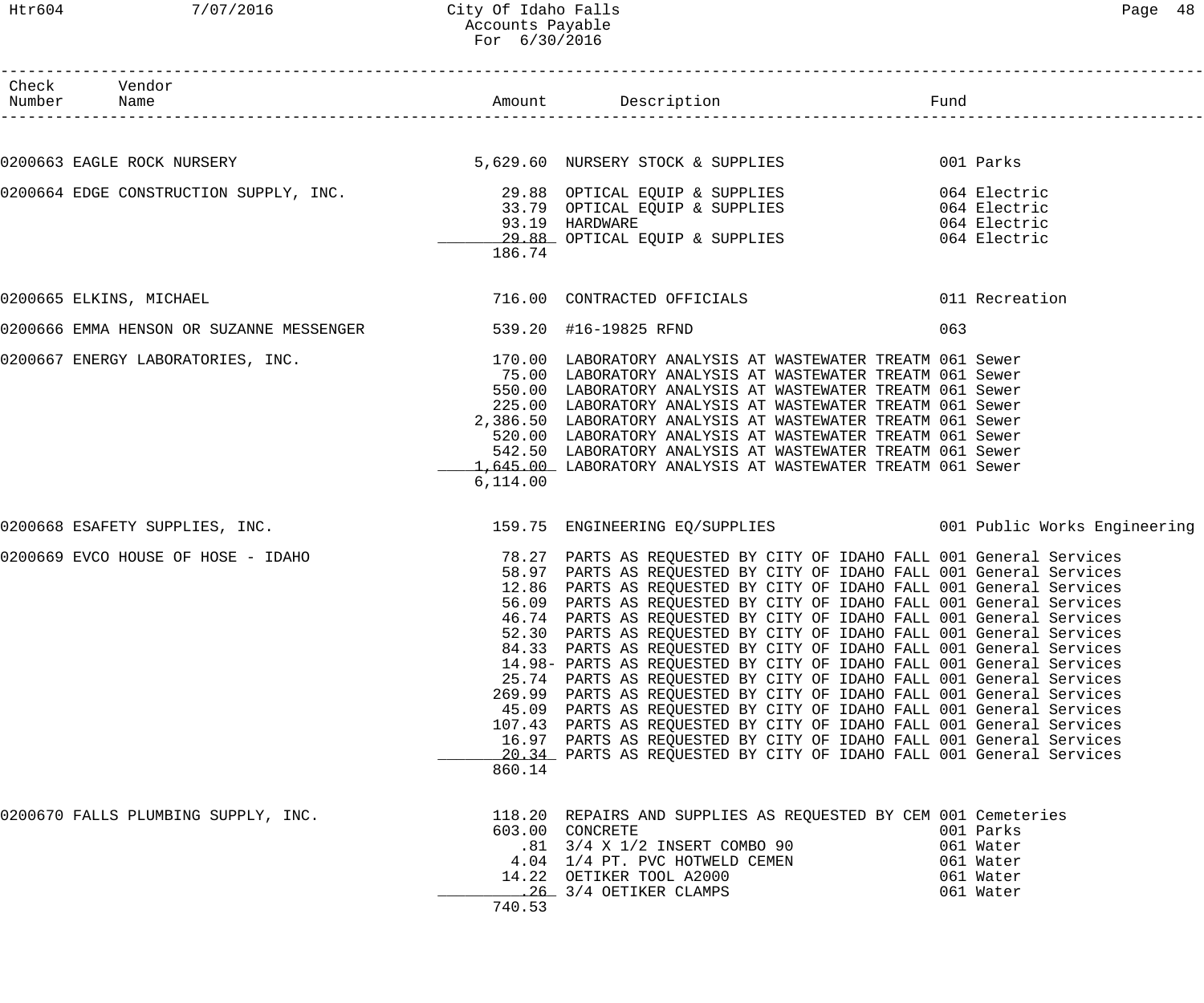| Check Vendor<br>Number Name         |                                     | ription<br>------------------------------                                                                                                                                                                                                                                                                                                                                                                                                                                                                                                                                                                            | Fund<br>____________________________                                                                                                                                                                                                                                                                           |  |
|-------------------------------------|-------------------------------------|----------------------------------------------------------------------------------------------------------------------------------------------------------------------------------------------------------------------------------------------------------------------------------------------------------------------------------------------------------------------------------------------------------------------------------------------------------------------------------------------------------------------------------------------------------------------------------------------------------------------|----------------------------------------------------------------------------------------------------------------------------------------------------------------------------------------------------------------------------------------------------------------------------------------------------------------|--|
| 0200671 FARRER, TOM                 |                                     | 307.00 CONTRACTED OFFICIALS                                                                                                                                                                                                                                                                                                                                                                                                                                                                                                                                                                                          | 011 Recreation                                                                                                                                                                                                                                                                                                 |  |
|                                     |                                     |                                                                                                                                                                                                                                                                                                                                                                                                                                                                                                                                                                                                                      |                                                                                                                                                                                                                                                                                                                |  |
| 0200672 FBI NATIONAL ACADEMY ASSOC. |                                     | 85.00 POLICE EQUIP & SUPPLIES                                                                                                                                                                                                                                                                                                                                                                                                                                                                                                                                                                                        | 001 Police                                                                                                                                                                                                                                                                                                     |  |
| 0200673 FERGUSON ENTERPRISES, INC.  |                                     | 3,091.50 COPPER SERVICE MATERIALS                                                                                                                                                                                                                                                                                                                                                                                                                                                                                                                                                                                    | 061                                                                                                                                                                                                                                                                                                            |  |
| 0200674 FERGUSON ENTERPRISES, INC.  |                                     | 134.99 REPLACEMENT SAWZALL                                                                                                                                                                                                                                                                                                                                                                                                                                                                                                                                                                                           | 001 General Services                                                                                                                                                                                                                                                                                           |  |
| 0200675 FINN, THOMAS                |                                     | 60.00 CONTRACTED OFFICIALS                                                                                                                                                                                                                                                                                                                                                                                                                                                                                                                                                                                           | 011 Recreation                                                                                                                                                                                                                                                                                                 |  |
| 0200676 FLORATINE NORTHWEST, INC.   | _________100.00 FREIGHT<br>1,916.00 | 1,816.00 FERTILIZER/SOIL CONDITION                                                                                                                                                                                                                                                                                                                                                                                                                                                                                                                                                                                   | 018 Golf Courses<br>018 Golf Courses                                                                                                                                                                                                                                                                           |  |
| 0200677 FRED MEYER-ID               | $80.00$ CANDY                       |                                                                                                                                                                                                                                                                                                                                                                                                                                                                                                                                                                                                                      | 011 Recreation                                                                                                                                                                                                                                                                                                 |  |
| 0200678 FREMONT COMMUNICATIONS LLC  | 760.09                              | 40.36 BILLED LINES/6-15-16<br>40.36 BILLED LINES/6-15-16<br>41.55 BILLED LINES/6-15-16<br>40.36 BILLED LINES/6-15-16<br>37.66 BILLED LINES/6-15-16<br>40.36 BILLED LINES/6-15-16<br>40.36 BILLED LINES/6-15-16<br>40.36 BILLED LINES/6-15-16<br>37.66 BILLED LINES/6-15-16<br>42.78 BILLED LINES/6-15-16<br>37.66 BILLED LINES/6-15-16<br>37.66 BILLED LINES/6-15-16<br>40.50 BILLED LINES/6-15-16<br>40.66 BILLED LINES/6-15-16<br>40.36 BILLED LINES/6-15-16<br>40.36 BILLED LINES/6-15-16<br>40.36 BILLED LINES/6-15-16<br>40.36 BILLED LINES/6-15-16<br>40.36 BILLED LINES/6-15-16<br>40.36 BILLED LINES/6-15-16 | 001 General Services<br>001 Police<br>001 Police<br>001 Police<br>001 Parks<br>001 Parks<br>001 Parks<br>001 Parks<br>001 Parks<br>001 Cemeteries<br>011 Recreation<br>018 Golf Courses<br>018 Golf Courses<br>018 Golf Courses<br>060 Airport<br>064 Electric<br>064 Electric<br>064 Electric<br>064 Electric |  |
| 0200679 G & S STRUCTURAL ENGINEERS  |                                     | 360.00 PROFESSIONAL/PERSONAL SRV                                                                                                                                                                                                                                                                                                                                                                                                                                                                                                                                                                                     | 001 Parks                                                                                                                                                                                                                                                                                                      |  |
| 0200680 GEM STATE OIL SERVICES INC  |                                     | 100.00 SERVICES/MISCELLANEOUS                                                                                                                                                                                                                                                                                                                                                                                                                                                                                                                                                                                        | 064 Electric                                                                                                                                                                                                                                                                                                   |  |
| 0200681 GENERAL PACIFIC, INC.       |                                     | 64.80 HARDWARE MISCELLANEOUS                                                                                                                                                                                                                                                                                                                                                                                                                                                                                                                                                                                         | 064 Electric                                                                                                                                                                                                                                                                                                   |  |
| 0200682 GODY, MARCOS                |                                     | 80.00 CONTRACTED OFFICIALS                                                                                                                                                                                                                                                                                                                                                                                                                                                                                                                                                                                           | 011 Recreation                                                                                                                                                                                                                                                                                                 |  |
| 0200683 GUSTAVE A. LARSON COMPANY   |                                     | 41.16 HVAC SUPPLIES AS REQUESTED BY BUILDING M 001 General Services<br>2.89 HVAC SUPPLIES AS REQUESTED BY BUILDING M 001 General Services<br>67.38 HVAC SUPPLIES AS REQUESTED BY BUILDING M 001 General Services                                                                                                                                                                                                                                                                                                                                                                                                     |                                                                                                                                                                                                                                                                                                                |  |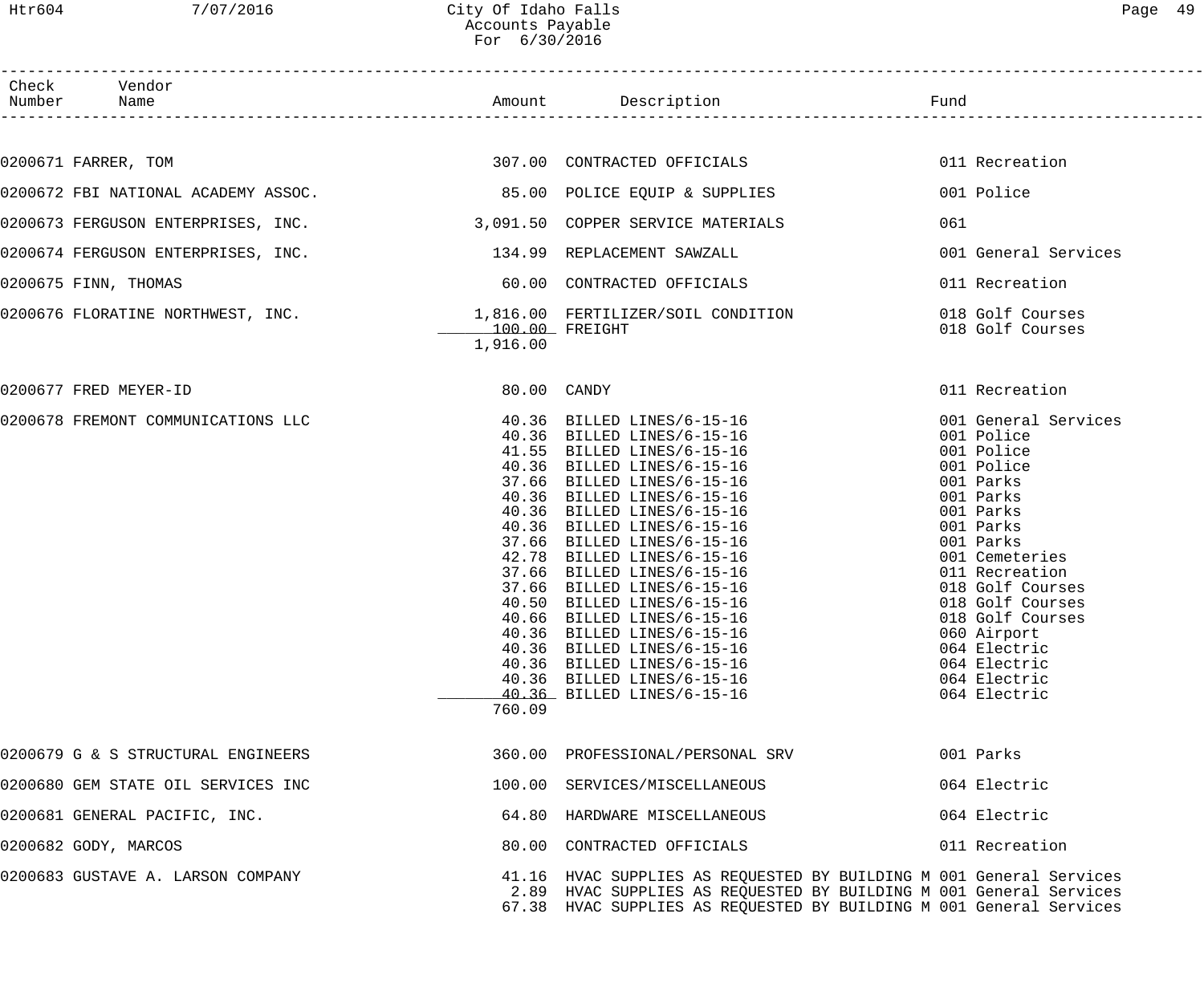| Check Vendor<br>Number Name                                                                                  |                           |                                                                                                                                                                                                                                                                                                                                                                                                                                                                                                                                                                                                                                                              | Fund                                                                                                     |
|--------------------------------------------------------------------------------------------------------------|---------------------------|--------------------------------------------------------------------------------------------------------------------------------------------------------------------------------------------------------------------------------------------------------------------------------------------------------------------------------------------------------------------------------------------------------------------------------------------------------------------------------------------------------------------------------------------------------------------------------------------------------------------------------------------------------------|----------------------------------------------------------------------------------------------------------|
| 0200683 GUSTAVE A. LARSON COMPANY (2008) 28.18 HVAC SUPPLIES AS REQUESTED BY BUILDING M 001 General Services | 1,057.27                  | 23.92 HVAC SUPPLIES AS REQUESTED BY BUILDING M 001 General Services<br>443.00 HVAC SUPPLIES AS REQUESTED BY BUILDING M 001 General Services<br>78.02 HVAC SUPPLIES AS REQUESTED BY BUILDING M 001 General Services<br>70.31 HVAC SUPPLIES AS REQUESTED BY BUILDING M 001 General Services<br>209.90 HVAC SUPPLIES AS REQUESTED BY BUILDING M 001 General Services<br>26.13 HVAC SUPPLIES AS REQUESTED BY BUILDING M 001 General Services<br>22.20 HVAC SUPPLIES AS REQUESTED BY BUILDING M 001 General Services<br>4.20 HVAC SUPPLIES AS REQUESTED BY BUILDING M 001 General Services<br>29.98 HVAC SUPPLIES AS REQUESTED BY BUILDING M 001 General Services |                                                                                                          |
| 0200684 HACH COMPANY, INC.                                                                                   | 66.39 FREIGHT<br>2,244.30 | 2,177.91 LABORATORY EQUIP/MATERIAL                                                                                                                                                                                                                                                                                                                                                                                                                                                                                                                                                                                                                           | 061 Sewer<br>061 Sewer                                                                                   |
| 0200685 HARBOR FREIGHT - STORE #332                                                                          |                           | 33.46 STAPLES, STAPLE GUNS                                                                                                                                                                                                                                                                                                                                                                                                                                                                                                                                                                                                                                   | 001 Cemeteries                                                                                           |
| 0200686 HARRIS, JOSEPH                                                                                       |                           | 80.00 CONTRACTED OFFICIALS                                                                                                                                                                                                                                                                                                                                                                                                                                                                                                                                                                                                                                   | 011 Recreation                                                                                           |
| 0200687 HENDRICKSONS TOWING, INC.                                                                            | 325.00                    | 75.00 TOW SERVICE - CITY VEHICLES AS REQUESTED 001 General Services<br>250.00 TOW SERVICE - CITY VEHICLES AS REQUESTED 001 General Services                                                                                                                                                                                                                                                                                                                                                                                                                                                                                                                  |                                                                                                          |
| 0200688 HILL'S PET NUTRITION SALES, INC 152.37 SHIPPING CHARGES FOR DONATED ANIMAL FOOD 001 Police           |                           |                                                                                                                                                                                                                                                                                                                                                                                                                                                                                                                                                                                                                                                              |                                                                                                          |
| 0200689 HOME DEPOT                                                                                           | 556.36                    | 22.35 SPRAY PAINT<br>70.16 CONCRETE, ANCHOR BOLTS<br>279.00 PAINT SPRAYER MAGNUM X5 G<br>26.97 MAIL BOX<br>44.51 POST, STEEL BLACK<br>75.92 CONCRETE MIX AND BOLTS<br>37.45 SPRINKLER PARTS                                                                                                                                                                                                                                                                                                                                                                                                                                                                  | 001 Cemeteries<br>001 Parks<br>001 Parks<br>001 Cemeteries<br>001 Cemeteries<br>001 Parks<br>010 Streets |
| 0200690 HOMER, RANDY                                                                                         |                           | 609.00 CONTRACTED OFFICIALS                                                                                                                                                                                                                                                                                                                                                                                                                                                                                                                                                                                                                                  | 011 Recreation                                                                                           |
| 0200691 HUNTER INDUSTRIES, INC.                                                                              |                           | 600.00 PARKS & RECREATION MISC.                                                                                                                                                                                                                                                                                                                                                                                                                                                                                                                                                                                                                              | 001 Parks                                                                                                |
| 0200692 HUNZEKER, HEATHER                                                                                    |                           | 357.00 CONTRACTED OFFICIALS                                                                                                                                                                                                                                                                                                                                                                                                                                                                                                                                                                                                                                  | 011 Recreation                                                                                           |
| 0200693 IDAHO FALLS HISTORIC DOWNTOWN                                                                        |                           | 95.00 NURSERY STOCK & SUPPLIES                                                                                                                                                                                                                                                                                                                                                                                                                                                                                                                                                                                                                               | 001 Parks                                                                                                |
| 0200694 IDAHO SOD                                                                                            |                           | 1,160.00 SEED, SOD, SOIL, ETC.                                                                                                                                                                                                                                                                                                                                                                                                                                                                                                                                                                                                                               | 001 Parks                                                                                                |
| 0200695 INDUSTRIAL HOSE & FITTINGS INC                                                                       |                           | 118.54 REPAIRS AND SUPPLIES AS REQUESTED BY FOR 001 Parks<br>12.92 REPAIRS AND SUPPLIES AS REQUESTED BY FOR 001 Parks                                                                                                                                                                                                                                                                                                                                                                                                                                                                                                                                        |                                                                                                          |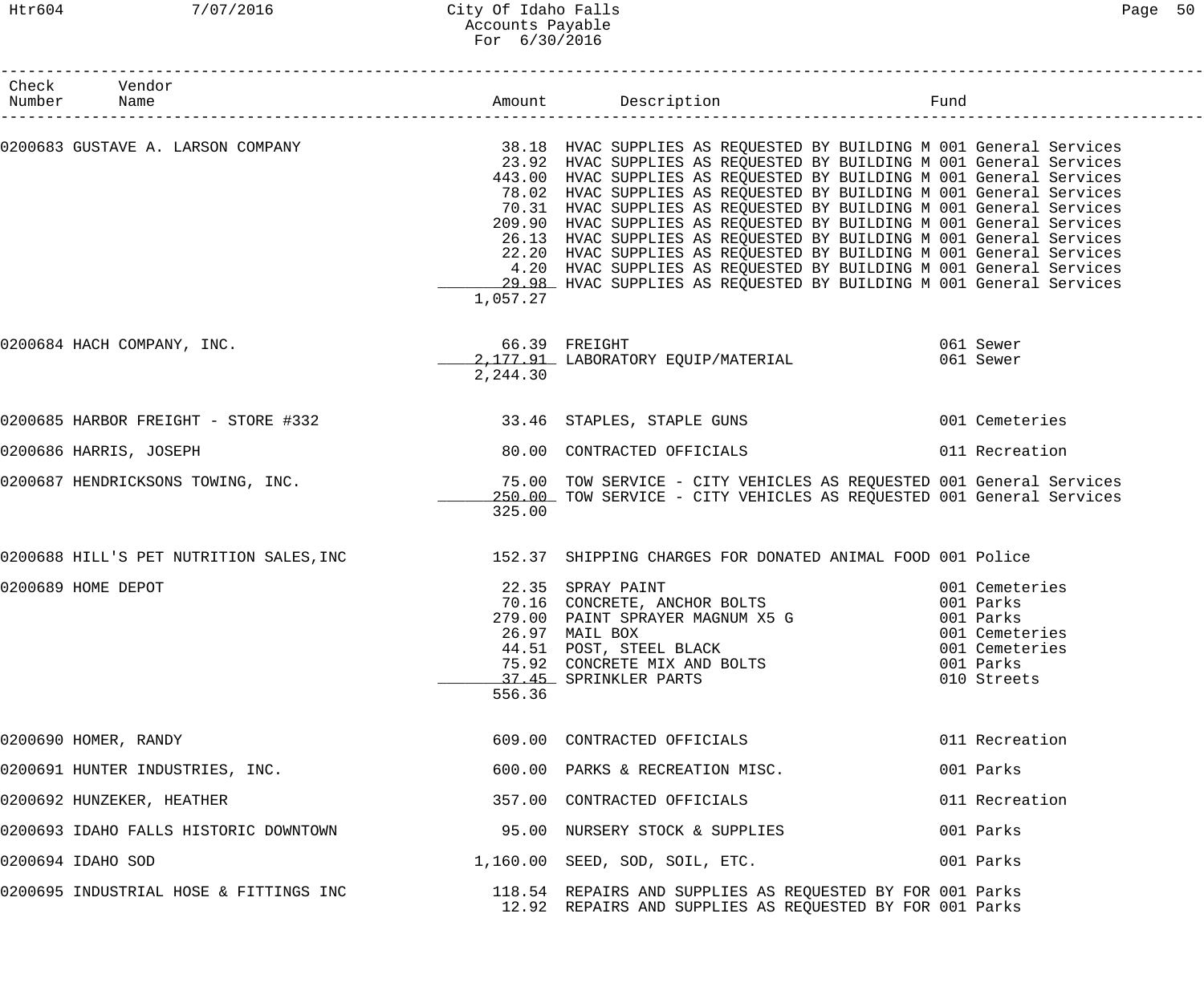| Check Vendor<br>Number Name                                                                    |        |                                                                                                                                                                                                                                                                                                                                                                                                                                                                                                                                                                                                                                                               | Fund |                                                              |
|------------------------------------------------------------------------------------------------|--------|---------------------------------------------------------------------------------------------------------------------------------------------------------------------------------------------------------------------------------------------------------------------------------------------------------------------------------------------------------------------------------------------------------------------------------------------------------------------------------------------------------------------------------------------------------------------------------------------------------------------------------------------------------------|------|--------------------------------------------------------------|
| 0200695 INDUSTRIAL HOSE & FITTINGS INC 4.22 REPAIRS AND SUPPLIES AS REQUESTED BY FOR 001 Parks | 139.15 | 3.47 PARTS AS REQUESTED BY CITY OF IDAHO FALL 001 General Services                                                                                                                                                                                                                                                                                                                                                                                                                                                                                                                                                                                            |      |                                                              |
| 0200696 INT'L SOCIETY OF ARBORICULTURE                                                         | 400.00 | 200.00 MEMBERSHIPS<br>200.00 MEMBERSHIPS                                                                                                                                                                                                                                                                                                                                                                                                                                                                                                                                                                                                                      |      | 001 Parks<br>001 Parks                                       |
| 0200697 JACK OR DONNA KER                                                                      |        | 67.90   15-357843/REFUND                                                                                                                                                                                                                                                                                                                                                                                                                                                                                                                                                                                                                                      | 063  |                                                              |
| 0200698 JAMES LARSEN                                                                           |        | 93.00 RFND CLASS TRAINING FEE                                                                                                                                                                                                                                                                                                                                                                                                                                                                                                                                                                                                                                 |      | 061 Sewer                                                    |
| 0200699 JOHNSTON, BRYAN                                                                        |        | 400.00 CONTRACTED OFFICIALS                                                                                                                                                                                                                                                                                                                                                                                                                                                                                                                                                                                                                                   |      | 011 Recreation                                               |
| 0200700 JOSE'S TREE SERVICE                                                                    |        | 300.00 SERVICES/MISCELLANEOUS                                                                                                                                                                                                                                                                                                                                                                                                                                                                                                                                                                                                                                 |      | 012 Library                                                  |
| 0200701 JOSEPH OR DONNA CABRERA                                                                |        |                                                                                                                                                                                                                                                                                                                                                                                                                                                                                                                                                                                                                                                               | 063  |                                                              |
| 0200702 KELLER ASSOCIATES, INC.                                                                |        | 939.09 PROFESSIONAL/PERSONAL SRV 001 Planning & Building                                                                                                                                                                                                                                                                                                                                                                                                                                                                                                                                                                                                      |      |                                                              |
| 0200703 KEY-LINE AUTOMOTIVE WAREHOUSE                                                          | 589.20 | 553.72 PARTS AS REQUESTED BY CITY OF IDAHO FALL 001 General Services<br>14.17 PARTS AS REQUESTED BY CITY OF IDAHO FALL 001 General Services<br>98.90 PARTS AS REQUESTED BY CITY OF IDAHO FALL 001 General Services<br>8.37 PARTS AS REQUESTED BY CITY OF IDAHO FALL 001 General Services<br>15.96 PARTS AS REQUESTED BY CITY OF IDAHO FALL 001 General Services<br>217.42- PARTS AS REQUESTED BY CITY OF IDAHO FALL 001 General Services<br>5.39- PARTS AS REQUESTED BY CITY OF IDAHO FALL 001 General Services<br>9.37 PARTS AS REQUESTED BY CITY OF IDAHO FALL 001 General Services<br>111.52 PARTS AS REQUESTED BY CITY OF IDAHO FALL 001 General Services |      |                                                              |
| 0200704 KING GEORGE'S ROYAL FLUSH                                                              | 498.00 | 164.00 SERVICES/MISCELLANEOUS<br>334.00 SERVICES/MISCELLANEOUS                                                                                                                                                                                                                                                                                                                                                                                                                                                                                                                                                                                                |      | 001 General Services<br>001 General Services                 |
| 0200705 KONE, INC.                                                                             | 513.15 | 136.16 MISCELLANEOUS PRODUCTS<br>376.99 MAINTENANCE CONTRACT-EO                                                                                                                                                                                                                                                                                                                                                                                                                                                                                                                                                                                               |      | 001 General Services<br>001 General Services                 |
| 0200706 KOTANSKY, DAN                                                                          |        | 20.00 CONTRACTED OFFICIALS                                                                                                                                                                                                                                                                                                                                                                                                                                                                                                                                                                                                                                    |      | 011 Recreation                                               |
| 0200707 LINDA OR KENNETH KAMMER                                                                |        | 657.80  15-302670/REFUND                                                                                                                                                                                                                                                                                                                                                                                                                                                                                                                                                                                                                                      | 063  |                                                              |
| 0200708 LOWE'S COMMERCIAL SERVICES                                                             | 76.17  | 42.69 KOBALT WORK GLOVES (3 PAI<br>33.48 YELLOW LUMBER CRAYONS (36                                                                                                                                                                                                                                                                                                                                                                                                                                                                                                                                                                                            |      | 001 Public Works Engineering<br>001 Public Works Engineering |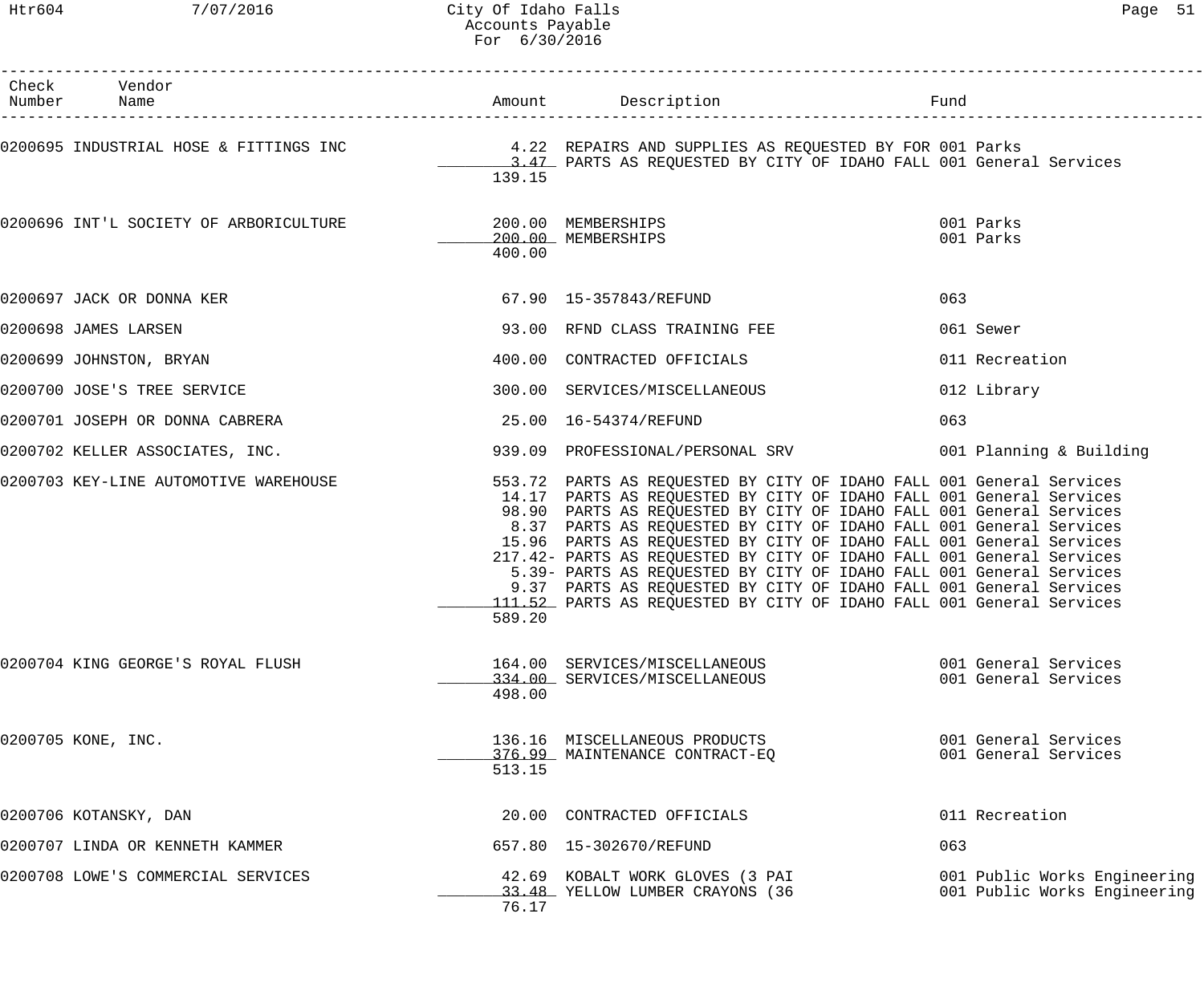| Htr604 | 7/07/2016                              | City Of Idaho Falls<br>Accounts Payable<br>For 6/30/2016 |                                                                                                                                                                                                                                                                                                                                                                                                                                                                                                                                                                                                                                                                                                                                                                                                                                                                                                                                               |                      | Page 52 |
|--------|----------------------------------------|----------------------------------------------------------|-----------------------------------------------------------------------------------------------------------------------------------------------------------------------------------------------------------------------------------------------------------------------------------------------------------------------------------------------------------------------------------------------------------------------------------------------------------------------------------------------------------------------------------------------------------------------------------------------------------------------------------------------------------------------------------------------------------------------------------------------------------------------------------------------------------------------------------------------------------------------------------------------------------------------------------------------|----------------------|---------|
|        | Check Vendor<br>Number Name            |                                                          | Amount Description                                                                                                                                                                                                                                                                                                                                                                                                                                                                                                                                                                                                                                                                                                                                                                                                                                                                                                                            | Fund                 |         |
|        |                                        |                                                          | 325.00 CONTRACTED OFFICIALS                                                                                                                                                                                                                                                                                                                                                                                                                                                                                                                                                                                                                                                                                                                                                                                                                                                                                                                   | 011 Recreation       |         |
|        | 0200709 MARIANI, ROBERT                |                                                          |                                                                                                                                                                                                                                                                                                                                                                                                                                                                                                                                                                                                                                                                                                                                                                                                                                                                                                                                               |                      |         |
|        |                                        |                                                          | 0200710 MATERIALS TESTING & INSPECTION 674.00 PROFESSIONAL/PERSONAL SRV                                                                                                                                                                                                                                                                                                                                                                                                                                                                                                                                                                                                                                                                                                                                                                                                                                                                       | 001 Fire             |         |
|        | 0200711 MCFARLAND CASCADE              | 30,441.00 POLES                                          |                                                                                                                                                                                                                                                                                                                                                                                                                                                                                                                                                                                                                                                                                                                                                                                                                                                                                                                                               | 064                  |         |
|        | 0200712 MCGIMPSEY, JOHN                |                                                          | 320.00 CONTRACTED OFFICIALS                                                                                                                                                                                                                                                                                                                                                                                                                                                                                                                                                                                                                                                                                                                                                                                                                                                                                                                   | 011 Recreation       |         |
|        | 0200713 MIDGLEY-HUBER, INC.            |                                                          | 2,799.88 AIR CONDITIONING/HEATING                                                                                                                                                                                                                                                                                                                                                                                                                                                                                                                                                                                                                                                                                                                                                                                                                                                                                                             | 001 General Services |         |
|        | 0200714 MISKIN, KAYLEN                 |                                                          | 250.00 CONTRACTED OFFICIALS                                                                                                                                                                                                                                                                                                                                                                                                                                                                                                                                                                                                                                                                                                                                                                                                                                                                                                                   | 011 Recreation       |         |
|        | 0200715 MIZUNO USA, INC.               | 850.40                                                   | 625.40 INVENTORY AS REQUESTED BY SAND CREEK GOL 018 Golf Courses<br>225.00 INVENTORY AS REQUESTED BY SAND CREEK GOL 018 Golf Courses                                                                                                                                                                                                                                                                                                                                                                                                                                                                                                                                                                                                                                                                                                                                                                                                          |                      |         |
|        |                                        | 350.35                                                   | 0200716 MOUNTAIN VALLEY FLOOR MATS LLC 17.15 CLEANING AND RENTAL FLOOR MATS FOR ANIMA 001 Police<br>17.15 CLEANING AND RENTAL FLOOR MATS FOR ANIMA 001 Police<br>24.25 LAUNDRY SERVICE/MATS FOR BUILDING MAINTE 001 General Services<br>50.90 LAUNDRY SERVICE/MATS FOR BUILDING MAINTE 001 General Services<br>24.25 LAUNDRY SERVICE/MATS FOR BUILDING MAINTE 001 General Services<br>50.90 LAUNDRY SERVICE/MATS FOR BUILDING MAINTE 001 General Services<br>34.85 LAUNDRY SERVICE/MATS FOR BUILDING MAINTE 001 General Services<br>6.00 LAUNDRY SERVICE/MATS FOR BUILDING MAINTE 001 General Services<br>24.25 LAUNDRY SERVICE/MATS FOR BUILDING MAINTE 001 General Services<br>50.90 LAUNDRY SERVICE/MATS FOR BUILDING MAINTE 001 General Services<br>18.40 LAUNDRY SERVICE/MATS FOR STREET DEPARTME 010 Streets<br>5.75 LAUNDRY SERVICE/MATS FOR IDAHO FALLS LIB 012 Library<br>25.60 LAUNDRY SERVICE/MATS FOR IDAHO FALLS LIB 012 Library |                      |         |
|        | 0200717 MOWER OFFICE SYSTEMS           |                                                          | 289.99 APPLIANCES                                                                                                                                                                                                                                                                                                                                                                                                                                                                                                                                                                                                                                                                                                                                                                                                                                                                                                                             | 001 Police           |         |
|        | 0200718 MURRAY, SMITH & ASSOC, INC.    |                                                          | 47,048.50 PROFESSIONAL/PERSONAL SRV                                                                                                                                                                                                                                                                                                                                                                                                                                                                                                                                                                                                                                                                                                                                                                                                                                                                                                           | 061 Sewer            |         |
|        | 0200719 NADA EDDIE                     |                                                          | 70.37 #15-249421 RFND                                                                                                                                                                                                                                                                                                                                                                                                                                                                                                                                                                                                                                                                                                                                                                                                                                                                                                                         | 063                  |         |
|        | 0200720 NAT'L RECREATION & PARK ASSOC. |                                                          | 165.00 MEMBERSHIPS                                                                                                                                                                                                                                                                                                                                                                                                                                                                                                                                                                                                                                                                                                                                                                                                                                                                                                                            | 001 Parks            |         |
|        | 0200721 NATIONWIDE CLEC, LLC           |                                                          | 143.00 PROFESSIONAL/PERSONAL SRV                                                                                                                                                                                                                                                                                                                                                                                                                                                                                                                                                                                                                                                                                                                                                                                                                                                                                                              | 064 Electric         |         |
|        | 0200722 NEWMAN SIGNS, INC.             | 1,402.62 SIGNS                                           |                                                                                                                                                                                                                                                                                                                                                                                                                                                                                                                                                                                                                                                                                                                                                                                                                                                                                                                                               | 001                  |         |
|        | 0200723 NICOLAS RODRIQUEZ              |                                                          | 396.00   15-148325/REFUND                                                                                                                                                                                                                                                                                                                                                                                                                                                                                                                                                                                                                                                                                                                                                                                                                                                                                                                     | 063                  |         |
|        | 0200724 NIELSON, KEN                   |                                                          | 259.00 CONTRACTED OFFICIALS                                                                                                                                                                                                                                                                                                                                                                                                                                                                                                                                                                                                                                                                                                                                                                                                                                                                                                                   | 011 Recreation       |         |
|        |                                        |                                                          |                                                                                                                                                                                                                                                                                                                                                                                                                                                                                                                                                                                                                                                                                                                                                                                                                                                                                                                                               |                      |         |

0200725 OLD DOMINION FREIGHT LINE, INC 250.18 FREIGHT 064 Electric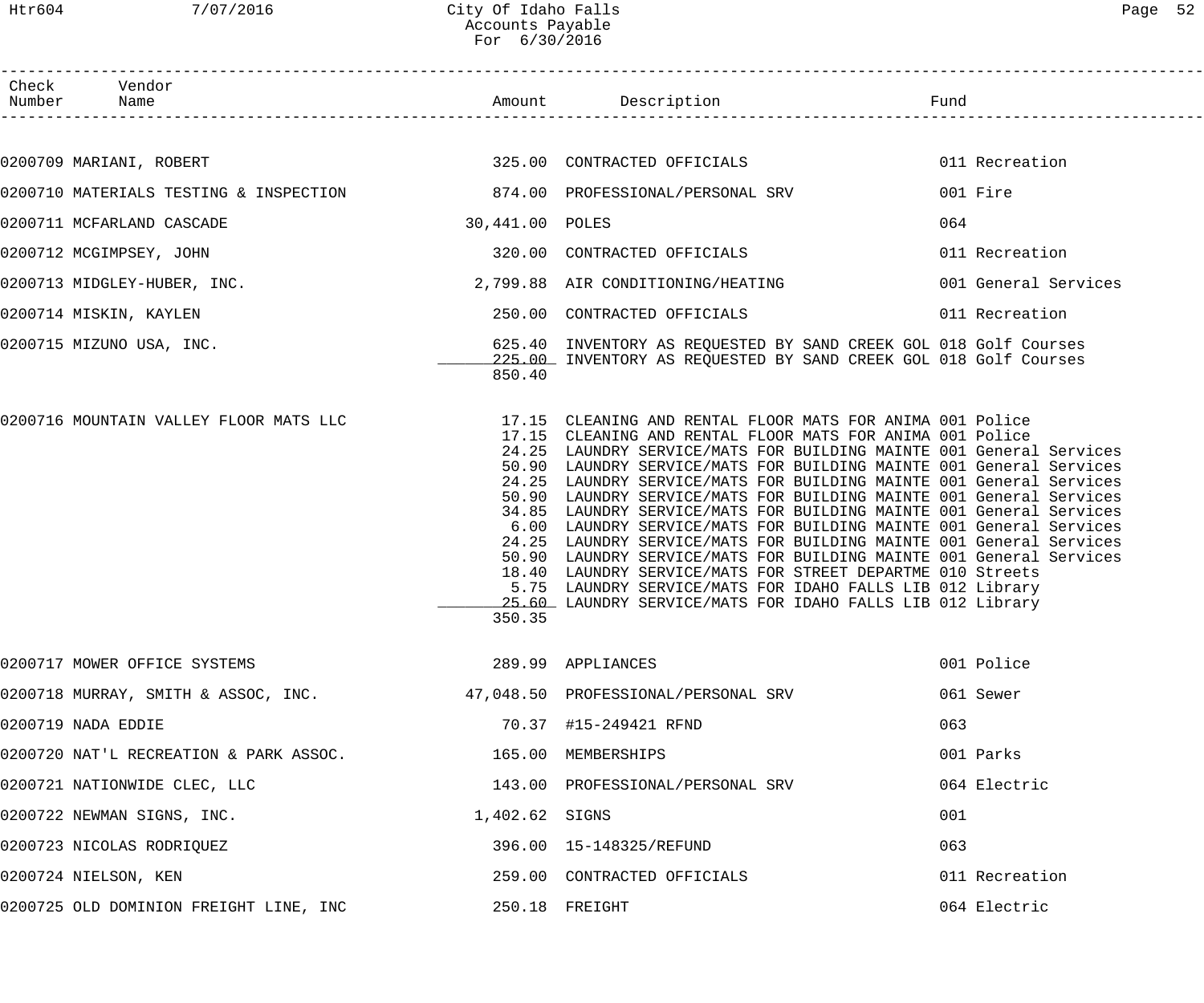# Htr604 7/07/2016 City Of Idaho Falls Page 53 Accounts Payable For 6/30/2016

| Check Vendor<br>Number Name                                          |                           |                                                                                                                                                                                                                              |                                                                                                          |
|----------------------------------------------------------------------|---------------------------|------------------------------------------------------------------------------------------------------------------------------------------------------------------------------------------------------------------------------|----------------------------------------------------------------------------------------------------------|
|                                                                      | 109.90                    |                                                                                                                                                                                                                              |                                                                                                          |
| 0200727 PADDILA, PERCY                                               |                           | 617.00 CONTRACTED OFFICIALS                                                                                                                                                                                                  | 011 Recreation                                                                                           |
| 0200728 PARAMOUNT SUPPLY COMPANY, INC. 102.52 HARDWARE MISCELLANEOUS |                           |                                                                                                                                                                                                                              | 064 Electric                                                                                             |
| 0200729 PAUL CONWAY SHIELDS, INC.<br>575.35 FIRE DEPARTMENT MISC.    | 47.12 FREIGHT<br>3,946.16 | 575.35 FIRE DEPARTMENT MISC.<br>23.85 FREIGHT<br>320.45 FIRE DEPARTMENT MISC.<br>23.45 FREIGHT<br>307.65 CLOTHING & APPAREL<br>24.07 FREIGHT<br>2,074.60 CLOTHING & APPAREL<br>549.62 FIRE DEPARTMENT MISC.<br>47.12 FPFICUT | 001 Fire<br>001 Fire<br>001 Fire<br>001 Fire<br>001 Fire<br>001 Fire<br>001 Fire<br>001 Fire<br>001 Fire |
| 0200730 PAYPAL, INC.                                                 |                           | 866.20 SERVICES TO PROCESS CREDIT CARD PAYMENTS 001 Treasurer                                                                                                                                                                |                                                                                                          |
|                                                                      |                           | 0200731 PEST CONTROL SERVICES, INC. 48.00 INTERIOR RODENT CONTROL AT TAUTPHAUS PAR 011 Recreation                                                                                                                            |                                                                                                          |
| 0200732 PINCOCK, TYLER                                               |                           | 164.00 CONTRACTED OFFICIALS                                                                                                                                                                                                  | 011 Recreation                                                                                           |
|                                                                      |                           | 0200733 PING GOLF COMPANY, INC. THE SAME SERVIEW RESOLUTION AS REQUESTED BY SAND CREEK GOL 018 Golf Courses                                                                                                                  |                                                                                                          |
| 0200734 PIPECO, INC.                                                 | 197.45                    | 110.00 BASE PRO-C OUTDOOR HUNTER 060 Airport<br>87.45 MODULE HUNTER                                                                                                                                                          | 060 Airport                                                                                              |
| 0200735 PRESTWICH, JAROM                                             |                           | 40.00 CONTRACTED OFFICIALS                                                                                                                                                                                                   | 011 Recreation                                                                                           |
| 0200736 PUCKETT, ROBERT                                              |                           | 531.00 CONTRACTED OFFICIALS                                                                                                                                                                                                  | 011 Recreation                                                                                           |
| 0200737 RAINEY CREEK COUNTRY STORE                                   |                           | 315.65 FUEL PURCHASES AS REQUESTED BY AMBULANCE 001 General Services                                                                                                                                                         |                                                                                                          |
| 0200738 REGIONAL HEARING AND BALANCE                                 |                           | 30.00 TRANSFORMERS                                                                                                                                                                                                           | 001 Police                                                                                               |
| 0200739 REYNOLDS, JERRY                                              |                           | 434.00 CONTRACTED OFFICIALS                                                                                                                                                                                                  | 011 Recreation                                                                                           |
| 0200740 ROCKNAKS HARDWARE PLUS, INC.                                 |                           | 17.98 MISCELLANEOUS TOOL, HARDWARE & IRRIGATIO 001 Cemeteries                                                                                                                                                                |                                                                                                          |
| 0200741 ROCKY MOUNTAIN POWER                                         |                           | 2,193.74 UTILITIES JULY 2016<br>1,808.40 UTILITIES JULY 2016<br>336.15 UTILITIES JULY 2016<br>508.57 UTILITIES JULY 2016                                                                                                     | 001 Parks<br>001 Parks<br>001 Cemeteries<br>001 Fire                                                     |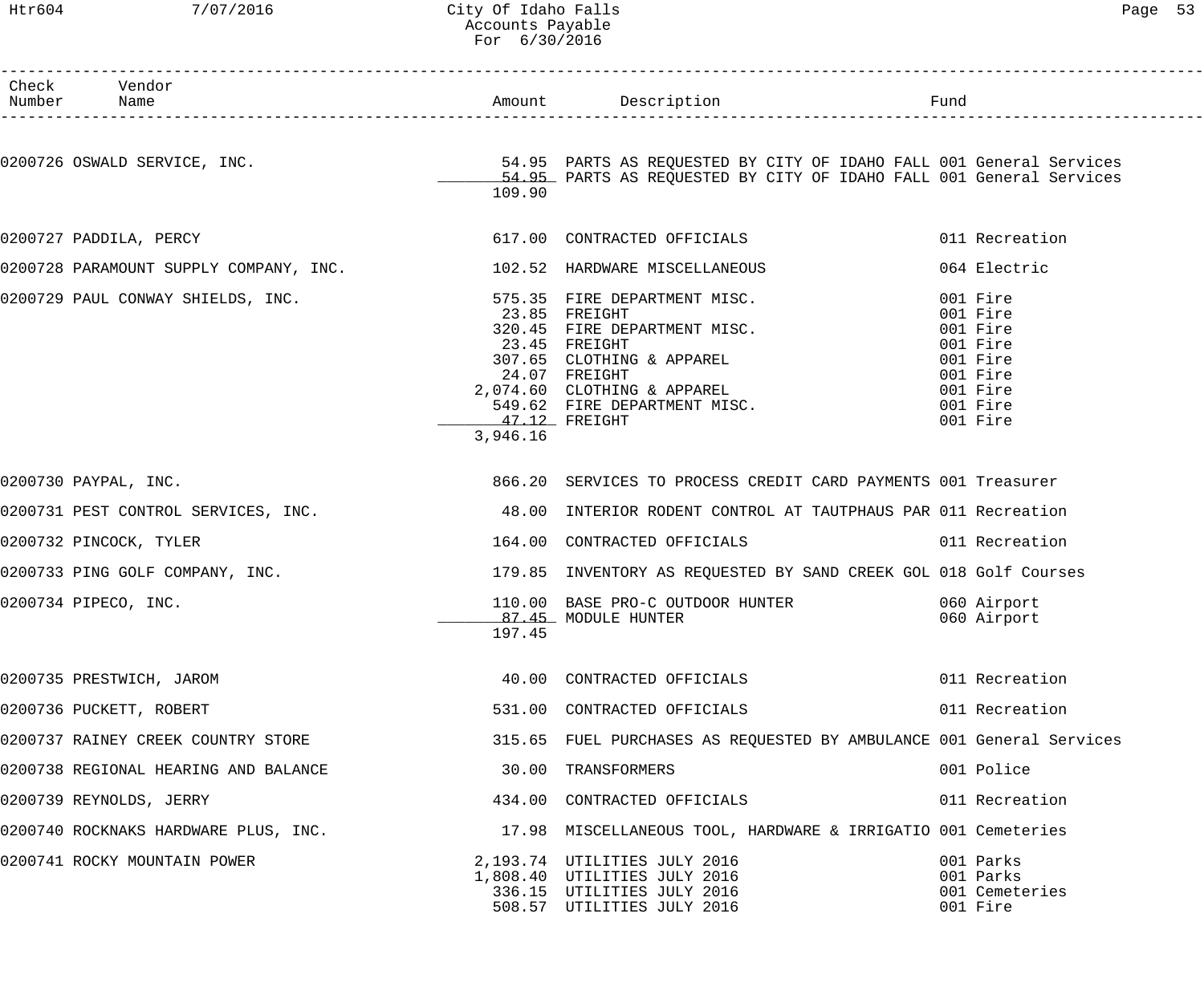# Htr604 7/07/2016 City Of Idaho Falls Page 54 Accounts Payable For 6/30/2016

| Check Vendor<br>Number Name       |           |                                                                                                                                                                                                                                                                                                                                                                                                                                                                           | Fund                                                                            |
|-----------------------------------|-----------|---------------------------------------------------------------------------------------------------------------------------------------------------------------------------------------------------------------------------------------------------------------------------------------------------------------------------------------------------------------------------------------------------------------------------------------------------------------------------|---------------------------------------------------------------------------------|
| 0200741 ROCKY MOUNTAIN POWER      | 6,477.66  | 899.70 UTILITIES JULY 2016<br>293.82 UTILITIES JULY 2016<br>46.23 UTILITIES JULY 2016<br>81.25 UTILITIES JULY 2016<br>281.89 UTILITIES JULY 2016<br>27.91 UTILITIES JULY 2016<br>27.91 UTILITIES JULY 2016<br>27.91 UTILITIES JULY 2016<br>27.                                                                                                                                                                                                                            |                                                                                 |
| 0200742 RON SAYER DODGE, INC.     | 303.30    | 33.50 PARTS AND MINOR SUBLET REPAIRS AS REQUES 001 General Services<br>59.04 PARTS AND MINOR SUBLET REPAIRS AS REQUES 001 General Services<br>38.50 PARTS AND MINOR SUBLET REPAIRS AS REQUES 001 General Services<br>14.62 PARTS AND MINOR SUBLET REPAIRS AS REQUES 001 General Services<br>120.50 PARTS AND MINOR SUBLET REPAIRS AS REQUES 001 General Services<br>17.14 PARTS AND MINOR SUBLET REPAIRS AS REQUES 001 General Services                                   |                                                                                 |
| 0200743 RON'S TIRE INC.           | 123.95    | 20.99 PARTS AS REQUESTED BY CITY OF IDAHO FALL 001 General Services<br>102.96 PARTS AS REQUESTED BY CITY OF IDAHO FALL 001 General Services                                                                                                                                                                                                                                                                                                                               |                                                                                 |
| 0200744 SKYLINE ANIMAL HOSPITAL   |           | 58.03 ANIMALS                                                                                                                                                                                                                                                                                                                                                                                                                                                             | 001 Police                                                                      |
| 0200745 SORENSON FORENSICS        |           | 2,760.00 TRANSFORMERS                                                                                                                                                                                                                                                                                                                                                                                                                                                     | 001 Police                                                                      |
| 0200746 STAN'S PAINT CLINIC, INC. | 1,891.09  | 794.22 PARKS & RECREATION MISC.<br>326.10 SUNPROOF SG EXT LATEX - T<br>197.79 ROLLERS FRAMES, TRAY, COV<br>125.77 MISCELLANEOUS PAINT SUPPLIES FOR BLDG MA 001 General Services<br>18.50 MISCELLANEOUS PAINT SUPPLIES FOR BLDG MA 001 General Services<br>9.19 MISCELLANEOUS PAINT SUPPLIES FOR BLDG MA 001 General Services<br>24.77 MISCELLANEOUS PAINT SUPPLIES FOR BLDG MA 001 General Services<br>129.33 AIRLESS PAINT SPRAY GUN<br>265.42 PRIMER, GLOSS, WORKGLOVES | 001 Parks<br>001 Parks<br>001 Parks<br>001 General Services<br>018 Golf Courses |
| 0200747 T-O ENGINEERS             | 17,446.50 | 3,670.26 PROFESSIONAL/PERSONAL SRV<br>5,331.00 PROFESSIONAL/PERSONAL SRV<br>5,299.53 PROFESSIONAL/PERSONAL SRV<br>3,145.71 PROFESSIONAL/PERSONAL SRV                                                                                                                                                                                                                                                                                                                      | 060 Airport<br>060 Airport<br>060 Airport<br>060 Airport                        |
| 0200748 TAYLOR MADE GOLF COMPANY  |           | 478.10 INVENTORY AS REQUESTED BY SAND CREEK GOL 018 Golf Courses                                                                                                                                                                                                                                                                                                                                                                                                          |                                                                                 |
| 0200749 TERRY, MATT               |           | 400.00 CONTRACTED OFFICIALS                                                                                                                                                                                                                                                                                                                                                                                                                                               | 011 Recreation                                                                  |
| 0200750 TETON MICROBIOLOGY LAB    |           | 40.00 LABORATORY ANALYSIS FOR WATER SAMPLES                                                                                                                                                                                                                                                                                                                                                                                                                               | 061 Water                                                                       |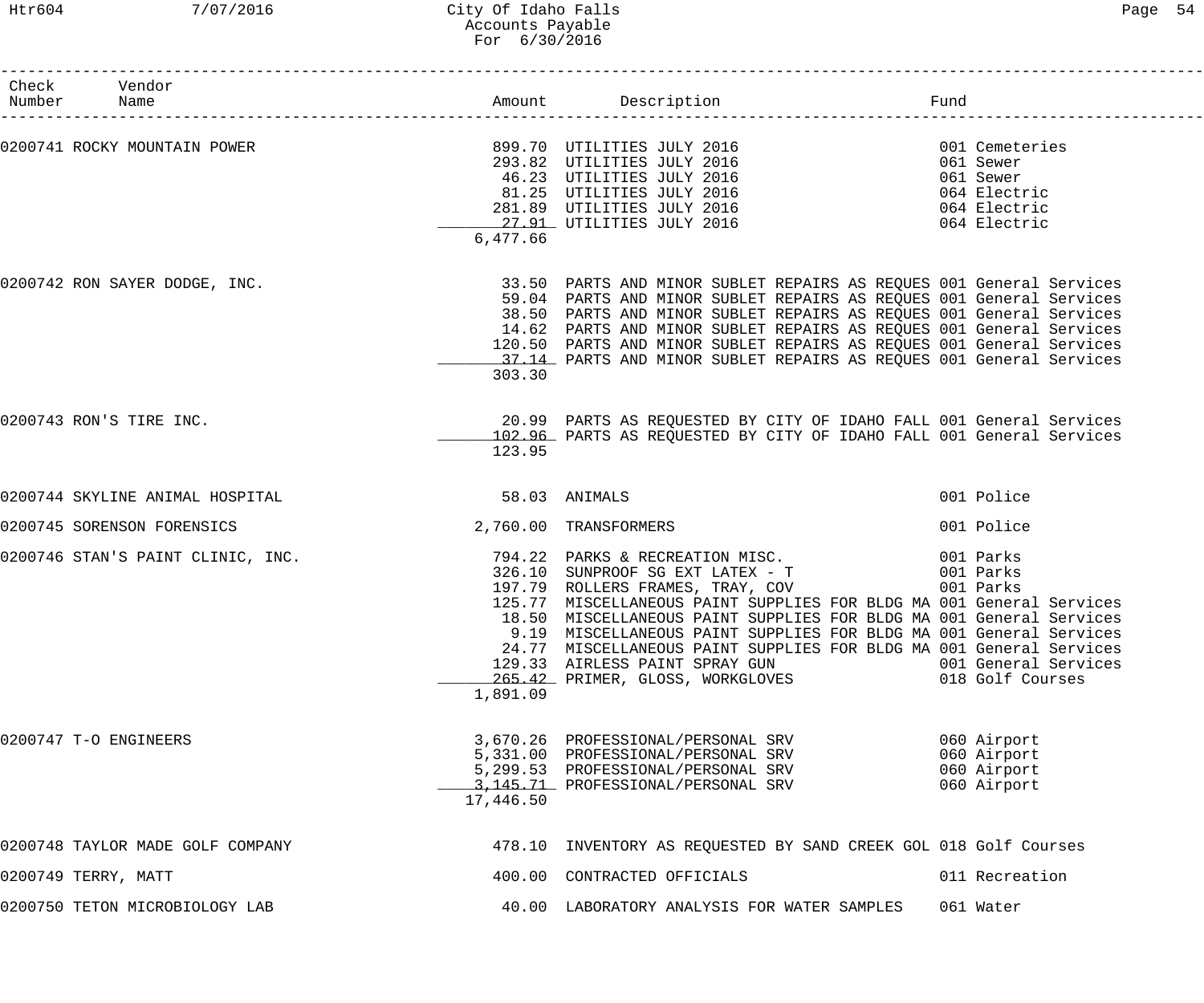| Htr604          | 7/07/2016                            | City Of Idaho Falls<br>Accounts Payable<br>For 6/30/2016 |                                                                                                                                                                                                                                                                                                                                                                                                                                                                                                                                     | Page 55                                                                                      |
|-----------------|--------------------------------------|----------------------------------------------------------|-------------------------------------------------------------------------------------------------------------------------------------------------------------------------------------------------------------------------------------------------------------------------------------------------------------------------------------------------------------------------------------------------------------------------------------------------------------------------------------------------------------------------------------|----------------------------------------------------------------------------------------------|
| Check<br>Number | Vendor<br>Name                       |                                                          | Amount Description                                                                                                                                                                                                                                                                                                                                                                                                                                                                                                                  | Fund                                                                                         |
|                 | 0200750 TETON MICROBIOLOGY LAB       | 310.00                                                   | 161 Water (270.00 LABORATORY ANALYSIS FOR WATER SAMPLES 1961 Water                                                                                                                                                                                                                                                                                                                                                                                                                                                                  |                                                                                              |
|                 | 0200751 TNT MASONRY, LLC             |                                                          | 1,408.00 CURB & GUTTER PRGM 010 Streets                                                                                                                                                                                                                                                                                                                                                                                                                                                                                             |                                                                                              |
|                 | 0200752 TURF CONTROL, LLC            |                                                          | 496.64 MAINTENANCE AS REQUESTED BY SAGE LAKES G 018 Golf Courses                                                                                                                                                                                                                                                                                                                                                                                                                                                                    |                                                                                              |
|                 | 0200753 U-HAUL INTERNATIONAL INC.    |                                                          | 26.15 PROPANE AS REQUESTED BY THE STREET DEPAR 010 Streets                                                                                                                                                                                                                                                                                                                                                                                                                                                                          |                                                                                              |
|                 | 0200754 UPHOLSTERY CENTER, THE       |                                                          | 175.00 PARTS AS REQUESTED BY CITY OF IDAHO FALL 001 General Services                                                                                                                                                                                                                                                                                                                                                                                                                                                                |                                                                                              |
|                 | 0200755 UPS STORE #2271              | 8.17                                                     | SHIPPING SERVICES FOR IDAHO FALLS POLICE 001 Police                                                                                                                                                                                                                                                                                                                                                                                                                                                                                 |                                                                                              |
|                 | 0200756 VALLEY OFFICE SYSTEMS        | 774.85                                                   | 195.00 MAINTENANCE CONTRACT-EQ<br>289.92 MAINTENANCE CONTRACT-EQ<br>289.93 MAINTENANCE CONTRACT-EQ                           001 Planning & Building                                                                                                                                                                                                                                                                                                                                                                                | 001 Public Works Engineering                                                                 |
|                 |                                      |                                                          | 0200757 VAN NESS FELDMAN ATTORNEYS LAW, LLP 50.84 PROFESSIONAL/PERSONAL SRV 664 Electric                                                                                                                                                                                                                                                                                                                                                                                                                                            |                                                                                              |
|                 | 0200758 VILLAGRAM, ELISEO            |                                                          | 20.00 CONTRACTED OFFICIALS                                                                                                                                                                                                                                                                                                                                                                                                                                                                                                          | 011 Recreation                                                                               |
|                 | 0200759 WACKERLI AUTO CENTER         | 225.63                                                   | 4.54 PARTS AS REQUESTED BY CITY OF IDAHO FALL 001 General Services<br>75.86 PARTS AS REQUESTED BY CITY OF IDAHO FALL 001 General Services<br>31.25 PARTS AS REQUESTED BY CITY OF IDAHO FALL 001 General Services<br>113.98 PARTS AS REQUESTED BY CITY OF IDAHO FALL 001 General Services                                                                                                                                                                                                                                            |                                                                                              |
|                 | 0200760 WATER ENVIRONMENT FEDERATION | 116.00 MEMBERSHIPS                                       |                                                                                                                                                                                                                                                                                                                                                                                                                                                                                                                                     | 061 Sewer                                                                                    |
|                 | 0200761 WAXIE SANITARY SUPPLY        | 3,069.52                                                 | 2,194.02 CUSTODIAL SUPPLIES/EQUIP<br>80.36 CUSTODIAL SUPPLIES/EQUIP<br>84.21 CUSTODIAL SUPPLIES/EQUIP<br>270.00 CUSTODIAL SUPPLIES/EQUIP<br>386.36 CUSTODIAL SUPPLIES/EQUIP<br>386.36 CUSTODIAL SUPPLIES/EQUIP<br>386.36 CUSTODIAL SUPPLIE<br>7.14 WAXIE WHITEBOARD & CHALKB<br>7.12 WAXIE 30-DAY TIME METERED<br>7.12 WAXIE 30-DAY TIME METERED<br>3.56 WAXIE 30-DAY TIME METERED<br>3.56 WAXIE 30-DAY TIME METERED<br>3.64 WAXIE ORANGE ALL PURPOSE 6001 General Services<br>22.43 MOP FRAME, HANDLE AND PAD 601 General Services | 001 General Services<br>001 General Services<br>001 General Services<br>001 General Services |

0200762 WESTERN WHOLESALE INSTALLED 34.00 OVERHEAD DOOR PARTS AND LABOR AS REQUEST 001 General Services 0200763 WILBUR-ELLIS COMPANY 886.08 FERTILIZER/SOIL CONDITION 001 Parks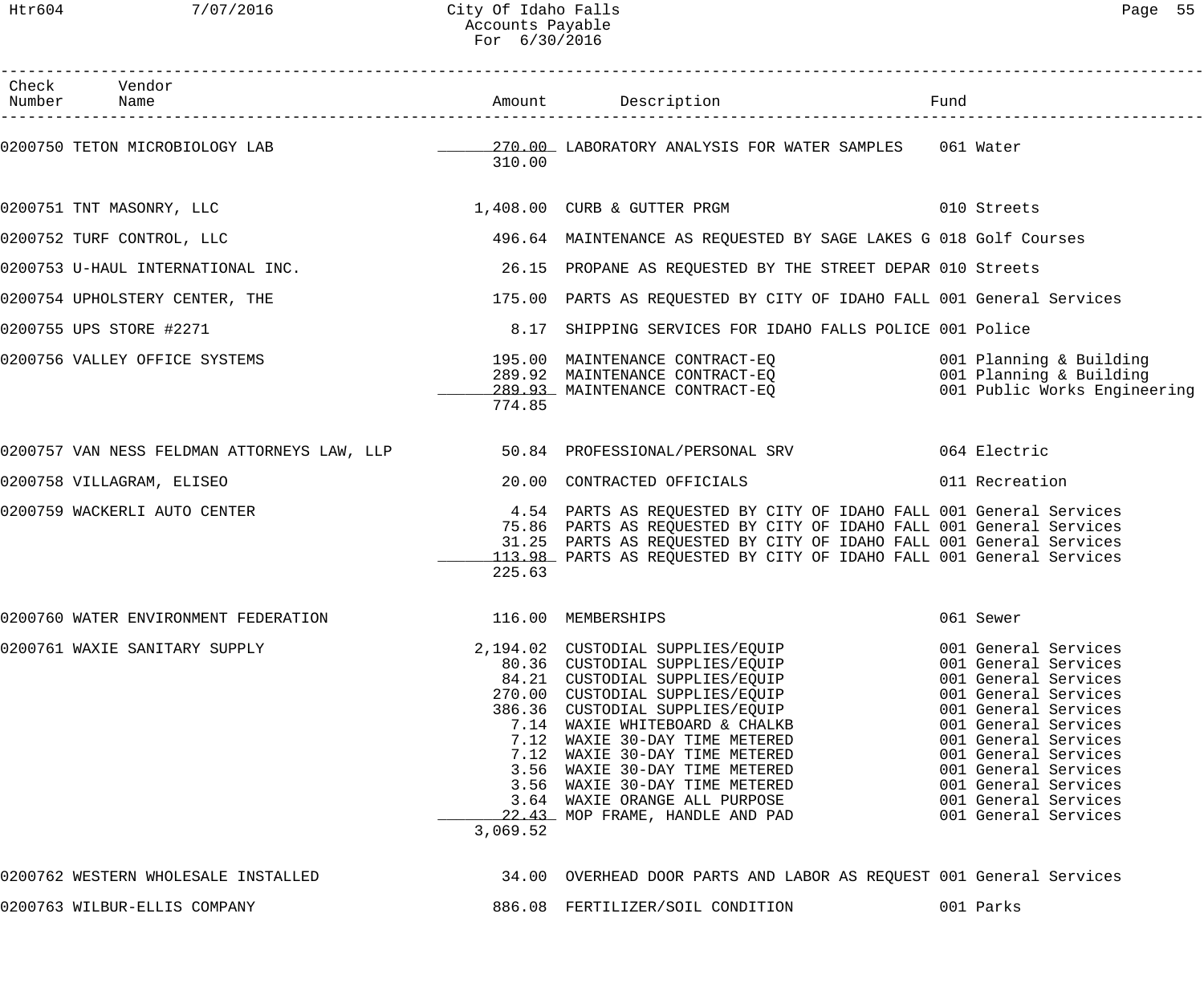Htr604 7/07/2016 City Of Idaho Falls Page 56 Accounts Payable For 6/30/2016

| Check<br>Number | Vendor<br>Name                         | Amount   | Description                        | Fund                 |  |
|-----------------|----------------------------------------|----------|------------------------------------|----------------------|--|
|                 | 0200763 WILBUR-ELLIS COMPANY           | 1,973.58 | 1,087.50 FERTILIZER/SOIL CONDITION | 001 Parks            |  |
|                 | 0200764 WILLOWCREEK ANIMAL HOSPITAL PC |          | 160.00 VET CONSULTING/TREATMENT    | 001 Parks            |  |
|                 | 0200765 WILSON, ZACHARY                | 40.00    | CONTRACTED OFFICIALS               | 011 Recreation       |  |
|                 | 0200766 YELLOWSTONE LUMBER, LLC        | 122.43   | CHINKING AND BACKER STRIP          | 001 General Services |  |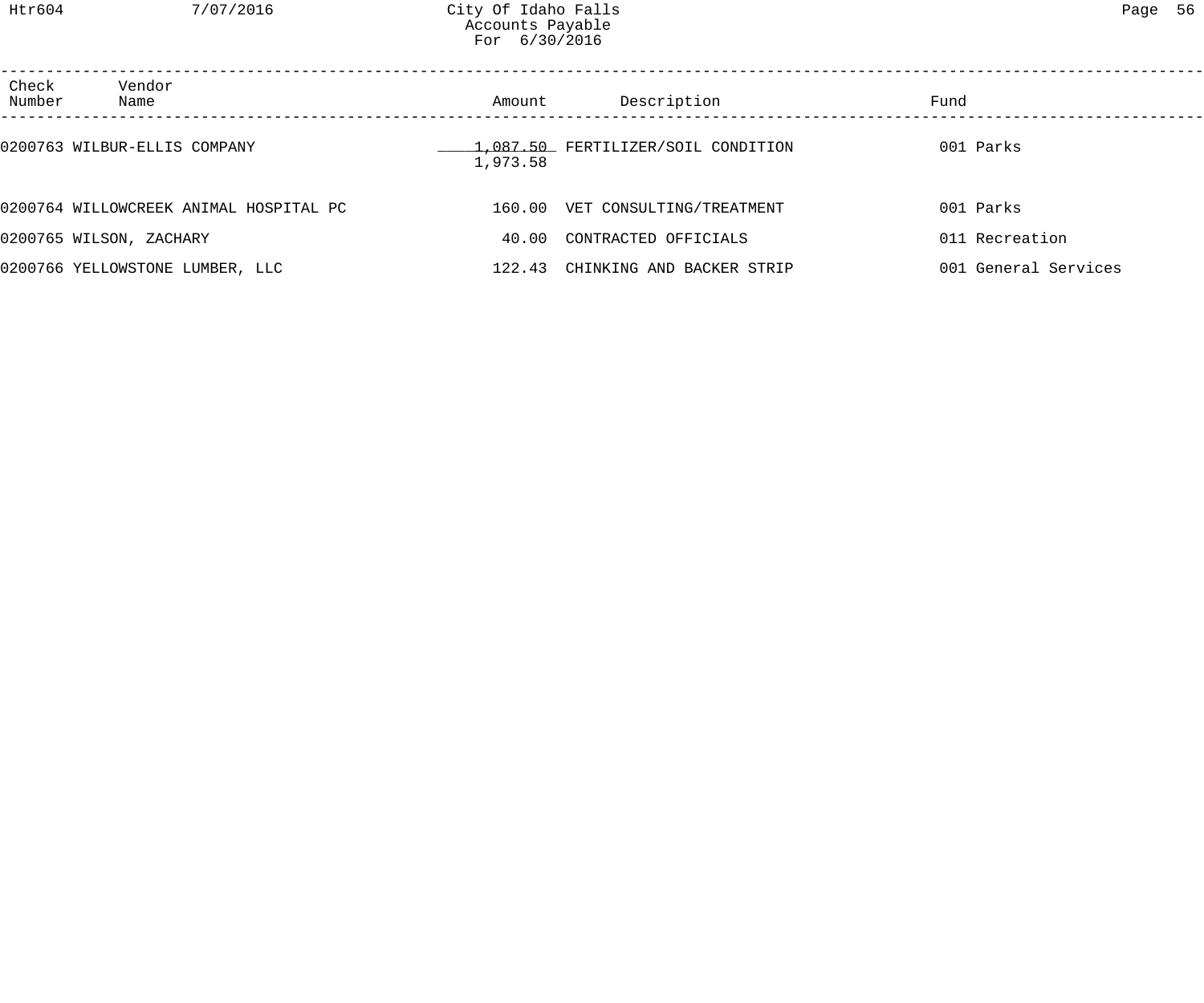#### City Of Idaho Falls Summary of Accounts Payable By Fund From 6/01/2016 To 6/30/2016 ------------------------------------------------------------------------------------------------------------------------------------

| 001 | General Fund            | 354,022.27   |
|-----|-------------------------|--------------|
| 010 | Street Fund             | 10,904.31    |
| 011 | Recreation Fund         | 26, 166.79   |
| 012 | Library Fund            | 5,654.79     |
| 014 | MERF Fund               | 221, 435.87  |
| 015 | EL Public Purpose Fund  | 66,448.62    |
| 018 | Golf Fund               | 55,454.86    |
| 019 | Self-Insurance Fund     | 4,800.00     |
| 041 | Municipal Capital Imp F | 22,966.00    |
| 042 | Street Capital Imp Fund | 11,251.79    |
| 046 | Traffic Light Cap Imp F | 30,460.99    |
| 060 | Airport Fund            | 74,116.20    |
| 061 | Water & Sewer Fund      | 675,868.78   |
| 062 | Sanitation Fund         | 2,566.22     |
| 063 | Ambulance Fund          | 22,797.88    |
| 064 | Electric Light Fund     | 1,843,138.27 |
|     |                         | 3,428,053.64 |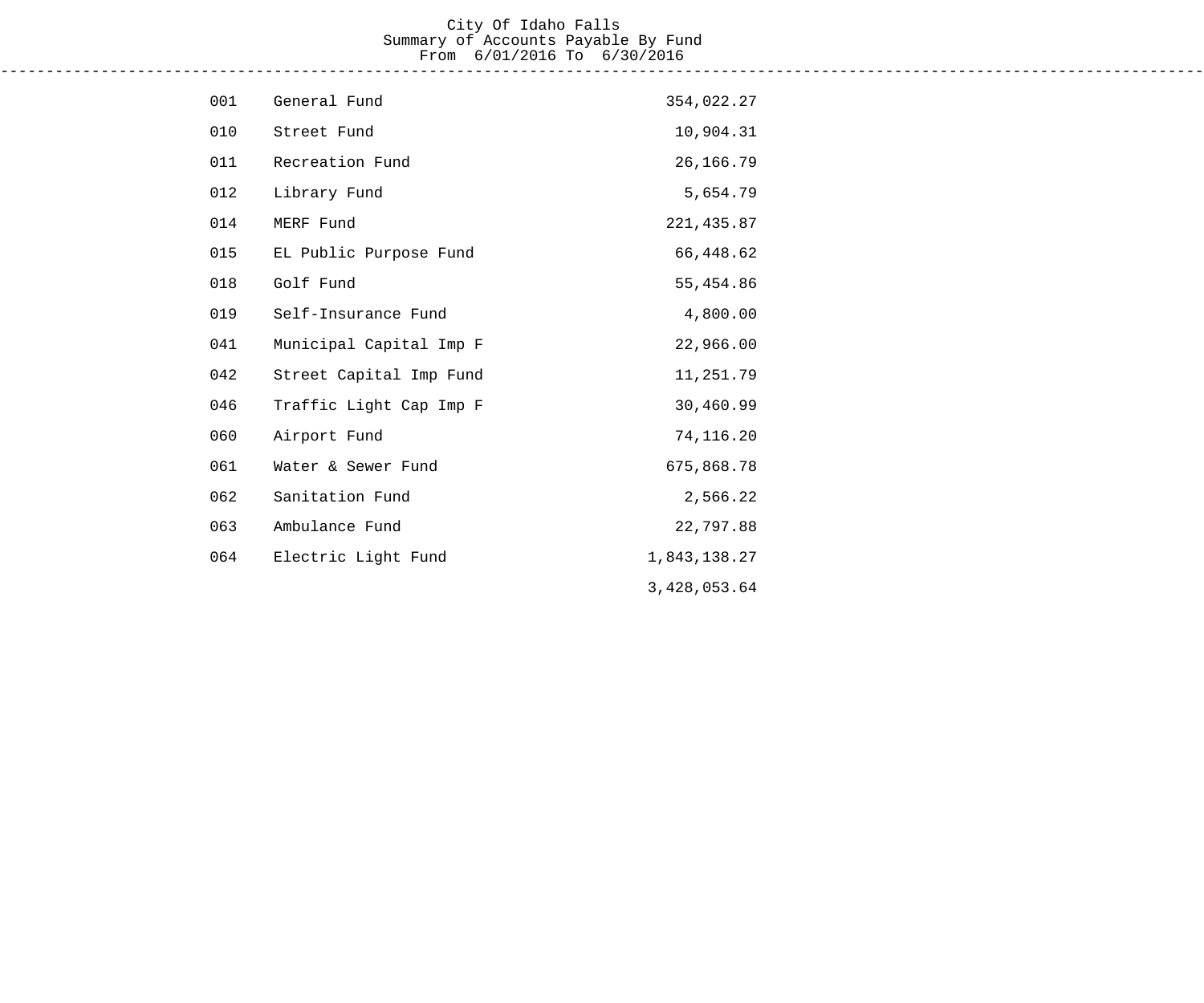| Check Vendor<br>Number Name                                           |                          |                                                                                                                                                                                                                                                                                                                                      |                                                                                                                                                         |
|-----------------------------------------------------------------------|--------------------------|--------------------------------------------------------------------------------------------------------------------------------------------------------------------------------------------------------------------------------------------------------------------------------------------------------------------------------------|---------------------------------------------------------------------------------------------------------------------------------------------------------|
| 0001300 ALL AMERICAN SPORTS                                           |                          | 160.00 YOUTH STEP DOWN PITCHING                                                                                                                                                                                                                                                                                                      | 011 Recreation                                                                                                                                          |
| 0001301 AMERICAN DIVERSITY BUSINESS 4,424.50 PRINTING                 |                          |                                                                                                                                                                                                                                                                                                                                      | 061 Water                                                                                                                                               |
|                                                                       |                          |                                                                                                                                                                                                                                                                                                                                      |                                                                                                                                                         |
|                                                                       |                          |                                                                                                                                                                                                                                                                                                                                      | 001 Planning & Building                                                                                                                                 |
| 0001303 AWWA-PACIFIC NORTHWEST SECTION 517.95 AUDIOVISUAL/PUBLICATION | 37.00 FREIGHT            |                                                                                                                                                                                                                                                                                                                                      | 061 Water<br>061 Water                                                                                                                                  |
|                                                                       | 554.95                   |                                                                                                                                                                                                                                                                                                                                      |                                                                                                                                                         |
|                                                                       | 78.31                    | 3.68 SUPER LUBE<br>.58 O-RINGS<br>69 O-RINGS                                                                                                                                                                                                                                                                                         | 061 Water<br>061 Water<br>061 Water                                                                                                                     |
| 0001305 BMC WEST BUILDING MATERIALS                                   | 1,155.25                 | 14.30 5 BOXES FLUTED MASONRY NA 6001 Public Works Engineering<br>1,140.95 LUMBER & RELATED PRODUCTS                                                                                                                                                                                                                                  | 001 Parks                                                                                                                                               |
|                                                                       |                          |                                                                                                                                                                                                                                                                                                                                      | 001 City Attorney                                                                                                                                       |
| 0001307 BONNEVILLE INDUSTRIAL SUPPLY                                  | 45.72 GLOVES<br>1,127.95 | 344.38 BAND-IT MOUNTING BRACKETS<br>8.00 FREIGHT IN<br>5.51 HEX BOLTS 5/16 X 1/2<br>19.54 KAZBEK LENS EYEWEAR<br>400.00 PORTAPOWER KIT<br>400.00 PORTAPOWER KIT<br>45.54 FREIGHT IN FROM BOISE<br>68.16 WD-40 110Z SMART STRAW AE<br>47.16 5' H/D THREADED HANDLE<br>119.28 18" STREET BROOM HEAD<br>24.66 RIDGID BROOM HANDLE BRACE | 001 Parks<br>060 Airport<br>060 Airport<br>060 Airport<br>060 Airport<br>060 Airport<br>060 Airport<br>061 Water<br>061 Water<br>061 Water<br>061 Water |
| 0001308 CAL RANCH STORES                                              | 83.36                    | 22.16 CARRIAGE FLAT LOCK HEX<br>21.21 BOLTS, HEX CARRIAGE FLAT<br>39.99 TORCH, TRIGGEER START                                                                                                                                                                                                                                        | 001 Parks<br>001 Parks<br>061 Water                                                                                                                     |
| 0001309 CULLIGAN WATER CONDITIONING                                   |                          | 53.00 WATER SOFTENER RENTAL FOR CEMETERY DEPAR 001 Cemeteries                                                                                                                                                                                                                                                                        |                                                                                                                                                         |
| 0001310 EDGE CONSTRUCTION SUPPLY, INC.                                |                          | 95.76 KRYLON BLUE UPSIDE DOWN<br>11.97 KRYLON WHITE UTIL. USPIDE<br>42.30 K.CLARK HAND WIPES BUCKET<br>81.50 UVEX HYPERSHOCK GREY LENS                                                                                                                                                                                               | 061 Water<br>061 Water<br>061 Water<br>061 Water                                                                                                        |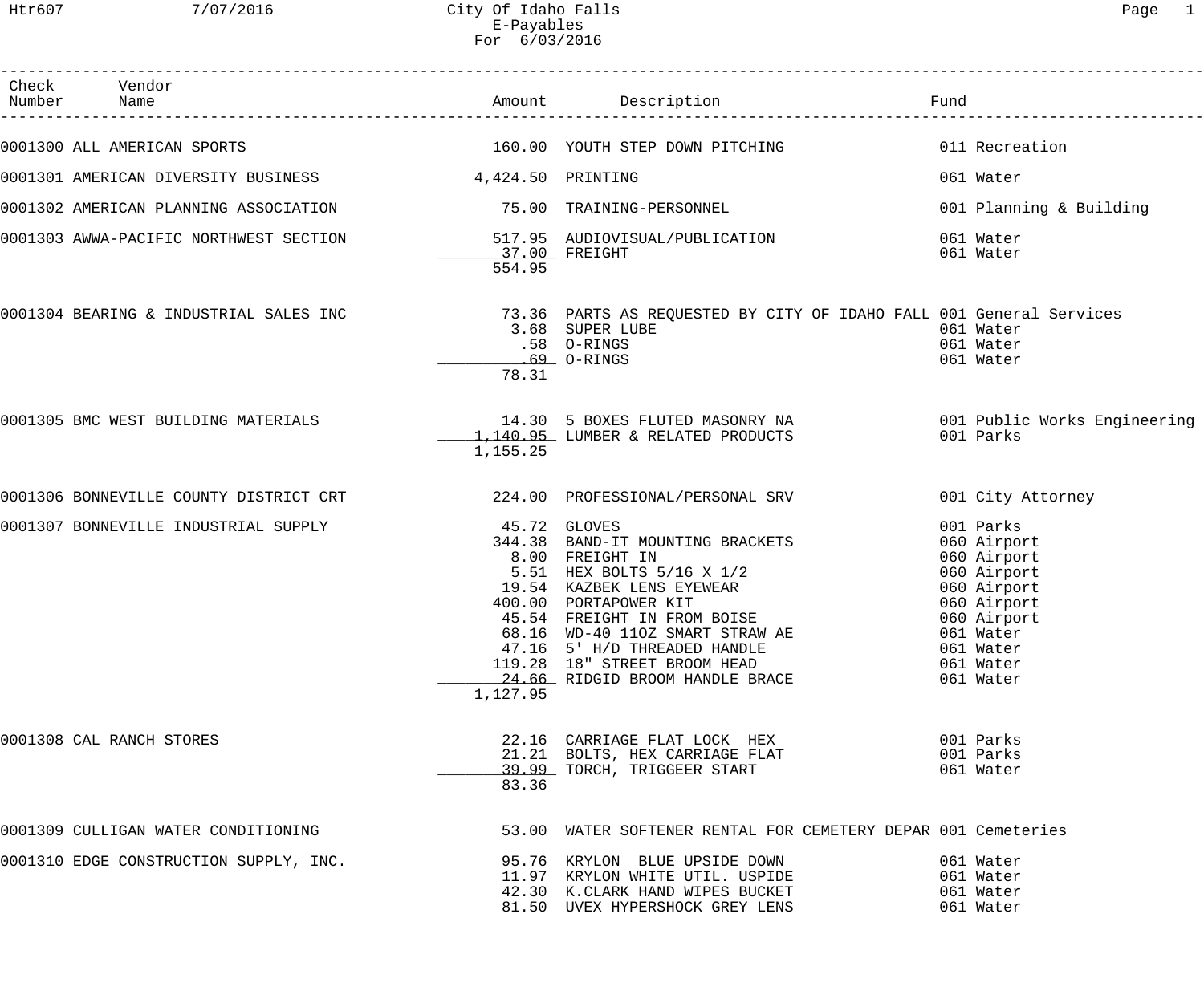# Htr607 7/07/2016 City Of Idaho Falls Page 2 E-Payables For 6/03/2016

| Check Vendor<br>Number Name            |                        |                                                                                                                                                                                          |                                     |
|----------------------------------------|------------------------|------------------------------------------------------------------------------------------------------------------------------------------------------------------------------------------|-------------------------------------|
|                                        | 231.53                 |                                                                                                                                                                                          |                                     |
| 0001311 EVCO HOUSE OF HOSE - IDAHO     | 129.77                 | 68.26 PARTS AS REQUESTED BY CITY OF IDAHO FALL 001 General Services<br>7.79 PARTS AS REQUESTED BY CITY OF IDAHO FALL 001 General Services<br>53.72 BALL VALVE FOR DUST CONTR 010 Streets |                                     |
| 0001312 FALLS PLUMBING SUPPLY, INC.    | 30.49                  | 13.00 REPAIRS AND SUPPLIES AS REQUESTED BY FOR 001 Parks<br>4.68 PVC CLEAR CEMENT & 1 1/2 061 Water<br>12.81 1/2 GALV DRESSLER COUP US 061 Water                                         |                                     |
| 0001313 FIRST STREET WELDING, INC.     |                        | 808.83 WASTE WATER TREATMENT                                                                                                                                                             | 061 Sewer                           |
| 0001314 FUN EXPRESS, LLC               | 631.68                 | 427.31 AQUATIC/WATER PRODUCTS<br>204.37 MISCELLANEOUS PRODUCTS                                                                                                                           | 011 Recreation<br>012 Library       |
| 0001315 HD FOWLER COMPANY              | 2,607.18               | 141.63 VALVE BOXES-IRRIGATION<br>1,888.59 VALVES-BRASS-IRR<br>576.96 METER-WATER                                                                                                         | 001 Parks<br>001 Parks<br>061 Water |
| 0001316 IDAHO BUSINESS SYSTEMS, INC.   | 220.00 TONER<br>248.00 | 28.00 STAPLE CARTRIDGES                                                                                                                                                                  | 001 Parks<br>011 Recreation         |
| 0001317 IDAHO TRANSPORTATION DEPT-BOIS |                        | 70.38 LICENSE PLATE RENEWALS, TRANSFERS AND NE 001 General Services                                                                                                                      |                                     |
| 0001318 INDUSTRIAL HOSE & FITTINGS INC |                        | 368.50 WASTE WATER TREATMENT                                                                                                                                                             | 061 Sewer                           |
| 0001319 JIM'S TROPHY ROOM              | 71.50                  | 15.50 PURCHASE OF SPECIAL SUPPLIES FOR THE LIB 012 Library<br>56.00 PURCHASE OF SPECIAL SUPPLIES FOR THE LIB 012 Library                                                                 |                                     |
| 0001320 L.N. CURTIS & SONS             |                        | 383.00 WASTE WATER TREATMENT                                                                                                                                                             | 061 Sewer                           |
| 0001321 MATERIALS TESTING & INSPECTION | 2,186.60               | 892.20 PROFESSIONAL/PERSONAL SRV<br>1,294.40 PROFESSIONAL/PERSONAL SRV                                                                                                                   | 001 Fire<br>001 Fire                |
| 0001322 METROQUIP, INC.                |                        | 21.75 PARTS AS REQUESTED BY CITY OF IDAHO FALL 001 General Services<br>30.00 PARTS AS REQUESTED BY CITY OF IDAHO FALL 001 General Services                                               |                                     |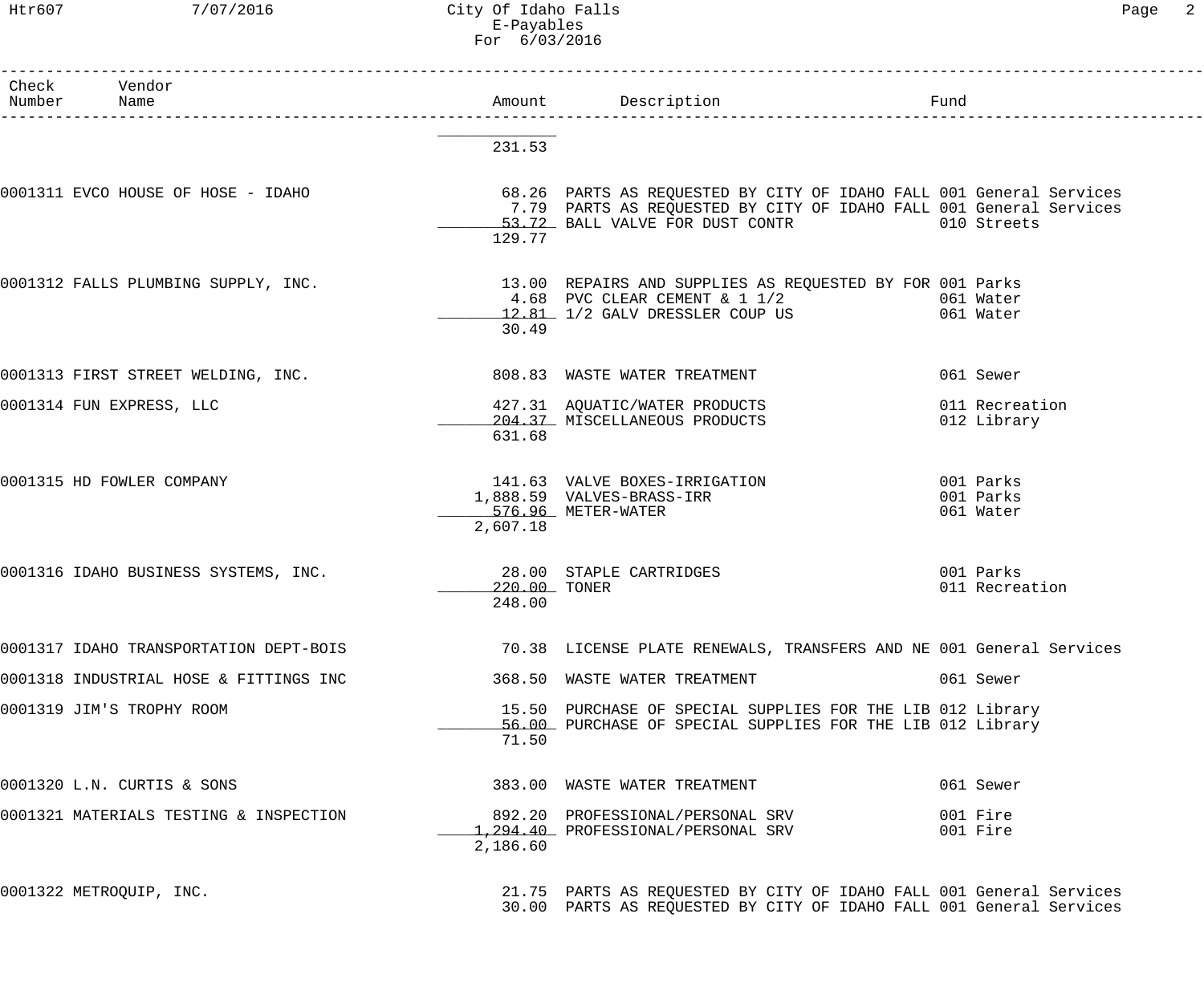# Htr607 7/07/2016 City Of Idaho Falls Page 3 E-Payables For 6/03/2016

| Check Vendor<br>Number Name                                                                             |          | Amount Description                                                                                                                      | Fund           |
|---------------------------------------------------------------------------------------------------------|----------|-----------------------------------------------------------------------------------------------------------------------------------------|----------------|
|                                                                                                         |          | 1<br>------------------------                                                                                                           |                |
|                                                                                                         | 51.75    |                                                                                                                                         |                |
|                                                                                                         |          |                                                                                                                                         |                |
| 0001323 MWI VETERINARY SUPPLY COMPANY                                                                   |          | 20.34- VETERINARY SUPPLIES FOR TAUTPHAUS PARK Z 001 Parks                                                                               |                |
|                                                                                                         |          | 284.18 VETERINARY SUPPLIES FOR TAUTPHAUS PARK Z 001 Parks                                                                               |                |
|                                                                                                         |          | 511.95 VETERINARY SUPPLIES FOR TAUTPHAUS PARK Z 001 Parks                                                                               |                |
|                                                                                                         |          | 1,429.89 VACCINES FOR IDAHO FALLS SHELTER ANIMALS 001 Police<br>25.14 VACCINES FOR IDAHO FALLS SHELTER ANIMALS 001 Police               |                |
|                                                                                                         |          | 16.76 VACCINES FOR IDAHO FALLS SHELTER ANIMALS 001 Police                                                                               |                |
|                                                                                                         | 2,247.58 |                                                                                                                                         |                |
|                                                                                                         |          |                                                                                                                                         |                |
| 0001324 OVERDRIVE, INC.                                                                                 |          | 60.00 PURCHASE OF MATERIALS FOR THE I.F. PUBLI 012 Library                                                                              |                |
|                                                                                                         |          | 356.95 PURCHASE OF MATERIALS FOR THE I.F. PUBLI 012 Library                                                                             |                |
|                                                                                                         | 416.95   |                                                                                                                                         |                |
| 0001325 PEST CONTROL SERVICES, INC. 45.00 PEST CONTROL SERVICE AS REQUESTED BY BLD 001 General Services |          |                                                                                                                                         |                |
|                                                                                                         |          | 52.50 MONTHLY PEST CONTROL SERVICES FOR AQUATI 011 Recreation                                                                           |                |
|                                                                                                         |          | 130.00 SERVICES/MISCELLANEOUS                                                                                                           | 064 Electric   |
|                                                                                                         | 227.50   |                                                                                                                                         |                |
| 0001326 RESPOND FIRST AID SYSTEMS                                                                       |          | 72.28 HORTICULTURE SUPPLIES 601 Parks                                                                                                   |                |
|                                                                                                         |          |                                                                                                                                         |                |
|                                                                                                         |          |                                                                                                                                         | 001 Cemeteries |
|                                                                                                         |          | 35.08 WEED CONTROL SUPPLIES<br>161.09 CEMETERY SUPPLIES<br>115.66 PARKS SUPPLIES 001 Cemete<br>89.99 ACTIVITY CENTER SUPPLIES 001 Parks |                |
|                                                                                                         |          |                                                                                                                                         |                |
|                                                                                                         | 474.10   |                                                                                                                                         |                |
| 0001327 S.D. MYERS, INC.                                                                                |          | 444.00 SERVICES/MISCELLANEOUS                                                                                                           | 064 Electric   |
|                                                                                                         |          | 148.00 SERVICES/MISCELLANEOUS                                                                                                           | 064 Electric   |
|                                                                                                         |          | 4,421.00 SERVICES/MISCELLANEOUS                                                                                                         | 064 Electric   |
|                                                                                                         | 5,013.00 |                                                                                                                                         |                |
| 0001328 STAN'S PAINT CLINIC, INC.                                                                       |          | 26.55 MISCELLANEOUS PAINT SUPPLIES FOR BLDG MA 001 General Services                                                                     |                |
|                                                                                                         |          | 47.36 MISCELLANEOUS PAINT SUPPLIES FOR BLDG MA 001 General Services                                                                     |                |
|                                                                                                         |          | 28.44 MISCELLANEOUS PAINT SUPPLIES FOR BLDG MA 001 General Services                                                                     |                |
|                                                                                                         |          | 86.44 MISCELLANEOUS PAINT SUPPLIES FOR BLDG MA 001 General Services                                                                     |                |
|                                                                                                         |          | 47.65 PAINT AND PAINT SUPPLIES                                                                                                          | 011 Recreation |
|                                                                                                         | 236.44   |                                                                                                                                         |                |
| 0001329 TURF EQUIP & IRRIGATION, INC.                                                                   |          | 98.85 TURF DC PARTS AS REQUESTED BY CITY OF IF 001 General Services                                                                     |                |
|                                                                                                         |          | 17.93 TURF DC PARTS AS REQUESTED BY CITY OF IF 001 General Services                                                                     |                |
|                                                                                                         |          | 213.65 TURF DC PARTS AS REQUESTED BY CITY OF IF 001 General Services                                                                    |                |
|                                                                                                         |          | 13.90 TURF DC PARTS AS REQUESTED BY CITY OF IF 001 General Services                                                                     |                |
|                                                                                                         |          | 197.70 TURF DC PARTS AS REQUESTED BY CITY OF IF 001 General Services                                                                    |                |
|                                                                                                         |          | 36.25 TURF DC PARTS AS REQUESTED BY CITY OF IF 001 General Services                                                                     |                |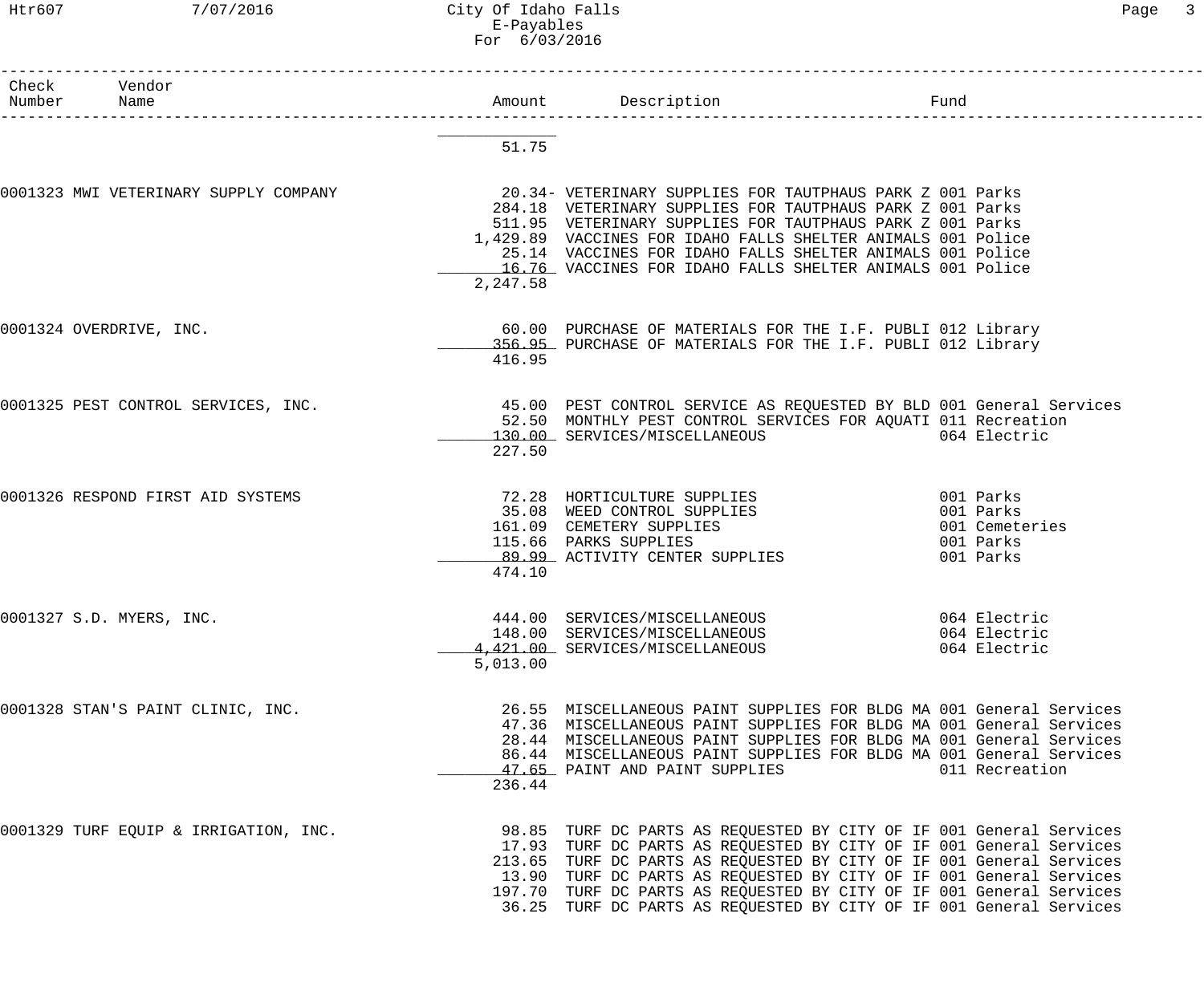# Htr607 7/07/2016 City Of Idaho Falls Page 4 E-Payables For 6/03/2016

------------------------------------------------------------------------------------------------------------------------------------

| Page | 4 |
|------|---|
|      |   |
|      |   |

| Check<br>Number | Vendor<br>Name                                        |          | Amount Description<br>-------------------------------                                                                                                                                                                                                                                                                                                                                                                                                                                                                                                                                                                                                                                                                                                                                                                                                                                                                                                                                                                                                                                                                                                               | Fund                                               |
|-----------------|-------------------------------------------------------|----------|---------------------------------------------------------------------------------------------------------------------------------------------------------------------------------------------------------------------------------------------------------------------------------------------------------------------------------------------------------------------------------------------------------------------------------------------------------------------------------------------------------------------------------------------------------------------------------------------------------------------------------------------------------------------------------------------------------------------------------------------------------------------------------------------------------------------------------------------------------------------------------------------------------------------------------------------------------------------------------------------------------------------------------------------------------------------------------------------------------------------------------------------------------------------|----------------------------------------------------|
|                 |                                                       | 578.28   |                                                                                                                                                                                                                                                                                                                                                                                                                                                                                                                                                                                                                                                                                                                                                                                                                                                                                                                                                                                                                                                                                                                                                                     |                                                    |
|                 | 0001330 UTILITY MANAGEMENT SYSTEMS INC 301.26 FREIGHT | 5,182.55 | 4,981.29 WASTE WATER TREATMENT                                                                                                                                                                                                                                                                                                                                                                                                                                                                                                                                                                                                                                                                                                                                                                                                                                                                                                                                                                                                                                                                                                                                      | 061 Sewer<br>061 Sewer                             |
|                 | 0001331 WESTERN STATES RENTAL STORE                   | 3,815.51 | 94.11 PARTS AS REQUESTED BY CITY OF IDAHO FALL 001 General Services<br>21.53 PARTS AS REQUESTED BY CITY OF IDAHO FALL 001 General Services<br>376.58 PARTS AS REQUESTED BY CITY OF IDAHO FALL 001 General Services<br>24.07 PARTS AS REQUESTED BY CITY OF IDAHO FALL 001 General Services<br>3, 299.22 VEHICLE AND EQUIP. MAINT. 001 General Services                                                                                                                                                                                                                                                                                                                                                                                                                                                                                                                                                                                                                                                                                                                                                                                                               |                                                    |
|                 | 0001332 WINFIELD SOLUTIONS, LLC                       |          | 445.30 CHIPCO PROXY FOR PINECRES 6018 Golf Courses                                                                                                                                                                                                                                                                                                                                                                                                                                                                                                                                                                                                                                                                                                                                                                                                                                                                                                                                                                                                                                                                                                                  |                                                    |
|                 | 0001333 ZIP PRINT                                     | 149.75   | 60.05 PRINTING AND CUTTING<br>75.00 PRINTING AND LAMINATION 6001 Planning & Building<br>14.70 PHOTOCOPIES AND POSTERS AS NEEDED BY AQU 011 Recreation                                                                                                                                                                                                                                                                                                                                                                                                                                                                                                                                                                                                                                                                                                                                                                                                                                                                                                                                                                                                               |                                                    |
|                 | 0001334 2M COMPANY, INC.                              | 2,535.02 | 145.00 REPAIRS AND SUPPLIES AS REQUESTED BY PAR 001 Parks<br>9.88 REPAIRS AND SUPPLIES AS REQUESTED BY PAR 001 Parks<br>148.80 REPAIRS AND SUPPLIES AS REQUESTED BY PAR 001 Parks<br>298.99 REPAIRS AND SUPPLIES AS REQUESTED BY PAR 001 Parks<br>180.00 REPAIRS AND SUPPLIES AS REQUESTED BY PAR 001 Parks<br>566.40 REPAIRS AND SUPPLIES AS REQUESTED BY PAR 001 Parks<br>566.40- REPAIRS AND SUPPLIES AS REQUESTED BY PAR 001 Parks<br>180.00- REPAIRS AND SUPPLIES AS REQUESTED BY PAR 001 Parks<br>58.92 REPAIRS AND SUPPLIES AS REQUESTED BY PAR 001 Parks<br>102.45 REPAIRS AND SUPPLIES AS REQUESTED BY PAR 001 Parks<br>288.25 REPAIRS AND SUPPLIES AS REQUESTED BY PAR 001 Parks<br>145.89 REPAIRS AND SUPPLIES AS REQUESTED BY PAR 001 Parks<br>85.18 REPAIRS AND SUPPLIES AS REQUESTED BY PAR 001 Parks<br>108.00 REPAIRS AND SUPPLIES AS REQUESTED BY PAR 001 Parks<br>359.30 REPAIRS AND SUPPLIES AS REQUESTED BY PAR 001 Parks<br>611.94 REPAIRS AND SUPPLIES AS REQUESTED BY PAR 001 Parks<br>19.98 REPAIRS AND SUPPLIES AS REQUESTED BY PAR 001 Parks<br>129.05 REPAIRS AND SUPPLIES AS REQUESTED BY PAR 001 Parks<br>23.39 NOZZLES, MARKING PAINT | 001 Cemeteries                                     |
|                 | 0001335 4IMPRINT, INC.                                | 1,979.05 | 242.30 OFFICE SUPPLIES, GENERAL<br>1,520.00 AQUATIC/WATER PRODUCTS<br>216.75 FREIGHT                                                                                                                                                                                                                                                                                                                                                                                                                                                                                                                                                                                                                                                                                                                                                                                                                                                                                                                                                                                                                                                                                | 011 Recreation<br>011 Recreation<br>011 Recreation |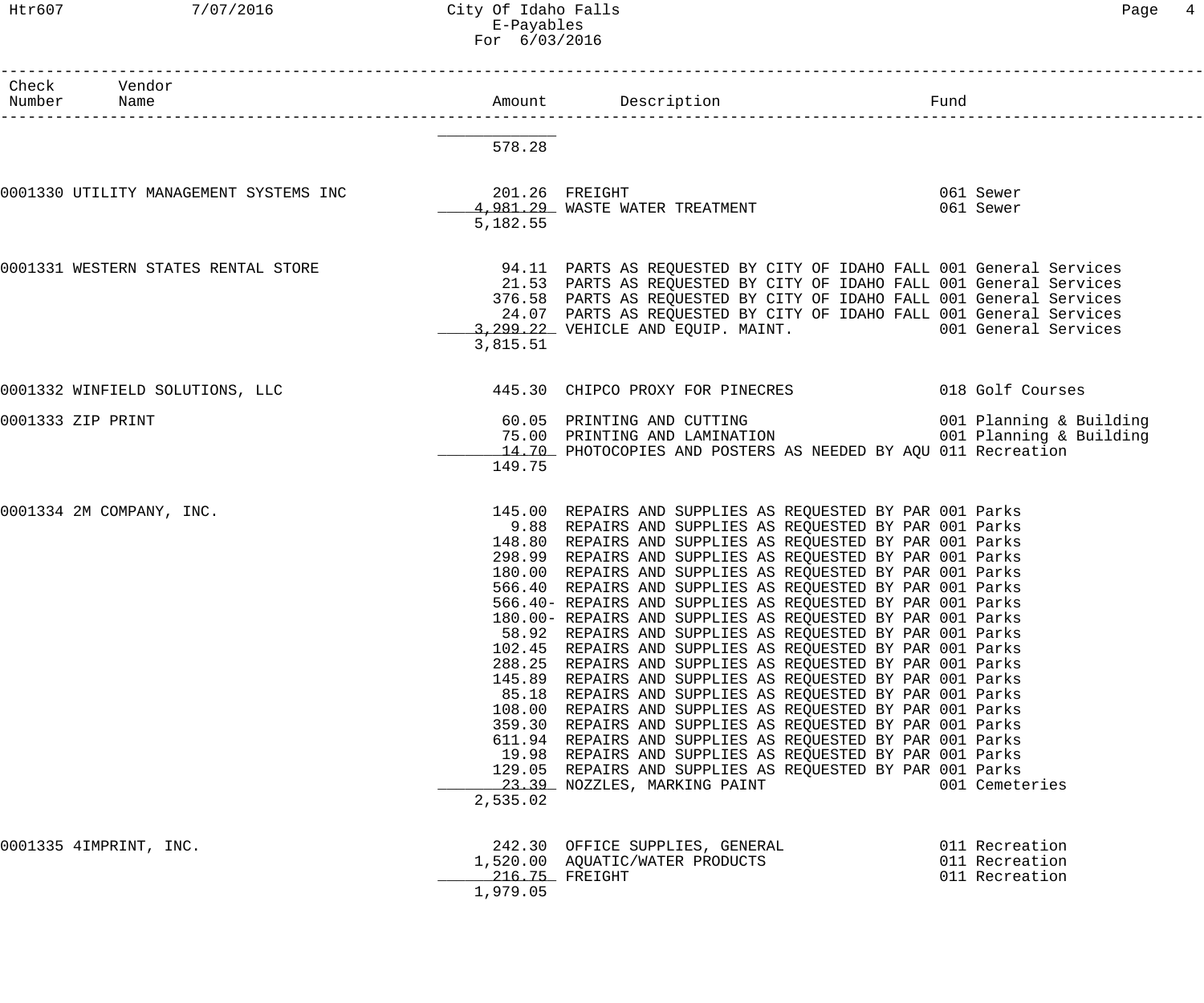| Htr607                  | 7/07/2016 | City Of Idaho Falls<br>E-Payables<br>For 6/10/2016 |             |      | Page |  |
|-------------------------|-----------|----------------------------------------------------|-------------|------|------|--|
| Check<br>Number<br>Name | Vendor    | Amount                                             | Description | Fund |      |  |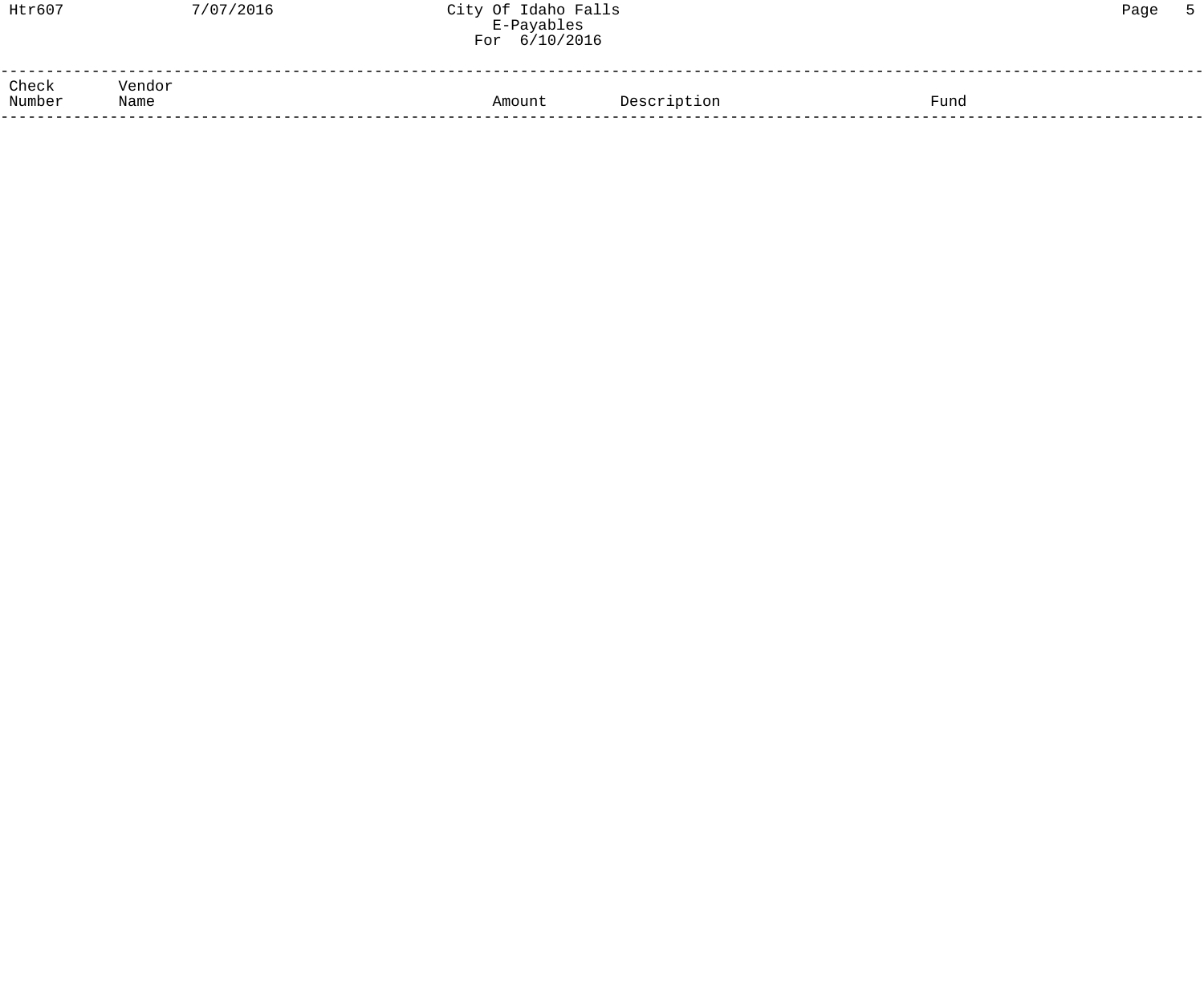# Htr607 7/07/2016 City Of Idaho Falls Page 6 E-Payables For 6/10/2016

| Check Vendor                                                  |                                |                                                                                                                                                                                                                                                                                             |                                                                                                              |
|---------------------------------------------------------------|--------------------------------|---------------------------------------------------------------------------------------------------------------------------------------------------------------------------------------------------------------------------------------------------------------------------------------------|--------------------------------------------------------------------------------------------------------------|
| Number Name                                                   |                                |                                                                                                                                                                                                                                                                                             |                                                                                                              |
|                                                               | 646.73                         | 0001336 A-1 RENTAL, INC.<br>94.68 TOOLS, HAND POWER/NONPOWER<br>71.85 TOOLS, HAND POWER/NONPOWER 064 Electric<br>71.85 TOOLS, HAND POWER/NONPOWER 064 Electric<br>FLOOLS, HAND POWER/NONPOWER 064 Electric<br>65.00 RENTAL<br>105.00 RENTAL<br>45.00 RENTAL<br>53.47 HARDWARE MISCELLANEOUS | 064 Electric<br>064 Electric<br>064 Electric<br>064 Electric                                                 |
|                                                               |                                |                                                                                                                                                                                                                                                                                             | 001 Non Departmental                                                                                         |
|                                                               |                                | 0001338 AUTO TRIM DESIGN / TRIM LINE 160.00 PARTS AND MINOR SUBLET REPAIRS AS REQUES 001 General Services                                                                                                                                                                                   |                                                                                                              |
|                                                               |                                | 0001339 BEARING & INDUSTRIAL SALES INC 12.53 PARTS AS REQUESTED BY CITY OF IDAHO FALL 001 General Services                                                                                                                                                                                  |                                                                                                              |
| 0001340 BMC WEST BUILDING MATERIALS                           | 238.40 SIGNS                   |                                                                                                                                                                                                                                                                                             | 001 Public Works Engineering                                                                                 |
|                                                               | 238.12                         | 155.24 SAFETY VESTS                                                                                                                                                                                                                                                                         | 010 Streets                                                                                                  |
| 0001342 C & H DISTRIBUTORS, LLC 113.64 HARDWARE MISCELLANEOUS |                                |                                                                                                                                                                                                                                                                                             | 064 Electric                                                                                                 |
| 0001343 CAL RANCH STORES                                      |                                | 199.98 WATER BOOTS BLACK & GREEN                                                                                                                                                                                                                                                            | 061 Water                                                                                                    |
| 0001344 DEMCO, INC.                                           | 2,712.72 FURNITURE<br>6,448.54 | 3,682.47 MISCELLANEOUS PRODUCTS<br>53.35 OFFICE SUPPLIES, GENERAL                                                                                                                                                                                                                           | 012 Library<br>012 Library<br>012 Library                                                                    |
| 0001345 DYNA SYSTEMS                                          | 1,424.69                       | 332.26 HARDWARE MISCELLANEOUS<br>14.34 HARDWARE MISCELLANEOUS<br>298.57 HARDWARE MISCELLANEOUS<br>271.43 HARDWARE MISCELLANEOUS<br>225.87 HARDWARE MISCELLANEOUS<br>227.51 HARDWARE MISCELLANEOUS<br>54.71 HARDWARE MISCELLANEOUS                                                           | 064 Electric<br>064 Electric<br>064 Electric<br>064 Electric<br>064 Electric<br>064 Electric<br>064 Electric |
| 0001346 EDGE CONSTRUCTION SUPPLY, INC.                        |                                | 315.21 KRYLON GREEN PAINT<br>CORN P<br>119.20 RADIANS VEST SURVEY 2 TON<br>12.24 JACKSON HEADGEAR MODEL K<br>16.15 JACKSON FACE CULLER                                                                                                                                                      | 061 Sewer<br>061 Water<br>061 Water<br>061 Water<br>061 Water<br>061 Water                                   |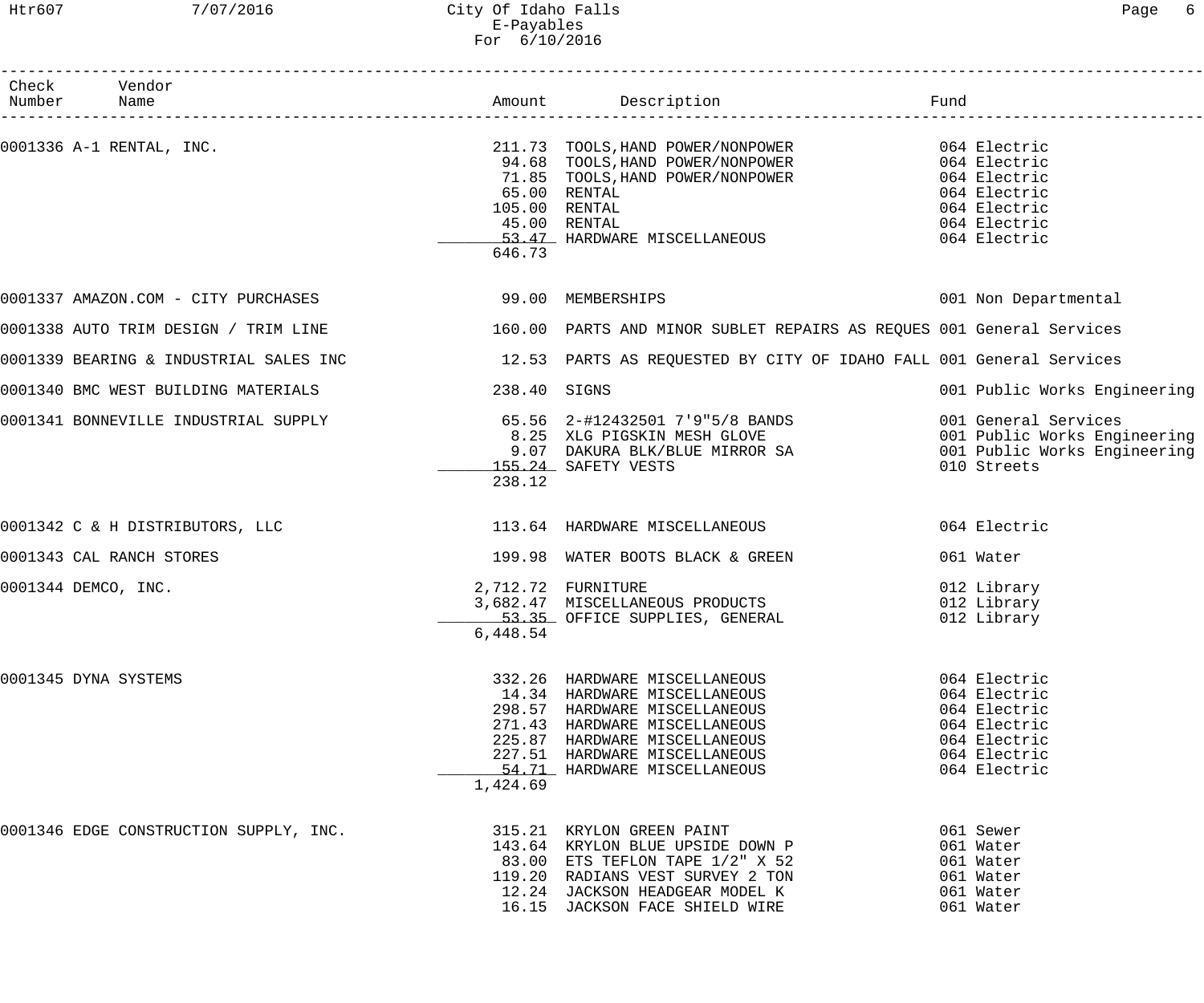# Htr607 7/07/2016 City Of Idaho Falls Page 7 E-Payables For 6/10/2016

| Check Vendor<br>Number Name            |           |                                                                                                                                                                                                                                                                                                                                                                  | Fund                                             |                                     |
|----------------------------------------|-----------|------------------------------------------------------------------------------------------------------------------------------------------------------------------------------------------------------------------------------------------------------------------------------------------------------------------------------------------------------------------|--------------------------------------------------|-------------------------------------|
|                                        |           |                                                                                                                                                                                                                                                                                                                                                                  |                                                  |                                     |
|                                        | 689.44    |                                                                                                                                                                                                                                                                                                                                                                  |                                                  |                                     |
| 0001347 EVCO HOUSE OF HOSE - IDAHO     | 46.06     | 1.32 PARTS AS REQUESTED BY CITY OF IDAHO FALL 001 General Services<br>27.73 PARTS AS REQUESTED BY CITY OF IDAHO FALL 001 General Services<br>2.81 PARTS AS REQUESTED BY CITY OF IDAHO FALL 001 General Services<br>8.72 PARTS AS REQUESTED BY CITY OF IDAHO FALL 001 General Services<br>5.48 PARTS AS REQUESTED BY CITY OF IDAHO FALL 001 General Services      |                                                  |                                     |
| 0001348 FALLS PLUMBING SUPPLY, INC.    | 80.84     | 20.16 1/4 PT BLUE MONSTER PIPE<br>8.45 1/4 x 1/8 BRASS BUSHINGS<br>4.08 3/8 x 1/4 BRASS BUSHINGS<br>4.08 1/2 x 1/4 BRASS BUSHINGS<br>6.78 3/4 x 1/4 BRASS BUSHINGS<br>37.29 PER ATTACHED INV, FITTING                                                                                                                                                            | 061 Water<br>061 Water<br>061 Water<br>061 Water | 061 Water<br>061 Water<br>061 Water |
| 0001349 HD FOWLER COMPANY              | 82,561.95 | 61,788.53 METER-WATER<br>7,215.00 METER-WATER<br>13,558.42 METER-WATER                                                                                                                                                                                                                                                                                           |                                                  | 061 Water<br>061 Water<br>061 Water |
| 0001350 IDAHO BUSINESS SYSTEMS, INC.   | 829.00    | 250.00 MAINTENANCE CONTRACT-EQ 001 Treasurer<br>579.00 OFFICE MACHINES & ACCESS.                                                                                                                                                                                                                                                                                 |                                                  | 001 Treasurer                       |
| 0001351 IDAHO TRANSPORTATION DEPT-BOIS |           | 23.46 LICENSE PLATE RENEWALS, TRANSFERS AND NE 001 General Services                                                                                                                                                                                                                                                                                              |                                                  |                                     |
| 0001352 JIM'S TROPHY ROOM              |           | 72.25 NAME PLATES FOR NEW IT ST 601 Data Processing                                                                                                                                                                                                                                                                                                              |                                                  |                                     |
| 0001353 KENWORTH SALES COMPANY, INC.   | 630.01    | 56.16 PARTS AS REQUESTED BY CITY OF IDAHO FALL 001 General Services<br>21.22 PARTS AS REQUESTED BY CITY OF IDAHO FALL 001 General Services<br>64.04 PARTS AS REQUESTED BY CITY OF IDAHO FALL 001 General Services<br>473.59 PARTS AS REQUESTED BY CITY OF IDAHO FALL 001 General Services<br>15.00 PARTS AS REQUESTED BY CITY OF IDAHO FALL 001 General Services |                                                  |                                     |
| 0001354 MWI VETERINARY SUPPLY COMPANY  |           | 61.78 VETERINARY SUPPLIES FOR TAUTPHAUS PARK Z 001 Parks                                                                                                                                                                                                                                                                                                         |                                                  |                                     |
| 0001355 PET FOOD DIRECT                | 53.94     | 24.90 FREIGHT<br>29.04 PARKS & RECREATION MISC.                                                                                                                                                                                                                                                                                                                  |                                                  | 001 Parks<br>001 Parks              |
| 0001356 PHYSIO-CONTROL, INC.           |           | 596.88 AMBULANCE SUPPLIES                                                                                                                                                                                                                                                                                                                                        |                                                  | 063 Ambulance                       |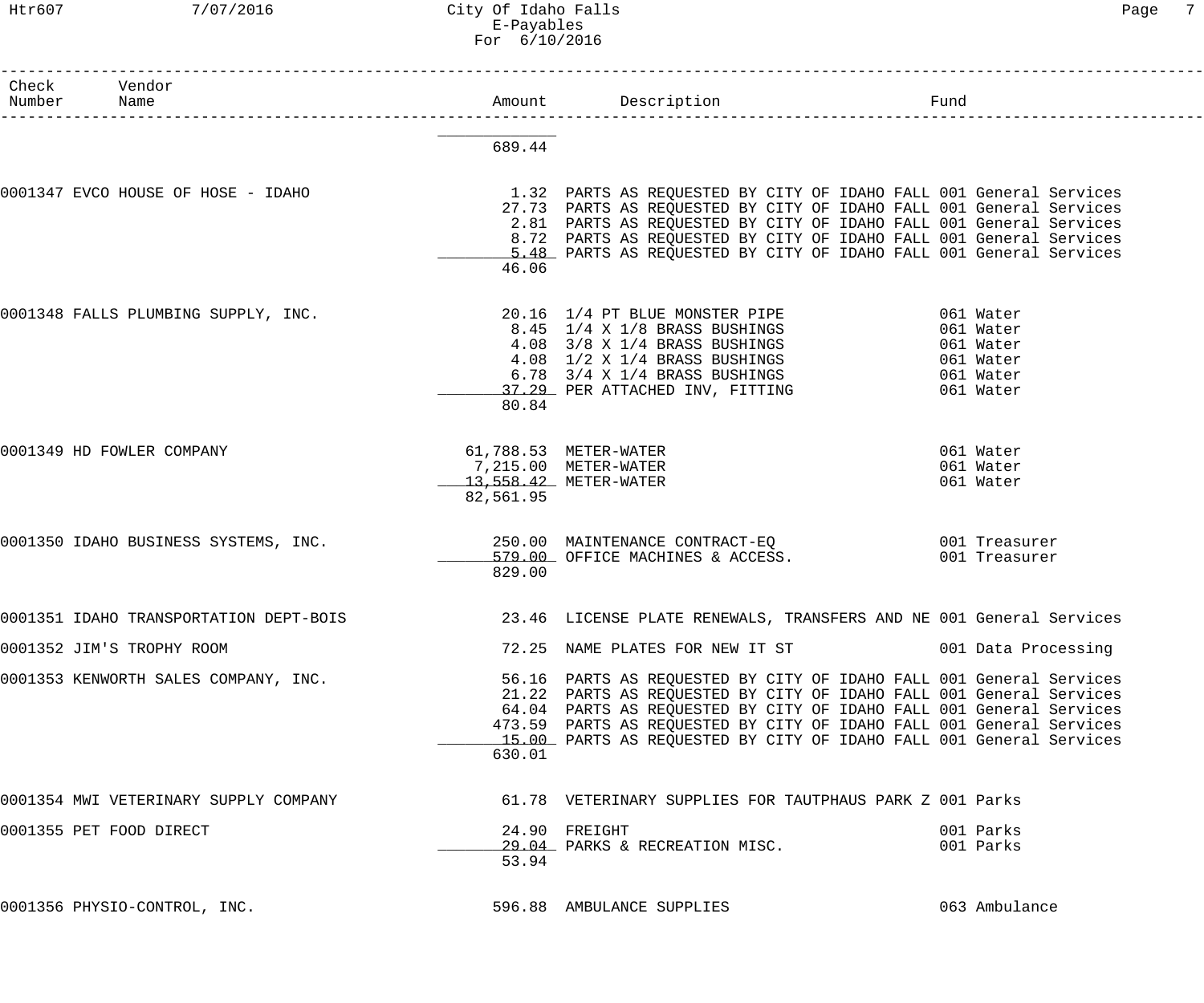# Htr607 7/07/2016 City Of Idaho Falls Page 8 E-Payables For 6/10/2016

| Check Vendor<br>Number Name                                                                                                               |          | Amount Description <b>Example 1</b> Fund                            |                                              |
|-------------------------------------------------------------------------------------------------------------------------------------------|----------|---------------------------------------------------------------------|----------------------------------------------|
| 0001357 PRESTIGE FLAG                                                                                                                     | 676.40   |                                                                     |                                              |
| 0001358 ROCKY MOUNTAIN BOILER, INC. 480 180.00 WASTE WATER TREATMENT                                                                      |          |                                                                     | 061 Sewer                                    |
| 0001359 SPRAGUE PEST SOLUTIONS                                                                                                            |          | 165.00 PEST CONTROL SERVICES AS REQUESTED BY TH 001 Parks           |                                              |
| 0001360 TURF EQUIP & IRRIGATION, INC. 34,608.00 EQUIPMENT-LRG & TURF<br>500.00- TRADE-IN EQUIP/SURPLUS<br>34,608.00- EQUIPMENT-LRG & TURF | $.00 \,$ | 500.00 TRADE-IN EQUIP/SURPLUS                                       | 014 Merf<br>014 Merf<br>014 Merf<br>014 Merf |
| 0001361 WACKERLI AUTO CENTER                                                                                                              |          | 34.42 PARTS AS REQUESTED BY CITY OF IDAHO FALL 001 General Services |                                              |
| 0001362 WESTERN STATES RENTAL STORE                                                                                                       |          | 20.35 PARTS AS REQUESTED BY CITY OF IDAHO FALL 001 General Services |                                              |
| 0001363 WOVO IDENTITY SOLUTIONS, LLC                                                                                                      | 52.00    | 8.00 PROFESSIONAL/PERSONAL SRV<br>44.00 PROFESSIONAL/PERSONAL SRV   | 060 Airport<br>060 Airport                   |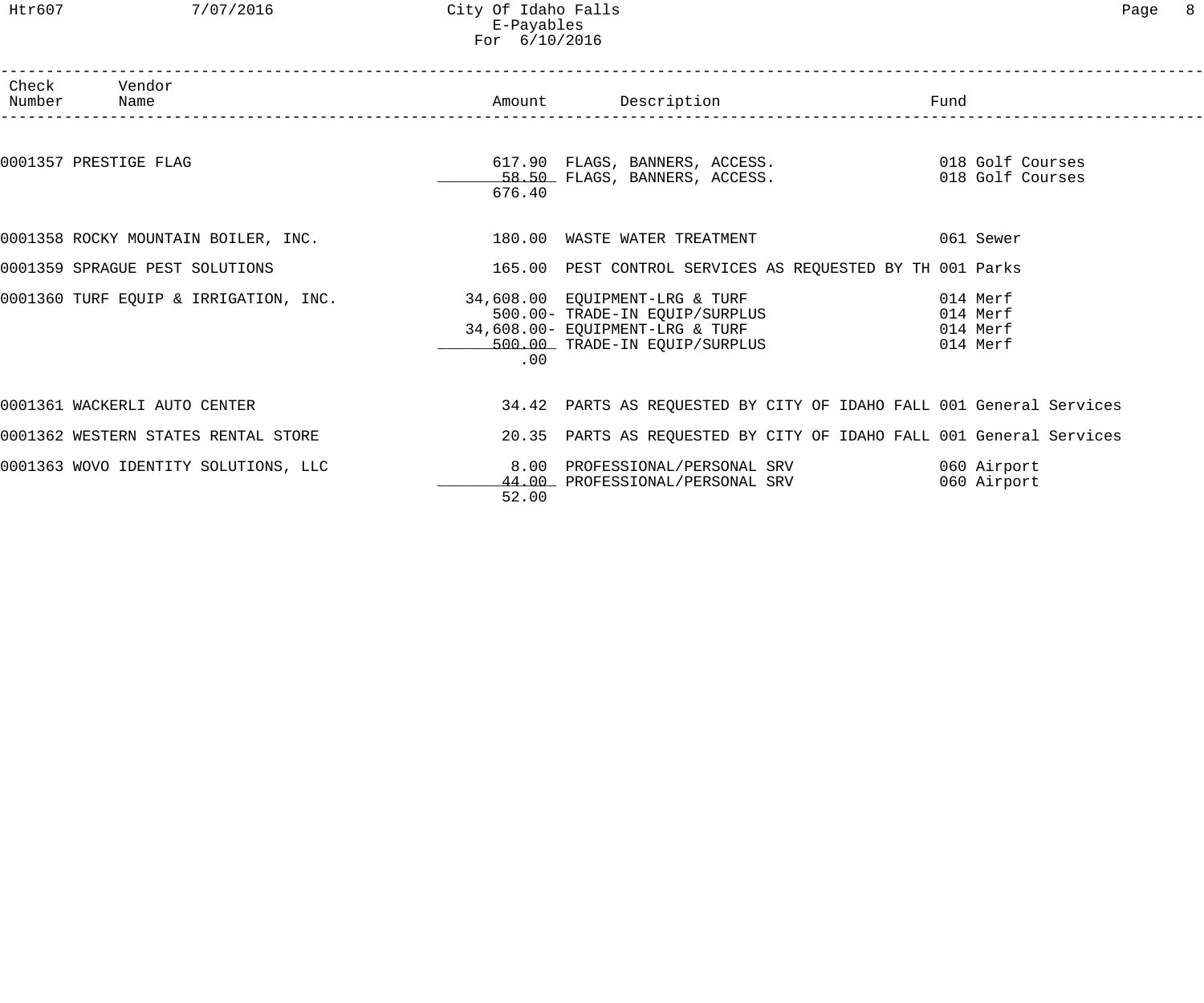| Check Vendor<br>Number Name        |                                                     |                                                                                                                                                                                                                                                                                                                                                                                                                                                                                                                                                                                                                                                                                                                                                                                                                                                   |                      |
|------------------------------------|-----------------------------------------------------|---------------------------------------------------------------------------------------------------------------------------------------------------------------------------------------------------------------------------------------------------------------------------------------------------------------------------------------------------------------------------------------------------------------------------------------------------------------------------------------------------------------------------------------------------------------------------------------------------------------------------------------------------------------------------------------------------------------------------------------------------------------------------------------------------------------------------------------------------|----------------------|
|                                    |                                                     | 0001364 A-1 RENTAL, INC. THE SALE STRIP OF SALE SERVICE FOR SAND CREEK GOLF 018 Golf Courses                                                                                                                                                                                                                                                                                                                                                                                                                                                                                                                                                                                                                                                                                                                                                      |                      |
|                                    |                                                     | 064 Electric                                                                                                                                                                                                                                                                                                                                                                                                                                                                                                                                                                                                                                                                                                                                                                                                                                      |                      |
| 0001366 ALL AMERICAN SPORTS        | 1,202.00                                            | 337.00 SPORTING & ATHLETIC EQ 011 Recreation<br>865.00 SPORTING & ATHLETIC EQ 011 Recreation                                                                                                                                                                                                                                                                                                                                                                                                                                                                                                                                                                                                                                                                                                                                                      |                      |
|                                    |                                                     | 0001367 AUTO TRIM DESIGN / TRIM LINE                      79.95 PARTS AND MINOR SUBLET REPAIRS AS REQUES 001 General Services                                                                                                                                                                                                                                                                                                                                                                                                                                                                                                                                                                                                                                                                                                                     |                      |
|                                    | 157.23                                              | 0001368 BEARING & INDUSTRIAL SALES INC <sup>32.95</sup> PARTS AS REQUESTED BY CITY OF IDAHO FALL 001 General Services (0001368 BEARING & INDUSTRIAL SALES INC<br>1.65 PARTS AS REQUESTED BY CITY OF IDAHO FALL 001 General Services<br>30.62 ANTI-SEIZE                                                                                                                                                                                                                                                                                                                                                                                                                                                                                                                                                                                           | 001 General Services |
|                                    |                                                     | 0001369 CROP PRODUCTION SERVICES 11,011.00 FERTILIZER/SOIL CONDITION 018 Golf Courses                                                                                                                                                                                                                                                                                                                                                                                                                                                                                                                                                                                                                                                                                                                                                             |                      |
|                                    | 77.00                                               | 0001370 CULLIGAN WATER CONDITIONING THE SUBSECT MATER SOFTENER RENTAL AND SALT FOR THE Z 001 Parks<br>60.00_WATER SOFTENER RENTAL FOR SAND CREEK GOL 018 Golf (SAND CREEK GOL 018 Golf )<br>60.00 WATER SOFTENER RENTAL FOR SAND CREEK GOL 018 Golf Courses                                                                                                                                                                                                                                                                                                                                                                                                                                                                                                                                                                                       |                      |
| 0001371 DYNA SYSTEMS               | 1,139.90                                            | 200.64 HARDWARE MISCELLANEOUS 064 Electric<br>18.91 HARDWARE MISCELLANEOUS 064 Electric<br>242.63 HARDWARE MISCELLANEOUS 064 Electric<br>121.47 HARDWARE MISCELLANEOUS 064 Electric<br>274.43 HARDWARE MISCELLANEOUS 064 Electric<br>276<br>5.28 HARDWARE MISCELLANEOUS<br>064 Electric                                                                                                                                                                                                                                                                                                                                                                                                                                                                                                                                                           |                      |
| 0001372 EVCO HOUSE OF HOSE - IDAHO | 8.72<br>3.96<br>180.04<br>64.36<br>149.47<br>726.14 | 9.32 PARTS AS REQUESTED BY CITY OF IDAHO FALL 001 General Services<br>95.36 PARTS AS REQUESTED BY CITY OF IDAHO FALL 001 General Services<br>5.88 PARTS AS REQUESTED BY CITY OF IDAHO FALL 001 General Services<br>15.65 PARTS AS REQUESTED BY CITY OF IDAHO FALL 001 General Services<br>48.09 PARTS AS REQUESTED BY CITY OF IDAHO FALL 001 General Services<br>PARTS AS REQUESTED BY CITY OF IDAHO FALL 001 General Services<br>PARTS AS REQUESTED BY CITY OF IDAHO FALL 001 General Services<br>PARTS AS REQUESTED BY CITY OF IDAHO FALL 001 General Services<br>PARTS AS REQUESTED BY CITY OF IDAHO FALL 001 General Services<br>PARTS AS REQUESTED BY CITY OF IDAHO FALL 001 General Services<br>105.50 PARTS AS REQUESTED BY CITY OF IDAHO FALL 001 General Services<br>39.79 PARTS AS REQUESTED BY CITY OF IDAHO FALL 001 General Services |                      |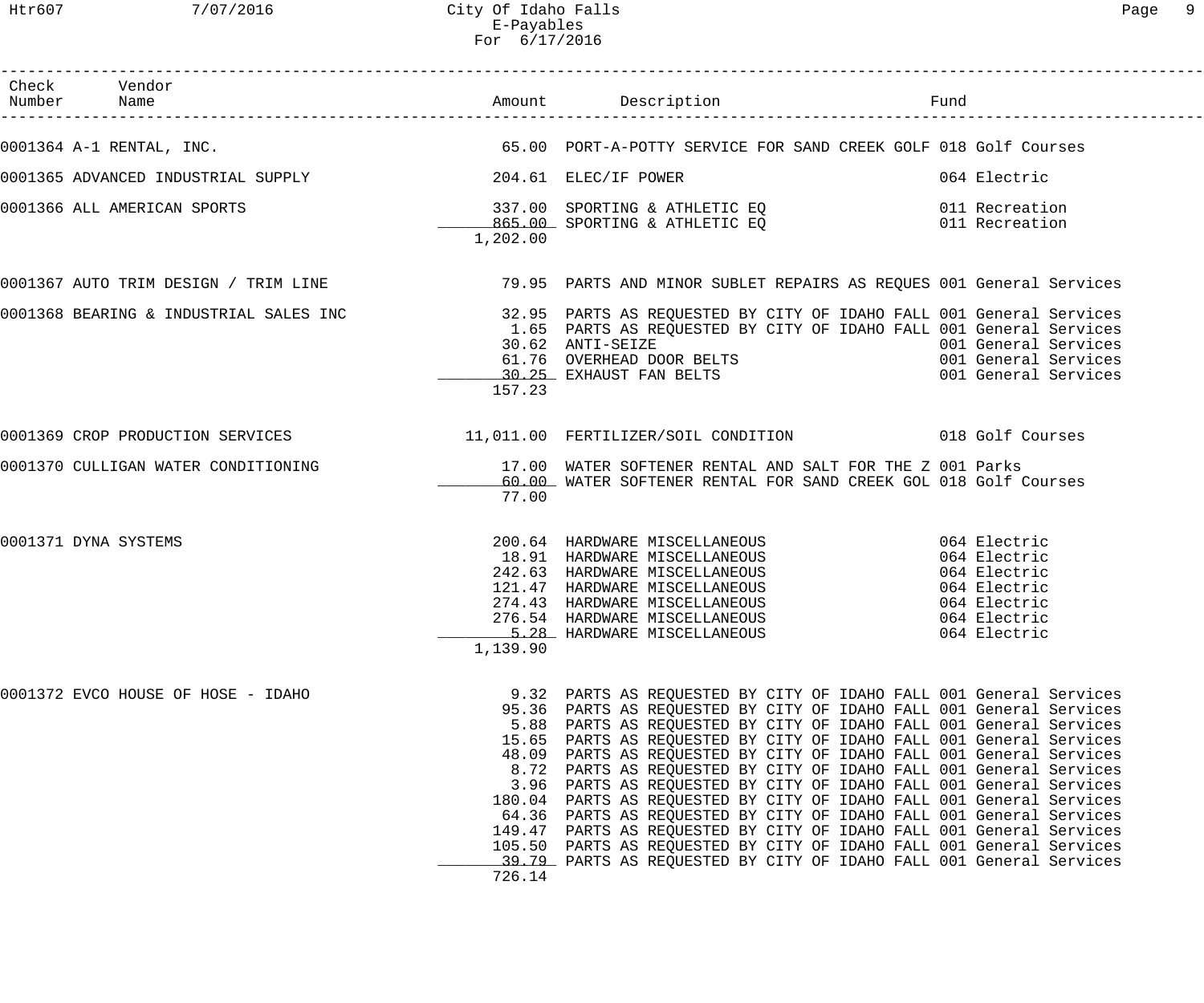# Htr607 7/07/2016 City Of Idaho Falls Page 10 E-Payables For 6/17/2016

| Check<br>Number | Vendor                                                                                |          |                                                                                                                                                                                                                                                                                                                                                                                                                                                                                                                                                                                                                                                                                                                                                                                                                                                                                        | Fund                                                                                                                         |
|-----------------|---------------------------------------------------------------------------------------|----------|----------------------------------------------------------------------------------------------------------------------------------------------------------------------------------------------------------------------------------------------------------------------------------------------------------------------------------------------------------------------------------------------------------------------------------------------------------------------------------------------------------------------------------------------------------------------------------------------------------------------------------------------------------------------------------------------------------------------------------------------------------------------------------------------------------------------------------------------------------------------------------------|------------------------------------------------------------------------------------------------------------------------------|
|                 |                                                                                       | 1,998.76 | 0001373 FALLS PLUMBING SUPPLY, INC. 1.031.25- MISCELLANEOUS PLUMBING SUPPLIES FOR BLDG 001 General Services<br>62.70 MISCELLANEOUS PLUMBING SUPPLIES FOR BLDG 001 General Services<br>257.46 MISCELLANEOUS PLUMBING SUPPLIES FOR BLDG 001 General Services<br>10.49 MISCELLANEOUS PLUMBING SUPPLIES FOR BLDG 001 General Services<br>10.64 MISCELLANEOUS PLUMBING SUPPLIES FOR BLDG 001 General Services<br>24.17 MISCELLANEOUS PLUMBING SUPPLIES FOR BLDG 001 General Services<br>439.44 MISCELLANEOUS PLUMBING SUPPLIES FOR BLDG 001 General Services<br>2,072.62 MISCELLANEOUS PLUMBING SUPPLIES FOR BLDG 001 General Services<br>38.30 MISCELLANEOUS PLUMBING SUPPLIES FOR BLDG 001 General Services<br>1.90 MISCELLANEOUS PLUMBING SUPPLIES FOR BLDG 001 General Services<br>34.41 MISCELLANEOUS PLUMBING SUPPLIES FOR BLDG 001 General Services<br>77.88 FITTINGS FOR SPRINKLERS | 061 Water                                                                                                                    |
|                 | 0001374 IDAHO BUSINESS SYSTEMS, INC.                                                  | 1,079.64 | 49.61 MAINTENANCE CONTRACT-EQ<br>116.60 MAINTENANCE CONTRACT-EQ<br>166.72 MAINTENANCE CONTRACT-EQ<br>162.26 MAINTENANCE CONTRACT-EQ<br>503.45 MAINTENANCE CONTRACT-EQ<br>81.00 MAINTENANCE CONTRACT-EQ                                                                                                                                                                                                                                                                                                                                                                                                                                                                                                                                                                                                                                                                                 | 001 Police<br>001 Non Departmental<br>001 Fire<br>001 Parks<br>061 Sewer<br>061 Water                                        |
|                 |                                                                                       |          | 0001375 IDAHO TRANSPORTATION DEPT-BOIS 600000 23.46 LICENSE PLATE RENEWALS, TRANSFERS AND NE 001 General Services                                                                                                                                                                                                                                                                                                                                                                                                                                                                                                                                                                                                                                                                                                                                                                      |                                                                                                                              |
|                 | 0001376 MATERIALS TESTING & INSPECTION                                                |          | 461.80 PROFESSIONAL/PERSONAL SRV                                                                                                                                                                                                                                                                                                                                                                                                                                                                                                                                                                                                                                                                                                                                                                                                                                                       | 001 Fire                                                                                                                     |
|                 | 0001377 METROQUIP, INC.                                                               | 205.29   | 197.37 PARTS AS REQUESTED BY CITY OF IDAHO FALL 001 General Services<br>7.92 PARTS AS REQUESTED BY CITY OF IDAHO FALL 001 General Services                                                                                                                                                                                                                                                                                                                                                                                                                                                                                                                                                                                                                                                                                                                                             |                                                                                                                              |
|                 |                                                                                       |          | 0001378 MWI VETERINARY SUPPLY COMPANY 198.31 VETERINARY SUPPLIES FOR TAUTPHAUS PARK Z 001 Parks                                                                                                                                                                                                                                                                                                                                                                                                                                                                                                                                                                                                                                                                                                                                                                                        |                                                                                                                              |
|                 | 0001379 NEW PIG CORPORATION                                                           | 1,919.91 | 118.27 FREIGHT<br>1,087.75 GARAGE SHOP SUPPLIES<br>78.40 FREIGHT<br>/8.40 FREIGHT<br>271.09 HARDWARE MISCELLANEOUS<br>70.83 HARDWARE MISCELLANEOUS<br>75.80 FREIGHT<br>217.77 HARDWARE MISCELLANEOUS                                                                                                                                                                                                                                                                                                                                                                                                                                                                                                                                                                                                                                                                                   | 001 General Services<br>001 General Services<br>064 Electric<br>064 Electric<br>064 Electric<br>064 Electric<br>064 Electric |
|                 | 0001380 PARAMOUNT SUPPLY COMPANY, INC.                                                |          | 585.00 ELECTRICAL EQUIP/SUPPLIES 061 Water                                                                                                                                                                                                                                                                                                                                                                                                                                                                                                                                                                                                                                                                                                                                                                                                                                             |                                                                                                                              |
|                 |                                                                                       |          | 0001381 PEST CONTROL SERVICES, INC. 40 195.00 PEST CONTROL SERVICE AS REQUESTED BY BLD 001 General Services                                                                                                                                                                                                                                                                                                                                                                                                                                                                                                                                                                                                                                                                                                                                                                            |                                                                                                                              |
|                 | 0001382 PROTECTIVE EQUIPMENT TESTING                         456.54  SAFETY EQUIPMENT |          |                                                                                                                                                                                                                                                                                                                                                                                                                                                                                                                                                                                                                                                                                                                                                                                                                                                                                        | 064 Electric                                                                                                                 |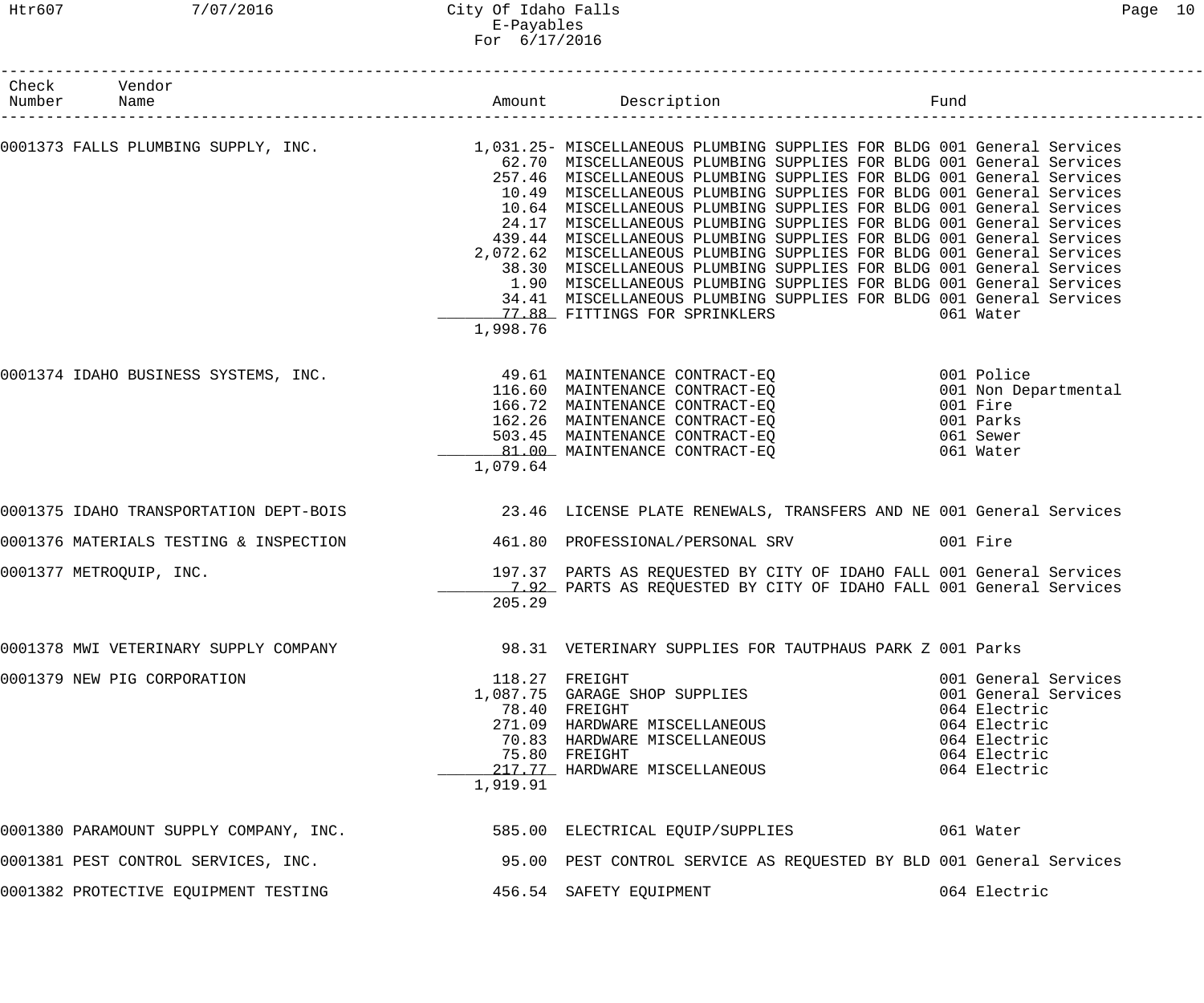Htr607 7/07/2016 City Of Idaho Falls Page 11 E-Payables For 6/17/2016

| Check              | Vendor                            |          |                                                                             |      |                               |
|--------------------|-----------------------------------|----------|-----------------------------------------------------------------------------|------|-------------------------------|
| Number             | Name                              |          | Amount Description                                                          | Fund |                               |
|                    |                                   |          |                                                                             |      | 061 Sewer                     |
|                    |                                   |          |                                                                             |      | 064 Electric                  |
|                    |                                   |          |                                                                             |      | 064 Electric                  |
|                    |                                   |          | 37.06 SAFETY EQUIPMENT<br>126.90 SAFETY EQUIPMENT<br>39.55 SAFETY EQUIPMENT |      | 064 Electric                  |
|                    |                                   |          |                                                                             |      | 064 Electric                  |
|                    |                                   | 347.21   |                                                                             |      |                               |
|                    | 0001384 SCHNEIDER ELECTRIC        |          | 11,985.00 SUBSTATIONS                                                       |      | 064 Electric                  |
| 0001385 SIGN PRO   |                                   |          | 5,000.00 REIMBURSEMENTS                                                     |      | 001 Planning & Building       |
|                    | 0001386 STAN'S PAINT CLINIC, INC. |          | 99.53 MISCELLANEOUS PAINT SUPPLIES FOR BLDG MA 001 General Services         |      |                               |
|                    |                                   |          | 20.14 MISCELLANEOUS PAINT SUPPLIES FOR BLDG MA 001 General Services         |      |                               |
|                    |                                   |          | 13.18 MISCELLANEOUS PAINT SUPPLIES FOR BLDG MA 001 General Services         |      |                               |
|                    |                                   |          | 62.56 MISCELLANEOUS PAINT SUPPLIES FOR BLDG MA 001 General Services         |      |                               |
|                    |                                   |          | 29.22 MISCELLANEOUS PAINT SUPPLIES FOR BLDG MA 001 General Services         |      |                               |
|                    |                                   | 224.63   |                                                                             |      |                               |
|                    | 0001387 WACKERLI AUTO CENTER      |          | 20.25 PARTS AS REQUESTED BY CITY OF IDAHO FALL 001 General Services         |      |                               |
|                    |                                   |          | 143.79 PARTS AS REQUESTED BY CITY OF IDAHO FALL 001 General Services        |      |                               |
|                    |                                   | 164.04   |                                                                             |      |                               |
|                    | 0001388 WILBUR-ELLIS COMPANY      |          | 5,036.85 FERTILIZER/SOIL CONDITION 018 Golf Courses                         |      |                               |
|                    |                                   |          | 3,477.70 FERTILIZER/SOIL CONDITION                                          |      | 018 Golf Courses              |
|                    |                                   | 8,514.55 |                                                                             |      |                               |
| 0001389 YOST, INC. |                                   |          | 32.26 GEST REFILL TYPE K STAPLE                                             |      | 001 City Prosecuting Attorney |
|                    | 0001390 4IMPRINT, INC.            |          | 172.52 FREIGHT                                                              |      | 001 Parks                     |
|                    |                                   |          | 629.00 PROMOTION ITEMS                                                      |      | 001 Parks                     |
|                    |                                   | 801.52   |                                                                             |      |                               |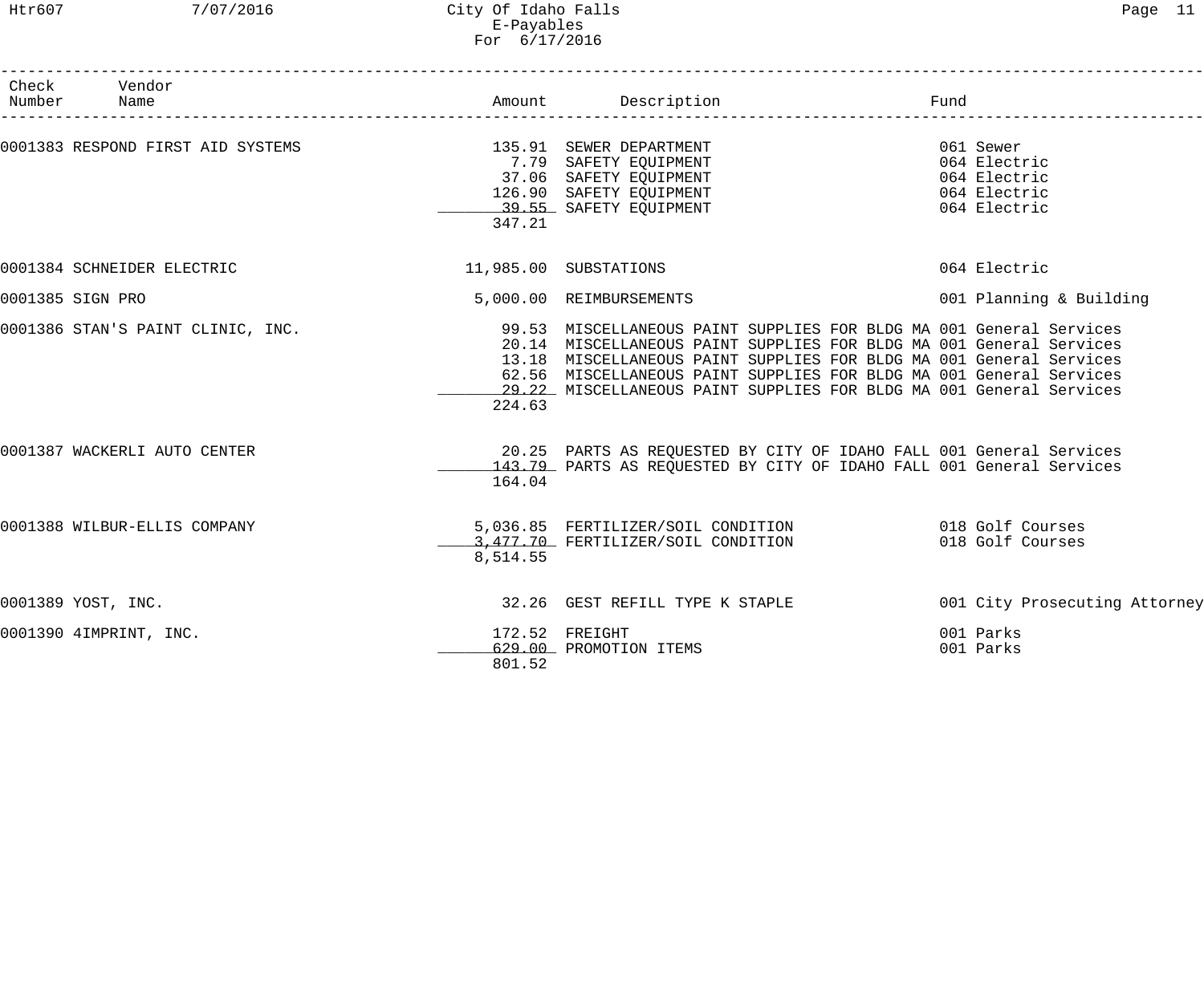| Check Vendor                                       |          |                                                                                                                                                                                                                                                                                                                                                                                                                                                                                                                                                                                |                                                                              |
|----------------------------------------------------|----------|--------------------------------------------------------------------------------------------------------------------------------------------------------------------------------------------------------------------------------------------------------------------------------------------------------------------------------------------------------------------------------------------------------------------------------------------------------------------------------------------------------------------------------------------------------------------------------|------------------------------------------------------------------------------|
| 0001391 AMERICAN DIVERSITY BUSINESS 1,390.00 PAPER |          |                                                                                                                                                                                                                                                                                                                                                                                                                                                                                                                                                                                | 001 Treasurer                                                                |
|                                                    |          | 0001392 BMC WEST BUILDING MATERIALS 64.00 INTERIOR SINGLE DOOR 001 Cemeteries                                                                                                                                                                                                                                                                                                                                                                                                                                                                                                  |                                                                              |
|                                                    | 1,021.51 | COOLSE NOW THE METHANE SUPPLY<br>39.00 CLOTHERS APPROX<br>49.00 CLOTHERS APPREL<br>49.00 CLOTHERS APPREL<br>49.00 PARELTIES<br>49.00 PARELTIES<br>49.00 PARELTIES<br>49.00 PARELTIES<br>49.00 PARELTIES<br>49.00 PARELTIES<br>49.20 HARDWARE MISCE                                                                                                                                                                                                                                                                                                                             |                                                                              |
| 0001394 CAL RANCH STORES                           | 516.28   | 19.99 MISCELLANEOUS SUPPLIES AS REQUESTED BY P 001 Parks<br>4.98 MISCELLANEOUS SUPPLIES AS REQUESTED BY P 001 Parks<br>36.99 MISCELLANEOUS SUPPLIES AS REQUESTED BY P 001 Parks<br>19.99 MISCELLANEOUS SUPPLIES AS REQUESTED BY P 001 Parks<br>17.13 MISCELLANEOUS SUPPLIES AS REQUESTED BY P 001 Parks<br>109.53 SPOT SPRAYER 15 GALLON, C 6001 Parks<br>27.29 POST HINGES, FRAME HINGES, 601 Parks<br>72.26 LYNCH PIN, PLY PIPE, ELBO<br>53.26 BLEACHER HARDWARE<br>19.99 RATCHET STRAPS<br>19.99 RATCHET STRAPS<br>88.93 WEED EATER & MISC ITEMS<br>45.94 HOSE REEL, TESTER | 001 Cemeteries<br>001 Parks<br>001 Parks<br>018 Golf Courses<br>064 Electric |
| 0001395 DEMCO, INC.                                | 1,277.52 | 1,267.27 MISCELLANEOUS PRODUCTS<br>10.25 OFFICE SUPPLIES, GENERAL                                                                                                                                                                                                                                                                                                                                                                                                                                                                                                              | 012 Library<br>012 Library                                                   |
| 0001396 EDGE CONSTRUCTION SUPPLY, INC.             |          | 490.00 HARDWARE MISCELLANEOUS                                                                                                                                                                                                                                                                                                                                                                                                                                                                                                                                                  | 064 Electric                                                                 |
| 0001397 LAMAR COMPANIES                            |          | 440.00 PROMOTION ITEMS                                                                                                                                                                                                                                                                                                                                                                                                                                                                                                                                                         | 001 Parks                                                                    |
| 0001398 O'REILLY AUTO PARTS                        |          | 41.99 PARTS AS REQUESTED BY CITY OF IDAHO FALL 001 General Services                                                                                                                                                                                                                                                                                                                                                                                                                                                                                                            |                                                                              |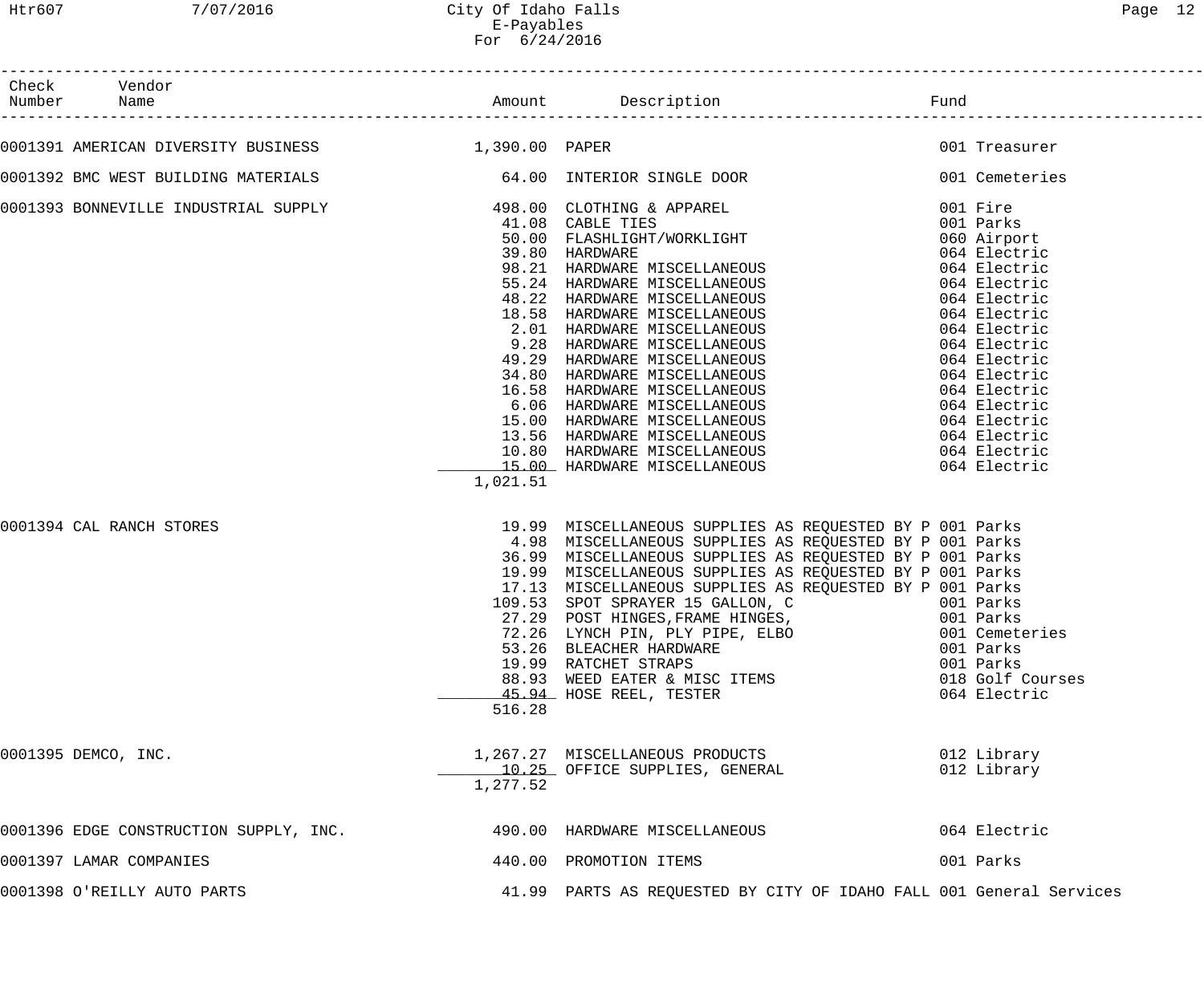| Check Vendor<br>Number Name                                                                                                                                                              |                    | Amount Description Description Fund                                                                                                                                                                                                                                                                                                                                                                                                                                                                                                                                                                                                                                                                                                                                                                                                                                                 |  |
|------------------------------------------------------------------------------------------------------------------------------------------------------------------------------------------|--------------------|-------------------------------------------------------------------------------------------------------------------------------------------------------------------------------------------------------------------------------------------------------------------------------------------------------------------------------------------------------------------------------------------------------------------------------------------------------------------------------------------------------------------------------------------------------------------------------------------------------------------------------------------------------------------------------------------------------------------------------------------------------------------------------------------------------------------------------------------------------------------------------------|--|
| 0001399 PIONEER EQUIPMENT COMPANY 180 180.97 PARTS AND MINOR SUBLET REPAIRS AS REQUES 001 General Services<br>16.05 PARTS AND MINOR SUBLET REPAIRS AS REQUES 001 General Services        | 197.02             |                                                                                                                                                                                                                                                                                                                                                                                                                                                                                                                                                                                                                                                                                                                                                                                                                                                                                     |  |
| 0001400 SAFETY-KLEEN CORP                                                                                                                                                                |                    | 149.75 SERVICES/MISCELLANEOUS 001 General Services                                                                                                                                                                                                                                                                                                                                                                                                                                                                                                                                                                                                                                                                                                                                                                                                                                  |  |
| 0001401 STAPLES ADVANTAGE                                                                                                                                                                | 276.27             | 219.93 OFFICE SUPPLIES, GENERAL (19.38 OFFICE SUPPLIES, GENERAL (19.38 OFFICE SUPPLIES, GENERAL (2001 Police )<br>26.96 OFFICE SUPPLIES, GENERAL (2001 Police )                                                                                                                                                                                                                                                                                                                                                                                                                                                                                                                                                                                                                                                                                                                     |  |
| 0001402 TETON CLINICAL PHARMACY, INC. 241.01 PURCHASE OF DRUGS AND SUPPLIES FOR CITY 063 Ambulance                                                                                       |                    |                                                                                                                                                                                                                                                                                                                                                                                                                                                                                                                                                                                                                                                                                                                                                                                                                                                                                     |  |
| 0001403 WESTERN STATES RENTAL STORE 1999 1999 10.14 PARTS AS REQUESTED BY CITY OF IDAHO FALL 001 General Services<br>10.14 PARTS AS REQUESTED BY CITY OF IDAHO FALL 001 General Services | 92.78              |                                                                                                                                                                                                                                                                                                                                                                                                                                                                                                                                                                                                                                                                                                                                                                                                                                                                                     |  |
| 0001404 ZIP PRINT                                                                                                                                                                        | 40.85              | 4.50 PHOTOCOPIES AND POSTERS AS NEEDED BY AQU 011 Recreation<br>5.40 PHOTOCOPIES AND POSTERS AS NEEDED BY AQU 011 Recreation<br>17.20 PHOTOCOPIES AND POSTERS AS NEEDED BY AQU 011 Recreation<br>13.75 PHOTOCOPIES AND POSTERS AS NEEDED BY AQU 011 Recreation                                                                                                                                                                                                                                                                                                                                                                                                                                                                                                                                                                                                                      |  |
| 0001405 2M COMPANY, INC.                                                                                                                                                                 | 821.15<br>2,064.14 | 201.60 REPAIRS AND SUPPLIES AS REQUESTED BY PAR 001 Parks<br>132.00 REPAIRS AND SUPPLIES AS REQUESTED BY PAR 001 Parks<br>57.78 REPAIRS AND SUPPLIES AS REQUESTED BY PAR 001 Parks<br>73.04 REPAIRS AND SUPPLIES AS REQUESTED BY PAR 001 Parks<br>300.59 REPAIRS AND SUPPLIES AS REQUESTED BY PAR 001 Parks<br>847.00- REPAIRS AND SUPPLIES AS REQUESTED BY PAR 001 Parks<br>121.21 REPAIRS AND SUPPLIES AS REQUESTED BY CEM 001 Cemeteries<br>99.00 REPAIRS AND SUPPLIES AS REQUESTED BY CEM 001 Cemeteries<br>260.00 REPAIRS AND SUPPLIES AS REQUESTED BY PAR 001 Parks<br>REPAIRS AND SUPPLIES AS REQUESTED BY PAR 001 Parks<br>155.52 REPAIRS AND SUPPLIES AS REQUESTED BY PAR 001 Parks<br>275.00 REPAIRS AND SUPPLIES AS REQUESTED BY PAR 001 Parks<br>257.76 REPAIRS AND SUPPLIES AS REQUESTED BY PAR 001 Parks<br>156.49 REPAIRS AND SUPPLIES AS REQUESTED BY PAR 001 Parks |  |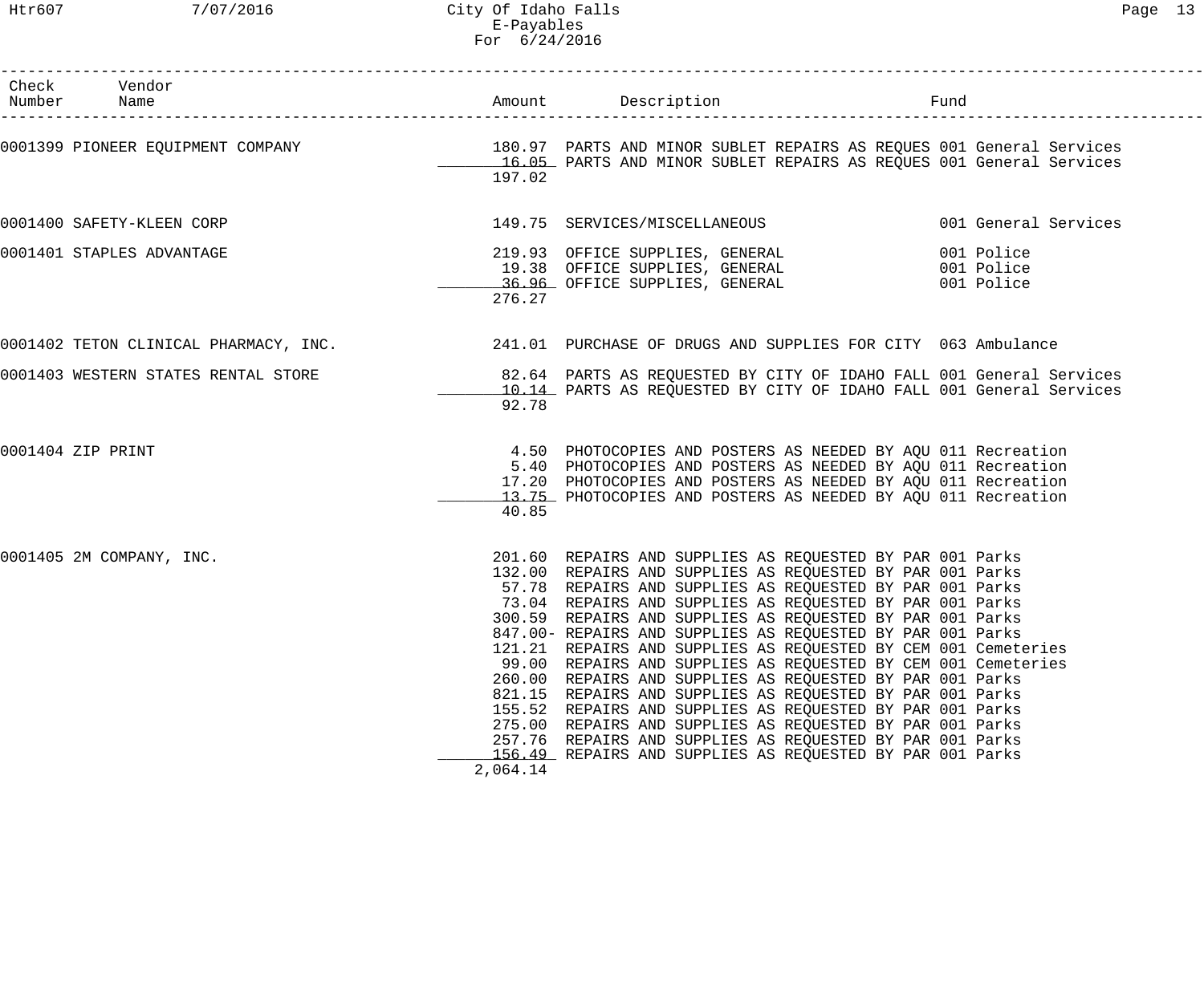| Check Vendor<br>Number Name                                                                                  |               |                                                                                                                                                                                                              | Fund         |
|--------------------------------------------------------------------------------------------------------------|---------------|--------------------------------------------------------------------------------------------------------------------------------------------------------------------------------------------------------------|--------------|
| 0001406 C & H DISTRIBUTORS, LLC                                                                              |               | 79.92 HARDWARE MISCELLANEOUS 664 Electric                                                                                                                                                                    |              |
| 0001407 HD FOWLER COMPANY                                                                                    | 66.58         | 85.30 IRRIGATION SUPPLIES AS REQUESTED BY PINE 018 Golf Courses<br>57.44 IRRIGATION SUPPLIES AS REQUESTED BY PINE 018 Golf Courses<br>76.16- IRRIGATION SUPPLIES AS REQUESTED BY PINE 018 Golf Courses       |              |
| 0001408 IDAHO TRANSPORTATION DEPT-BOIS 70.38 LICENSE PLATE RENEWALS, TRANSFERS AND NE 001 General Services   |               |                                                                                                                                                                                                              |              |
| 0001409 JOHNSTONE SUPPLY, IDAHO FALLS DBA 13.50 MISCELLANEOUS REPAIR PARTS REQUESTED BY 001 General Services | 62.26         | 4.90 MISCELLANEOUS REPAIR PARTS REQUESTED BY 001 General Services<br>33.96 MISCELLANEOUS REPAIR PARTS REQUESTED BY 001 General Services<br>9.90 MISCELLANEOUS REPAIR PARTS REQUESTED BY 001 General Services |              |
| 0001410 SHRED-IT USA LLC                                                                                     | 182.79        | 118.85 SHREDDING SERVICES FOR THE CITY OF IDAHO 001 Non Departmental<br>63.94 SHREDDING SERVICES FOR THE IDAHO FALLS P 001 Police                                                                            |              |
| 0001411 SOLOMON CORPORATION                                                                                  | 375.00 METERS |                                                                                                                                                                                                              | 064 Electric |
| 0001412 WESTERN STATES RENTAL STORE                                                                          | 266.65 RENTAL |                                                                                                                                                                                                              | 061 Water    |
| 0001413 2M COMPANY, INC.                                                                                     | 405.92        | 240.00 REPAIRS AND SUPPLIES AS REQUESTED BY PAR 001 Parks<br>57.90 REPAIRS AND SUPPLIES AS REQUESTED BY PAR 001 Parks<br>108.02 REPAIRS AND SUPPLIES AS REQUESTED BY CEM 001 Cemeteries                      |              |

------------------------------------------------------------------------------------------------------------------------------------